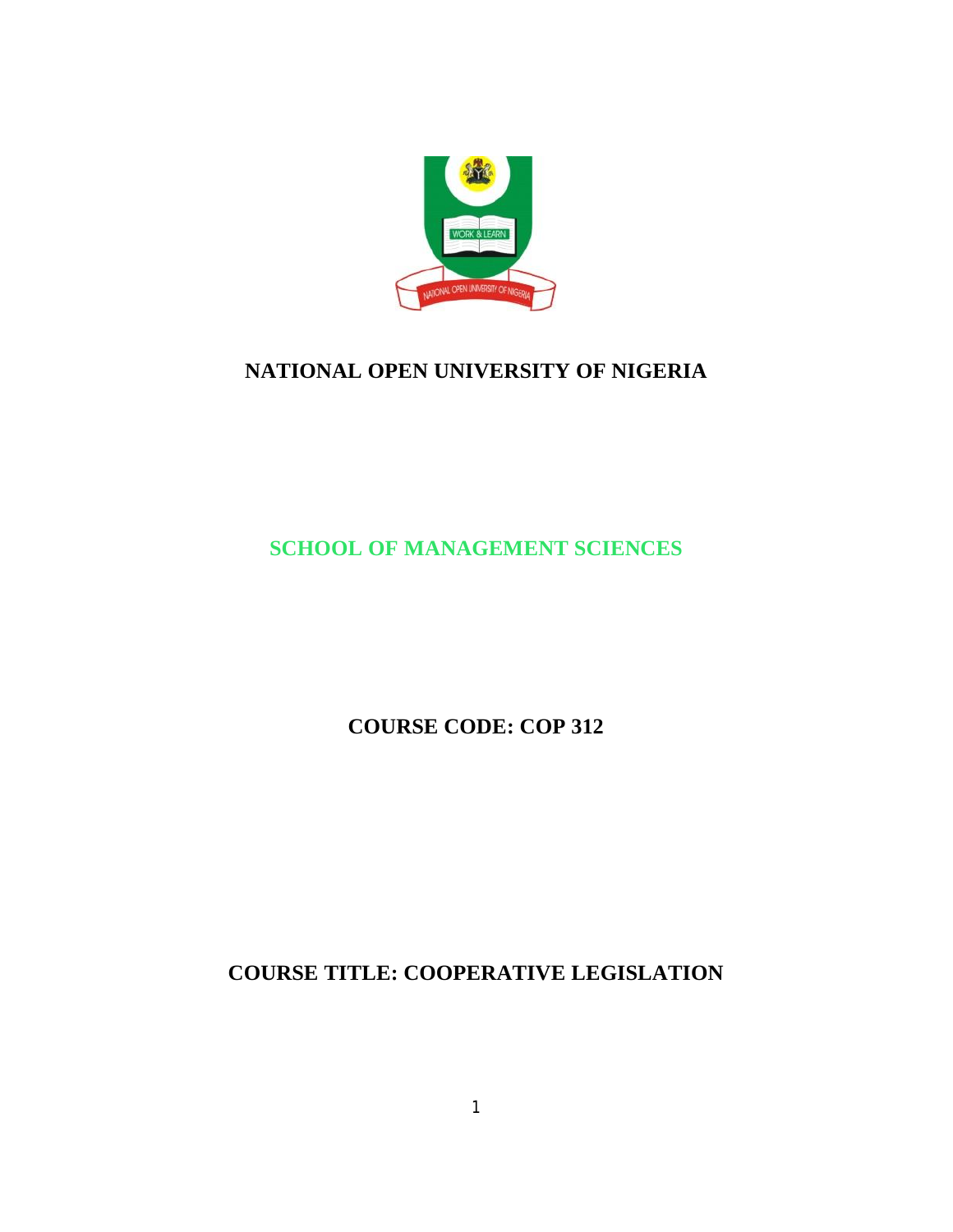## **COOPERATIVE LEGISLATION**

# COURSE GUIDE

**Course Developer: Dr.K.A.Akanni Olabisi Onabanjo University Ago Iwoye Ogun State**

**Course Writer: Dr.K.A.Akanni Olabisi Onabanjo University, Ago Iwoye Ogun State** 

**Course Coordinator: Mr T.O. Ishola National Open University of Nigeria School of Management Sciences Victoria Island ,Lagos. Nigeria**

**Editor: Dr G.I. Oyahiromen** 

 **National Open University of Nigeria School of Management Sciences Victoria Island ,Lagos. Nigeria**

**Programme Leader: Dr I. Idrisu National Open University of Nigeria School of Management Sciences Victoria Island ,Lagos. Nigeria**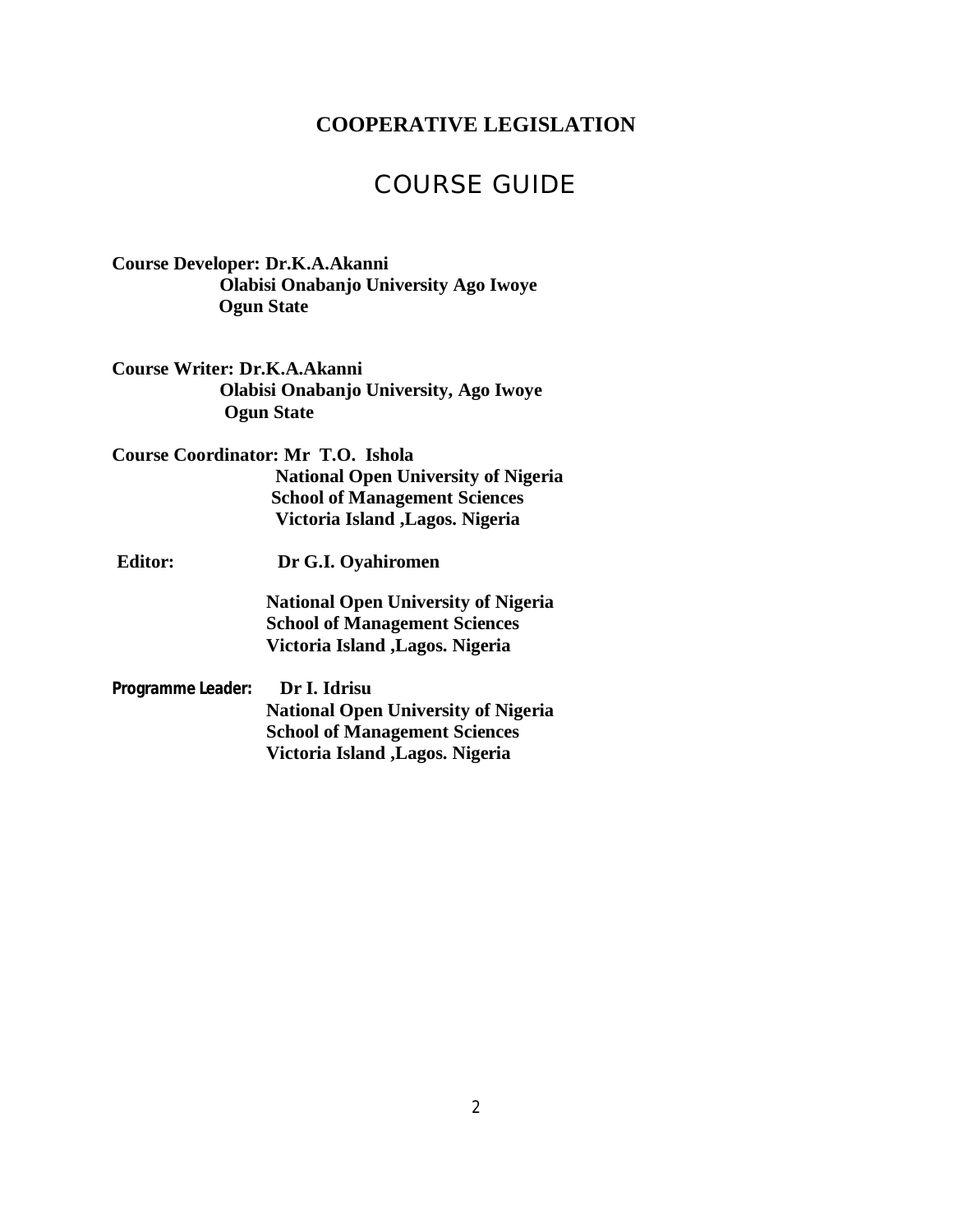### **INTRODUCTION**

The formation of co-operative societies is not an end in itself but rather a means to an end. Members of the societies should be able to derive certain benefit that are capable of improving the quality of their lifes.Good performance of the societies will make members have continued confidence in the activities and leadership of the societies. Members should also be sure that their money /share contributions are safe and are available for use when needed. In the light of this therefore, it is necessary to, from time to time, assess the performance of the co-operative societies by examining their level of compliance with legal provisions that set them up.

The quality and composition of the Management Committees that are charged with the administration of these co-operative societies are equally important to the stakeholders as their success depends on the ways and manners they are managed. The need for proper monitoring and evaluation of the financial transactions and business activities of the societies must be stressed at all times. Who audit their accounts? How often are the accounts audited? What reasons necessitate the auditing processes? What are the procedures for appointing the auditors? There is the need to clarify on these and many more. This unit provided information on these and other interesting aspects.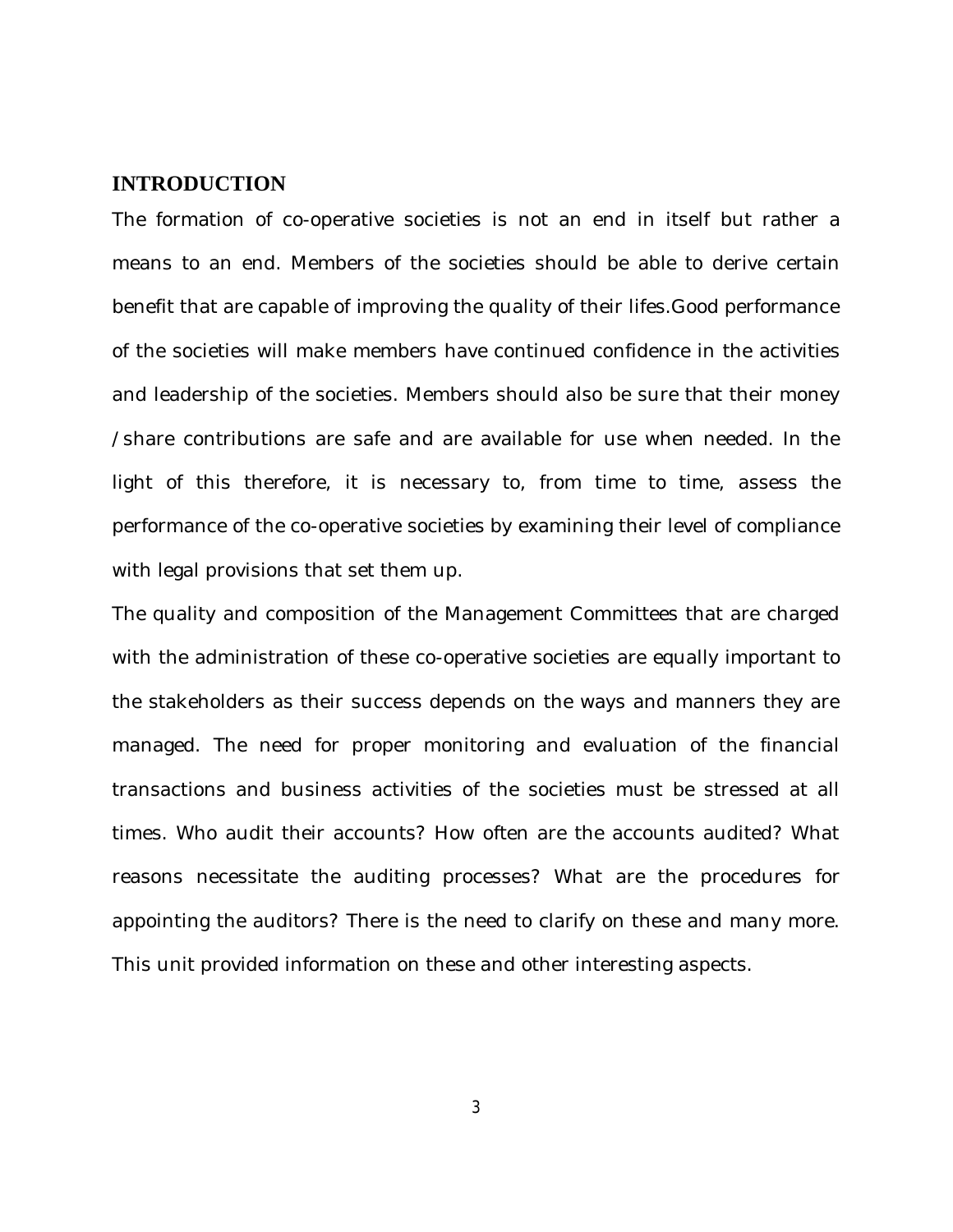#### **ASSIGNMENT FILE:**

The assignment file will be made available in this file. You will find details of the work you must do to earn the marks. The marks you obtain from these assignments will count towards the final mark you obtain at the end course. Any further information on assignments will be found in the assignment file. Assignments will normally attract 40% of the final grade, while the formal examination attracts 60%, thus giving a total of 100%.

The assignment policy of the University as stated in the Student Handbook should be observed. Application for extension should be submitted to the tutor. If the assignment is posted to the tutor, it is the responsibility of the students to check with his/her tutor to confirm the receipt of such assignment so posted. As a precaution you are advised to keep a copy of each assignment you submit. At the end of every 4 units i.e. at the end of unit 4, 8 and 12 you should turn in answers to the Tutorial Marked Assignment (TMA) questions. You are advised to be very systematic in following the instruction as regards your course of study.

#### **Final Examination and Grading**

The final examination on Co-operative Legislation will be a question paper of  $2^{1}/_{2}$  – 3 -hour duration weighing 60% of the total marks as earlier stated. All areas of the course will be examined. As a result, it is very important you read through the whole course material as many times as possible as mere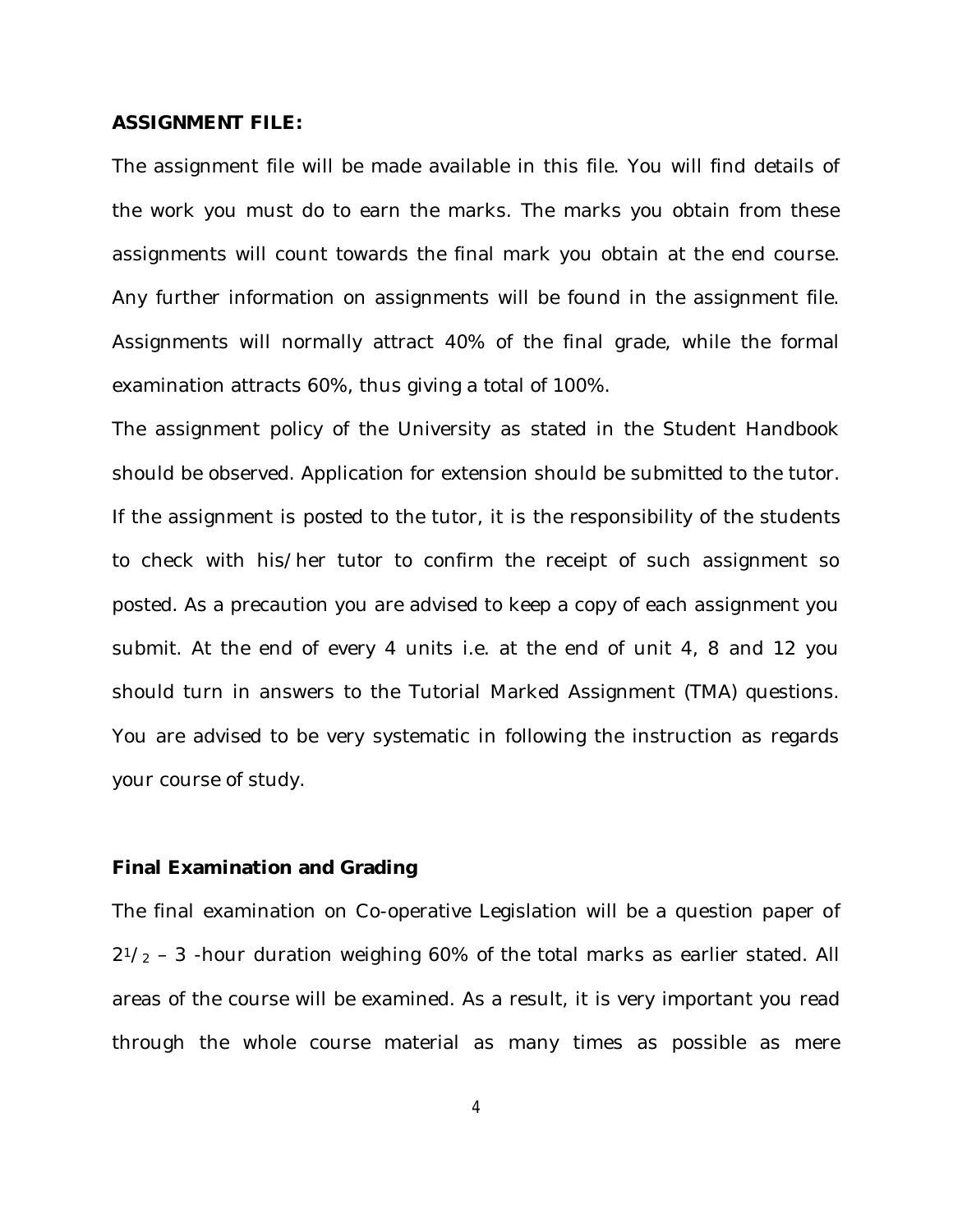permutation may disappoint you. You might find it useful to review yourselftests, TMA assignments and comments on them before the period of examinations.

### **Working through this course**

Before you can have a satisfaction of the mind that indeed you have completed this course, you ought to have read through all study units contained therein. In addition, you need read the set of recommended books and other materials provided by the University:- The National Open University of Nigeria (NOUN). Remember that each unit contains self assessment exercises, and at certain points in the course, you are supposed to submit assignments for assessment purpose, especially the TMA assignments. At the end of the course there will be a final examination to test your mastery of the course.

#### **Tutor – Marked Assignment (TMA)**

There is Tutor – Marked Assignments in this course. You are strongly advised to attempt and submit all assignments. Each assignment counts towards your total course mark. When you have completed each assignment, send it, together with a TMA form, to your tutor. Make sure that each assignment you turn in reaches your tutor on or before the deadline given. If, for any genuine reason, you cannot complete your work on time, contact your tutor before the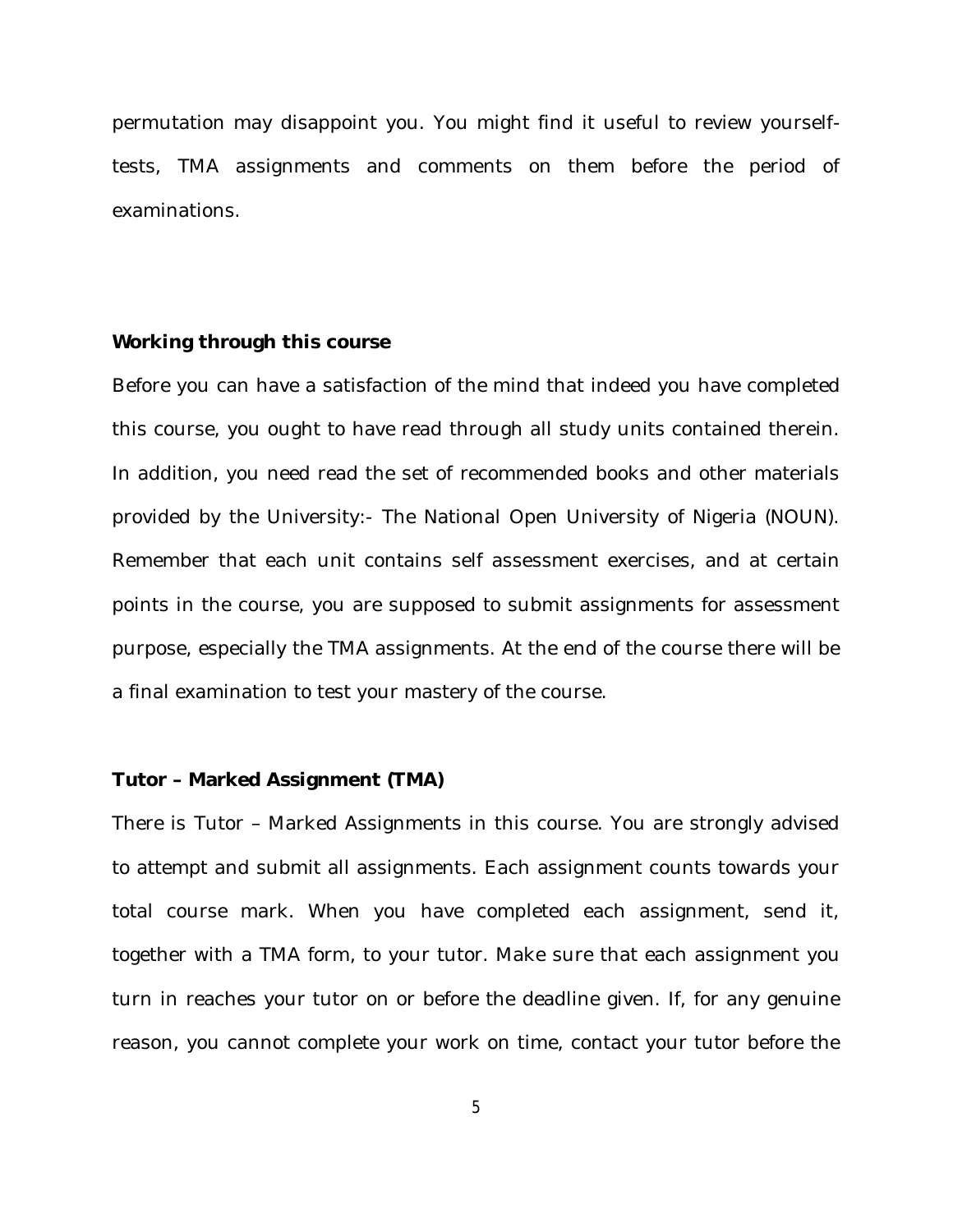assignment is due to discuss the possibility of an extension for you. Extension will not be granted after the due date unless in exceptional circumstances, backed up with good reasons.

Below are some salient points that could be of help to you, while working through this course:

- 1. Read the course guide thoroughly.
- 2. Organize a study schedule. Note the time you are expected or should spend on each unit and how the assignments relate to the units.
- 3. Once you have created your own study schedule, do everything you can to stick to it. The major reason that students fail is that they get behind their course work.
- 4. Review the objectives for each study to confirm that you have achieved them. If you feel unsure about any of the objectives, review the study material or consult your tutor.
- 5. After completing the last unit, review the course and prepare yourself for the final examination.

### **Final Advice**

Organize how to manage your time. Do everything to stick to it. The major reason many students fail is that they take things for granted and delay in taking decisions, only to be rushing unnecessarily towards exam period. If you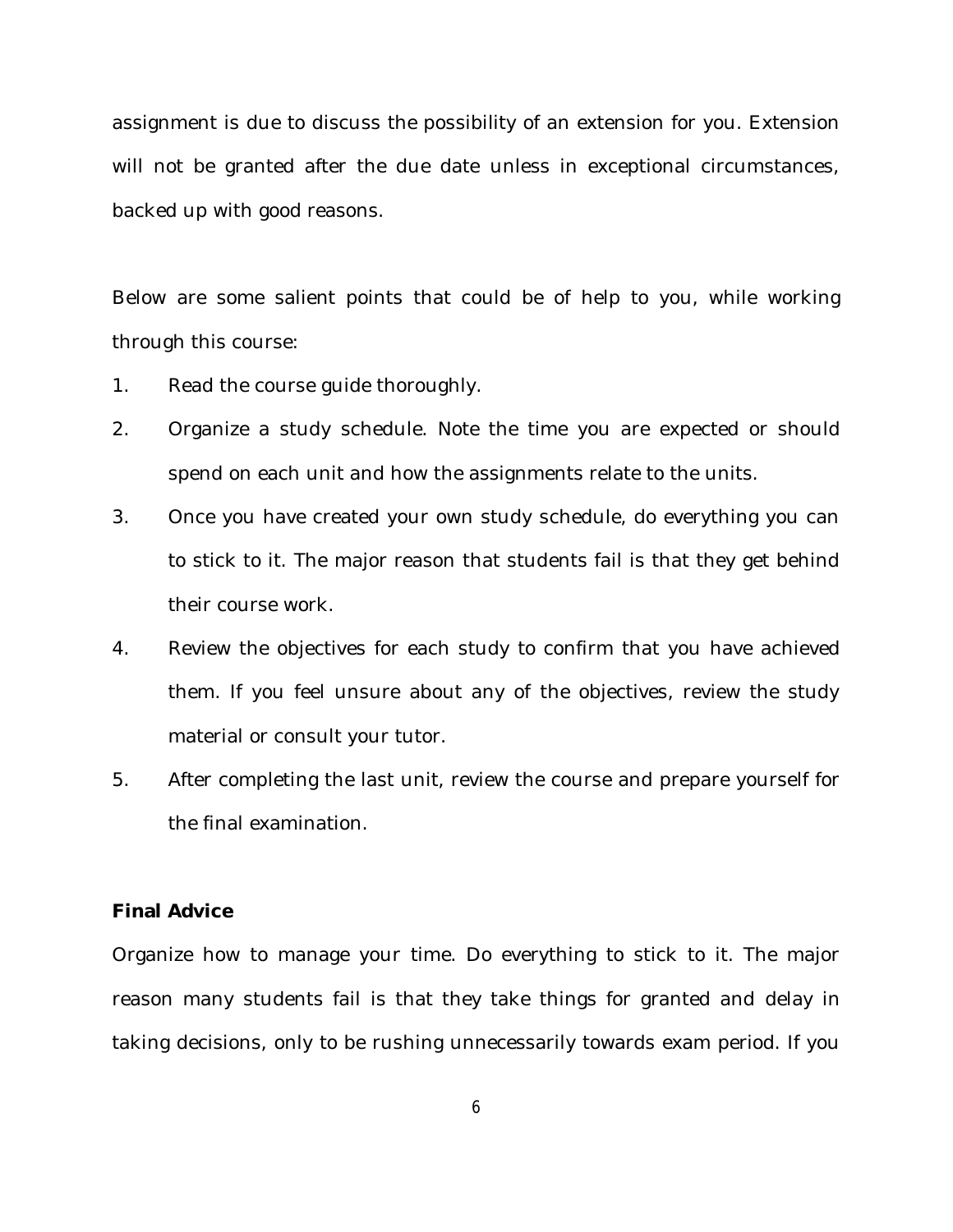get into difficulties with your schedule, do not waste time to let your tutor know before it is too late to help you. When you are confident and satisfied that you have achieved a unit's objectives, you can then move on to the next unit. Proceed, unit by unit, through the course, pacing your studies and making the whole exercise easy for yourself.

Wishing you a happy and enjoyable reading time.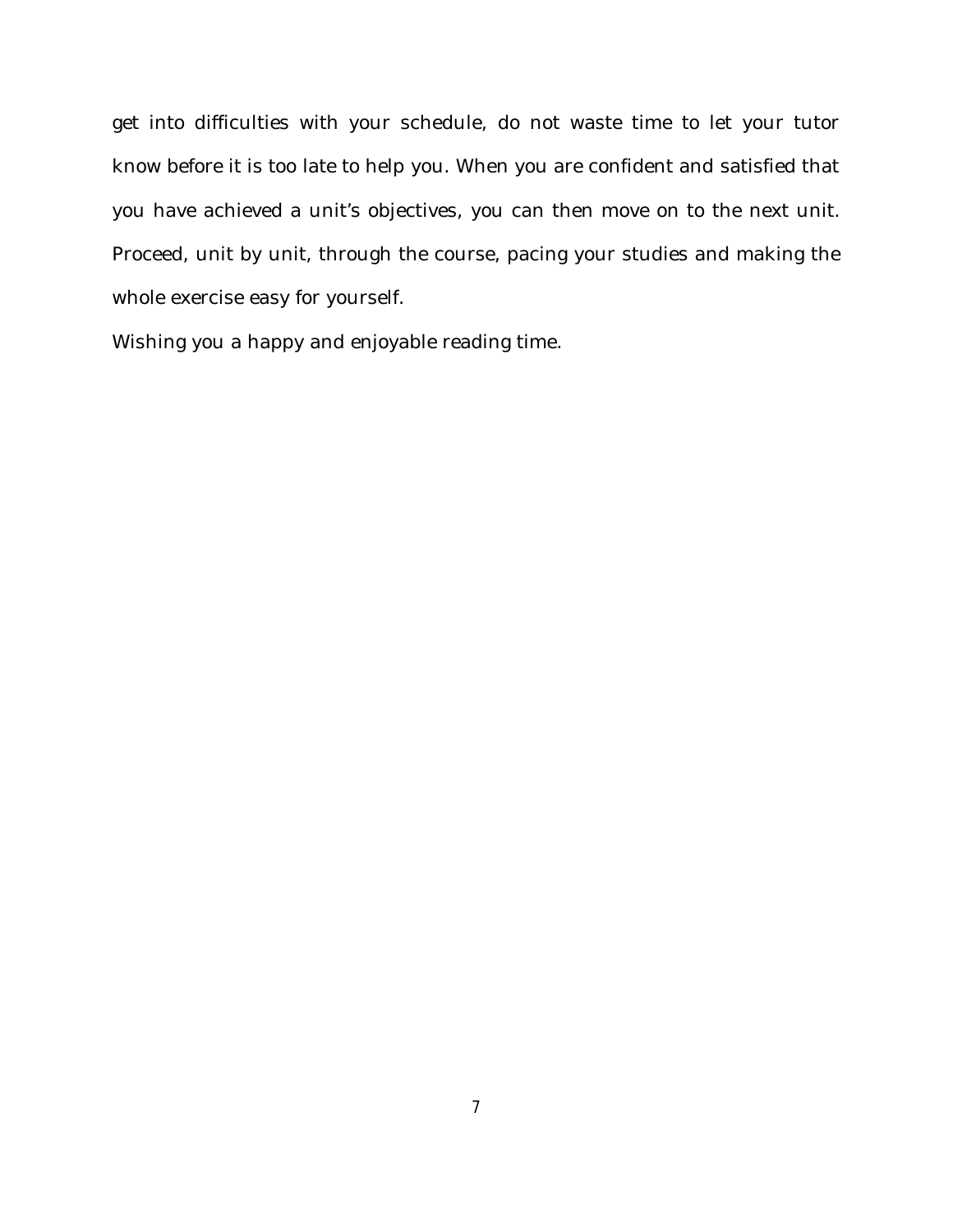### **COOPERATIVE LEGISLATION**

**Course Developer: Dr.K.A.Akanni Olabisi Onabanjo University Ago Iwoye Ogun State**

**Course Writer: Dr.K.A.Akanni Olabisi Onabanjo University, Ago Iwoye Ogun State** 

**Course Coordinator: Mr T.O. Ishola National Open University of Nigeria School of Management Sciences Victoria Island ,Lagos. Nigeria**

**Editor: Dr G.I. Oyahiromen National Open University of Nigeria School of Management Sciences Victoria Island ,Lagos. Nigeria**

**Programme Leader: Dr I. Idrisu National Open University of Nigeria School of Management Sciences Victoria Island ,Lagos. Nigeria**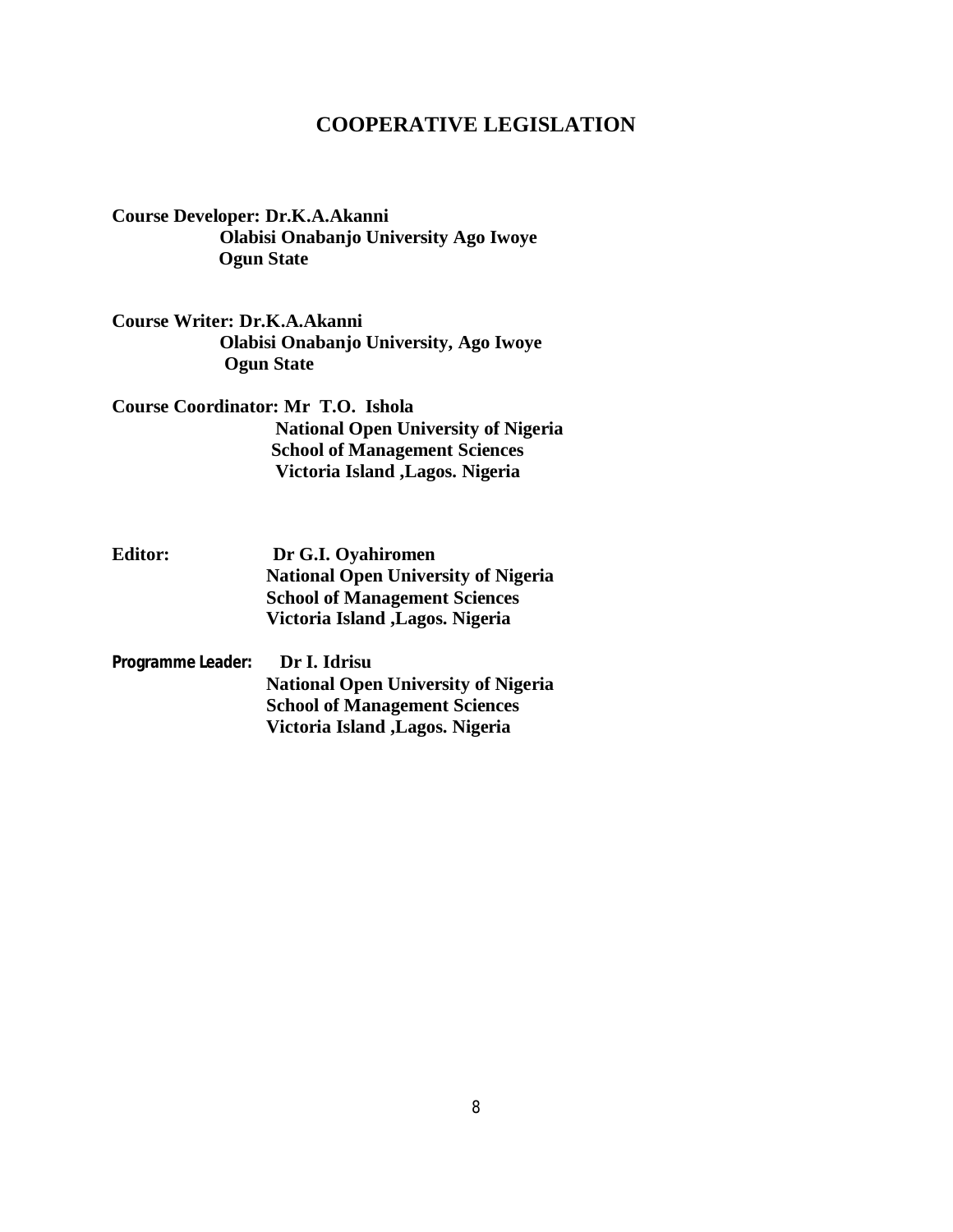# **NATIONAL OPEN UNIVERSITY OF NIGERIA**

COURSE CODE: **COP 312**

# COURSE TITLE: **COOPERATIVE LEGISLATION**

# **UNIT 1: Nature of and Provisions in the Regulations/Rules of Co-operative**

# **Societies**

# **TABLE OF CONTENTS**

- 1.0: Introduction
- 2.0: Objectives
- 3.0: Main Content
- 3.1: Registration of co-operative societies
- 3.2: Privileges of Registered societies
- 3.3: Rights and Liabilities of Co-operative members
- 3.4: Duties of co-operative societies
- 4.0: Conclusion
- 5.0: Summary
- 6.0: Tutor-Marked Assignment
- 7.0: References/Further Readings

# **1.0: Introduction**

Just like any other associations/bodies, the activities of the co-operative societies need to be properly guided and monitored to ensure that the set objectives are achieved. Usually, the regulations/rules guiding the activities of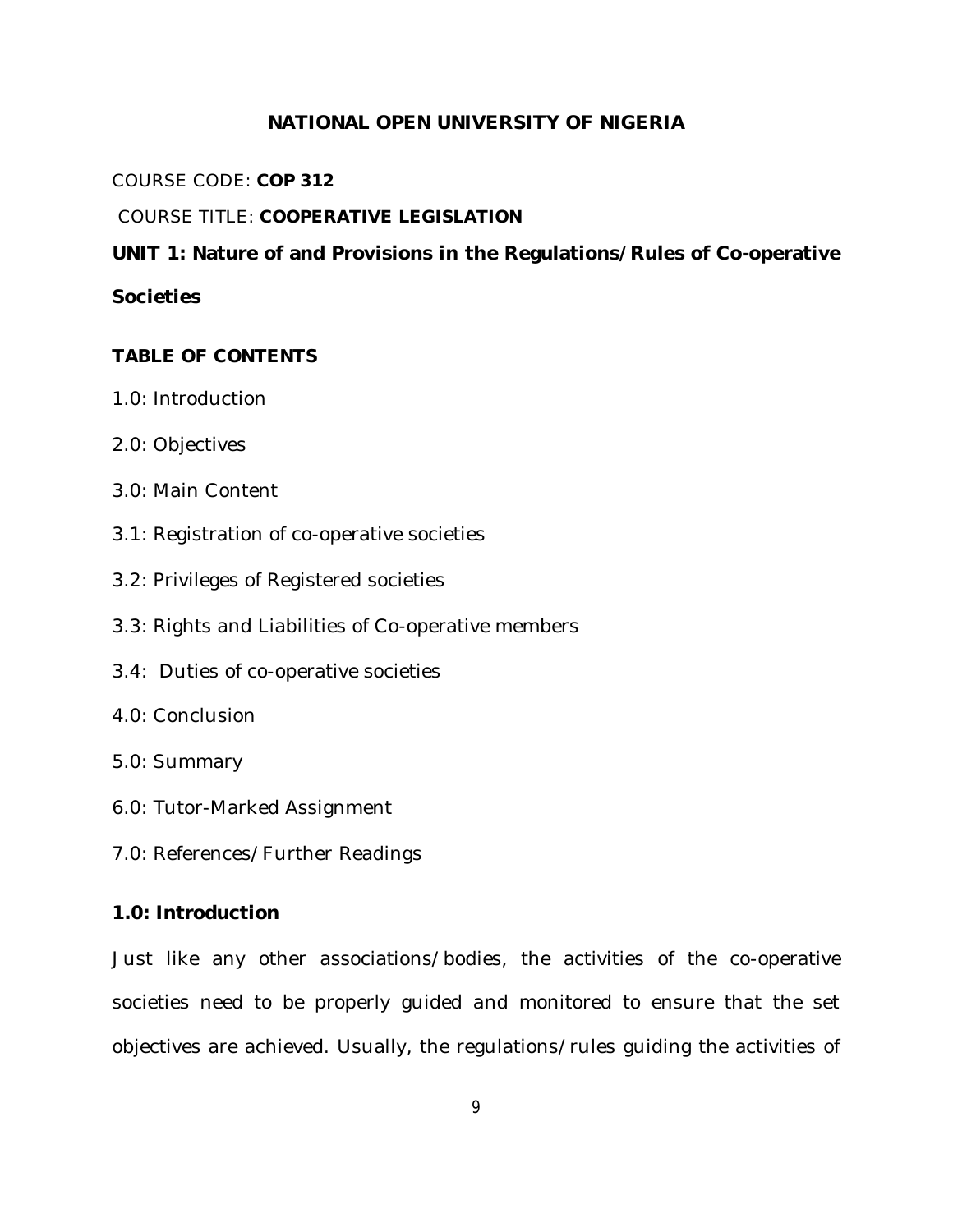these societies are clearly stated in the societies' bye-laws. These bye-laws (often referred to as the societies' constitutions) are normally documented and copies given to members at the point of entry into the society. Issues bordering on registration of members, ownership structure, business activities, general meetings, board membership, sanctions/fines, and resignation of members, dividend payment, and shareholding capacities and so on are stated in the regulations/rules of the societies. It is therefore considered very important that members know the rules/regulations guiding the activities of the co-operative societies so that members are duly informed about the running of these societies. It is in the light of this that the learners need to be put through some lessons on the nature of and the provisions in the regulations/rules governing the conduct of co-operative societies in Nigeria.

### **2.0: Objectives**

At the end of this unit, learners should be able to;

\* Identify the regulations/rules guiding the activities of the co-operative societies;

\*Know the privileges of registered co-operative members;

\*Assess the rights and liabilities of co-operative society members as stipulated in the by-laws;

\* Examine the duties of co-operative society members.

### **3.0: Main Content**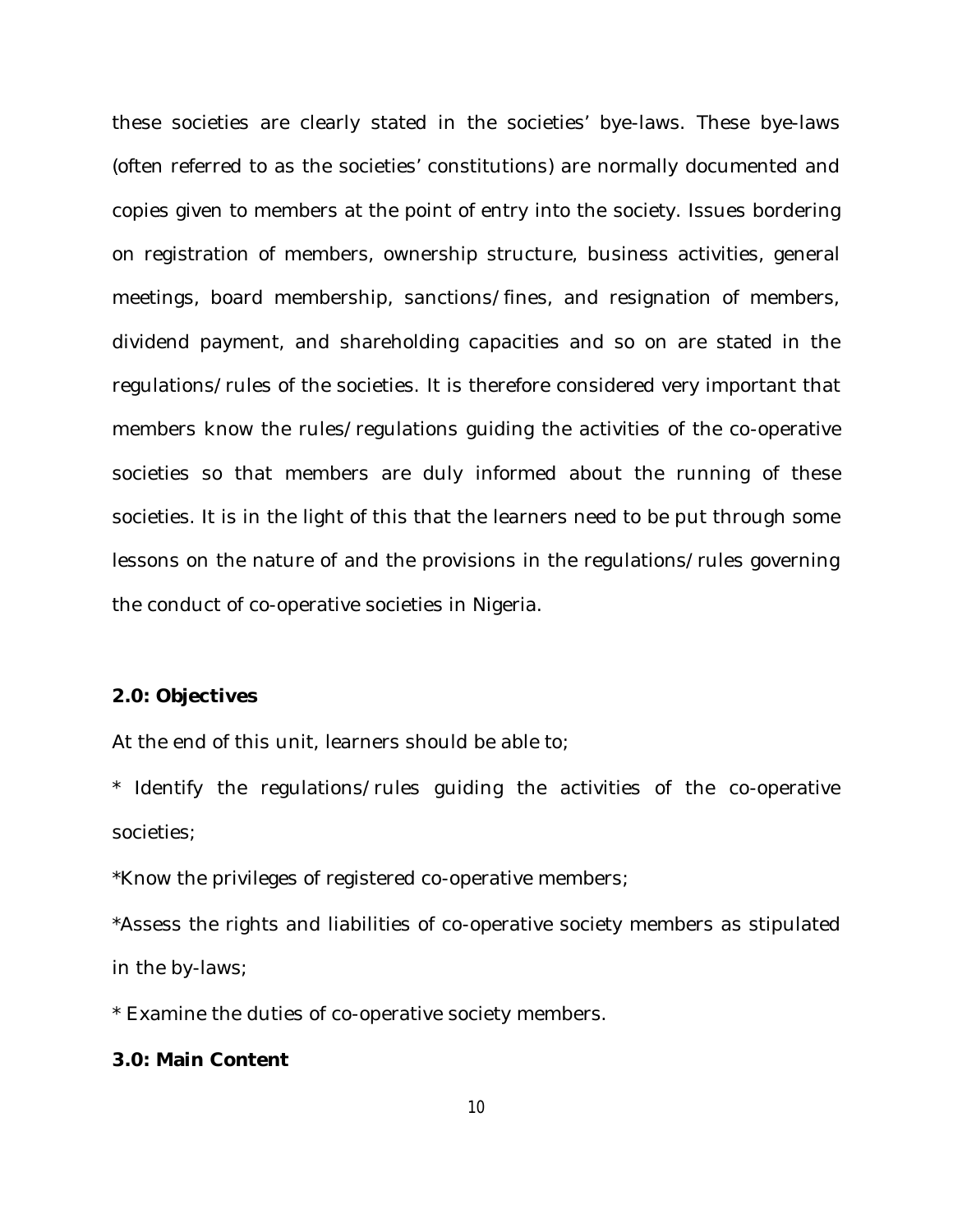### **3.1: Registration of Co-operative societies**

According to the Co-operative Societies (Amended) Act (2004) in Kenya, a society has the following as its objects;

- a) The promotion of the welfare and economic interests of its members, and
- b) Has incorporated in its by-laws the following co-operative principles;
	- i) Voluntary and open membership
	- ii) Democratic member control
	- iii) Economic participation by members
	- iv) Autonomy and independence
	- v) Education, training and information
	- vi) Co-operation among co-operatives, and
	- vii) Concern for the community in general

A society, under this act, may be registered by the Commissioner as a cooperative society with or without limited liability.

#### **3.2: Privileges of Registered Societies**

Upon registration, every society shall become a body corporate by the name under which it is registered, with perpetual succession and a common seal and with power to hold movable and immovable property of every description to enter into contracts, to sue and be sued and to do all things necessary for the purpose of, or in accordance with, its by –laws.

The by-laws of a co-operative society, shall when registered, bind the society and the members thereof to the same extent as if they were signed by each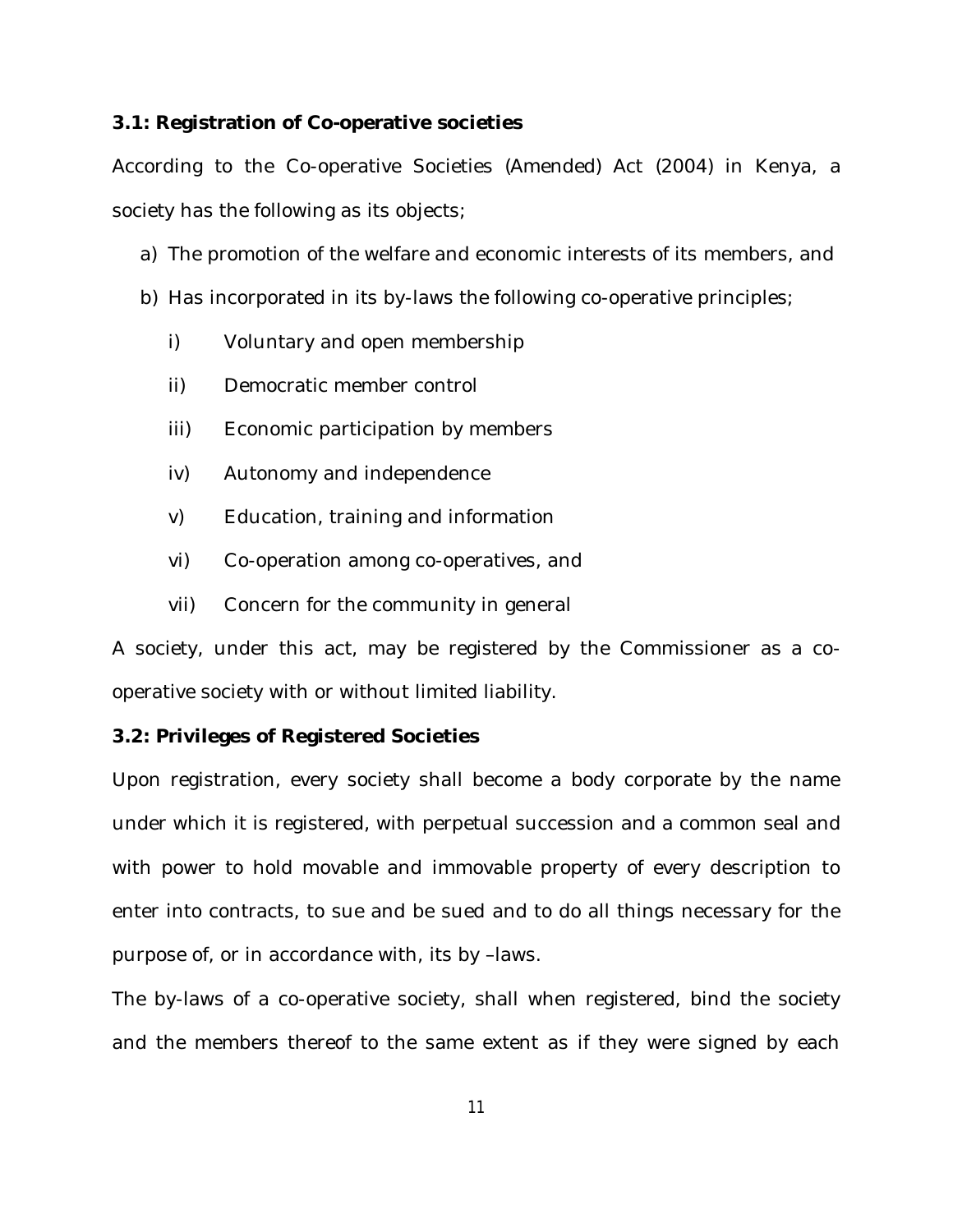member and contained covenants on the part of each member for himself and his personal representatives to observe all the provisions of the by-laws.

### **3.3: Rights and Liabilities of Members**

The rules and regulations guiding the activities of the members of the cooperative societies are clearly stated the Act establishing such societies. For instance, in accordance with provision of the Kenya's Co-operative Societies Act (amended) 2004, some of the rights and limitations of members are stated as follows;

i)A person, other than a co-operative society, shall not be qualified for membership of a co-operative society unless:-

- a) He has attained the age of eighteen years,
- b) His employment, occupation or profession falls within the category or description of those for which the co-operative society is formed; and
- c) He is resident within, or occupies land within, the society's area of operation as described in the relevant by-law

ii)No member, other than a co-operative society, shall hold more than one-fifth of the issued and paid-up share capital of any co-operative society iii)No company incorporated or registered under the Companies Act, or no unincorporated body of persons shall be entitled to become a member of a cooperative society, except with a written authorization through a resolution by a general meeting of that co-operative society.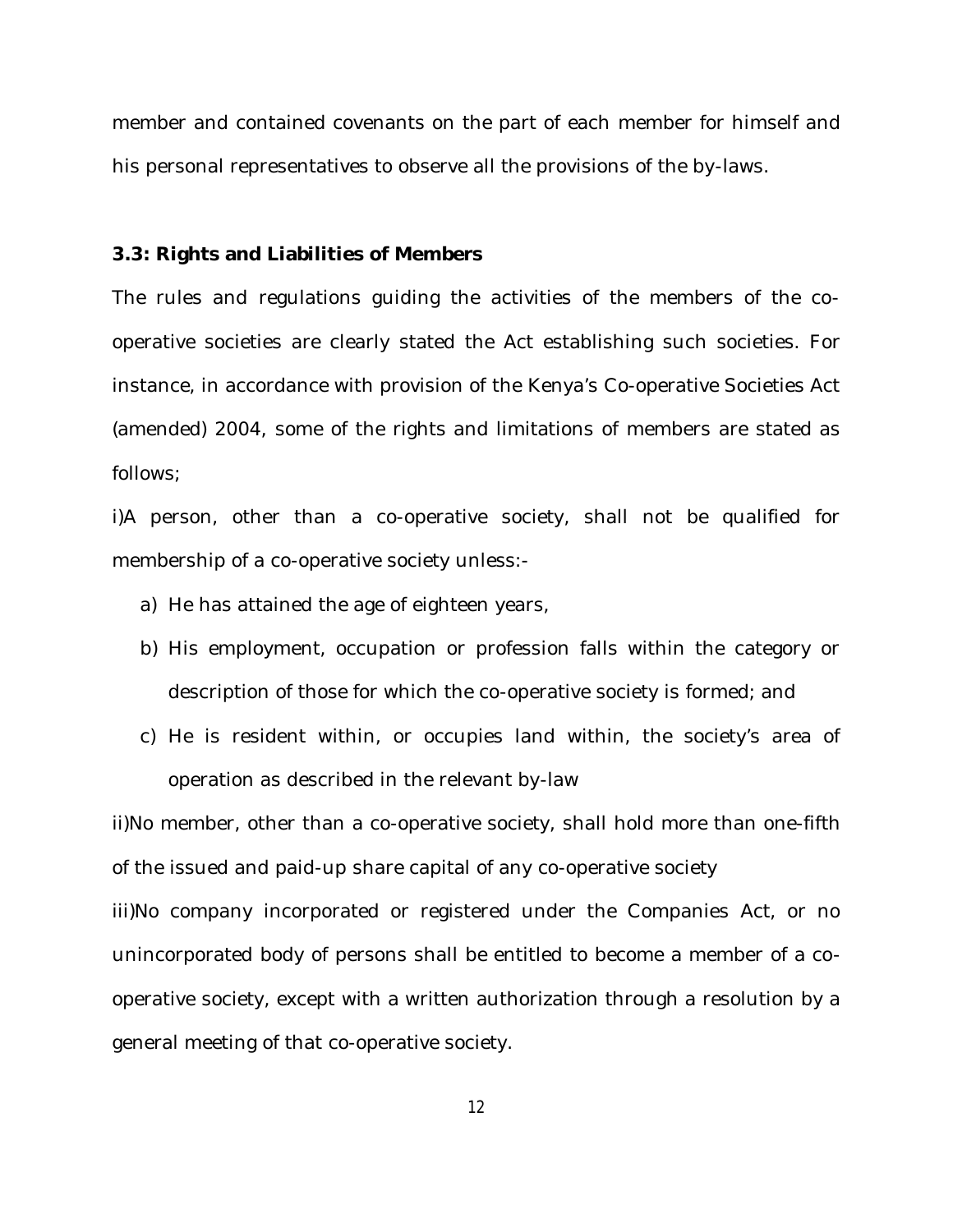iv) No member of a co-operative society shall exercise any of the rights of a member unless he has made such payment to the society in respect of membership, or has acquired such interest in the society as may be prescribed under this Act or under the by-laws of the society

v) No person shall be a member of more than one co-operative society with unlimited liability and ,no person shall be a member of more than one cooperative society having the same or similar object; provided that a person who;

i) is a member of a co-operative society ,and

ii)carries on business on land or at premises outside the area of operation of that co-operative society;

may be a member of a co-operative society in whose area of operation that land or those premises are situated, notwithstanding that its objects are the same as or similar those of the first-mentioned society

vi)Each member of a co-operative society shall have one vote only in the affairs of the society, irrespective of the number of shares he holds;

Provided that a co-operative society which is a member of any registered society shall have as many votes as may be prescribed by the by-laws of the cooperative society of which it is a member, and may, subject to such by-laws, appoint any number of its committee members, not exceeding the number of such votes, to exercise its voting power.

vii)A member of a co-operative society shall have the right to;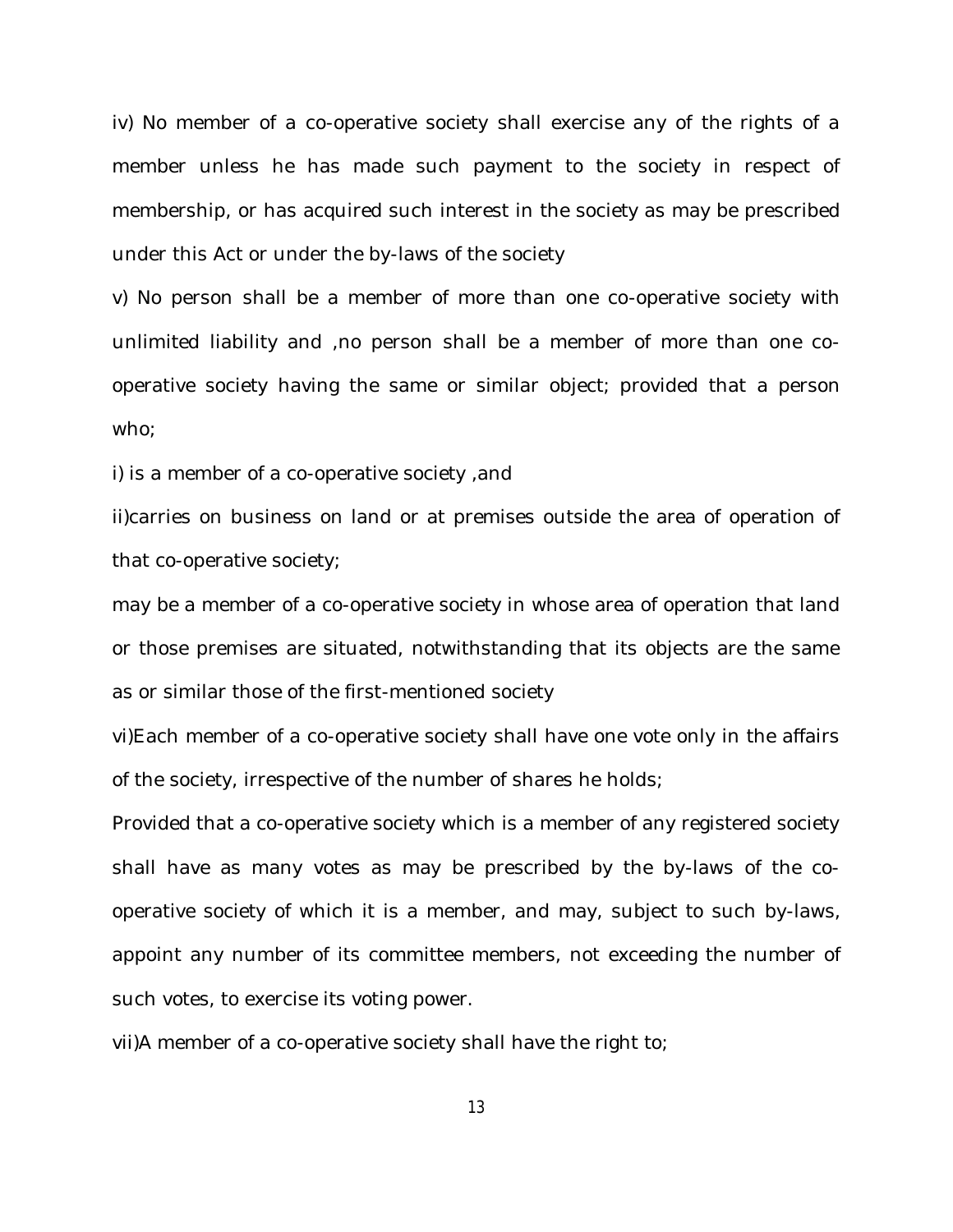- a) Attend and participate in decision making at all general meetings of the society and vote;
- b) Be elected to organs of the society, subject to its by-laws;
- c) Enjoy the use of all facilities and services of the society subject to the society's by-laws;
- d) All legitimate information relating to the society,including:internal regulations,registers,minutes of general meetings, supervisory committee reports, annual accounts, inventories and investigation reports, at the society's head office
	- viii) A member of a co-operative society shall have the obligation to:
		- a) Observe and comply with all the society by-laws and decisions taken by the relevant organs of the co-operative society in accordance with the by-laws of the society;
		- b) Buy and pay up for shares or make any other payments provided for in the by-laws of the society;
		- c) Meet the debts of the society in case of bankruptcy in accordance with the provisions of this Act and the by-laws of the society

### **3.4: Duties of Co-operative societies**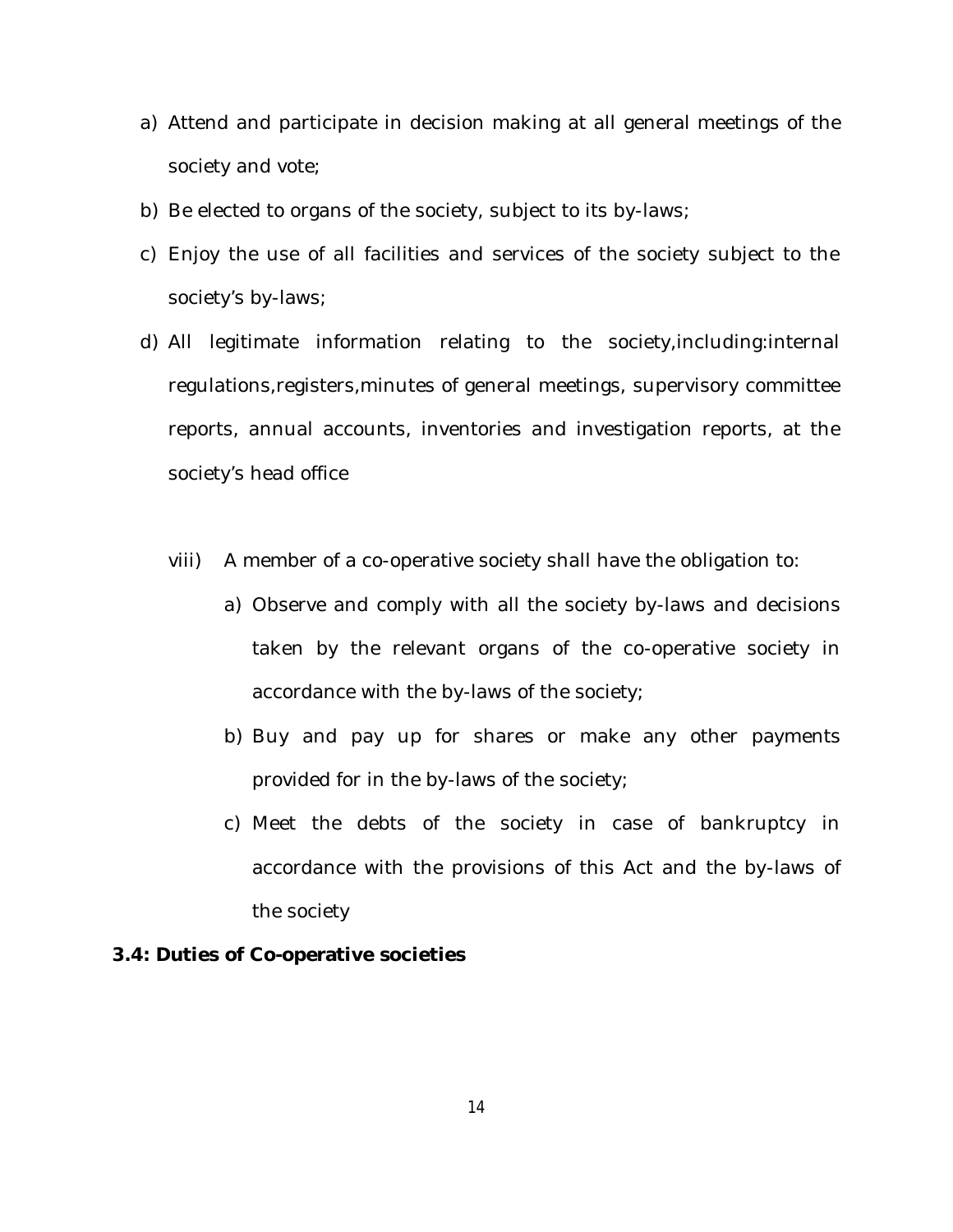a) Every co-operative society shall have a registered address to which notices and communications may be sent and shall send to the Commissioner notice of every change of address within one month of the change.

b) Every co-operative society shall keep a copy of this Act and of the rules/regulations made there-under and of its own by-laws and a list of its members (excluding details of nominees and shareholdings) at its registered office and shall keep them open for inspection by any person, free of charge, at all reasonable times during business hours.

c) For each financial year, the committee of a co-operative society shall cause to be prepared estimates of the society's income and expenditure including recurrent and capital estimates for approval by the general meeting at least three months before the end of the preceding financial year.

#### **4.0: Conclusion**

In this unit, the learners have been put the various regulations/rules guiding the conduct of co-operative societies in Nigeria. The relevance of these regulations/rules to the attainment of the co-operative objectives was properly discussed. The level of compliance of these societies with the provisions of the regulations/rules was equally explained. It is hoped that after this lesson learners will be properly informed about the nature of and the provisions of the regulations/rules as applied to co-operative societies in Nigeria

#### **5.0: Summary**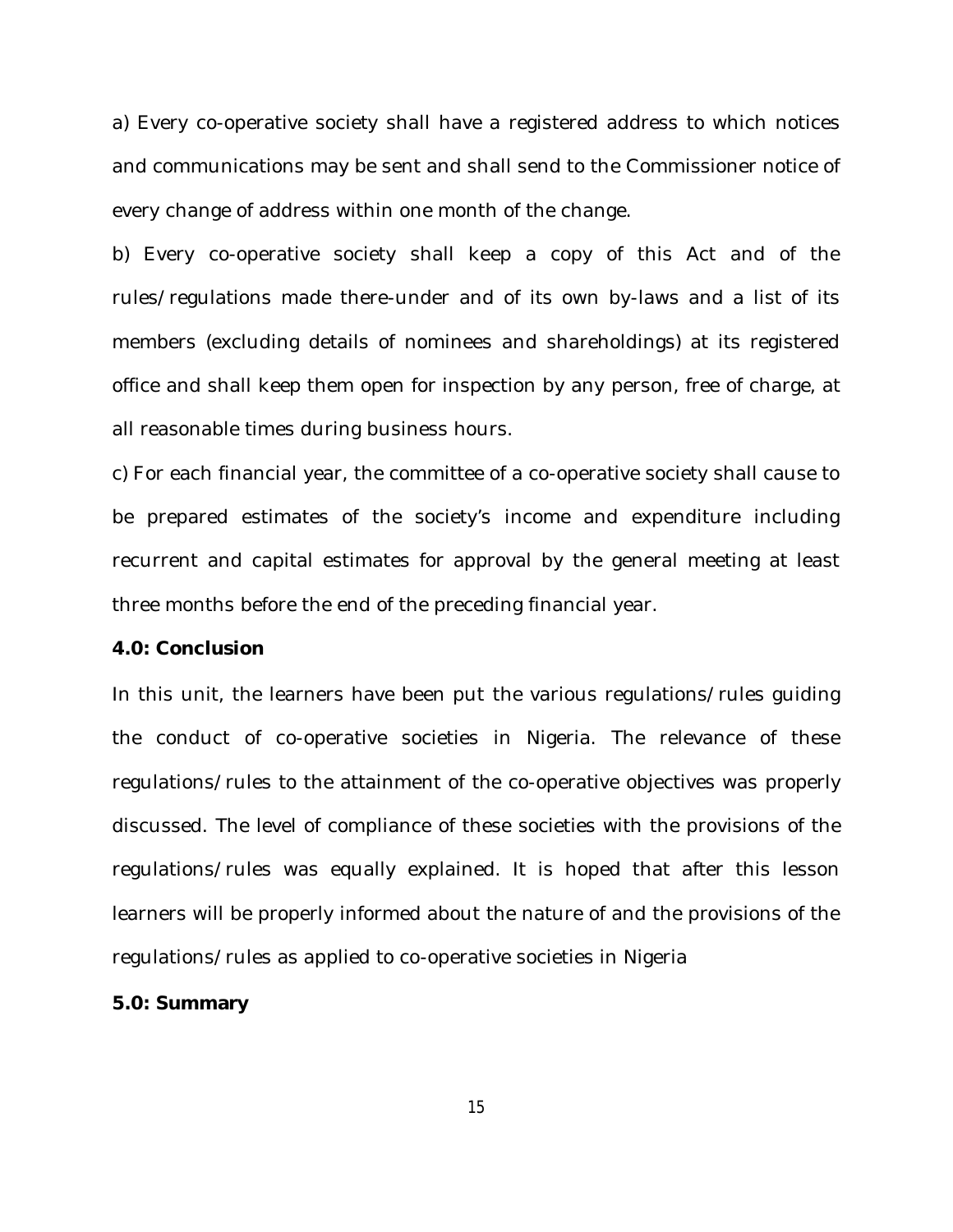The nature of and provisions in the regulations/rules governing the internal organization of co-operative societies has been explained. Adequate information on the content of this unit is expected to provide sufficient knowledge on the basic guidelines governing the conduct of the co-operative societies in Nigeria.

### **6.0: Tutor-Marked Assignment**

a. Clearly explain the nature of and the provision of the regulations/rules guiding the conduct of the internal organization of the co-operative societies in Nigeria.

### **7.0: References/Further Readings**

Adeyeye,S.O.(1978):The Co-operative Movement in Nigeria-Yesterday,Today and

Tomorrow.Gottingen-Vandenhoech and Ruprecht.

Ajiboso,E.K.(1977):Co-operative Thrift and Credit Activities in Ilero,Oyo State.Unplished B.Sc.Thesis.Department of Agricultural Economics, University of Ibadan,Nigeria.

Akinwumi,J.A.(1985):Mobilization of Rural Savings Through Co-operative Type (Self-Help) Institutions for Investment in Local Development (Africa).A case study of co-operative thrift and credit societies, the co-operative bank and the investment and trust society:ILO Research Report.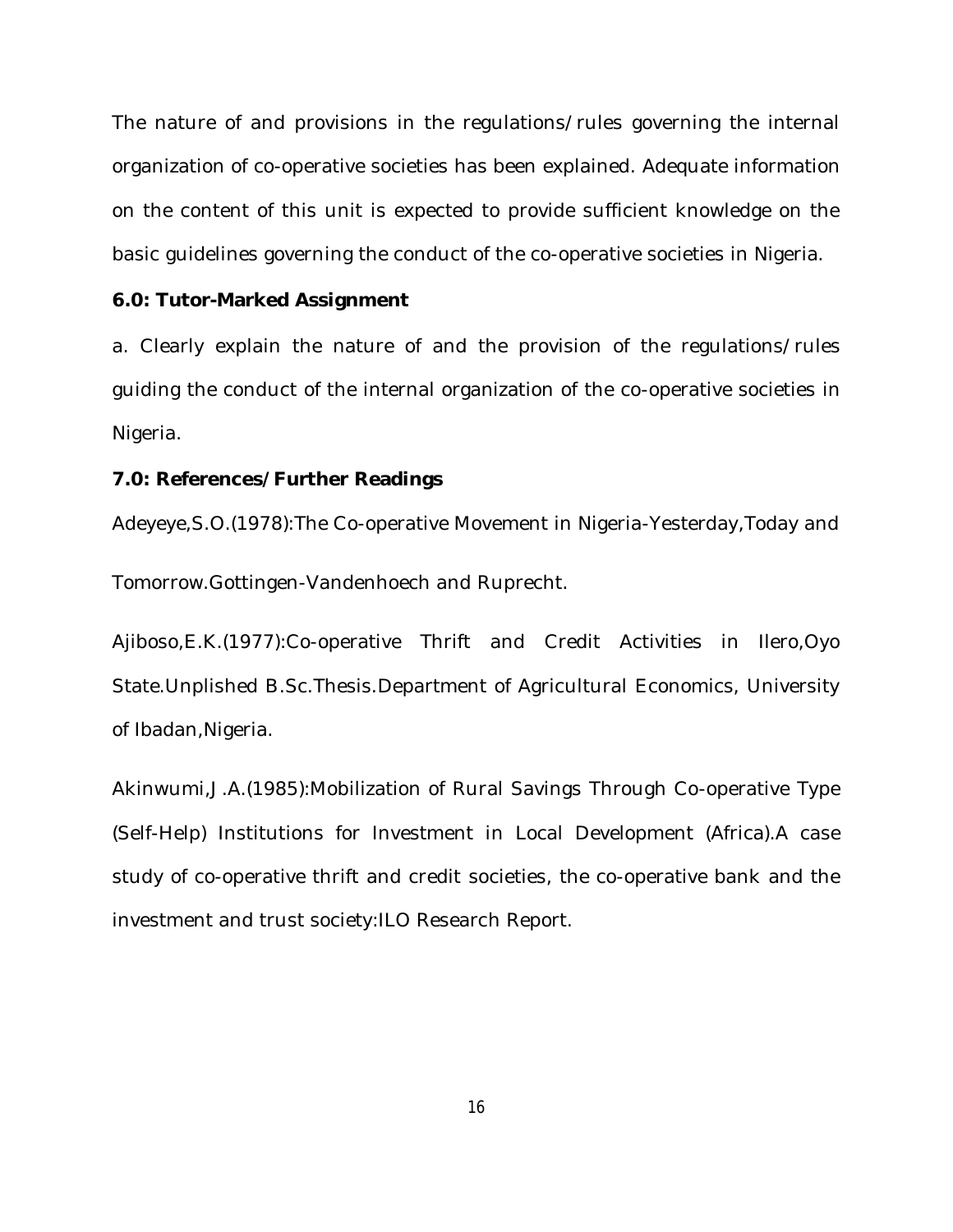# **UNIT 2: Functions of a Director in a co-operative organization**

# **TABLE OF CONTENTS**

- 1.0: Introduction
- 2.0: Objectives
- 3.0: Main Content
- 3.1: Qualifications of a Director
- 3.2: Functions of a Director
- 4.0: Conclusion
- 5.0: Summary
- 6.0: Tutor-Marked Assignment
- 7.0: References/Further Readings

# **1.0: Introduction**

The constitution of the board of directors is very important in the management of co-operative societies. The guidelines for the selection of the board members are usually stipulated in the bye laws governing the conduct of the societies. The selection process needs to be properly followed so that qualified board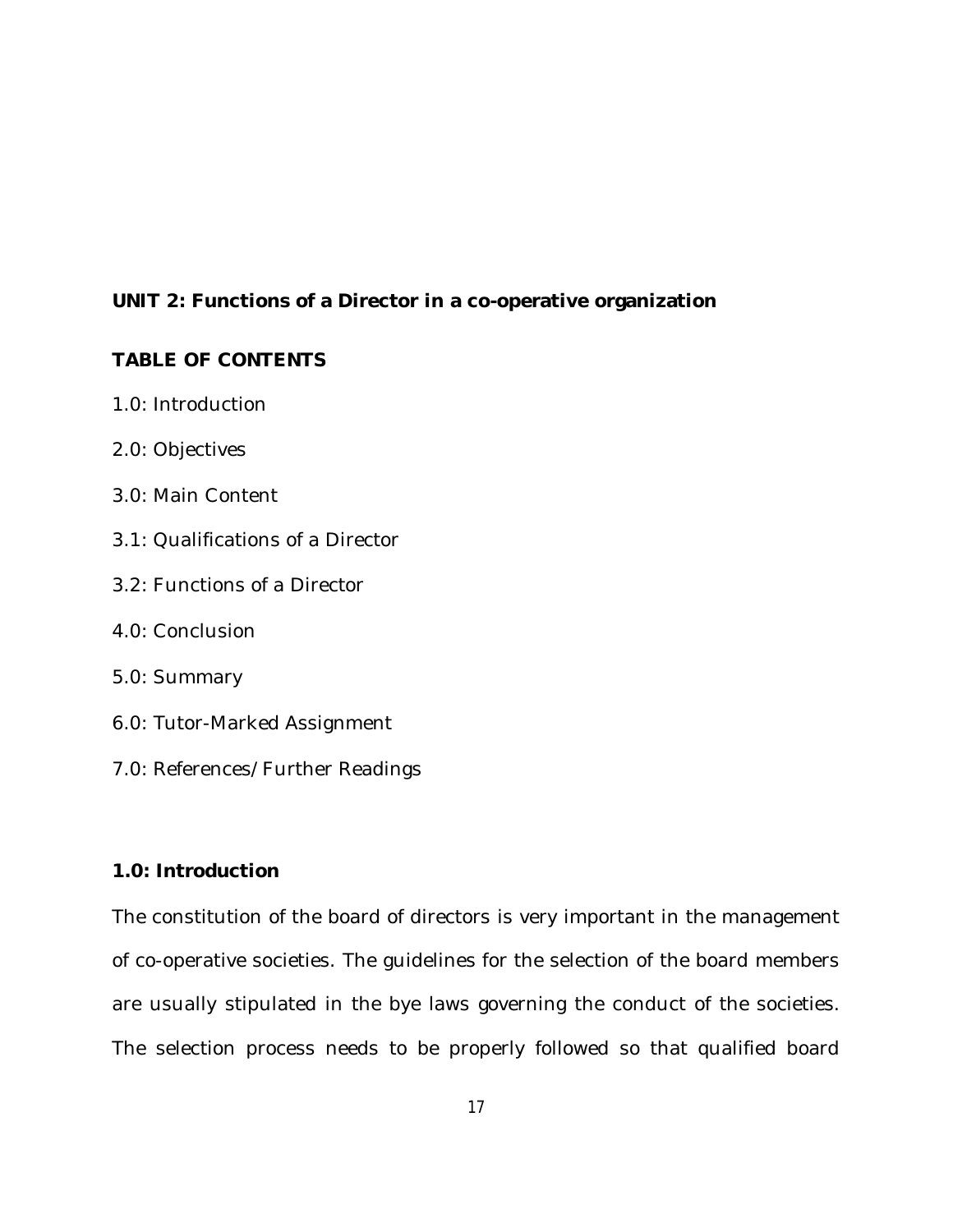members can emerge for the society. The board of directors again have stipulated functions to be performed so as to meet the set objectives of the society. In this unit therefore, we shall be examining the guidelines for the selection of the board of directors. Emphasis is however placed on the functions of the directors in the management of co-operative societies in Nigeria.

### **2.0: Objectives**

At the close of discussions on this unit, leaners should;

\*Understand the guidelines for the selection of board of directors of the cooperative societies

\*Know the various functions of the board of directors of the management of cooperative societies as stipulated by the bye-laws of the societies

#### **3.0: Main Content**

### **3.1: Qualifications of a Director**

For effective management, a co-operative society must follow some guidelines in selecting directors. The following are some of the important qualifications to consider;

A Director should:

i. Believe in, invest in, and patronize the co-operative;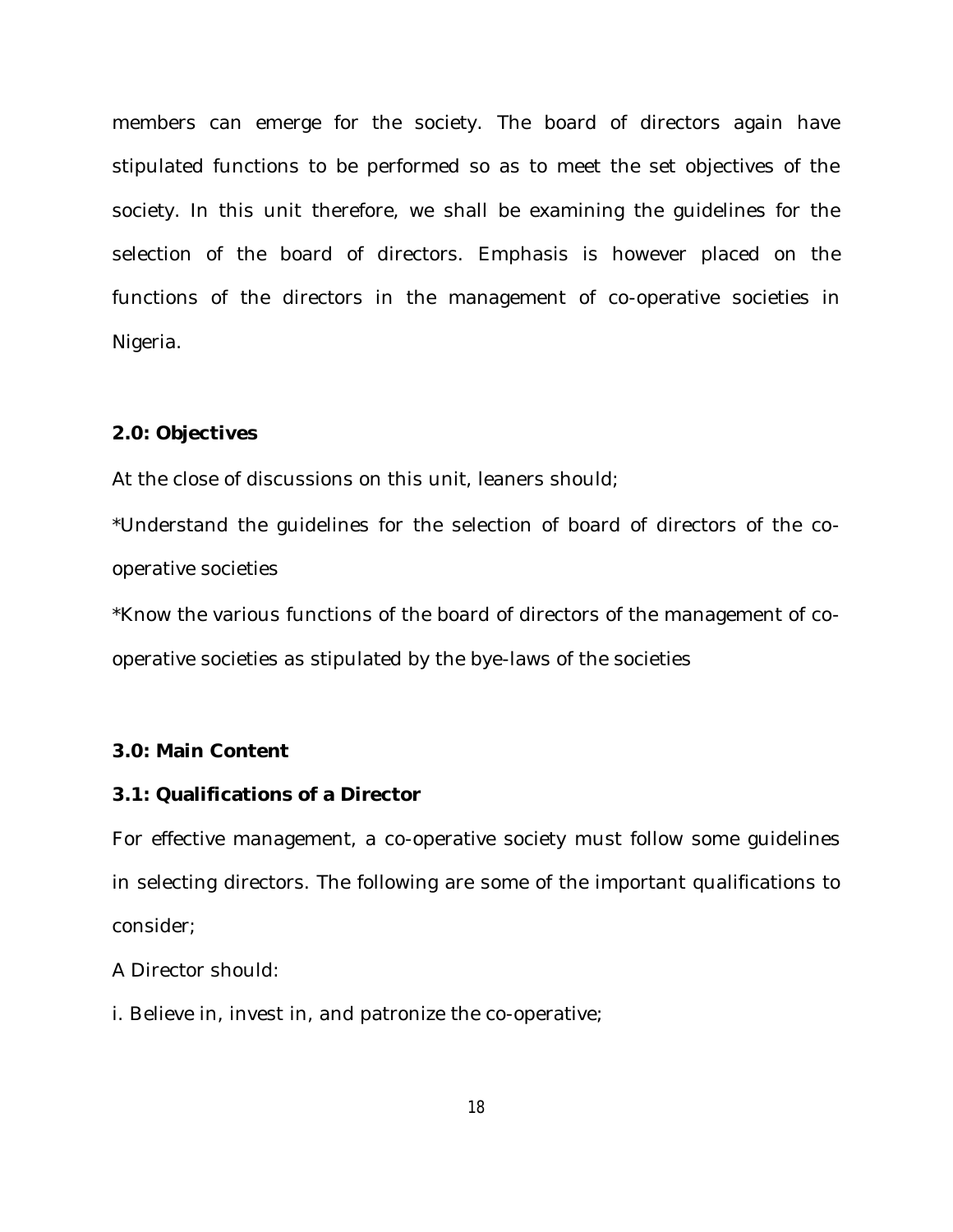ii. Be willing to take the time necessary to attend and participate in all board meetings;

iii. Be qualified to make decisions in the overall interest of the organization;

iv. Work well with others as a team and support majority decisions;

v. Neither expect nor promote special favours for himself, relatives or friends;

vi. Not discuss with outsiders confidential matters brought up in board meeting;

vii. Not be influenced by religious, political or other issues unrelated to the business of the co-operatives;

viii. Be progressive in developing new ideas that will contribute to the success of the organization;

xi. Willingly submit such ideas for consideration for the collective progress of his society

### **3.2: Functions of a Director**

The functions of Directors are normally set out in the association's bye-laws.In addition the following functions are particularly important;

a. Become familiar with the articles of incorporation and bye-laws of the cooperative and conduct the business in accordance with their provisions;

b. Retain a legal adviser who is familiar with co-operative laws for legal advice as needed;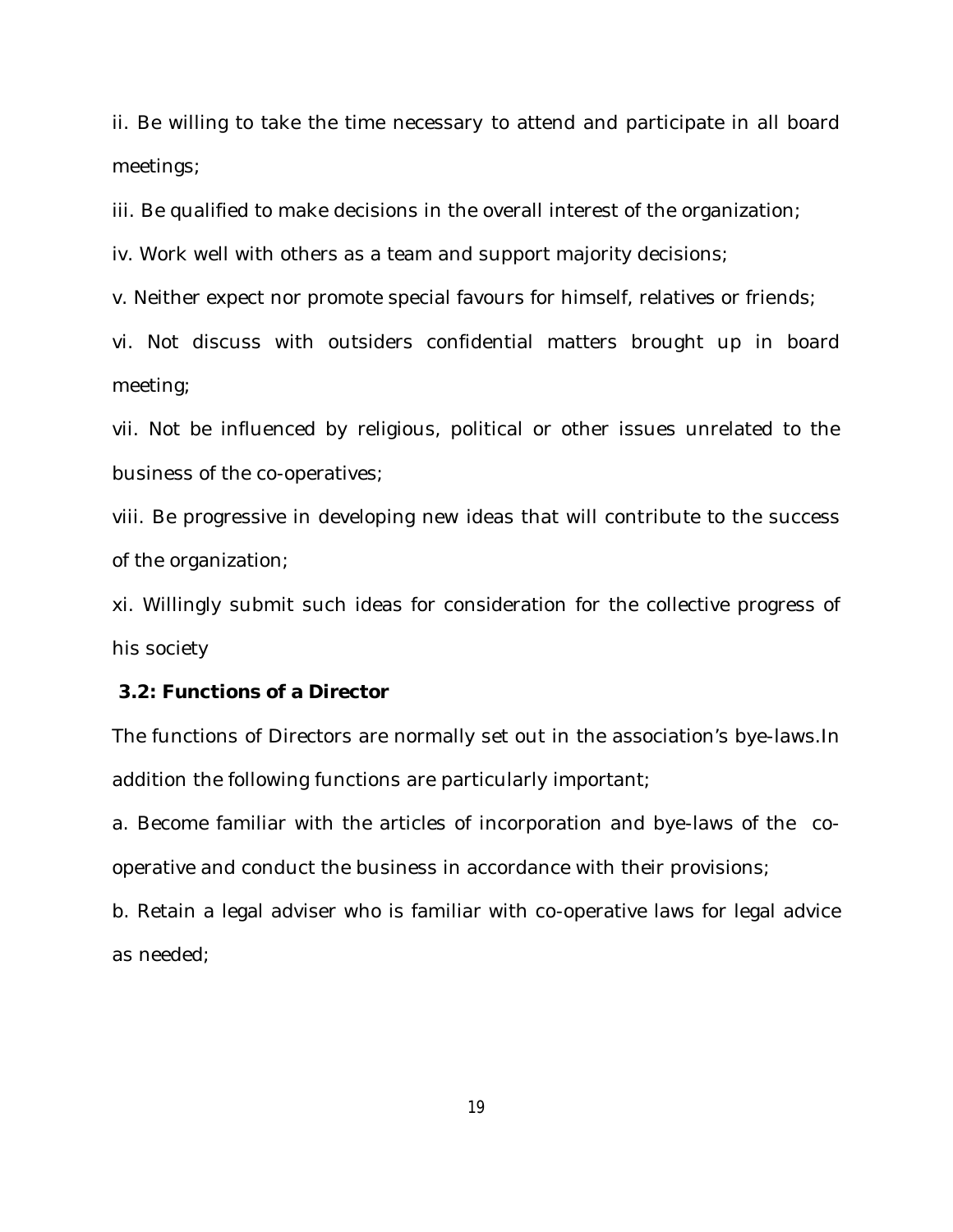c. Hire a competent manager, determine his salary and outline his duties and authority. The board should give special consideration to the following items when selecting a manager:

i. Age and physical condition

ii. Business experience, integrity and an understanding of the necessary record keeping in a co-operative

iii. Ability to work with people and to select and train employees

iv. Ability to plan ahead and co-ordinate operations

v. A general understanding of co-operatives and their objectives

vi. Determination to follow co-operative principles

d. Adopt policies for the guidance of the manager and make them a part of the minutes. They should include such items as credit to patrons, source and limits of supply inventories, general personnel regulations,etc.

e. Require written monthly financial reports and operating statements for board meetings in order to be informed of adverse as well as favourable operations.

f. Direct the manager to prepare before the close of each year an operating budget for the next fiscal year for the approval of the board. This budget should estimate the volume of sales and gross income of various items to be handled, the expenses by account clarifications, and the expected net income. This constitutes forward planning on the part of the board and management. The budget should be viewed at intervals throughout the year to determine the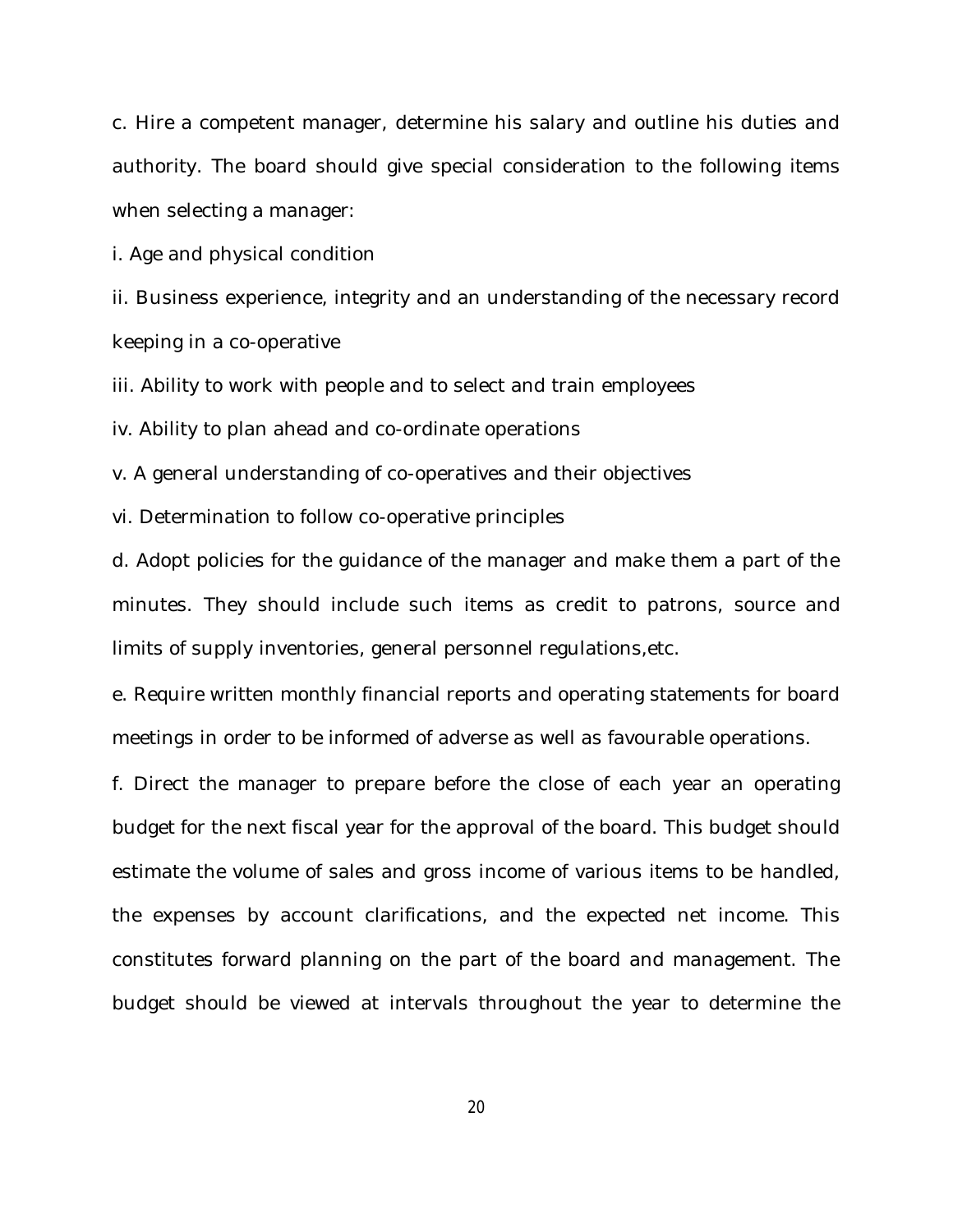trends of the business. Explanations should be found for serious deviations from the budget.

g. Attend regular and special meetings of the board. At times, it may be desirable for boards to devote a part of their meeting to an executive session where only board members are present to permit a completely free discussion.

h. Understand the terms of all contracts into which the co-operative has entered by authority of the board-leases, loan agreements, supply and other contracts, etc.

i. Be sure that any projected expansion programme is definitely needed and that provision is made for adequate financing before giving final approval.

j. The board should maintain an active interest in the amount and condition of inventories and make such inspections as conditions warrant.

k. Employ a qualified auditor to make an independent audit at regular intervals of at least once each year and report directly to the board.

l. Board members should not act independently on matters which should be decided by the entire board.

### **4.0: Conclusion**

In this unit, learners were taken through explanations on the functions of the board of directors of co-operative societies. This discussion was anchored on the provision of the bye-laws. Deep understanding of these functions will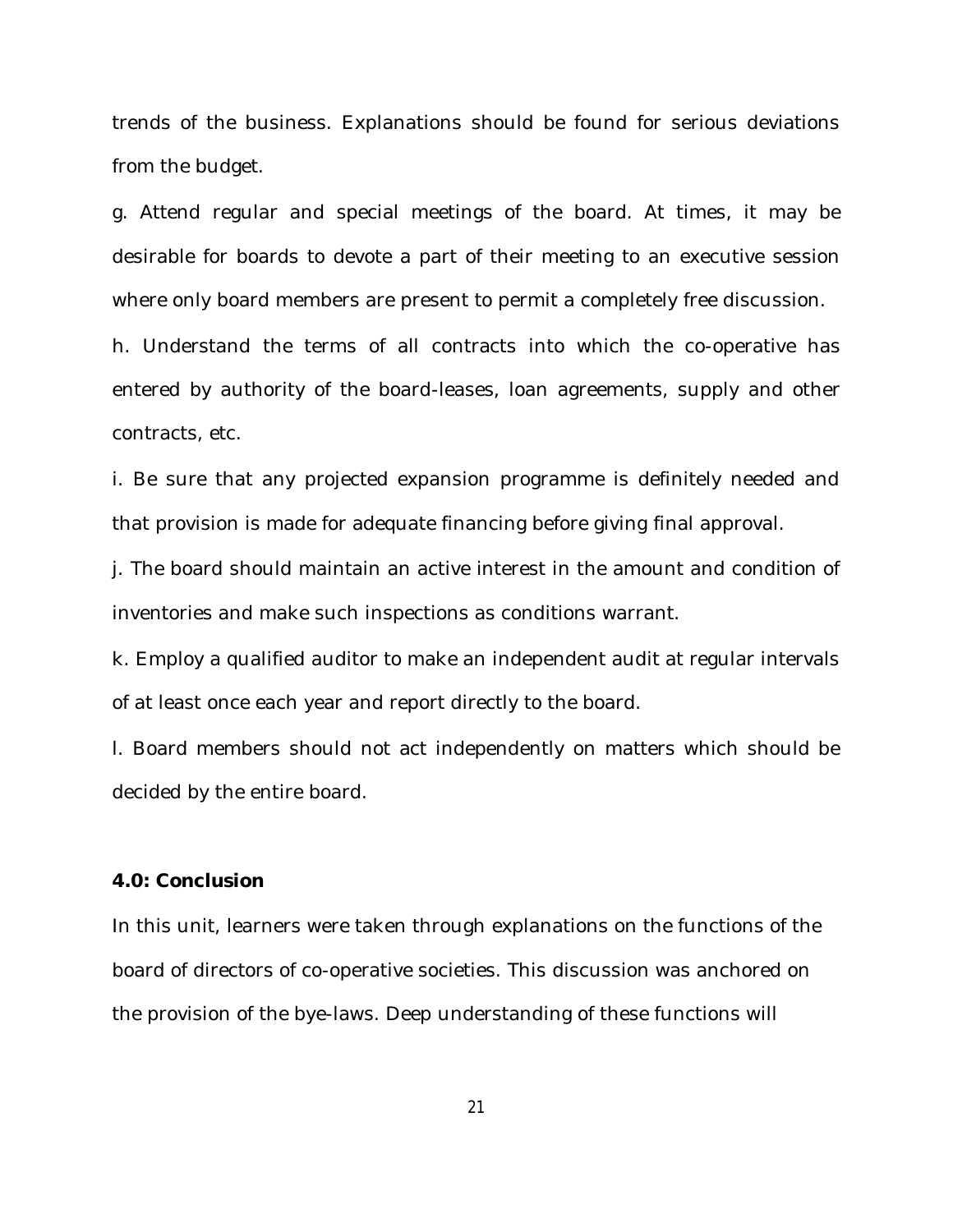enable the learners know the various functions expected of the board of directors of the co-operative societies.

## **5.0: Summary**

In-depth information was provided on the guidelines for selecting directors of management boards of co-operative societies. The various functions of the directors as stated by the association's bye laws were fully discussed. Learners may also know other information such as the process of conducting a board of directors meetings.

# **6.0: Tutor-Marked Assignment**

i. Explain the guidelines for the selection of directors.

ii. List and fully discuss at least six (6) functions of the board of directors of cooperative societies.

# **7.0: References/Further Readings**

Adeyeye, S.O.(1978):The Co-operative Movement in Nigeria-Yesterday,Today and Tomorrow.Gottingen-Vandenhoech and Ruprecht.

Akinwumi,J.A. (1989):Co-operatives:The answer to Nigeria's Producer-Consumer Dilemma.Faculty Lecture Series.No 2.

Akinwumi,J.A.(1988):Business Management for Co-operative Students and Practising Managers.Department of Agricultural Economics. University of Ibadan.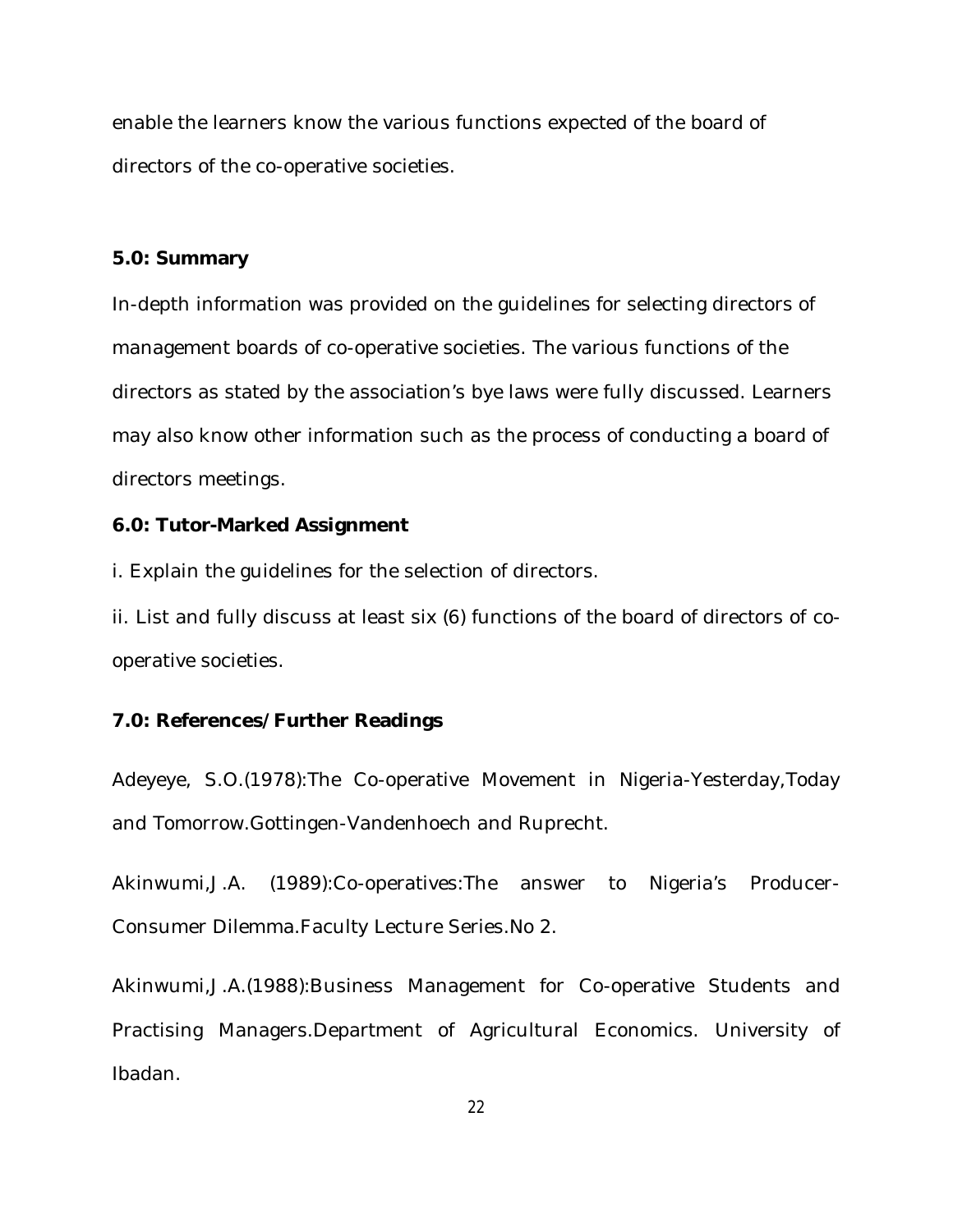Ihimodu,I.I.(1988):Co-operative Economics:Concise Analysis in Theory and Applications.Unilorin Press,University of Ilorin,Nigeria

# **UNIT 3: Nature of general meetings in a co-operative society**

# **TABLE OF CONTENTS**

- 1.0: Introduction
- 2.0: Objectives
- 3.0: Main Content
- 3.1: Quorum of a General Meeting
- 3.2: Powers of Annual General Meeting
- 3.3: Voting in General Meeting
- 3.4: Length and service of notice for calling General Meeting
- 3.5: Minutes of General Meeting
- 4.0: Conclusion
- 5.0: Summary
- 6.0: Tutor-Marked Assignment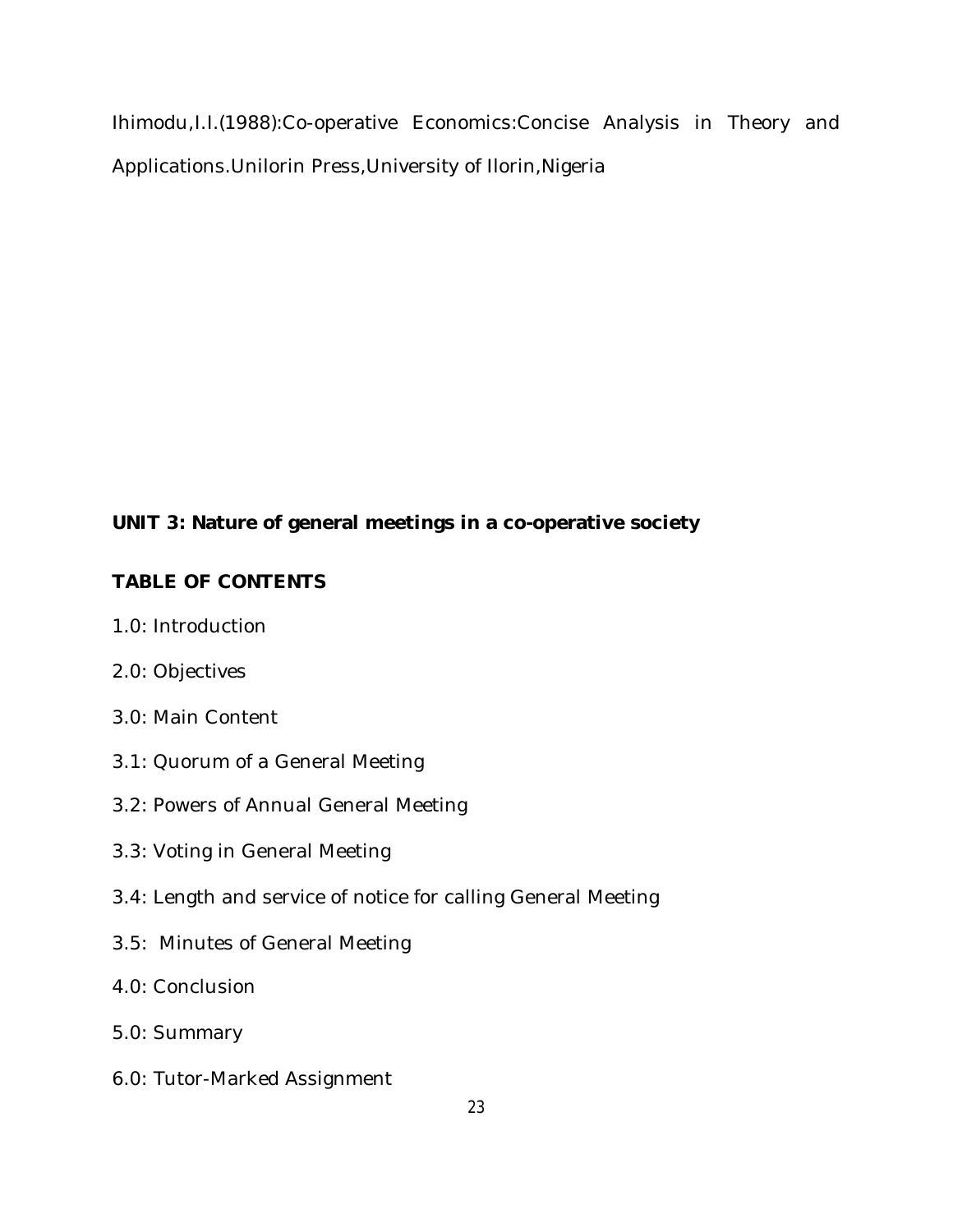#### 7.0: References/Further Readings

### **1.0: Introduction**

Without any prejudice to the provisions of the Delhi Co-operative Societies Rule,1973,every co-operative society is expected to hold a meeting of its general body which shall be styled 'Annual General Meeting' at the intervals and in accordance with the provisions specified below:-

- a) the first annual general meeting shall be held within eighteen months of its registration.
- b) the next annual general meeting shall be held by the society within six months of 15th April following the expiry of the co-operative year in which the first, annual general meeting was held and thereafter an annuals general meeting shall be held within six months after 15th April following the expiry of each co-operative year. (Amended on 18.5.89)
- c) except in the case where in the exercise of his power under section 29, the Registrar has extended the time for holding the annual general meeting by any co-operative society, not more than fifteen months shall lapse between the date of one annuals general meeting and that of the next.

(d) where a managing committee of the society fails to hold the general body meeting within the prescribed time limit referred to above, the Registrar, shall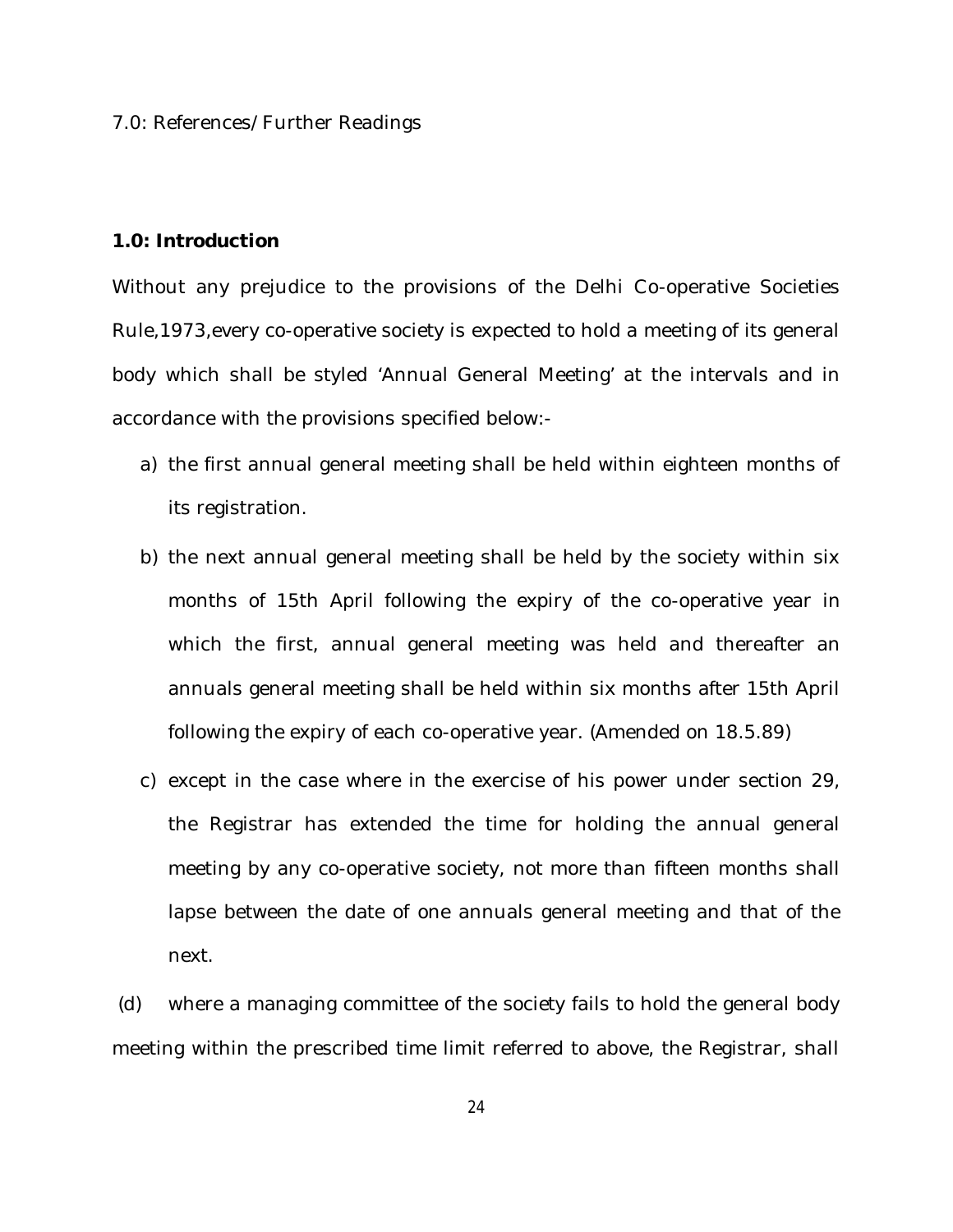call a general body meeting of the society to transact the business as provided under section 29 and the expenditure incurred thereon shall be a charge on the delinquent members of the committee of the society who have failed to conduct the general body meeting of the society within the prescribed time limit. The said amount shall be recoverable as arrears of land revenue from such delinquent members of the committee of the society by the Registrar. (Added on 6.8.97)

A requisition for a special general meeting to be convened under section 30 shall state the object of the meeting time and date of the meeting, and shall be signed by the members or the Registrar, as the case may be, and shall be sent to the registered office of the society.

### **2.0: Objectives**

At the end of this unit, learners are expected to

\*Be able to understand the how quorum is formed for general meetings

\*Appreciate the powers of Annual General Meetings

\*Understand how voting is conducted at General meetings

\*Understand the length and service of notice for calling General Meetings

\*Understand the relevance and contents of the minutes of general meetings.

## **3.0: Main Content**

3.1: Quorum of a General Meeting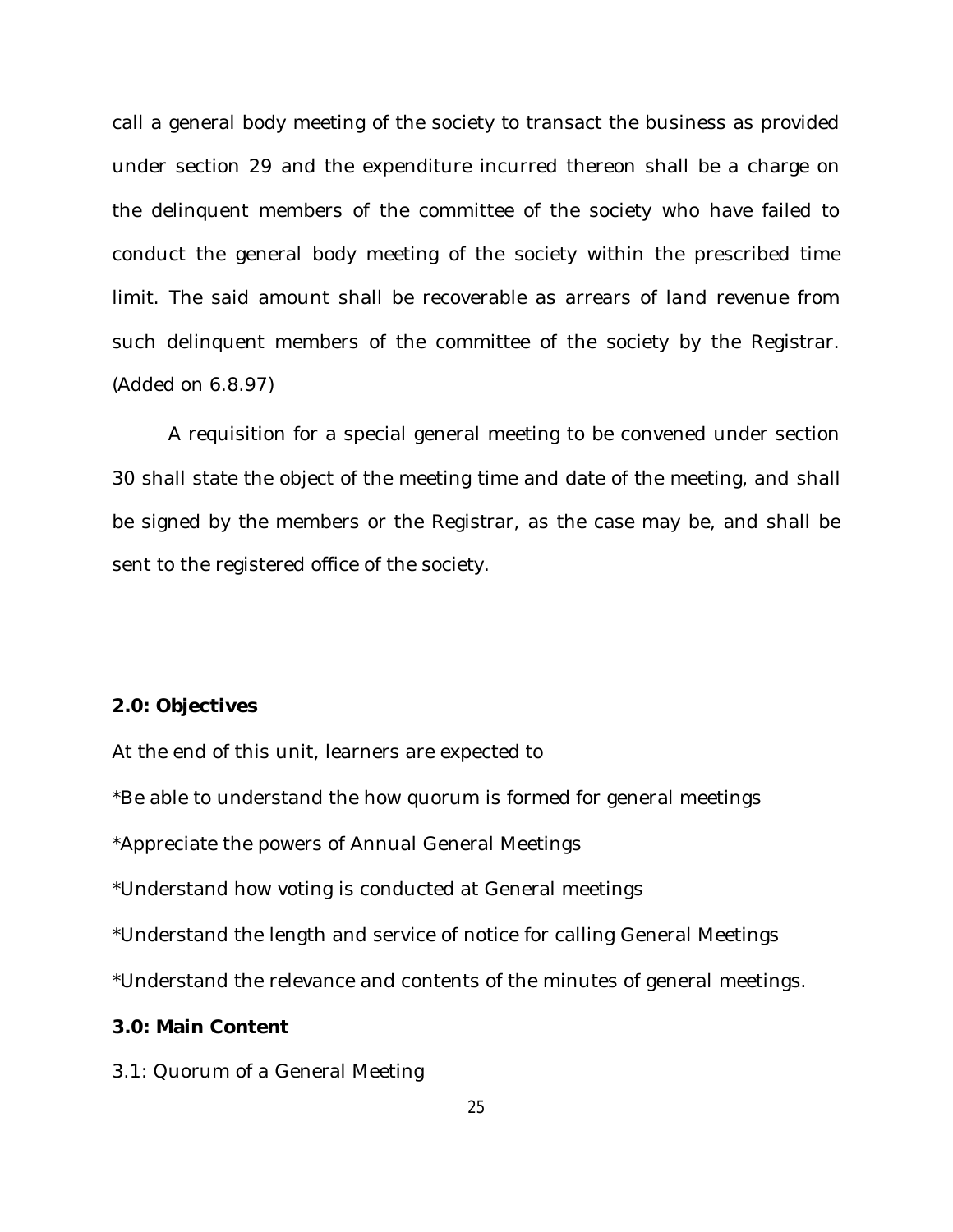- a. Notwithstanding anything contained in the bye-laws, the quorum for a general meeting shall be one third of the total number of members subsisting as such on the date of notice of the meeting subject to a minimum of ten members.
- b. No business shall be transacted at any general meeting unless there is a quorum at a time where the business of the meeting is due to commerce.
- c. If within one hour from the time appointed for the meeting a quorum is not present, the meeting shall stand adjourned for half an hour on the same day, which should be specified in the notice calling the meeting, but if the meeting is called upon the requisition of the members of the society (not the Registrar) it shall stand dissolved. (Amended on 6.8.97). Provided that at the adjourned meeting,

no quorum shall be necessary.

- d. If at any time during the meeting sufficient number of members is not present to form a quorum, the Chairman/President of the meeting, on his own motion or on his attention being drawn to this fact, shall adjourn the meeting at such convenient time. Date and place as he thinks fit. And the business to be transacted at the adjourned meeting shall be transacted in the usual manner even if no quorum is there present.
- **3.2: Powers of Annual General Meeting.**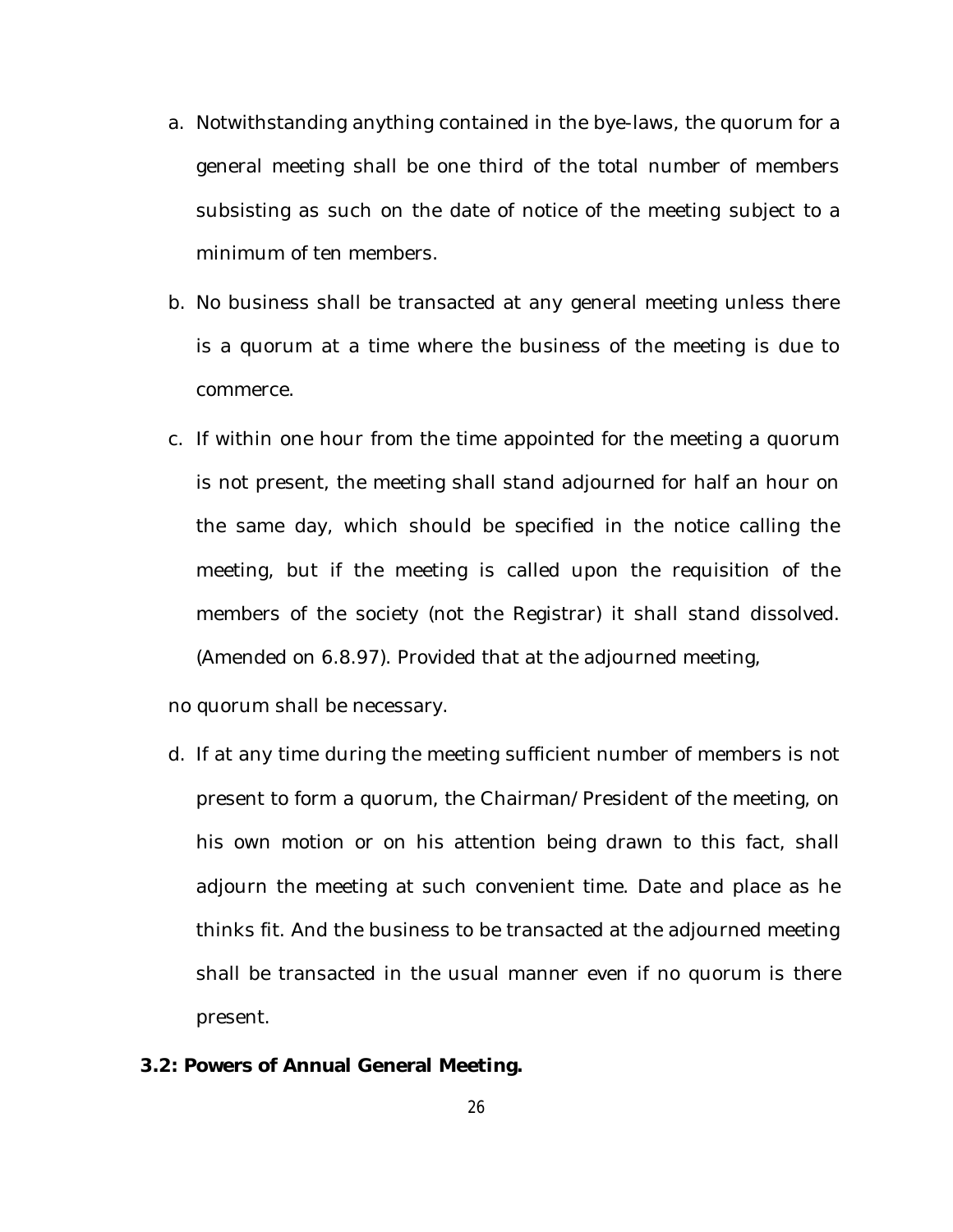- 1. Without prejudice to the provisions of section 29, the general meeting alone shall have the power to transact the following business:-
	- (a) Fixing the maximum credit limit of a co-operative society subject to the approval of the Registrar.
	- (b) Election, suspension and removal of members of the committee other than the nominated members. Provided that an interim vacancy of the committee may be filled up by Co-option by the remaining member of the committee till the election is held.
	- (c) Expulsion of the members.

### **3.3: Voting In General Meeting.**

1. A resolution which is put to the vote of a general meeting shall be decided by a show of hand unless (whether before or after the declaration of the result of the show of hands) a poll is demanded by at least ten members and greed by the Chairman and if no poll is demanded, a declaration by the Chairman of such meeting that a resolution has been carried or lost and an entry to that effect in the minutes of the proceedings shall, for the purposes of the Act, be conclusive proof of the fact that such resolution has been duly carried or lost but. It shall not be proof of the number or proportion of the votes recorded in favour of or against such resolution.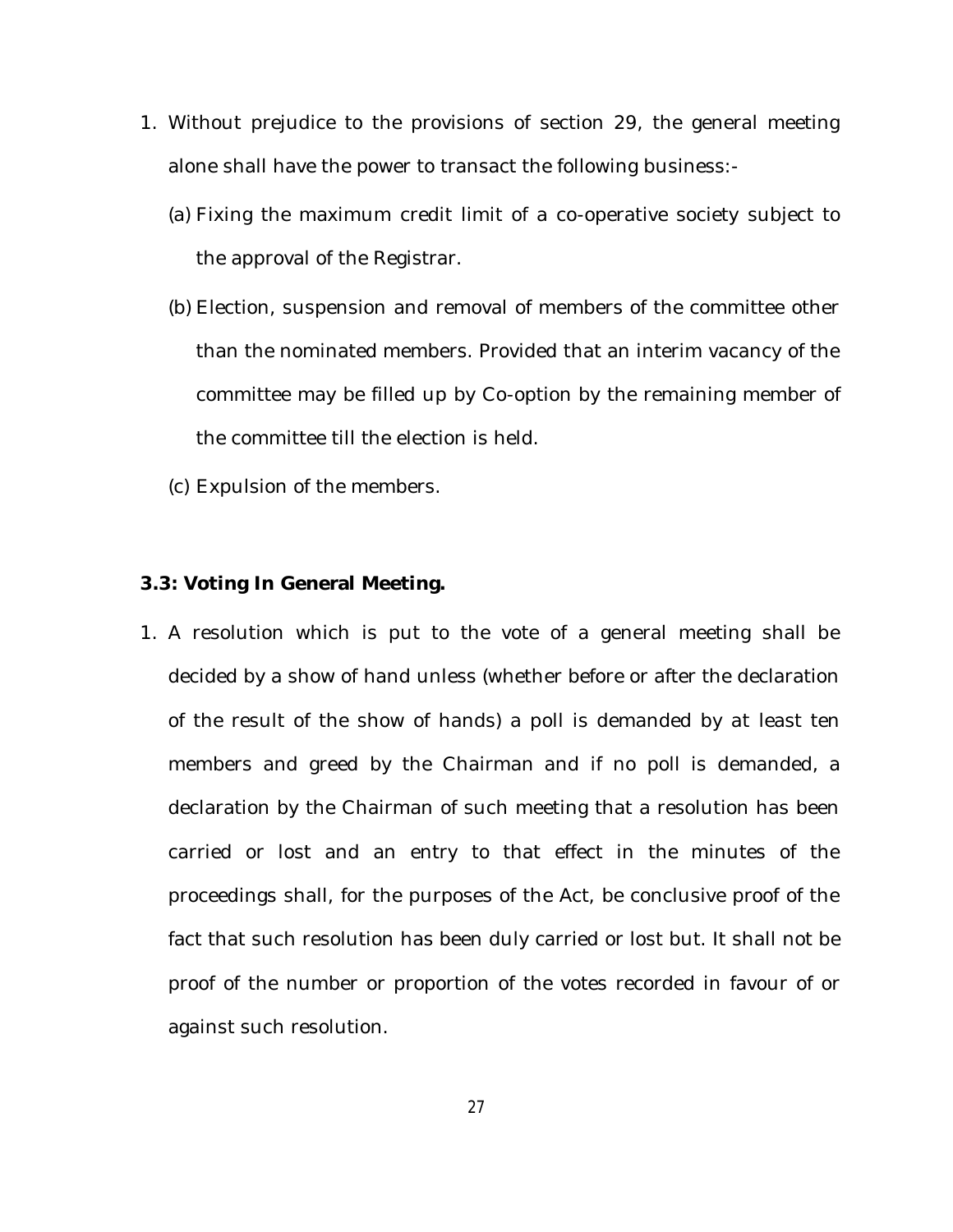- 2. If a poll is demanded, the votes shall be taken in such manner and at such time as the Chairman of the meeting directs subject to any provision in the bye-laws in this behalf, and the result of such poll shall be deemed to be the decision regarding the resolution over which the poll is demanded.
- 3. Subject to the Rules and the bye-laws, when a poll is taken the\* voting may be by ballot, if the Chairman of the meeting so decides.
- 4. When a poll is taken the number of members voting for or against a resolution shall be recorded in the minutes of the proceedings.

### **3.4: Length and service of notice for calling General Meeting.**

- 1. Annual general meeting of a co-operative society may be called by giving not less than 14 days notice in writing.
- 2. Special general meeting of a co-operative society may be called by giving not less than seven days notice in writing.
- 3. Notwithstanding anything contained in the bye-laws, when a general meeting is called under the proviso to sub section (1) of section 29, or in pursuance of sub-section (2) of section 30, the Registrar may determine the period of notice for such meeting, the time and place of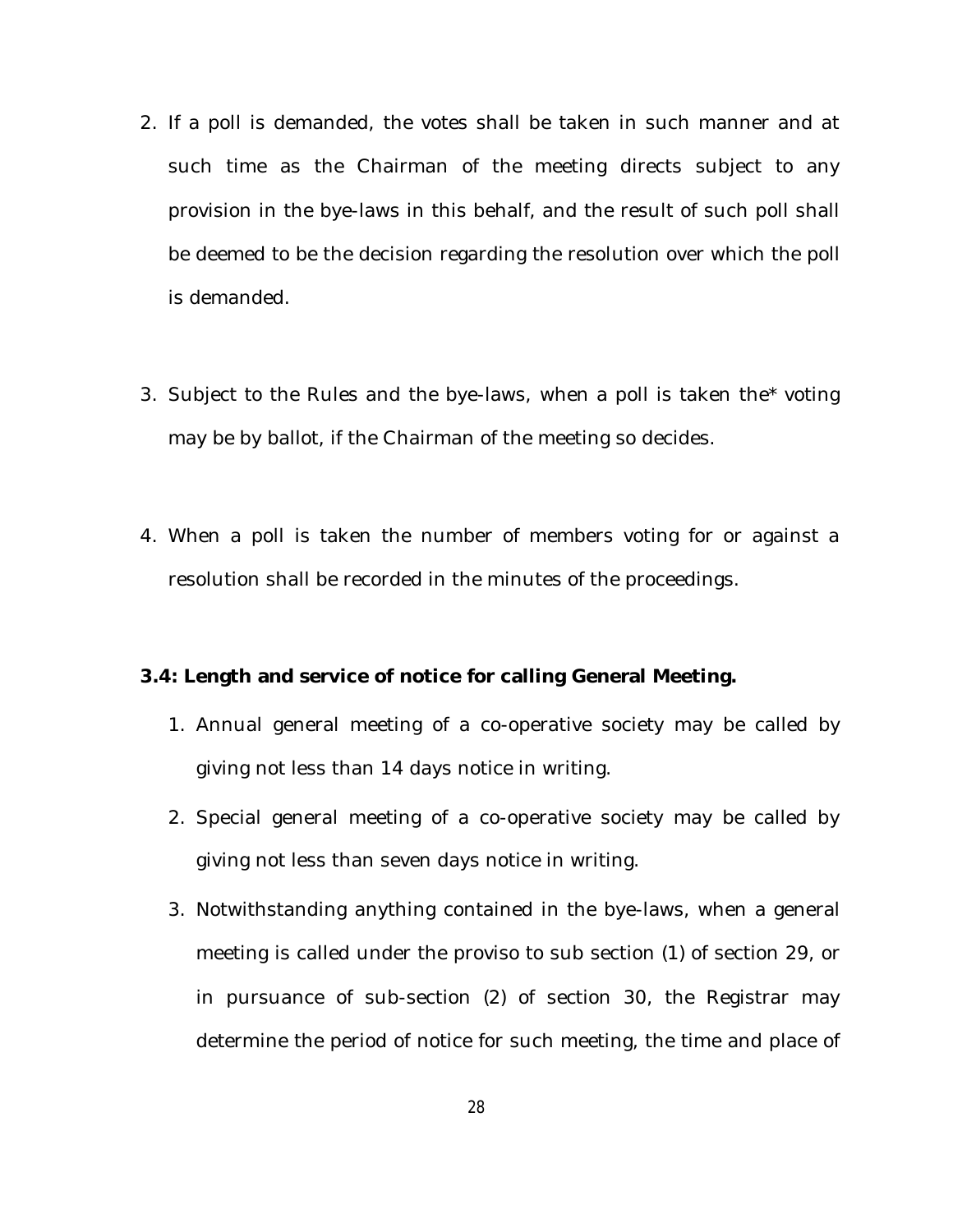the meeting and the subject to be considered thereat. Registrar may preside over such meeting or authorize any person to so preside.

- 4. Notice of every general meeting of a co-operative society shall be given to every member of the society either personally or by sending it by post to him at his registered address in the Union Territory of Delhi, or if he has no registered address in Delhi to the address if any out of Delhi supplied by him to the society for giving notices to him. Where the notice is sent by post, service thereof shall be deemed to be effected after the expiry of forty-eight hours after the letter containing the notice is posted by properly addressing, prepaying and posting it, provided that where a member has intimated to the society in advance that notice of a general meeting should be sent to him by registered post with or without acknowledgement due and has deposited or has given under taking to deposit with the society a sum sufficient to defray the expenses of doing so, the service of the notice shall not be deemed to be effected unless it is sent by registered post.
- 5. The accidental omission in the opinion of the Registrar to give notice or a non-receipt of notice by any member shall not invalidate the proceedings at the genera) meeting.
- 6. The notice of an annual general meeting shall be accompanied by a copy each of audited balance-sheet profit and loss account together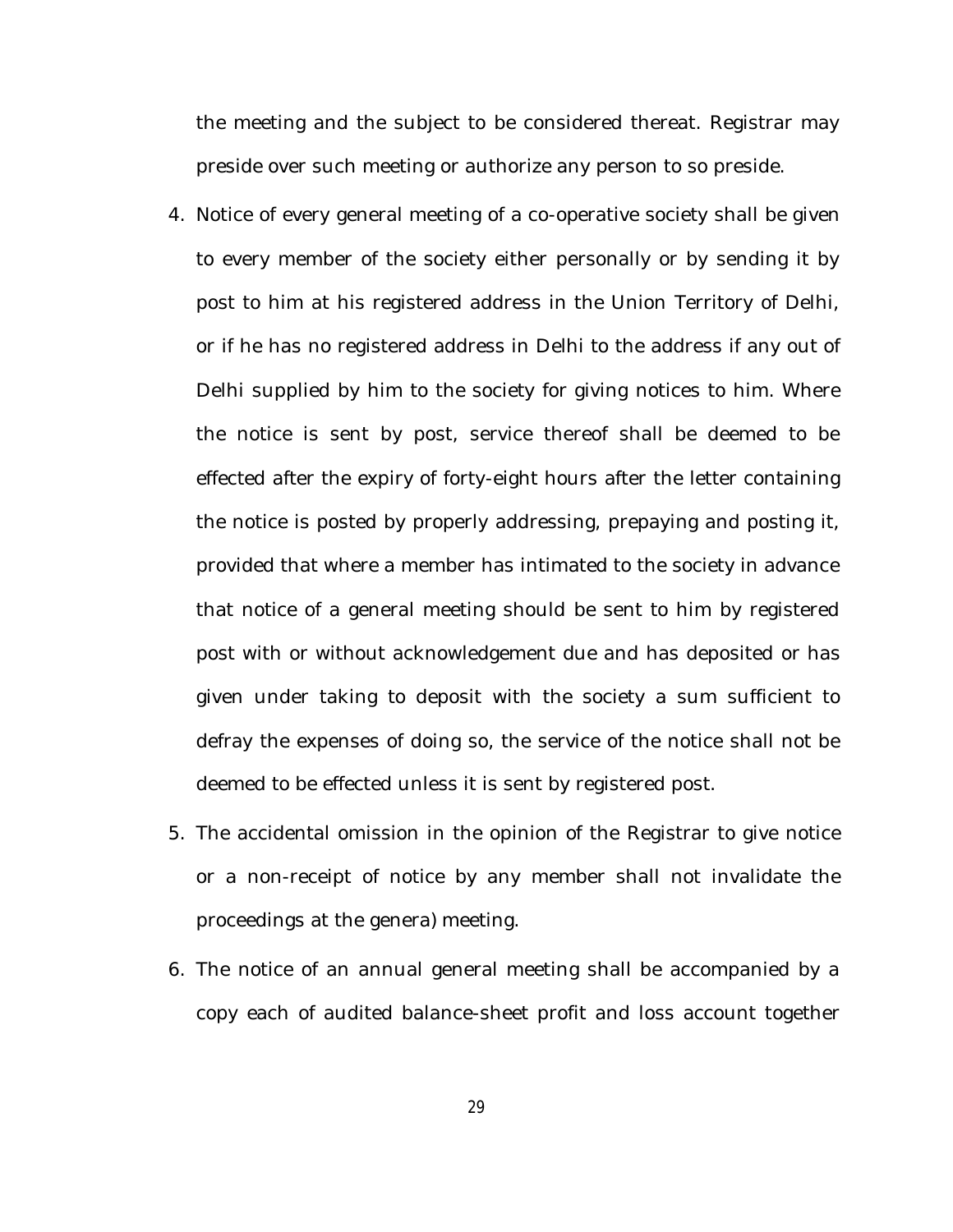with the audit report thereon relating to the preceding year and the report of the committee (Amended on 24.5.82)

#### **3.5: Minutes of General Meeting.**

- 1. Every co-operative society shall cause minutes of proceedings of general meetings to be entered in a book kept for that purpose.
- 2. Unless the minutes are drawn up and are dully signed by the Chairman immediately on the termination of the meeting, the minutes free from all alterations or corrections, shall be drawn up and shall be signed by the Chairman of the meeting within four working days from the time when the meeting terminated, the minutes so signed shall be evidence of the proceeding of the meeting. (Amended on 24.5.82)
- 3. Until the contrary is proved, every general meeting of a society in respect of the proceedings whereof minutes have been so recorded shall be deemed to have been duly called and held.

### **4.0: Conclusion**

Different areas of interest bordering on quorum of a general meeting, powers of annual general meeting, voting in general meeting, length and services of notice for calling general meetings and minutes of general meetings have been carefully discussed. Special reference has been made to the provision of the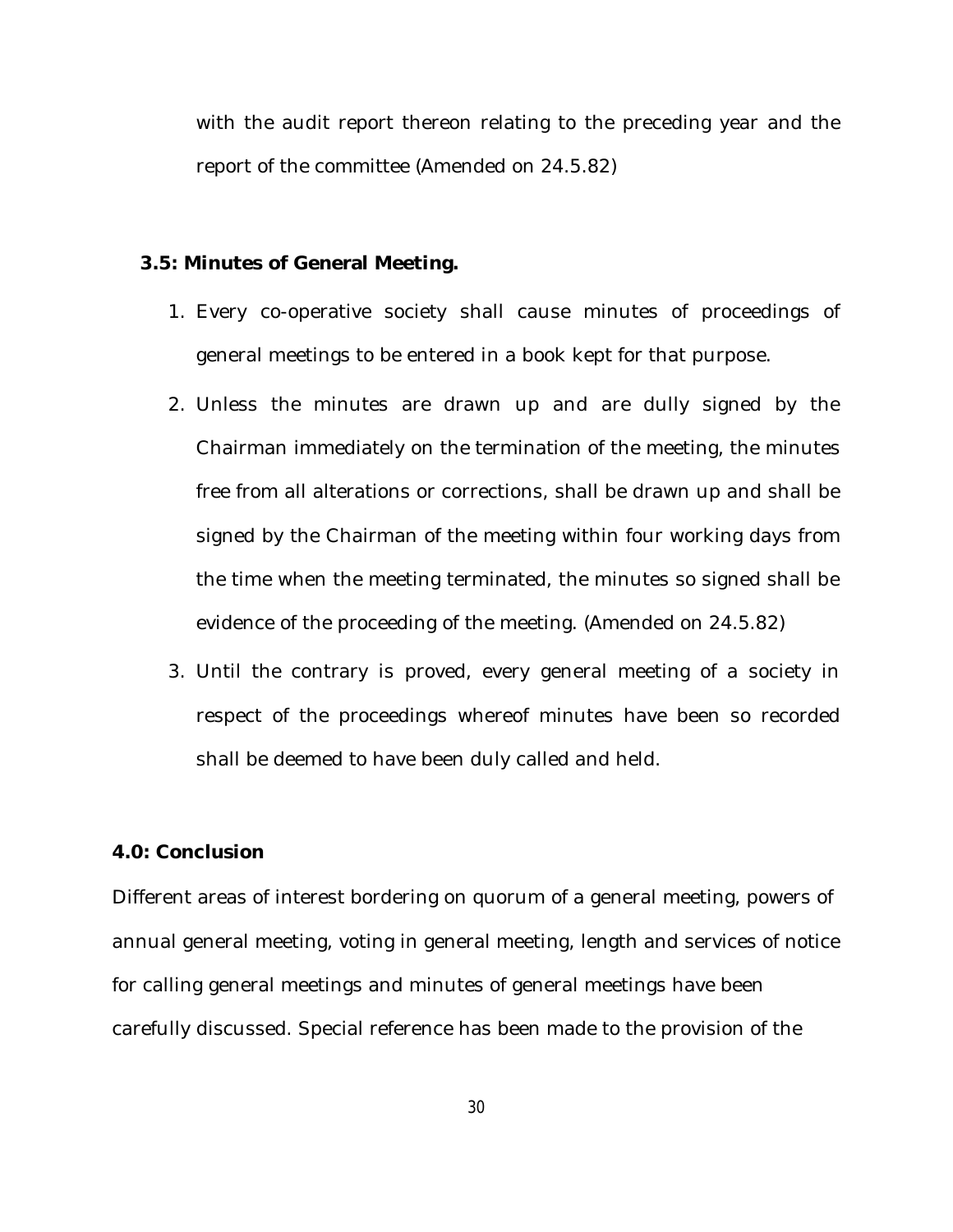Delhi Co-operative Societies Rule, 1973. The provision has a global application and acceptability particularly in the developing economies.

# **5.0: Summary**

This unit has treated very germane topics on General Meetings in co-operative societies. Information so acquired is expected to be of immense benefits to the learners, particularly in the management of the co-operatives.

# **6.0: Tutor-Marked Assignment**

i. Discuss the powers of annual general meetings

ii. Explain the voting process at general meetings

# **7.0: References/Further Readings**

**The Delhi Co-operative Societies Rule (1973)**: Management of Co-operative Societies.

**Owolabi, N.B. and Badmus, M.A. (2003):** *Nigeria Business and Cooperative Law*. Printants Limited.

**Sofowora, M.O. (1999):** *General Principle of Business and Cooperative Law*. Soff Associates. p115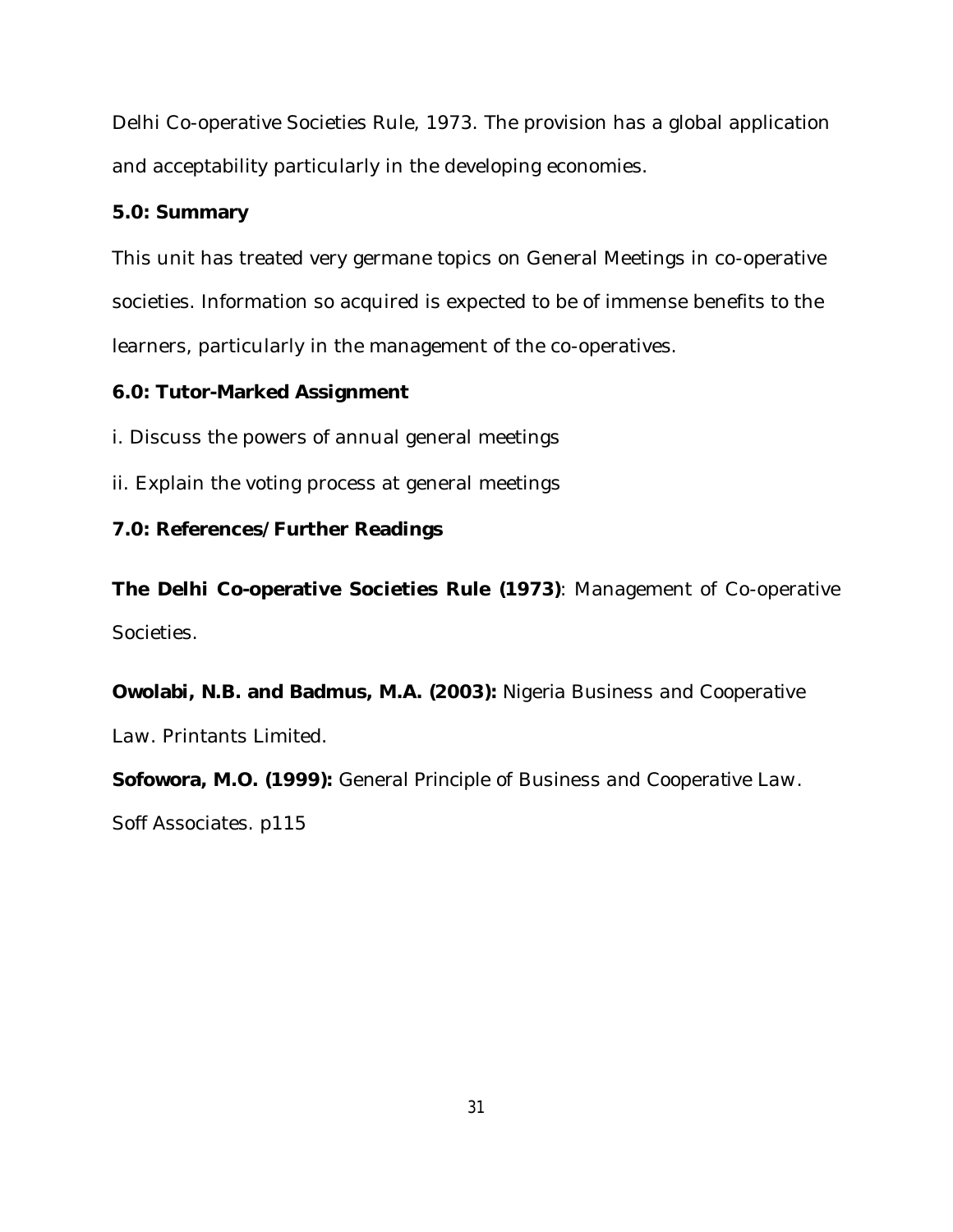# **UNIT 4: Nature of a management committee in a co-operative society**

# **TABLE OF CONTENTS**

- 1.0: Introduction
- 2.0: Objectives
- 3.0: Main Content
- 3.1: Meetings of the Management Committee
- 3.2: Suppression of Committee
- 4.0: Conclusion
- 5.0: Summary
- 6.0: Tutor-Marked Assignment
- 7.0: References/Further Readings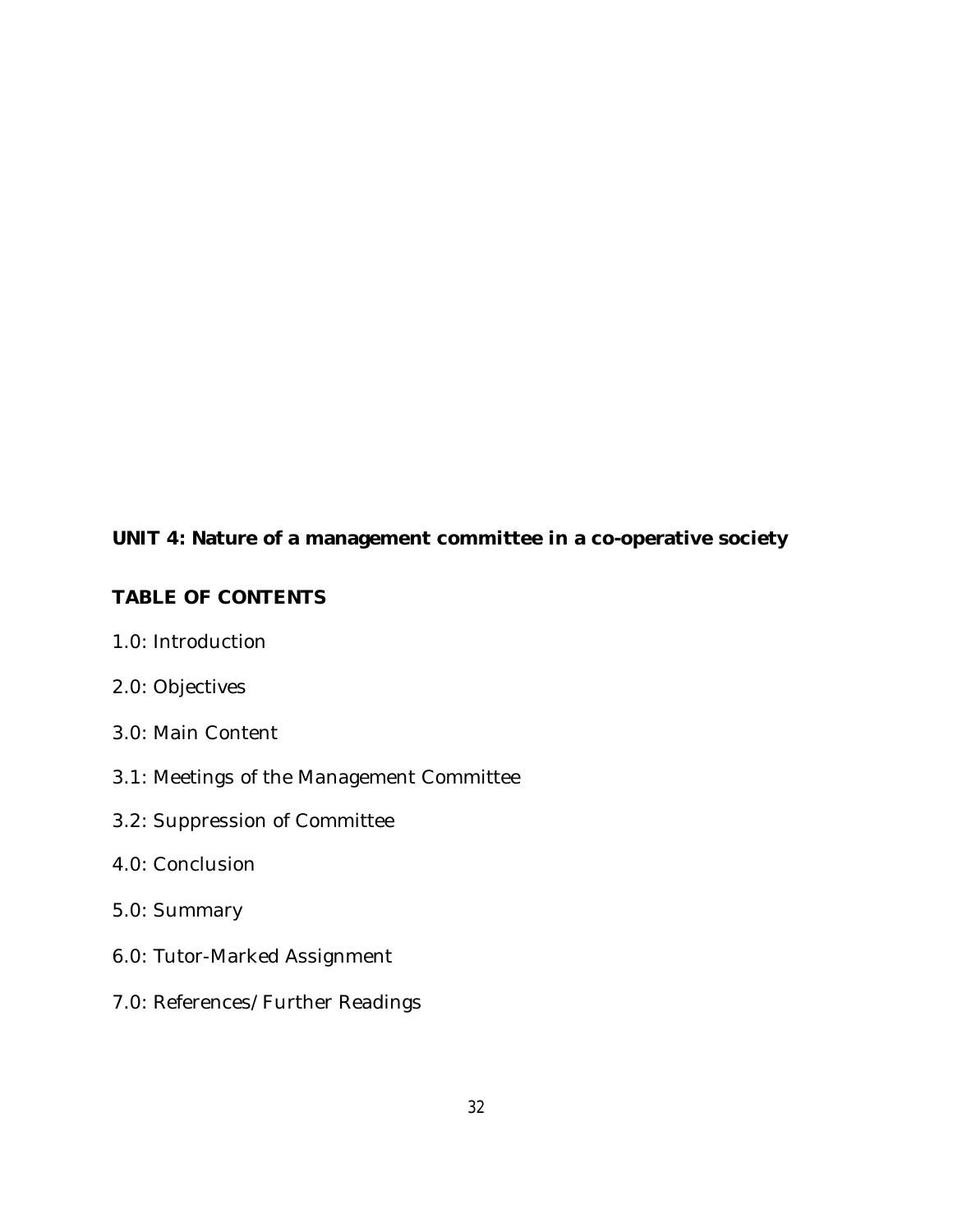#### **1.0: Introduction**

Good management is essential to a successful co-operative society as it enables the society achieve the set objectives.However, quite often, Management committees are put in place to, on behalf of the society, undergo certain responsibilities. Members of these committees are usually people of proven integrity (people of impeccable characters).They are usually professionals in their chosen careers and therefore believed to be able to handle responsibilities for the societies with assured success. This unit therefore makes special reference to the Delhi Co-operative Societies Rule,1973 for fuller discussions.

#### **2.0: Objectives**

At the end of the unit, the learners are expected to

- i. Understand the relevance of management committee in the running of co-operatives
- ii. Explain what could lead to the suppression of management committee

#### **3.0: Main Content**

#### **3.1: Meetings of the Management Committee.**

1. A committee of a co-operative society shall exercise all the powers of the society, discharge alt the duties as may be specified in its byelaws by means of resolutions passed at its meetings. No resolution shall be passed by circulation.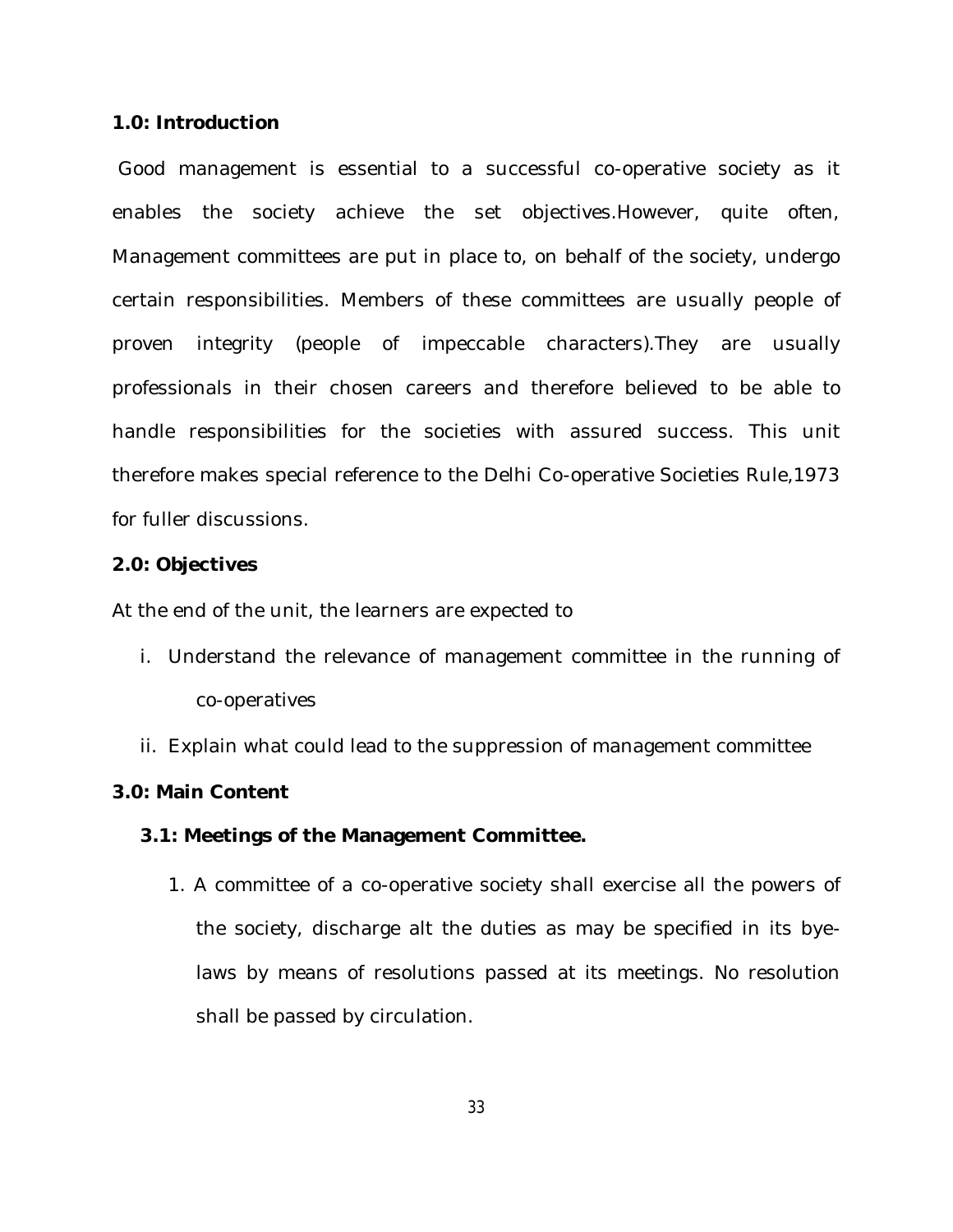- 2. A committee shall meet as often as required but a meeting shall be held at least once in every month, in case of Primary Societies and one in three months in case of Federal Societies and Financing Bank provided that where the committee fails to hold meeting for 3 consecutive months in case of primary Coop. Societies and 9 months in case of Federal Societies and Financing Bank, the Registrar may appoint the Election Officer for conducting the Election of the managing committee of such Primary Society, Federal society or Financing bank (Amended on 24.5.82).
- 3. Notice of every meeting shall be given to every member of the committee in writing under the signature of the President or Secretary at least 5 days prior to the scheduled date to meeting which must be served either personally or by post under certificate of posting. Where the notice is sent by post services thereof shall be deemed to be effective after the expiry of 48 hours after the letter containing the notice is posted properly, addressing, prepaying, posting it. Provided that where a member has initiated to the society in advance that notice of a committee meeting should be sent to him by Registered post with or without acknowledgement due and has deposited or had given undertaking to deposit with the society a sum sufficient to defray the expenses of doing so, the service of notice shall not be deemed to be effective unless it is sent by Registered Post. However, in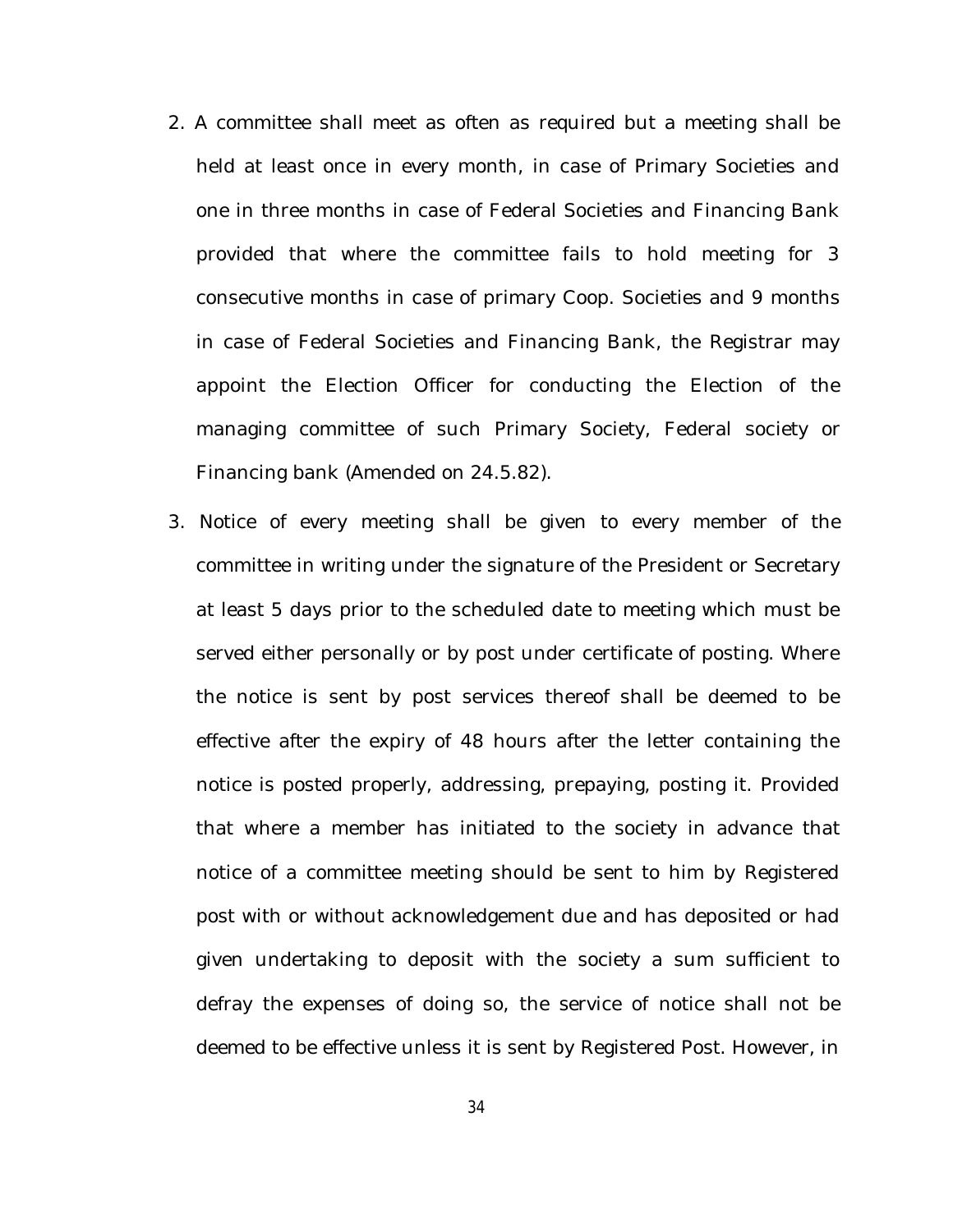case of an emergent meeting, the service of such notice of the emergent meeting must be ensured at least 24 hours before the scheduled date and time of the meeting. (Amended on S.9.88)

- 4 If a member of the committee of a society fails to attend its three mandatory meetings (monthly)/ (quarterly) consecutively, he shall be given notice of it by registered post and shall be deemed to have vacated his office and from that date shall cease to be a member of the committee, the vacancy shall be filled by co-option by other members of the committee. (Amended on 6.8.97)
- 5. Notwithstanding anything contained in the bye-laws of any cooperative society, the committee of a co-operative society shall cause minutes of all proceedings of its meeting to be entered in the book for the purpose in handwritten at the spot in presence of members present and voting. The minutes of each meeting shall contain the names of the members present, names of the members, if any, dissenting from or not concurring in and of its religion. At the end of the minutes each member present and voting shall sign them. If the minutes are not made and recorded in this mariner they shall not be considered valid and under such circumstances, it shall be presumed that no meeting was help.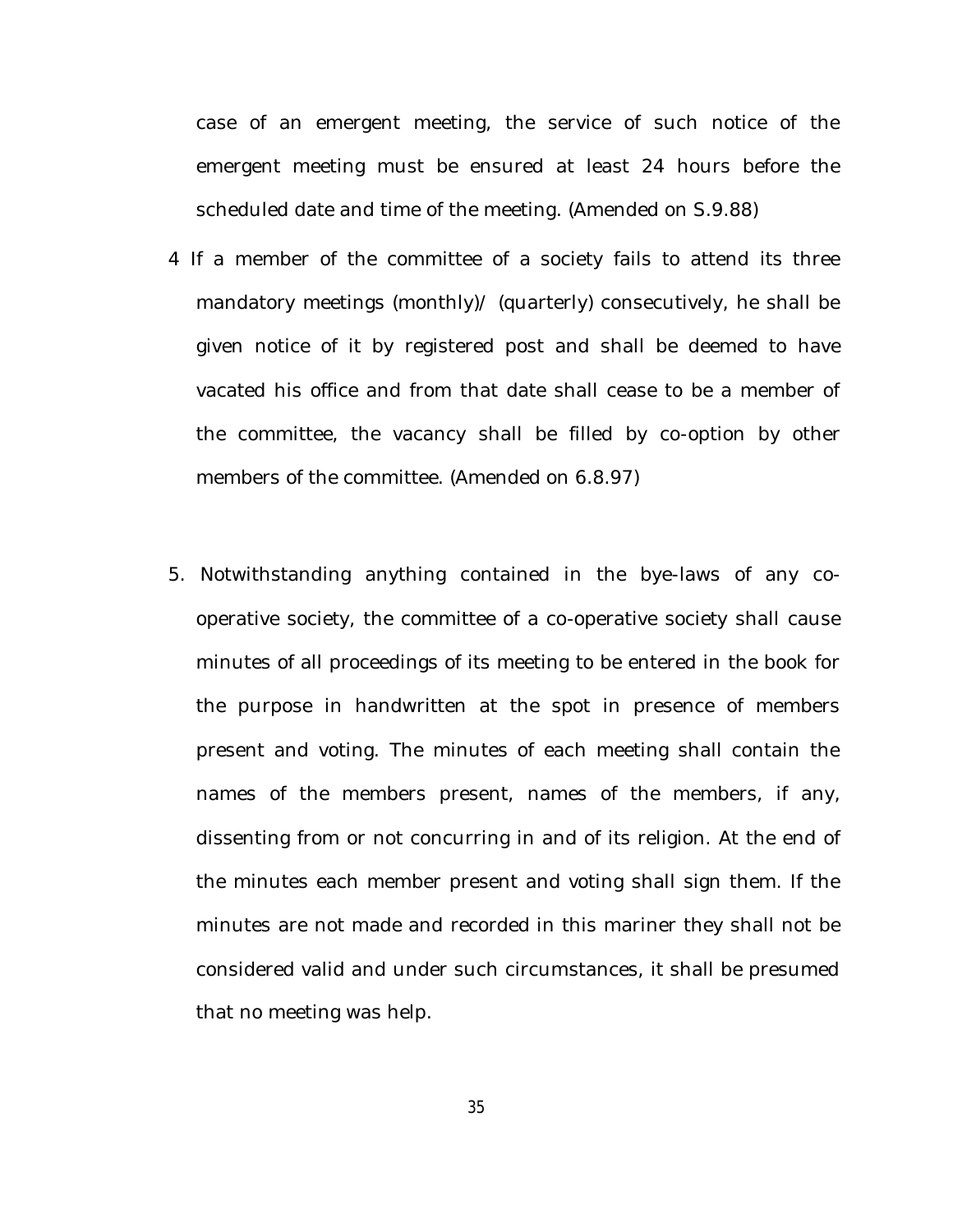Provided that in case of urban cooperative banks, urban thrift and credit societies and co-operative federations, the proceeding shall be signed by the Chairman of the meeting and shall be confirmed in the next meeting of the committee. (Amended on 6.8.97)

6. Notwithstanding anything contained in the bye-laws of the cooperative society, the quorum for a committee shall be one third of the total number of the members of committee subject to a minimum of three. (Amended on 6.8.97)

### **3.2: Suppression of Committee.**

- l. The notice to show cause why the committee of a co-operative society shall not be removed under section 32 shall contain the grounds on which the proposed action is contemplated and shall be addressed to the Chairman/President of the society and sent to him at his last known address, if any, or at the registered address of the society by registered post. The service of the notice shall be complete as soon as the letter containing this notice is posted.
- 2. As soon as the Registrar under section 32 makes the order removing the committee. All the members of the committee shall be deemed to have vacated their respective offices from the date of the order and shall hand over charge of the assets and liabilities and record of the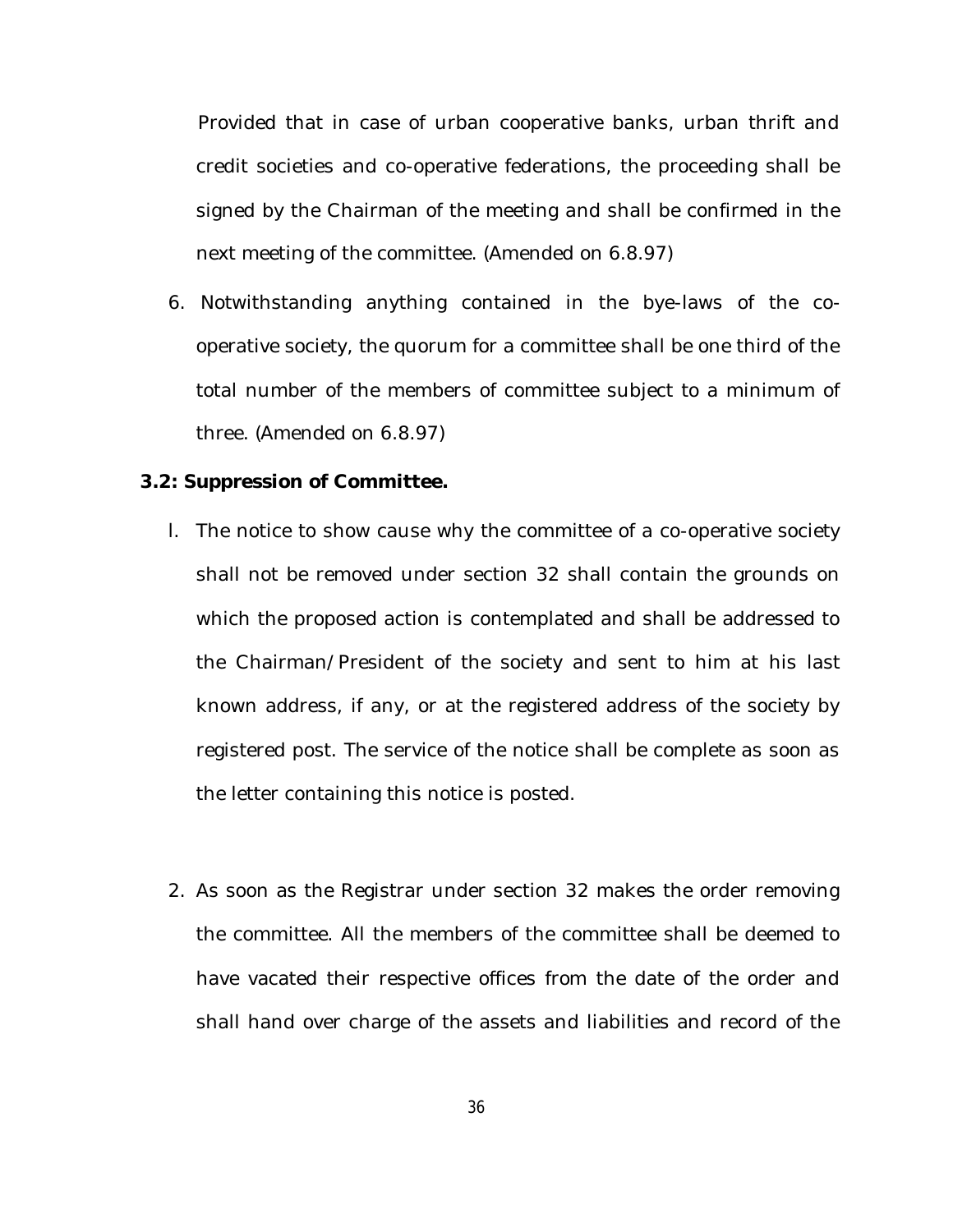society to a person appointed by the registrar or to the Administrator appointed by him.

#### **4.0: Conclusion**

In this unit, learners were taken through discussions on the meetings of the management committees and the causes of suppression of committee. Information so gained enables the learners know the key roles that management committees play in co-operative affairs.

#### **5.0: Summary**

management committees are very important in the running of co-operatives. Members of the committee undertake series of responsibilities on behalf of the society thereby reducing bureaucracy and time wastage.

#### **6.0: Tutor-Marked Assignment**

i. Explain the importance of the management committee in co-operatives

## **7.0: References/Further Readings**

**Akinwumi,J.A.(1988)**:Business Management for Co-operative Students and Practising Managers. Department of Agricultural Economics, University of Ibadan.

**Ihimodu,I.I.(1988)**:Co-operative Economics: Concise Analysis in Theory and Applications.Unilorin Press,University of Ilorin,Nigeria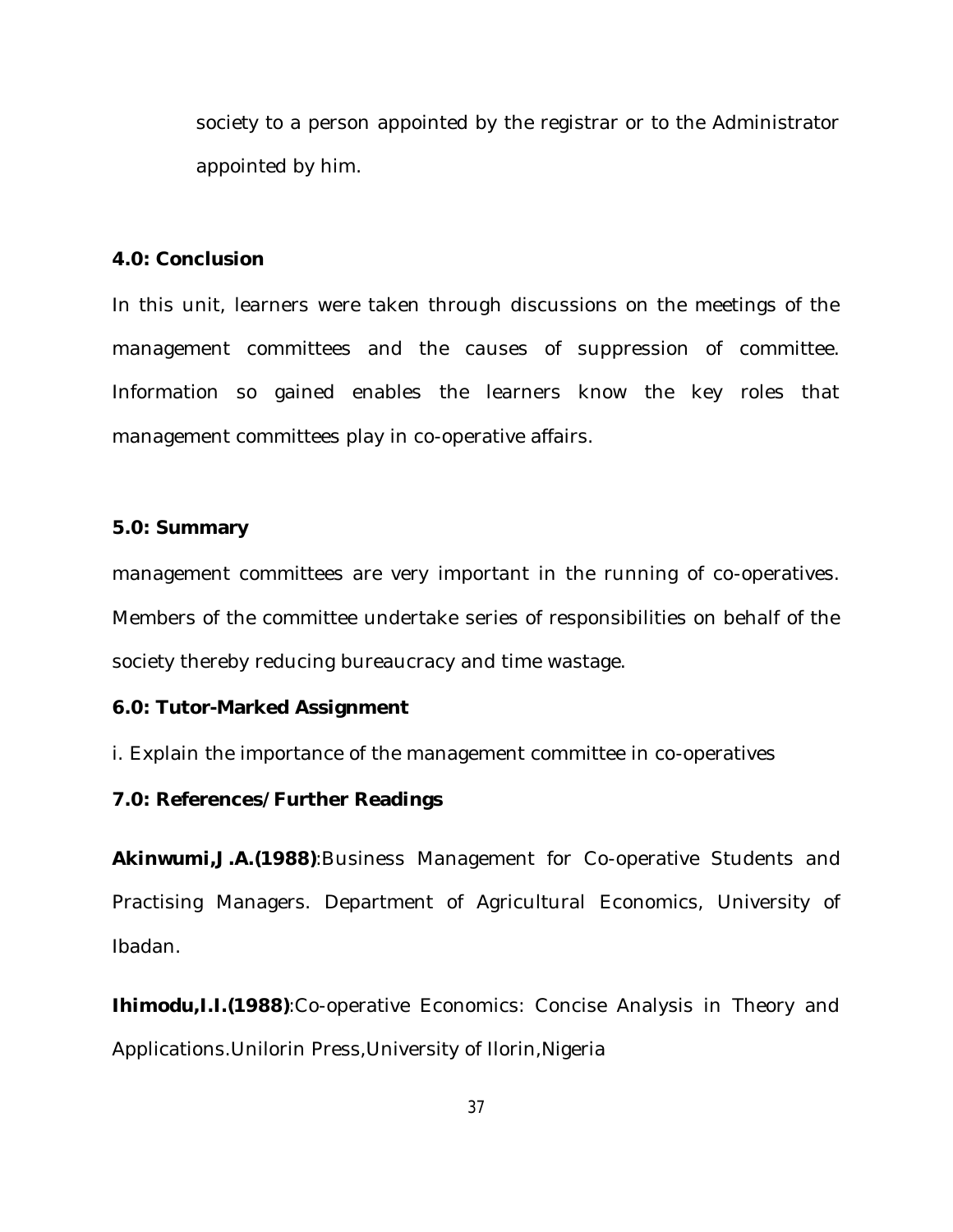**Owolabi, N.B. and Badmus, M.A. (2003):** *Nigeria Business and Cooperative Law*. Printants Limited.

# **UNIT 5: Roles of Management Committee**

# **TABLE OF CONTENTS**

- 1.0: Introduction
- 2.0: Objectives
- 3.0: Main Content
- 3.1: The Management Committee
- 3.2: Roles of Management Committee
- 4.0: Conclusion
- 5.0: Summary
- 6.0: Tutor-Marked Assignment
- 7.0: References/Further Readings

# **1.0: Introduction**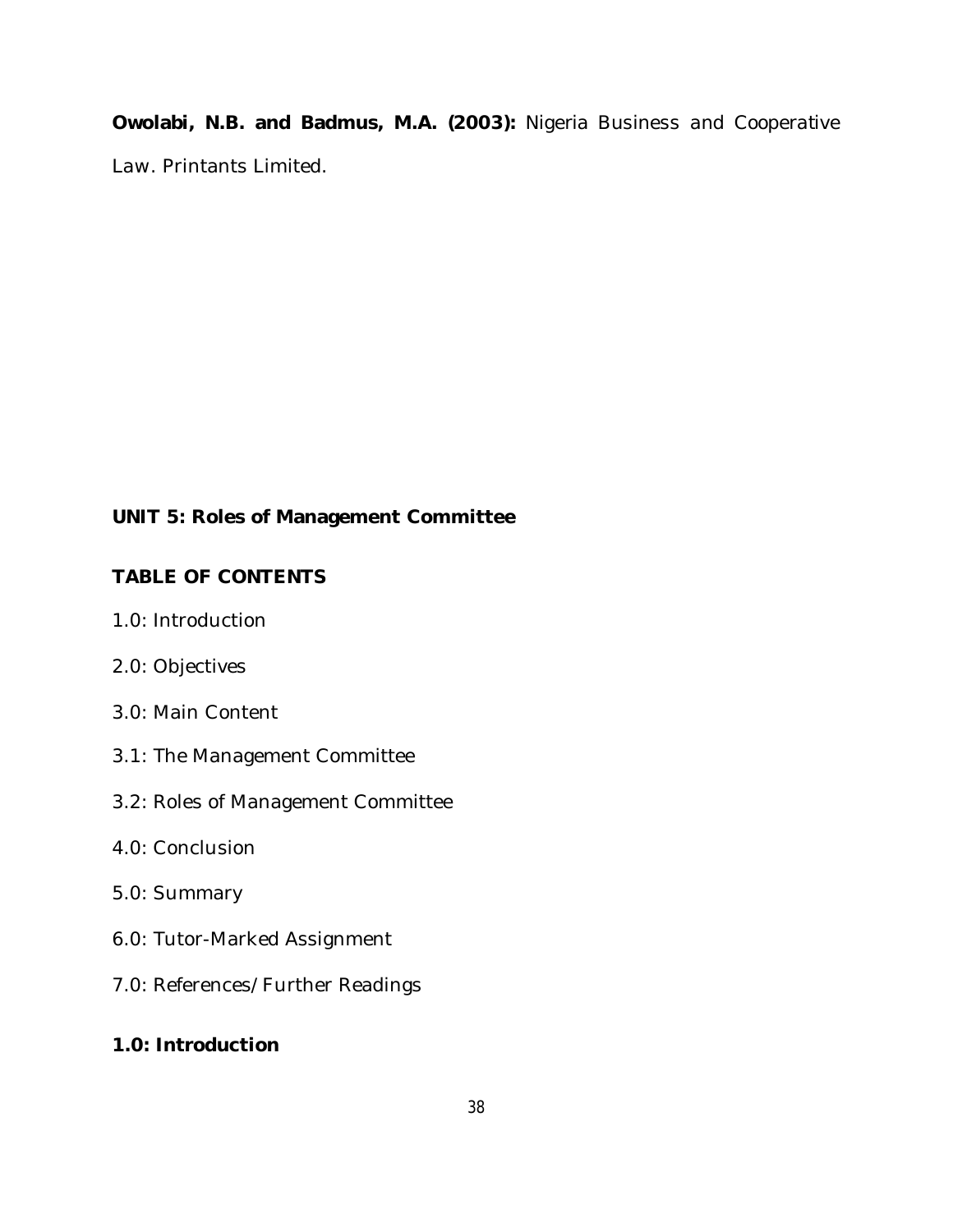The management committee constitutes a very vital organ in the policy formulation and direction of registered societies generally. Such is the powers and statute of the committee that the general meeting cannot overturn the acts of the committee provided they are within the powers delegated to them. Further, the committee is restricted also by the rules of the society as spelt out by the bye-laws of the co-operative. This is because any act done or purportedly done by the committee which is outside the powers of the society is said to violate the *ultra vires* doctrine as it applies to registered societies.

#### **2.0: Objectives**

At the end of this unit, the learners are expected to;

i. Explain the term 'Management Committee'.

ii. Identify and discuss the roles of management committee of co-operative societies.

#### **3.0: Main Content**

#### 3.1: The Management Committees

Management committee/board members have ultimate responsibility for directing the activity of the organization, ensuring it is well run and delivering the outcomes for which it has been set up. Every management committee/board should provide leadership to the society by: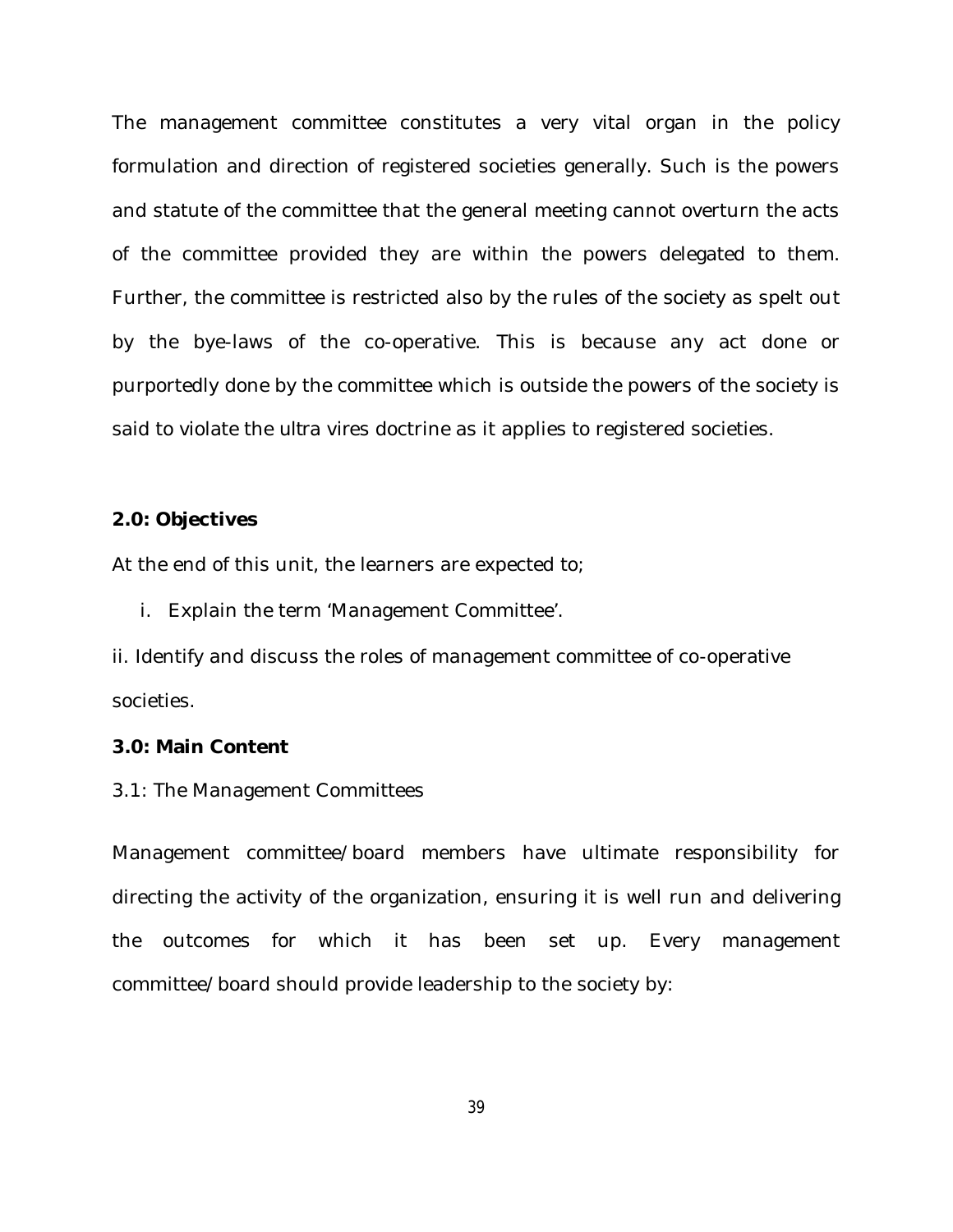- Setting the strategic direction to guide and direct the activities of the organization;
- Ensuring the effective management of the organization and its activities; and
- Monitoring the activities of the organization to ensure they are in keeping with the founding principles, objects and values.
	- 3.2: Roles of Management Committee:

Management committee members carry out a vital role on behalf of the cooperative society. Their role is not necessarily about doing, it is about ensuring things are done.Usually, the day-to-day management of the organization will be delegated to paid staff or to volunteers, although the management committees of smaller organizations are often much more actively involved. The management committee is the group of people who are held accountable for the activities of the co-operative. It is the ultimate decision-making forum.

Management Committees are also frequently referred to as Boards of Trustees, Governing Bodies, or Executive Committees.

The Management Committee plays an important role i the organization as both leaders and decision-makers. The overall responsibilities of the committee are summarized below:

### a) Vision and Leadership

The management committee ensures that everything the society does supports its vision, purpose and aims. They establish the fundamental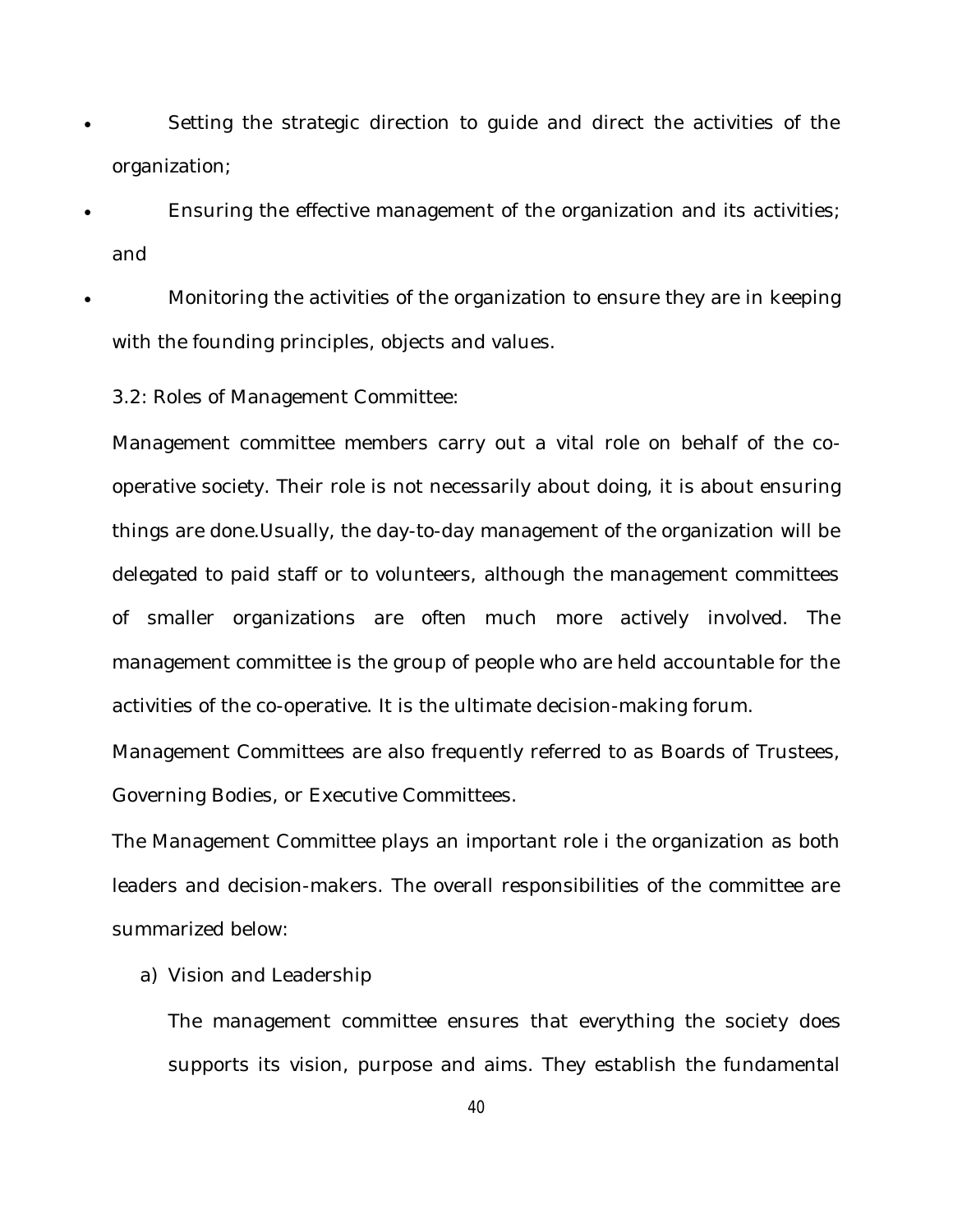values, the ethical principles and strategic direction in which the cooperative operates.

b) Accountability

The Management Committee must account for everything the organization does, including its spending and other activities. The Committee is accountable to the membership of the society and other stakeholders such as funders and donors. The Committee monitor's and evaluates all areas of the society's performance.

c) Keeping it Legal

The Management Committee ensures compliance with all relevant legal and regulatory requirements and seeks guidance around any uncertainties. Everything the Committee and the society do must also be in line with the provisions of the bye-laws.

d) Financial Oversight

The Management Committee ensures that all money, property and resources are properly used, managed and accounted for. In order to be accountable, suitable systems must be in place and kept up to date .

e) Managing Staff and Volunteers

In societies that employ staff, the Management Committee is essentially the employer. They must ensure that appropriate policies and in place for staff and for volunteers, ad that both are properly managed ad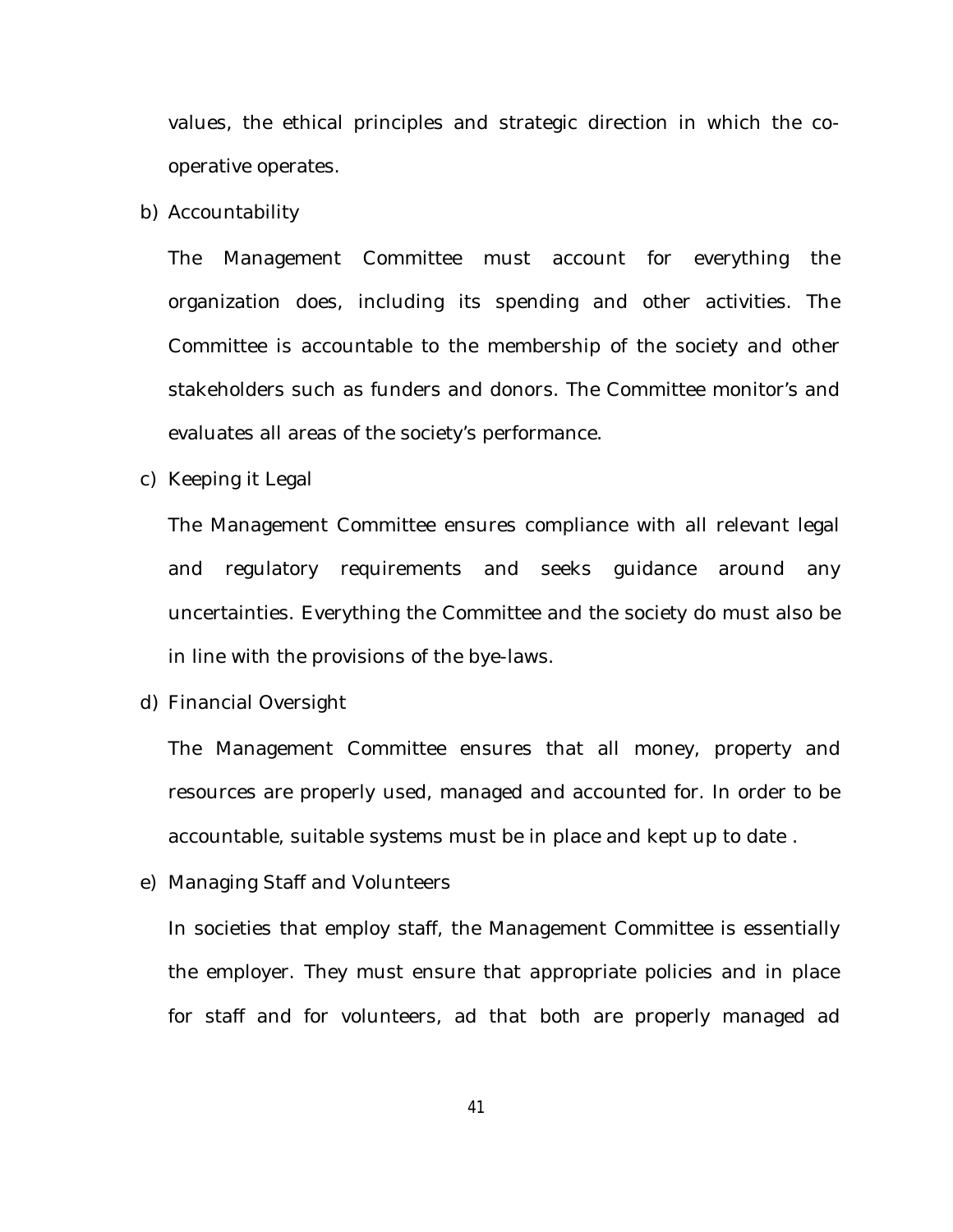supported. The Management Committee, usually represented by the Chairperson, also directly line manage the most senior staff member.

#### **4.0: Conclusion**

This unit discussed the concept of management committee and roles of management committees in co-operative societies. Effective performance of the committee will help to ensure high level of efficiency and robust management portfolio for the co-operatives.

#### **5.0: Summary**

Management committees play vital roles in the running of co-operative societies as they are usually charged with the responsibilities of carrying out certain obligations on behalf of the society. Good committee performance enables the society to achieve the set objectives as provided in the bye-laws.

### **6.0: Tutor-Marked Assignment**

i. What do you understand by 'Management Committee'?

ii. List and discuss the roles of Management Committee in the running of the affairs of co-operative societies

### **7.0: References/Further Readings**

**Akinwumi,J.A.(1988)**:Business Management for Co-operative Students and Practising Managers. Department of Agricultural Economics, University of Ibadan.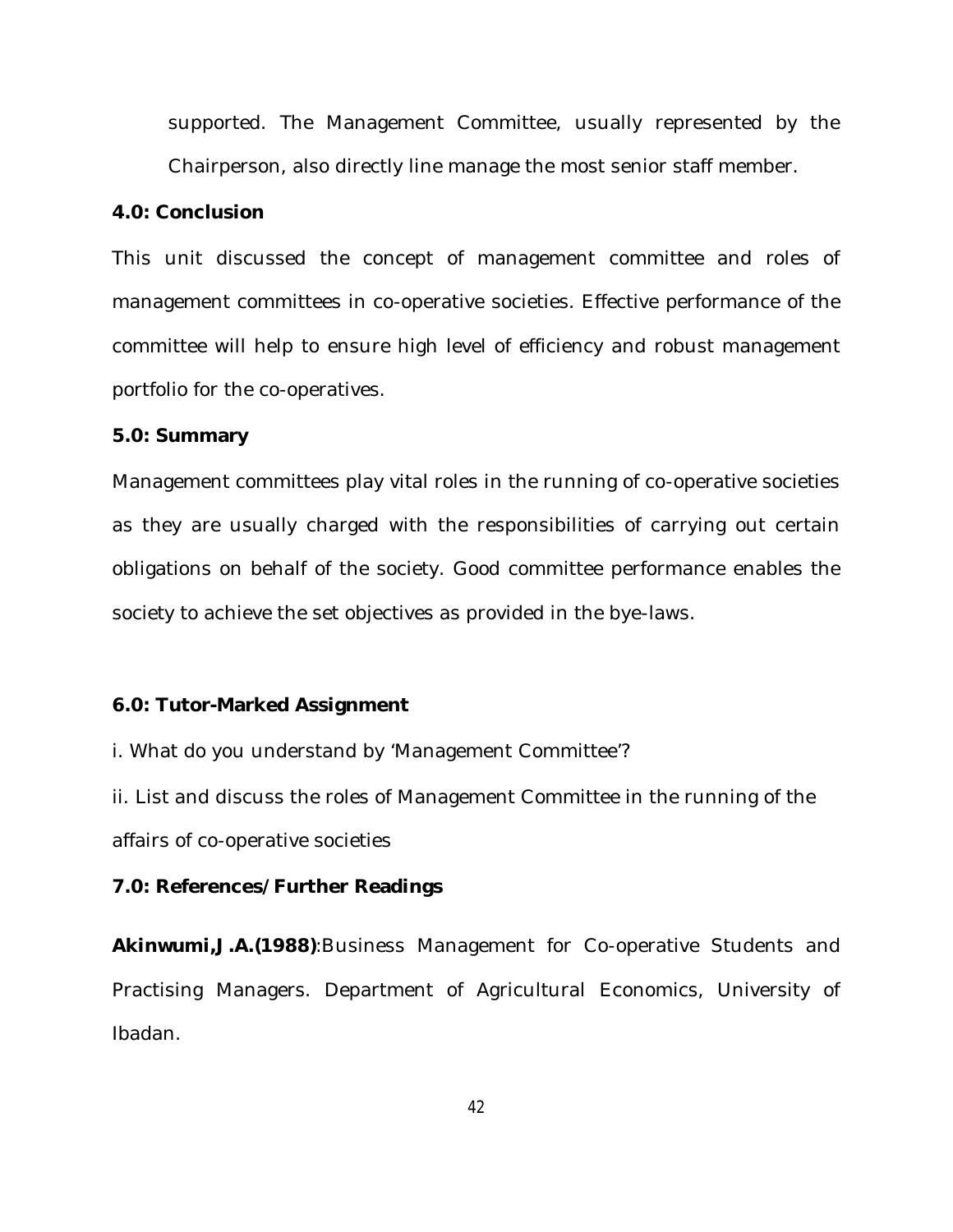**DIY Committee Guide (2005)**:Roles of the Management Committee. London.

**Ihimodu,I.I.(1988)**:Co-operative Economics: Concise Analysis in Theory and Applications.Unilorin Press,University of Ilorin,Nigeria

**Owolabi, N.B. and Badmus, M.A. (2003):** *Nigeria Business and Cooperative Law*. Printants Limited.

# **UNIT 6: Composition of a management committee**

# **TABLE OF CONTENTS**

- 1.0: Introduction
- 2.0: Objectives
- 3.0: Main Content
- 3.1.0: Composition of a Management Committee
- 3.1.1: The Chairperson
- 3.1.2: The Secretary
- 3.1.3: The Treasurer
- 3.1.4: The Vice Chair
- 4.0: Conclusion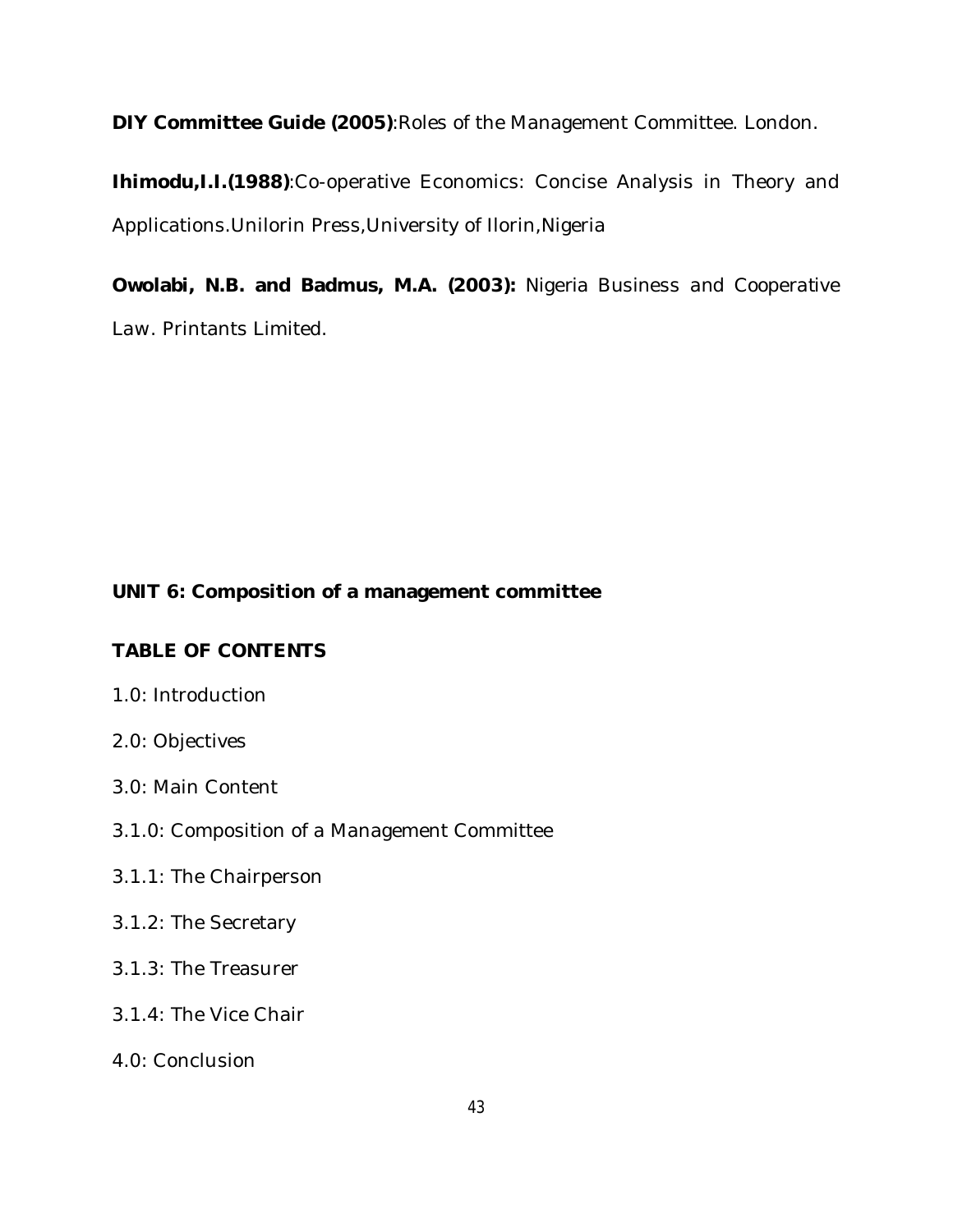#### 5.0: Summary

- 6.0: Tutor-Marked Assignment
- 7.0: References/Further Readings

### **1.0: Introduction**

The Co-operative society needs to carry a lot of responsibilities for and on behalf of the members in order to meet their yearnings and aspirations.However,to ensure effectiveness and reduce bureaucracy in the discharge of the responsibilities by the societies to members, it may be imperative to assign some of the responsibilities to appointed/selected officials who will carry out these duties on behalf of the society. Some of these officials include Chairperson, Vice Chair, Secretary and Treasurer. In this unit therefore, learners are put through tutorials on the composition of the management committee.

#### **2.0: Objectives**

At the end of the unit, learners are expected to;

\*Understand the composition of the management committee of the co-operative society

\*Appreciate the distinct roles of the key officers of the management committee

## **3.0: Main Content**

## **3.1.0: Composition of a Management Committee**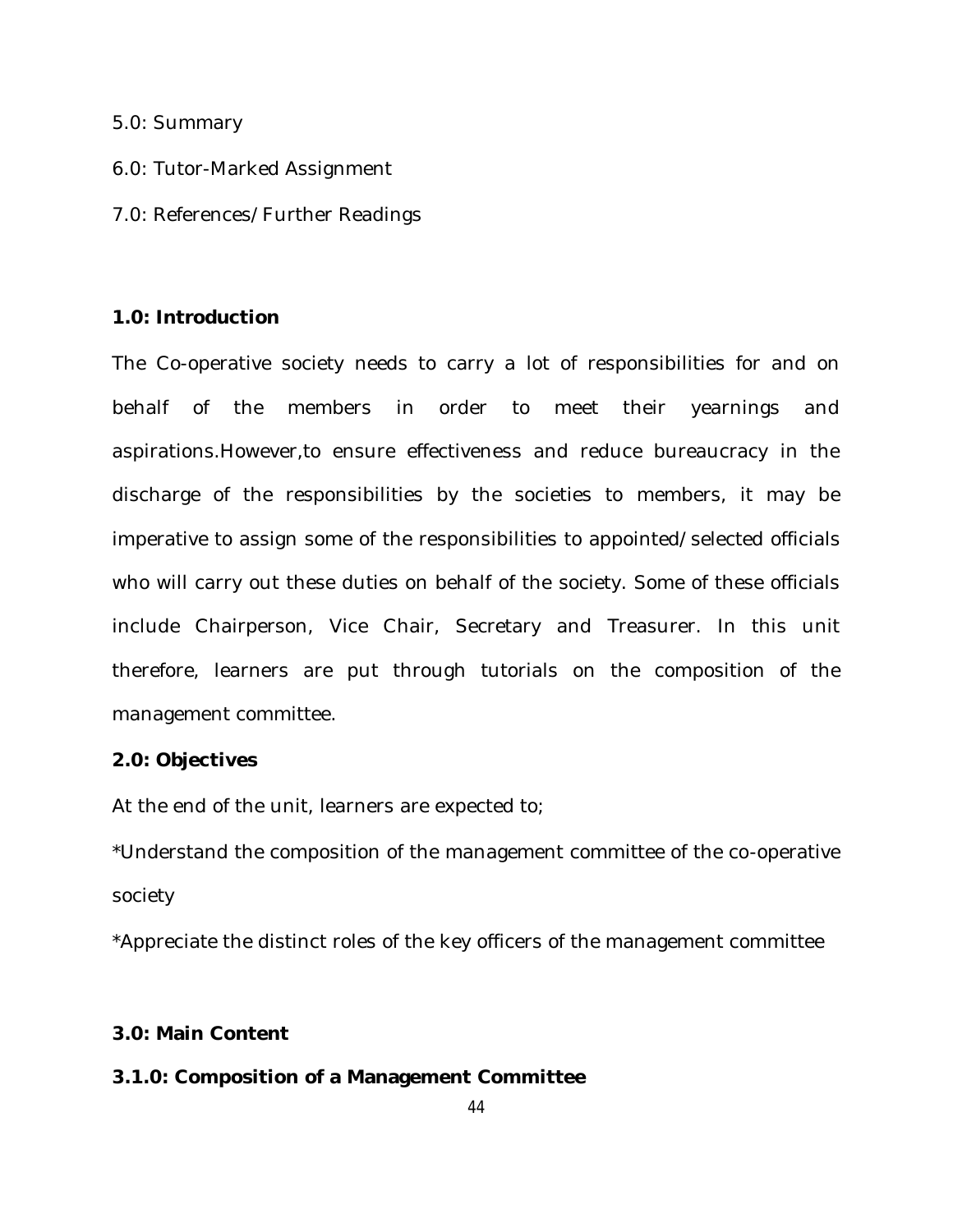Management committees comprise the key officers who take certain responsibilities on behalf of the committee. Prominent among these officers are:

- Chairperson
- Vice chair person
- Secretary
- Treasurer

The management committee may need some of its members to take special roles to help it function effectively. These members are described as office-bearers or honorary officers.

Honorary officers generally include chairperson, secretary, and a treasurer. Some societies have additional honorary officers. These may include Vice-Chair, Vice Secretary, Press Officer and so forth. The society's bye-law should indicate how honorary officers are to be elected or selected. It is important to check the bye-law for details and ensure these terms are adhered to. The role of the officers may include taking the lead in preparing for management committee meetings (e.g.agendas,information papers, hiring venues,etc).Unless the management committee has explicitly delegated decision-making powers to the honorary officers, they should act in an advisory capacity and must take care to report their activities fully to the management committee.

The societies should continually check their bye-laws for details of how honorary officers should be selected and elected. All honorary officers should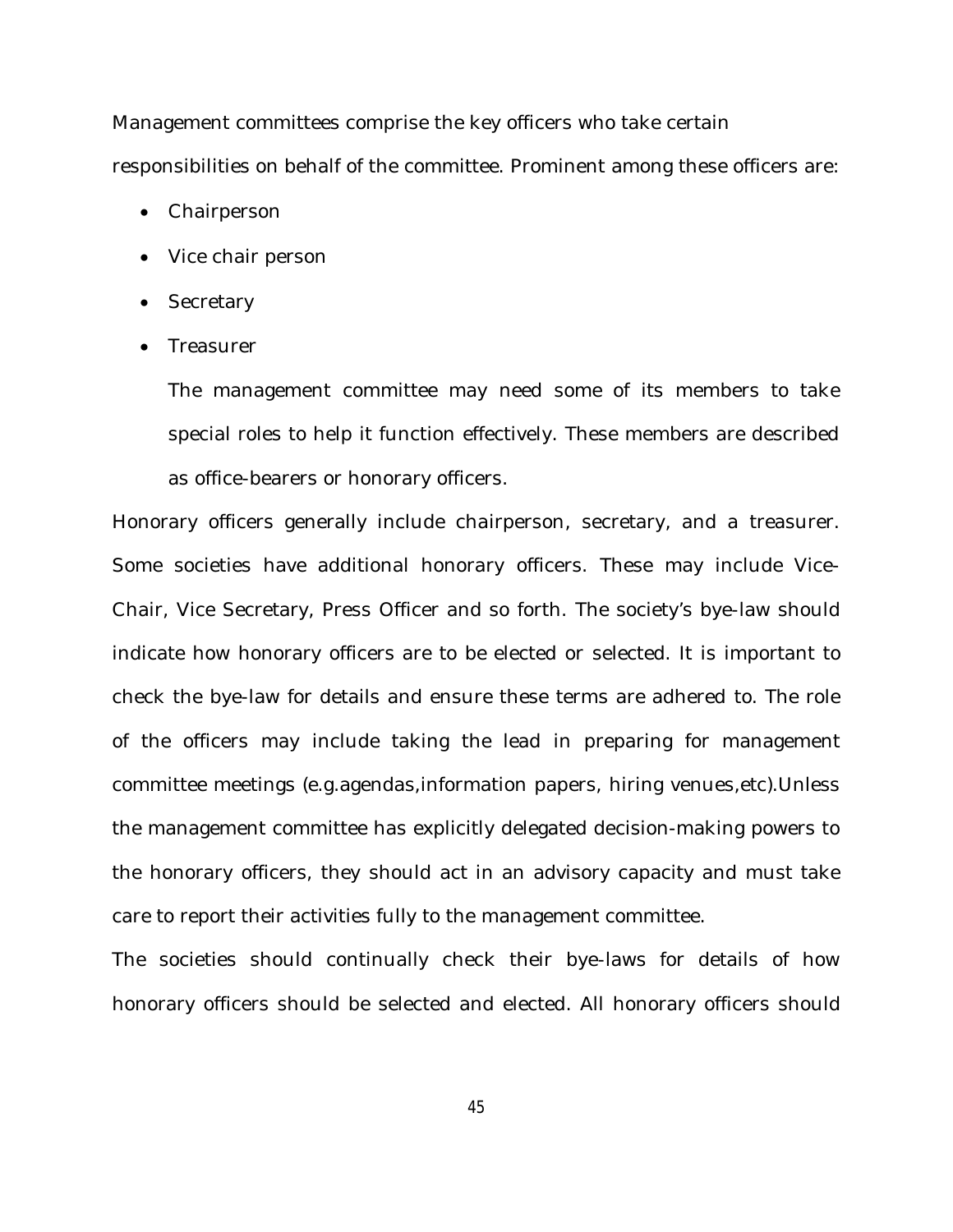be clear regarding their functions.Therefore; it is good practice to have written role descriptions.

3.1.1: The chairperson

Chairing is a key role on any management committee. The Chairperson ensures that the management committee functions properly, that there is full participation during meetings that all relevant matters are discussed and that effective decisions are made and carried out. The role of a chairperson can be time consuming, involving work between meetings, external representations of the society, and work with staff. The Chairperson usually takes on direct management responsibility for the most senior staff member. Chairing a large society requires diplomatic and leadership skills of a high level.

#### **3.1.2: The Secretary**

The role of the Secretary depends on the type and size of the society. In societies without paid staff, the secretary often takes minutes, deals with correspondence and keeps records. In societies with paid staff, these functions are often performed by staff.

### **3.1.3: The Treasurer**

The overall role of the treasurer is to maintain an overview of the co-operative society's financial status and to ensure proper financial records and procedures are maintained. In small charities without paid staff the Treasurer may take a greater role in the day-to-day finances of the organization. It is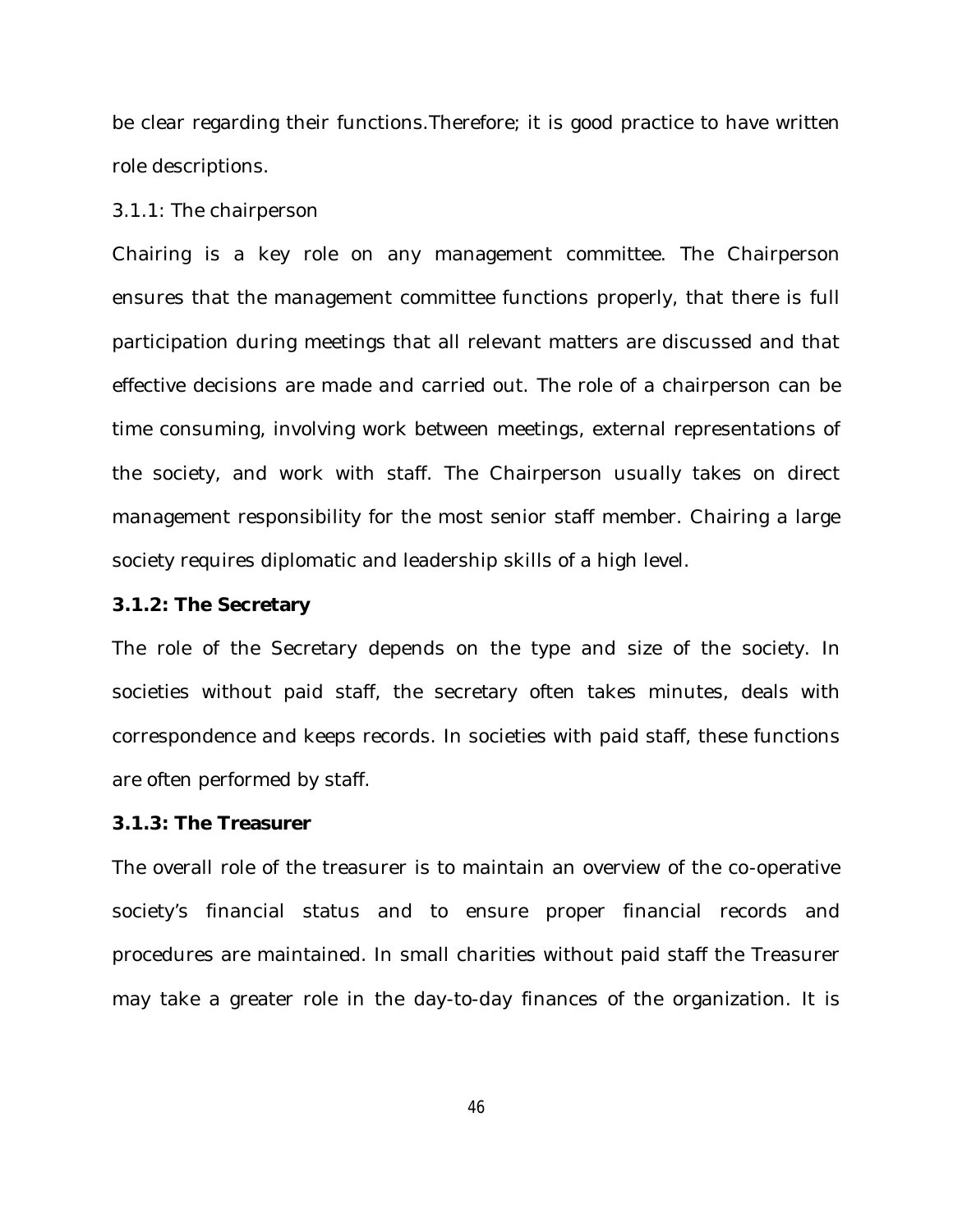important to note that final responsibility for financial matters always rests with the management committee as a whole.

#### **3.1.4: The Vice Chair**

The Vice-Chair acts for the Chair when she/he is not available and undertakes assignments at the request of the Chair. To ensure continuity every society should ensure that that chair has a deputy who can assume their responsibility and is familiar with their work should a sudden absence occur.

#### **4.0: Conclusion**

Officials of the management committee of co-operative society carry out some responsibilities on behalf of the society. This is usually done to ensure effectiveness in the way and manners business and financial activities are conducted for the society. Management committee should therefore ensure that in the appointment/selection of the officials priority should be given to members who have high level of integrity and have records of good performance (pedigree).Learners are therefore expected to find the information so provided in this unit highly resourceful.

#### **5.0: Summary**

The quality of the officials of the management committee of co-operative society often determines the quantum and quality of service delivery of the society to members. Proper attention should therefore be paid to the type of the members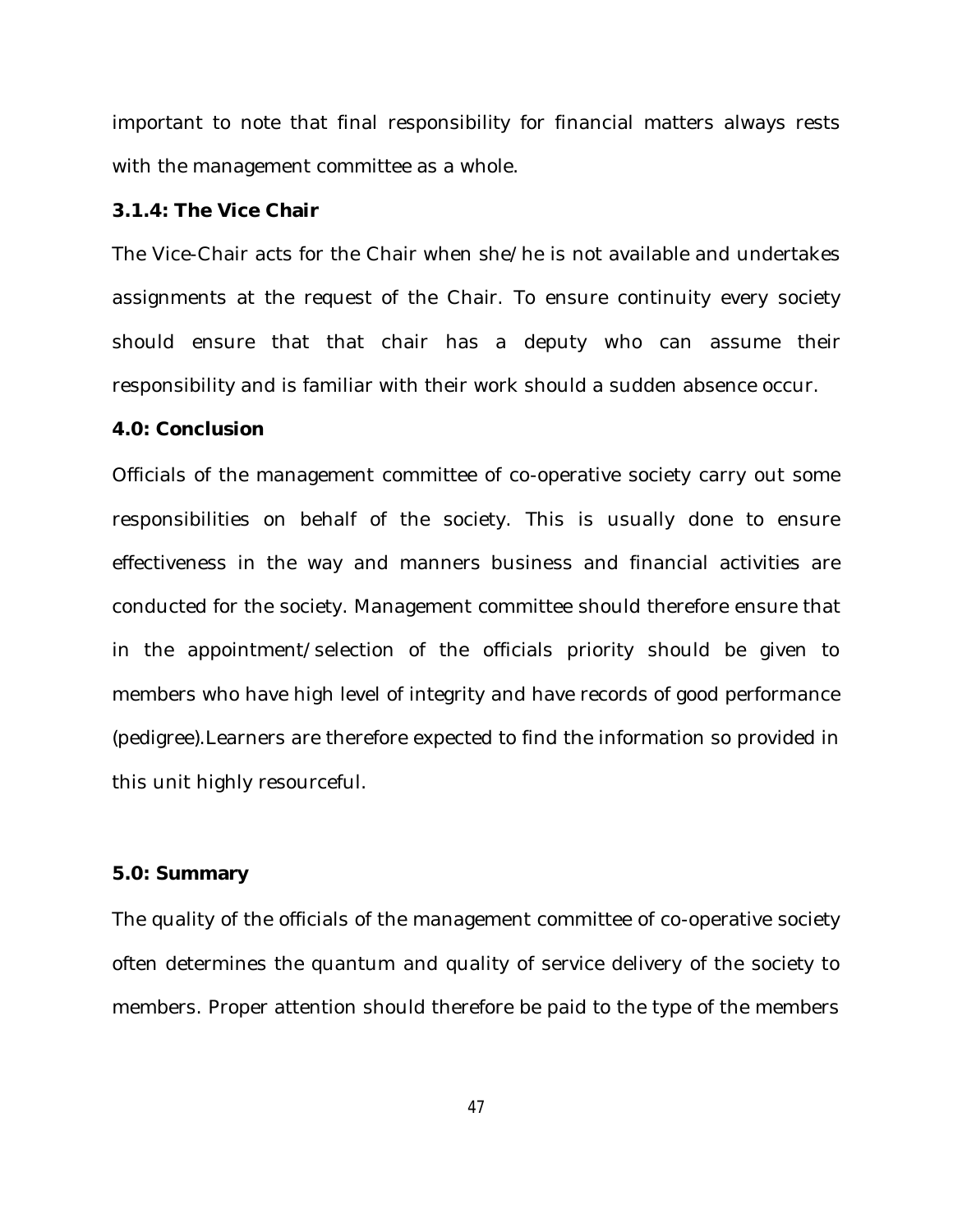who are selected/appointed as constituent members of the management committee of the society.

## **6.0: Tutor-Marked Assignment**

i. Clearly explain the composition of a management committee of co-operative society

ii.List and discuss the roles of each of these management committee members

# **7.0: References/Further Readings**

Akinwumi,J.A.(1988):Business Management for Co-operative Students and Practising Managers. Department of Agricultural Economics, University of Ibadan.

DIY Committee Guide (2005):Roles of the Management Committee. London.

Ihimodu,I.I.(1988):Co-operative Economics: Concise Analysis in Theory and Applications.Unilorin Press,University of Ilorin,Nigeria

Owolabi, N.B. and Badmus, M.A. (2003): *Nigeria Business and Cooperative Law*. Printants Limited.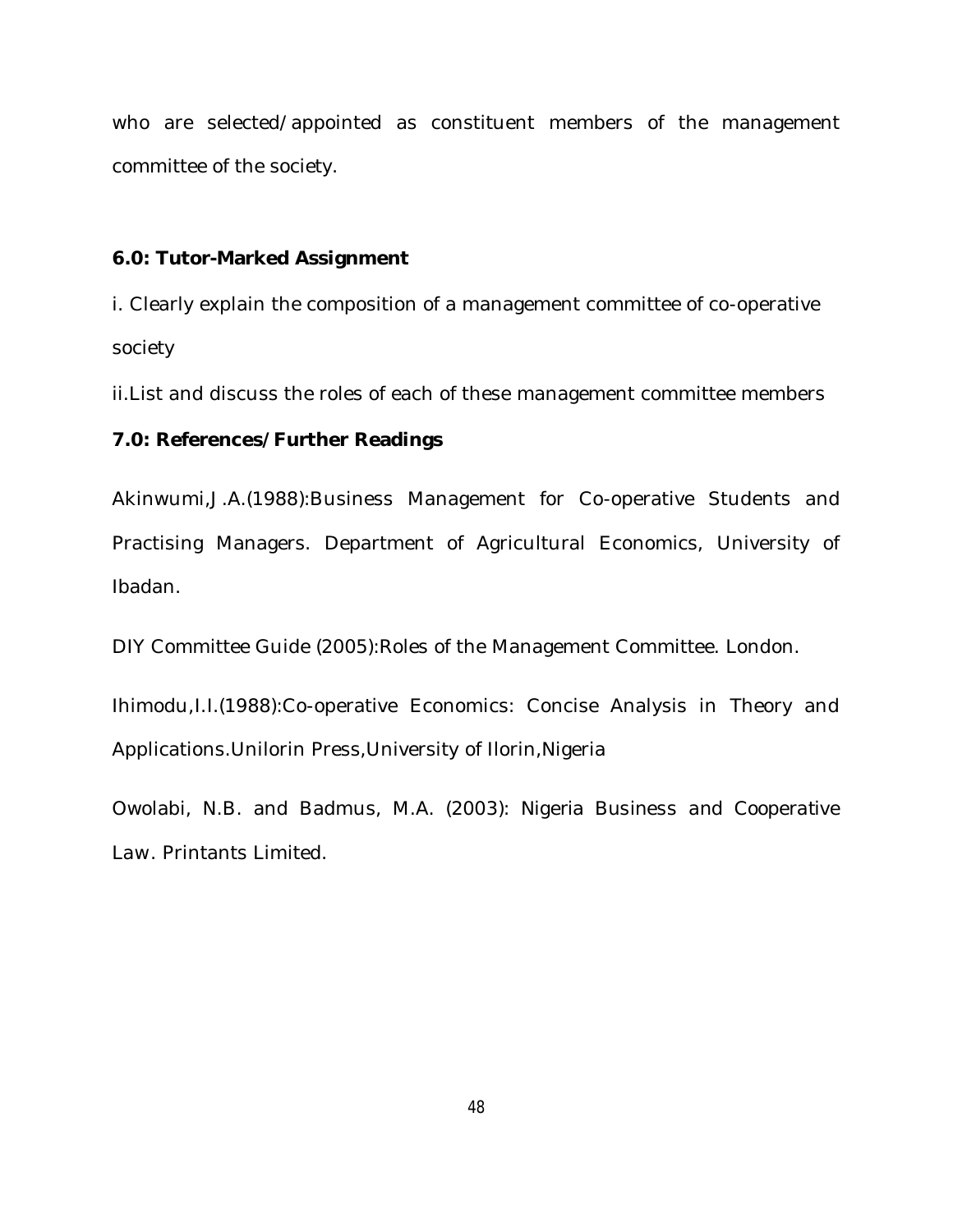# **UNIT 7: Functions of the officials of management committee**

# **TABLE OF CONTENTS**

- 1.0: Introduction
- 2.0: Objectives
- 3.0: Main Content
- 3.1: Key officials of Management Committee
- 3.2: Functions of officials of Management Committee

# 4.0: Conclusion

5.0: Summary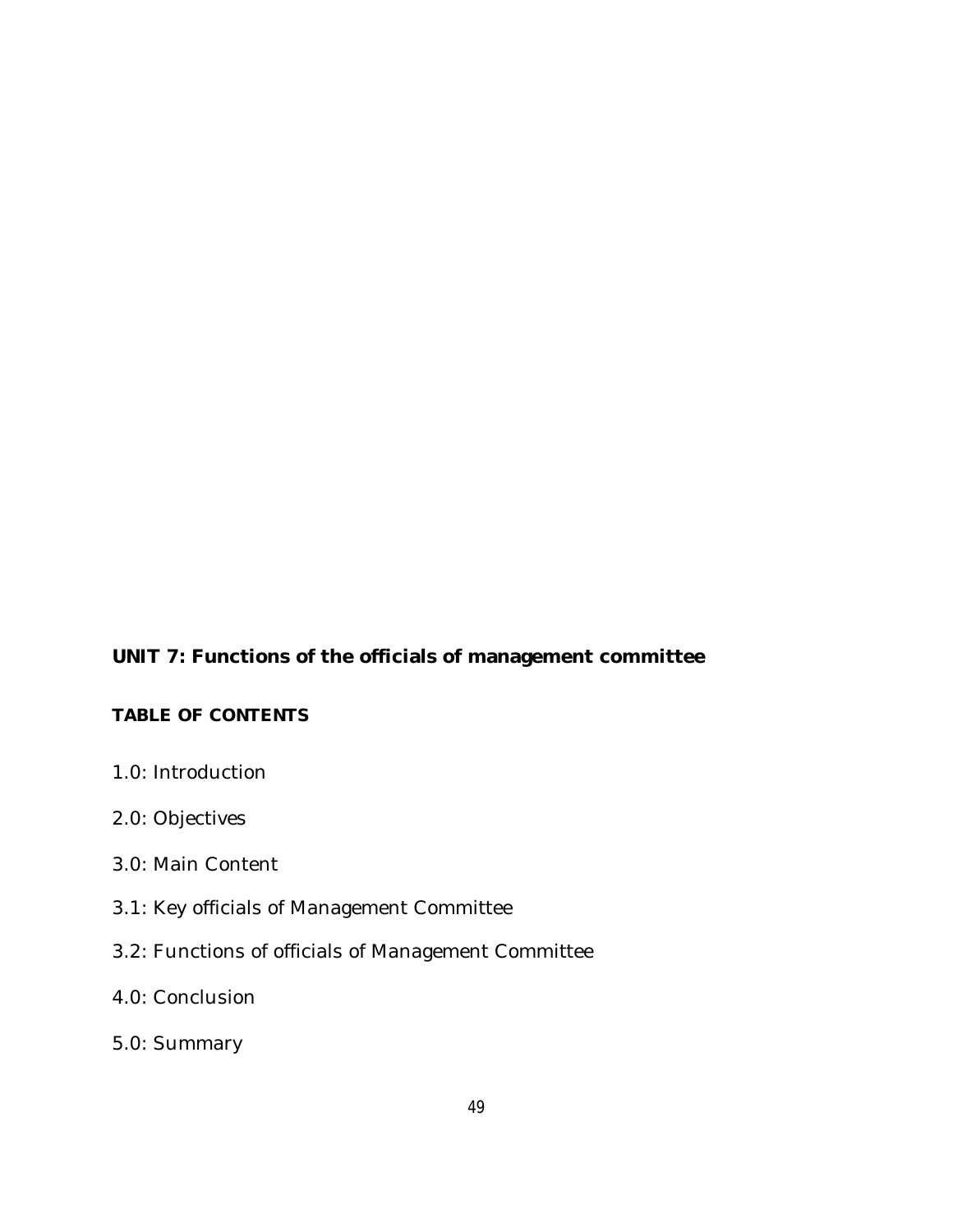6.0: Tutor-Marked Assignment

## 7.0: References/Further Readings

### **1.0: Introduction**

For convenience of administration of the co-operative societies Management Committees are often put in place. Officials of these Committees are selected/elected based on the provision of the bye-laws. The principal members of these committees include the Chairperson, the secretary and the treasurer. The level of seriousness attached to the discharge of responsibilities by each of these officials determines the efficiency of performance of activities of these societies. In this unit therefore, learners are taken through the various functions of the officials of the Management Committees of the co-operative societies.

### **2.0: Objectives**

At the end of this unit the learners are expected to ;

i.Know the key officials of Management Committees

ii.Identify the functions of the officials of the Management Committees of cooperative societies.

### **3.0: Main Content**

3.1:Key officials of management Committee

The key officials of the Management Committee of co-operative society are:

i.Treasurer

ii.Secretary,and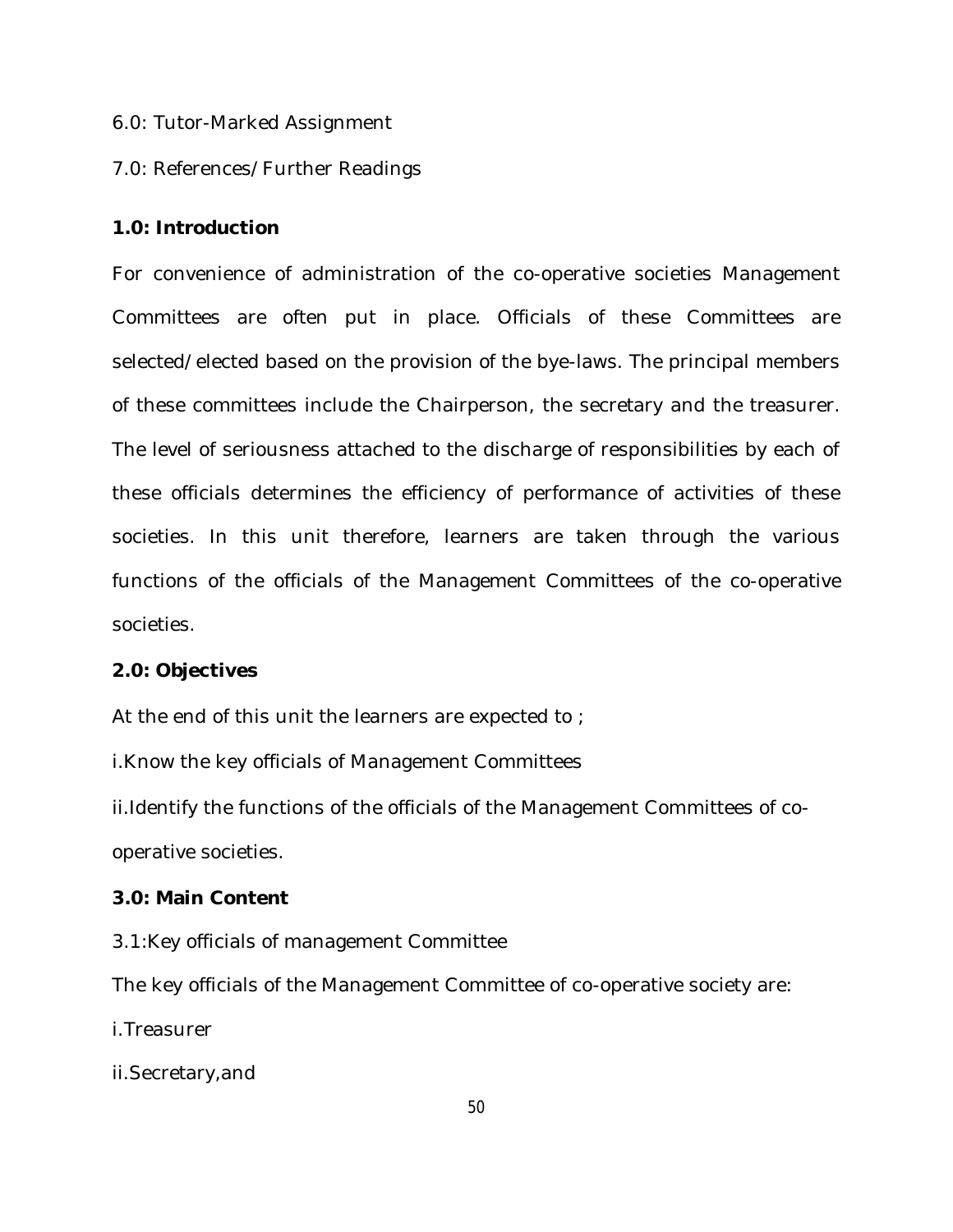iii.The Chairperson

3.2: Functions of the officials of Management Committee

The functions of the officials of Management Committee are discussed as follows:

i.The Treasurer

The Treasurer has a watchdog role over all aspects of financial management, working closely with other members of the Management Committee to safeguard the society's finances. It is important to note that although the Treasurer ensures that these responsibilities are met, much of the work may be delegated to a finance sub-committee and paid staff or volunteers.

In summary,the Treasurer is responsible for:

A.General financial oversight

ii.Funding,fundraising and sales

iii.Financial planning and budgeting

iv. Financial reporting

v.Banking,book- keeping and record keeping

vi. Control of fixed assets and stock

Given these responsibilities, the Treasurer typically acts as an information and reference point for the Chair and other committee members: clarifying financial implications of proposals; confirming legal requirements; outlining the current financial status; and retrieving relevant documentation.

ii.The Secretary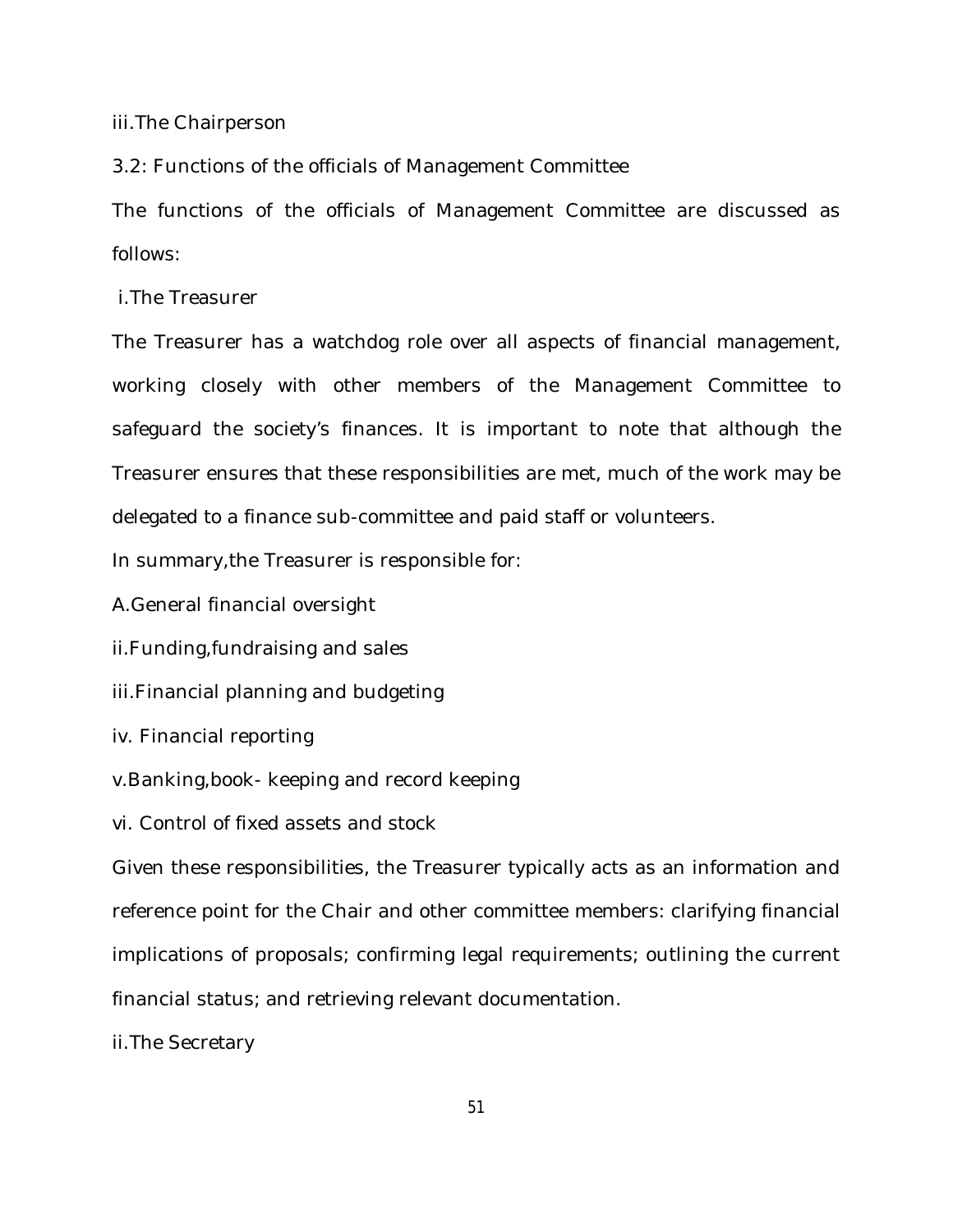The role of the secretary is to support the Chair in ensuring the smooth functioning of the Management Committee. In summary, the Secretary is responsible for:

- i. Ensuring meetings are effectively organized and minuted
- ii. Maintaining effective records and administration
- iii. Upholding the legal requirements of governing documents, charity law, company law etc (where relevant)
- iv. Communication and correspondence

It is important to note that although the secretary ensures that these responsibilities are met, much of the work may be delegated to paid staff or volunteers. Given these responsibilities, the secretary often acts as an information and reference point for the Chair and other committee members; clarifying past practices and decisions; confirming legal requirements; and retrieving relevant documentation.

#### **iii. The Chairperson**

Chairing is a key role on any voluntary Management Committee. The Chairperson must ensure that the Management Committee functions properly, that there is full participation during meetings, that all relevant matters are discussed and that effective decisions are made and carried out.The role of a chairperson is time consuming, with work between meetings, external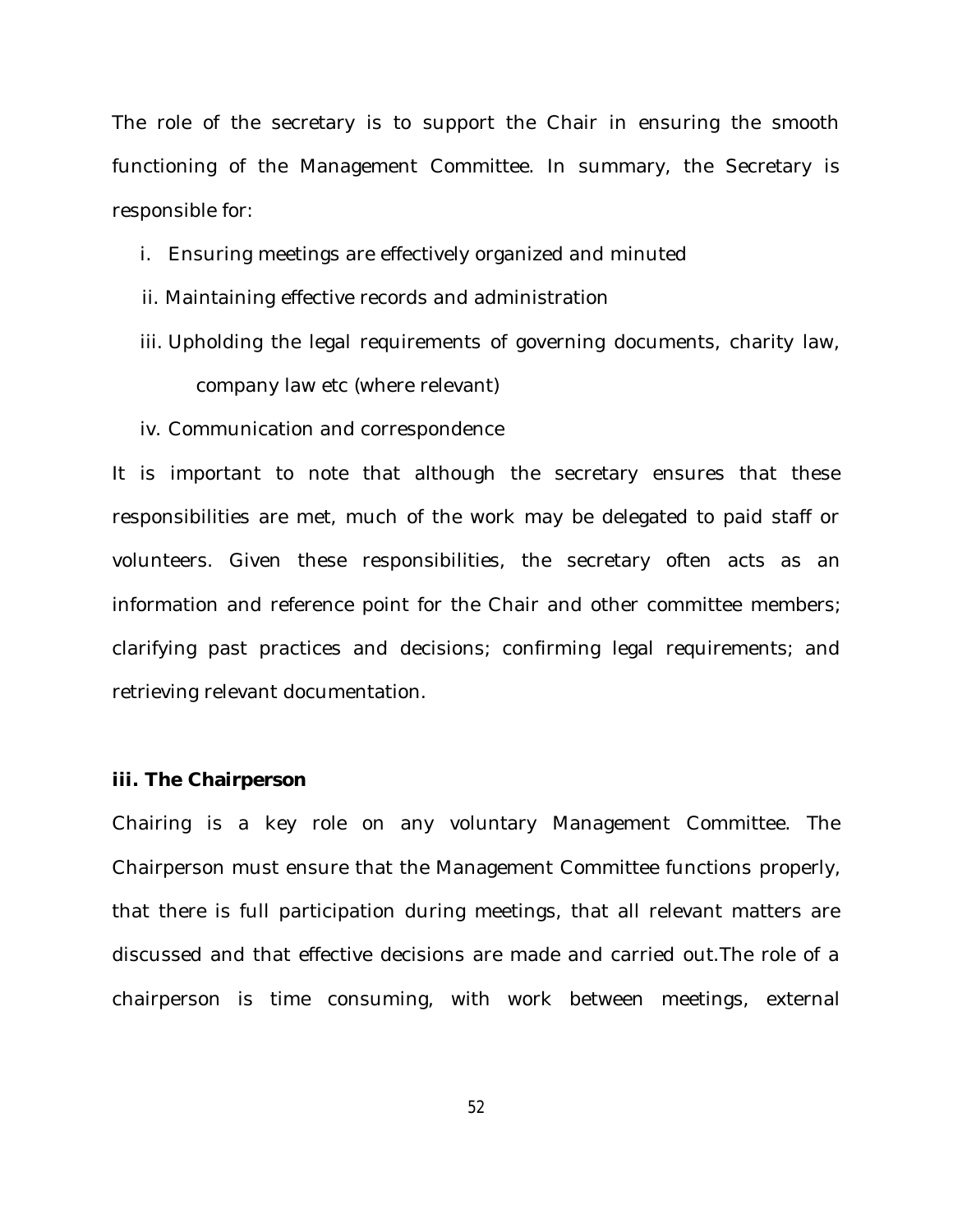representation of the society and work with staff. Chairing a large society requires diplomatic and leadership skills of a high level.

Main duties of the Chairperson

The responsibilities of a Chairperson can be summarized under four areas:

i. To ensure the Management Committee functions properly

The Chairperson is responsible for making sure that each meeting is planned effectively, concluded according to the constitutions and that matters are dealth with in an orderly, efficient manner. The Chairperson must make the most of all his/her committee members and lead the team. This also involves regularly reviewing the committee's performance and identifying and managing the process for renewal of the Committee through recruitment of new members.

ii. To ensure the co-operative society is managed effectively

The Chairperson must co-ordinate the Committee to ensure that appropriate policies and procedures are in place for the effective management of the society.

iii. To provide support and supervision to the chief officer

The Chairperson will often be the direct line manager for the chief officer (the most senior staff member)

iv. To represent the society as its figurehead

The Chairperson may, from time to time, be called upon to represent the society and sometimes be its spokesperson at, for example, functions or meetings.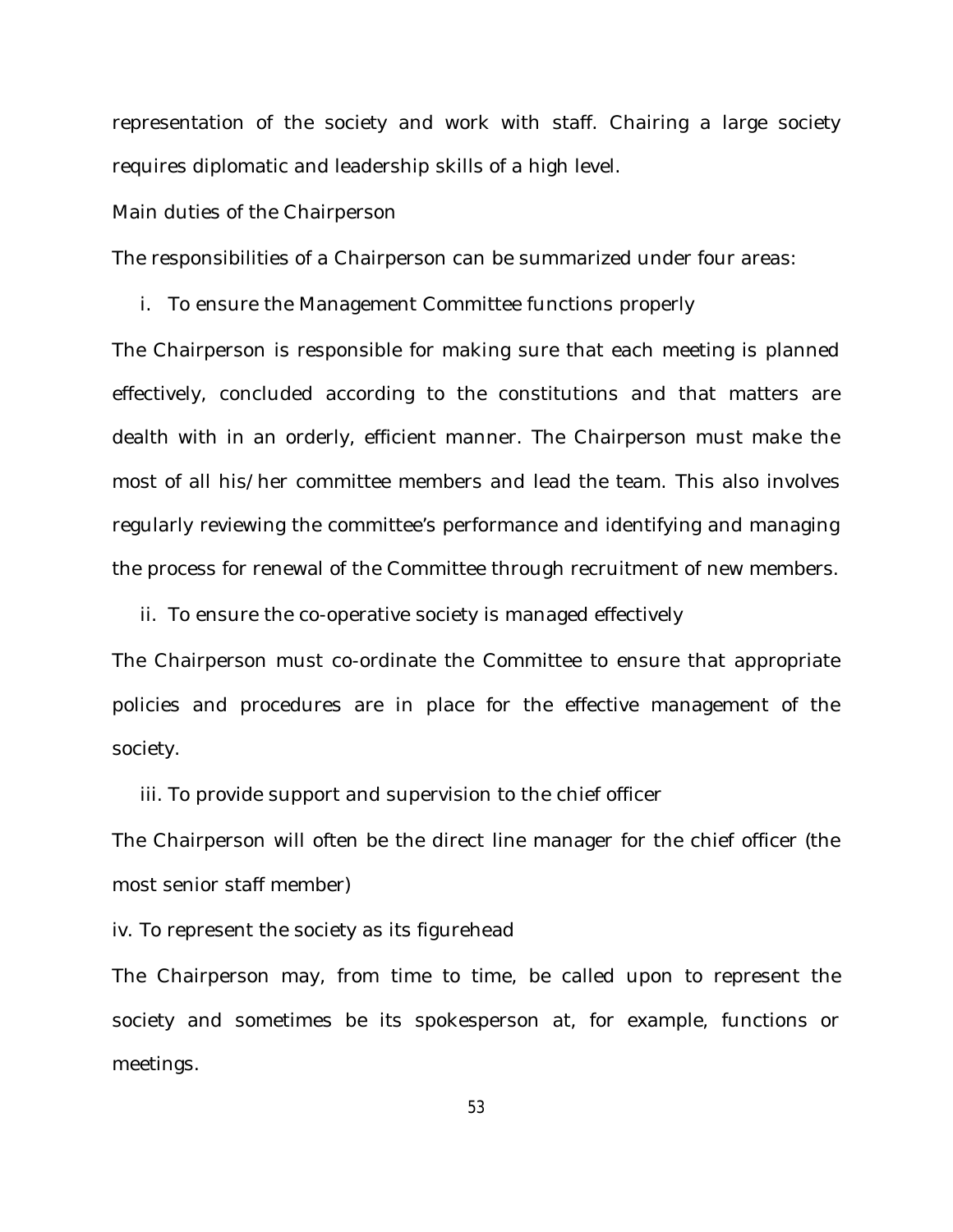#### **4.0: Conclusion**

In this unit, learners have been put through discussions on the key officials of the Management Committee of the co-operative societies. Various functions performed by the officials of the Management Committees were also explained. It is hoped that the learners would have benefitted from this discussion.

#### 5.0: Summary

Functions performed by the officials of the Management Committees are important for effective performance of the co-operative societies. There is therefore the need for the appointment/selection of officials with credible characters so that Management committees can effectively discharge their duties and responsibilities to the advantage of the society and eventually the members.

6.0: Tutor-Marked Assignment

i.List and discuss the key officials of Management Committees of Co-operative societies

ii.Discuss the functions of the officials of Management Committees

7.0: References/Further Readings

Akinwumi,J.A.(1988):Business Management for Co-operative Students and Practising Managers. Department of Agricultural Economics, University of Ibadan.

DIY Committee Guide (2005):Roles of the Management Committee. London.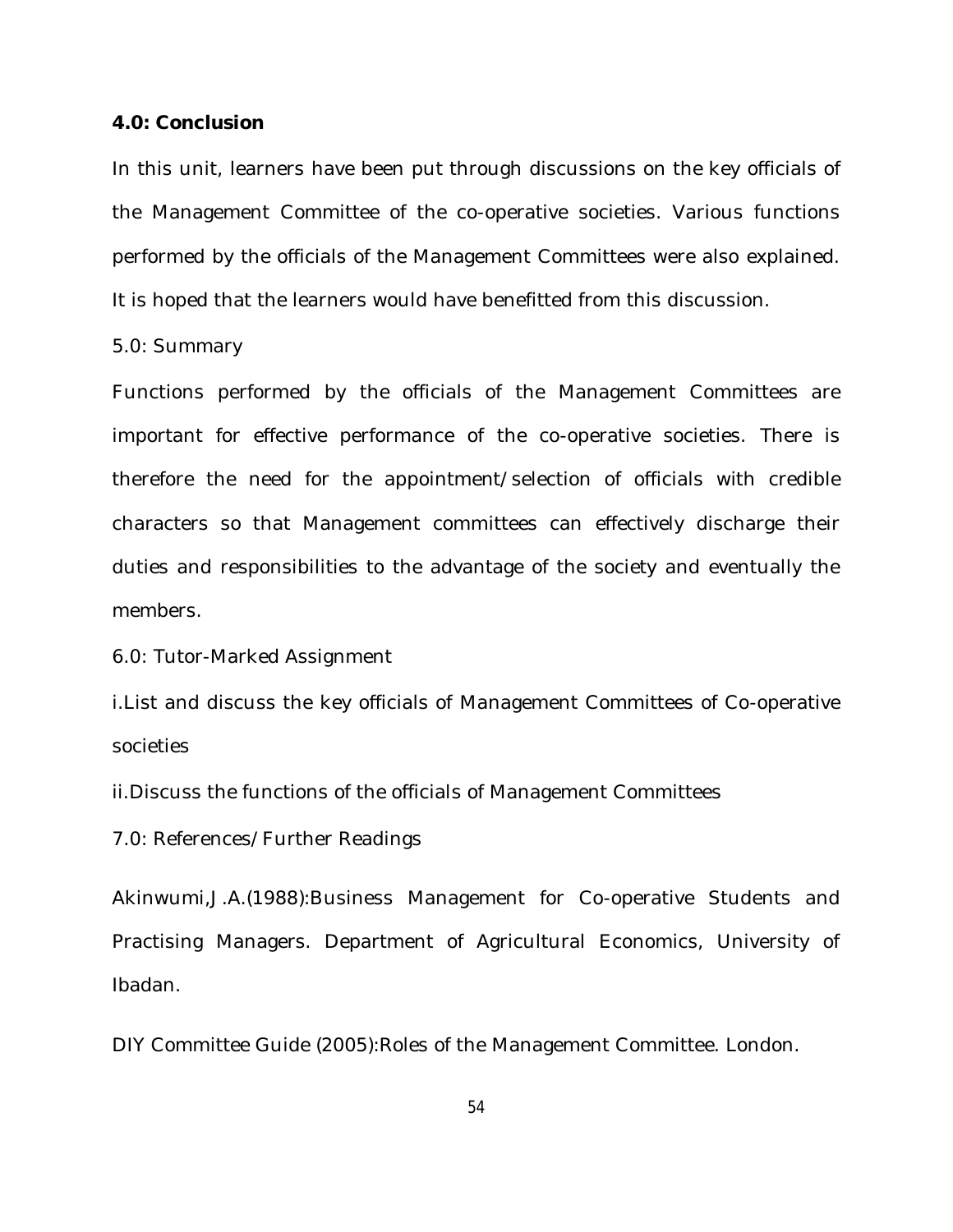Ihimodu,I.I.(1988):Co-operative Economics: Concise Analysis in Theory and Applications.Unilorin Press,University of Ilorin,Nigeria

Owolabi, N.B. and Badmus, M.A. (2003): *Nigeria Business and Cooperative Law*. Printants Limited.

# **UNIT 8: Delegation of Management Committee functions**

## **TABLE OF CONTENTS**

- 1.0: Introduction
- 2.0: Objectives
- 3.0: Main Content
- 3.1: Effective delegation
- 3.2: Choosing to delegate
- 3.3: Key points for effective delegation
- 4.0: Conclusion
- 5.0: Summary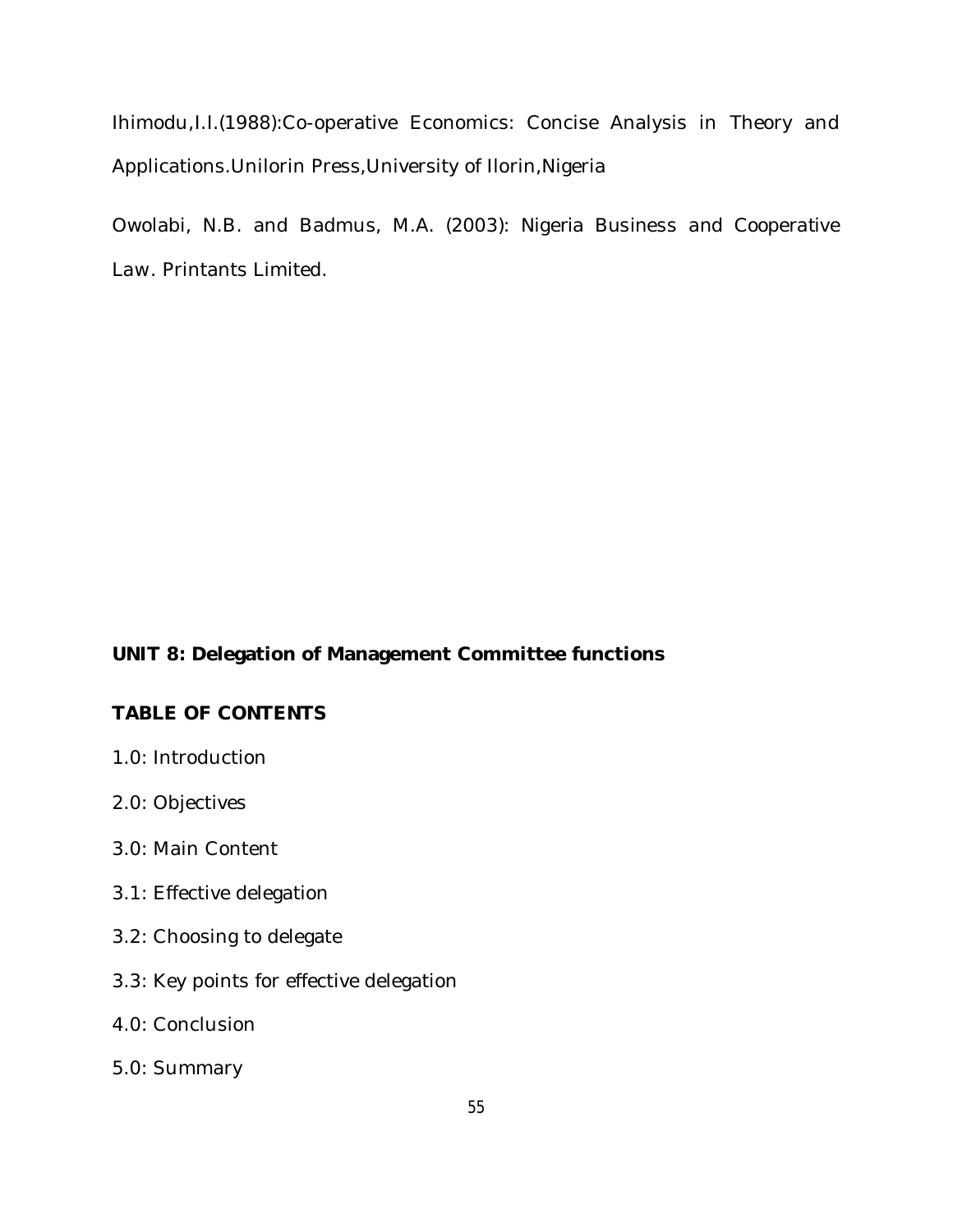6.0: Tutor-Marked Assignment

## 7.0: References/Further Readings

### **1.0: Introduction**

Management committees are often saddled with a lot of tasks in their effort to ensuring the achievement of the set objectives for the members of co-operative societies. Some of these tasks and responsibilities need to be given (delegated) to some members considered qualified to carry these tasks on behalf of the management committee. In this unit therefore learners are taken through the process of delegation of responsibilities by the management committees.

### **2.0: Objectives**

At the end of this unit, the learners are expected to be able to

i.Appreciate reasons for effective delegation of responsibilities

ii.Examine processes for choosing to delegate responsibilities

iii. Spotlight key points for effective delegation

### **3.0: Main Content**

#### 3.1: Effective delegation

Delegation is necessary for all of the work of a society to be completed. Except with very small societies, it is not possible for the members of committee/board to do everything necessary for the smooth running of the society.However, it is important to remember that the committee can delegate authority but not responsibility. The committee is ultimately accountable for everything that goes on in a society.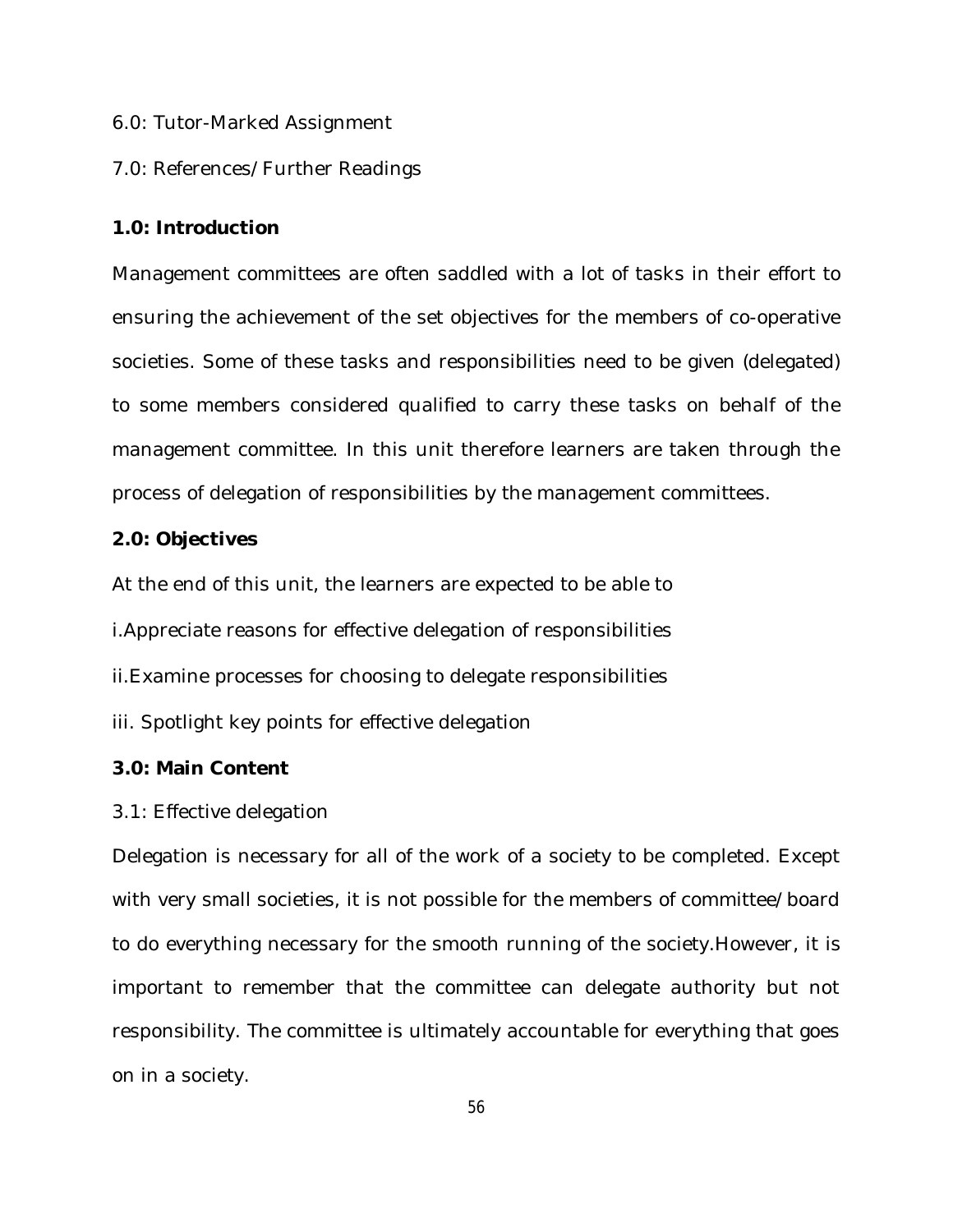#### 3.2: Choosing to Delegate

Roles and responsibilities are delegated when particular areas of activity need to be discussed or developed beyond the context of the management committee meeting. For example:

- New human resource policies need to be developed
- A project needs to be managed and delivered
- Greater financial management is required

The society needs to be represented and make decisions at meetings with funders, suppliers etc

Depending on the nature and size of the role,delegation can be to:

i.Honorary officers

ii.A sub-committee or advisory group

iii.Paid staff or volunteers

3.3:Key Points for effective delegation

The following pointers are useful reminders, regardless of who you are delegating to:

i. Make it legal

Ensure any delegation is in line with your society's governing document and relevant legislation. Your governing document may specify, for example, the remit of honorary officers or sub-committees and the process for their appointment. Legislation will affect how you involve volunteers or recruit and employ paid staff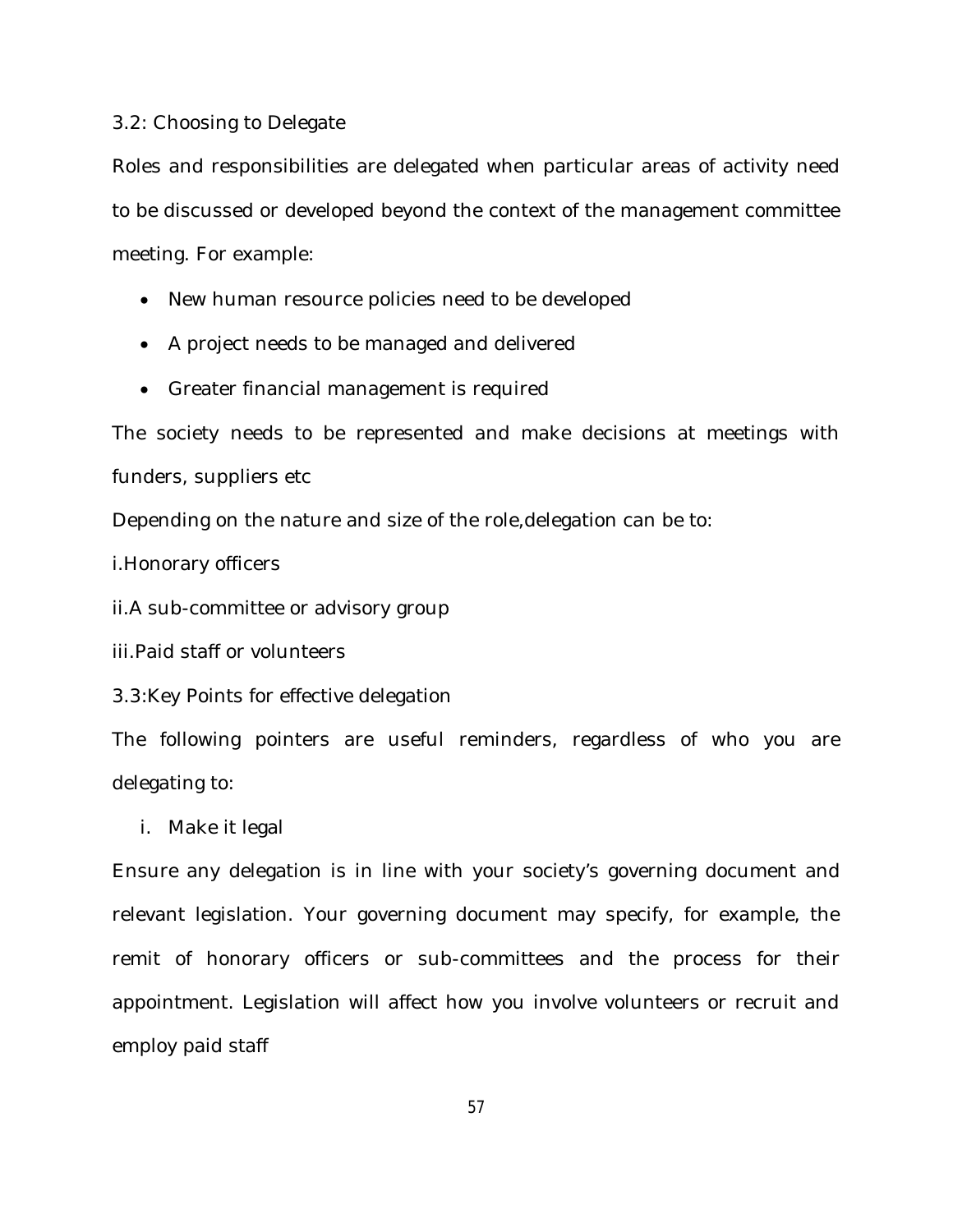#### iv. Make it systematic

Ensure authority for delegation is clearly documented. Specify any limits to, for example, decision-making authority, financial spend and project development, without prior approval of the management committee.

v. Provide proper oversight

Ensure a reporting mechanism is in place. The committee must be careful to read written reports provided and ask relevant questions when verbal reports are being given to ensure that the delegation they have agreed is working effectively, is within the specified parameters, and they ultimately retain control of all delegations

iv.Make it effective

Ensure the people concerned have the skills needed to carry out the task. This can either form part of the selection criteria or be addressed through appropriate training

#### **4.0: Conclusion**

Delegation of responsibilities by management committees of co-operative societies was discussed in this unit. The process of delegation may become necessary in view of the need to ensure high level of efficiency while handling numerous tasks facing the management committees. In this unit therefore, the learners were taken through the discussion on delegation of duties and responsibilities by the committees.

#### **5.0: Summary**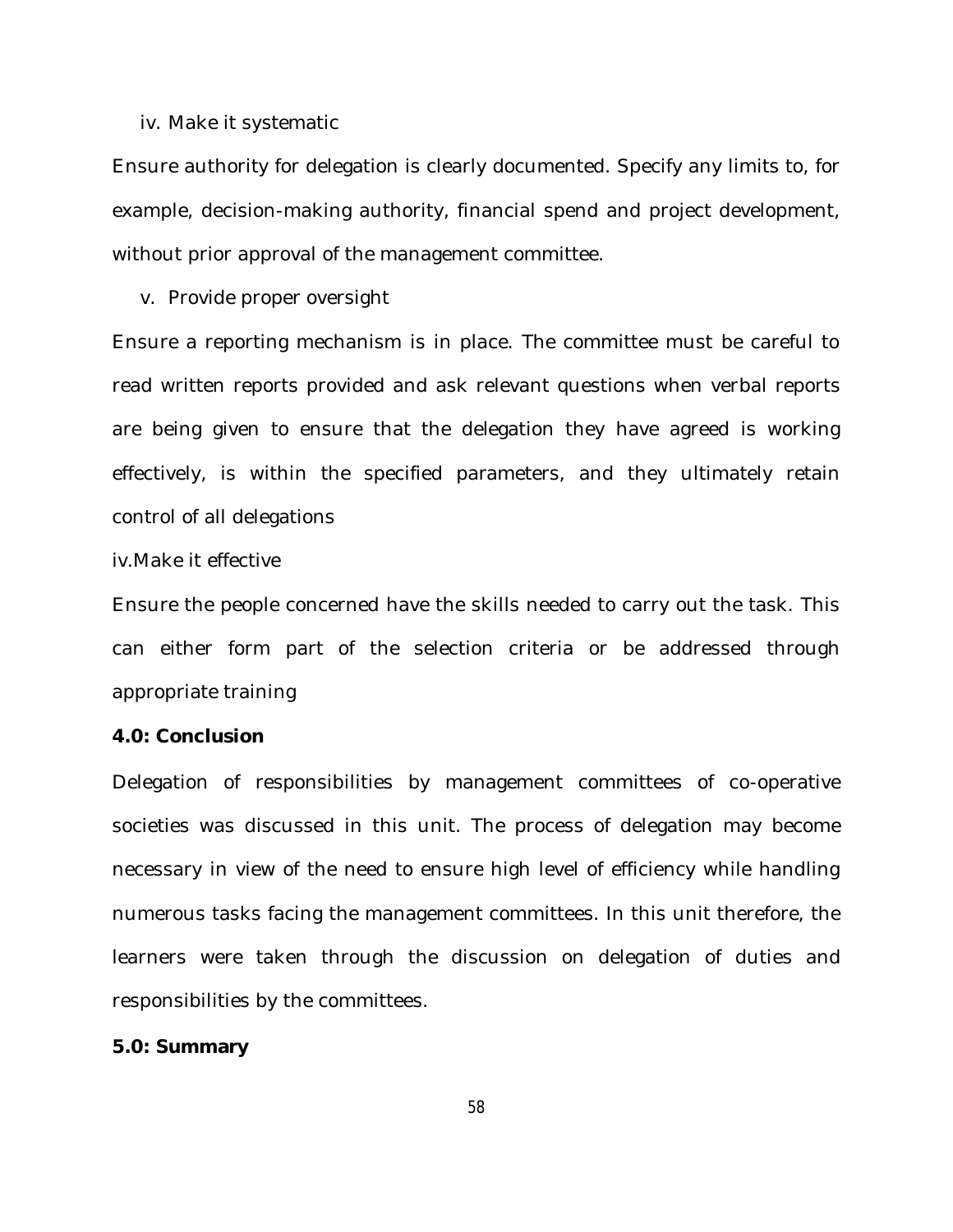In this unit, learners were tutored on the need for an effective delegation, process of choosing to delegate responsibilities and the key points for ensuring an effective delegation.

#### **6.0: Tutor-Marked Assignment**

i. Discuss reasons for delegation of responsibilities among management committee

ii. List and explain the key points for effective delegation

#### **7.0: References/Further Readings**

**Akinwumi,J.A.(1988)**:Business Management for Co-operative Students and Practising Managers. Department of Agricultural Economics, University of Ibadan.

**DIY Committee Guide (2005)**:Roles of the Management Committee. London.

**Owolabi, N.B. and Badmus, M.A. (2003):** *Nigeria Business and Cooperative Law*. Printants Limited.

**Sofowora, M.O. (1999):** *General Principle of Business and Cooperative Law*. Soff Associates. p115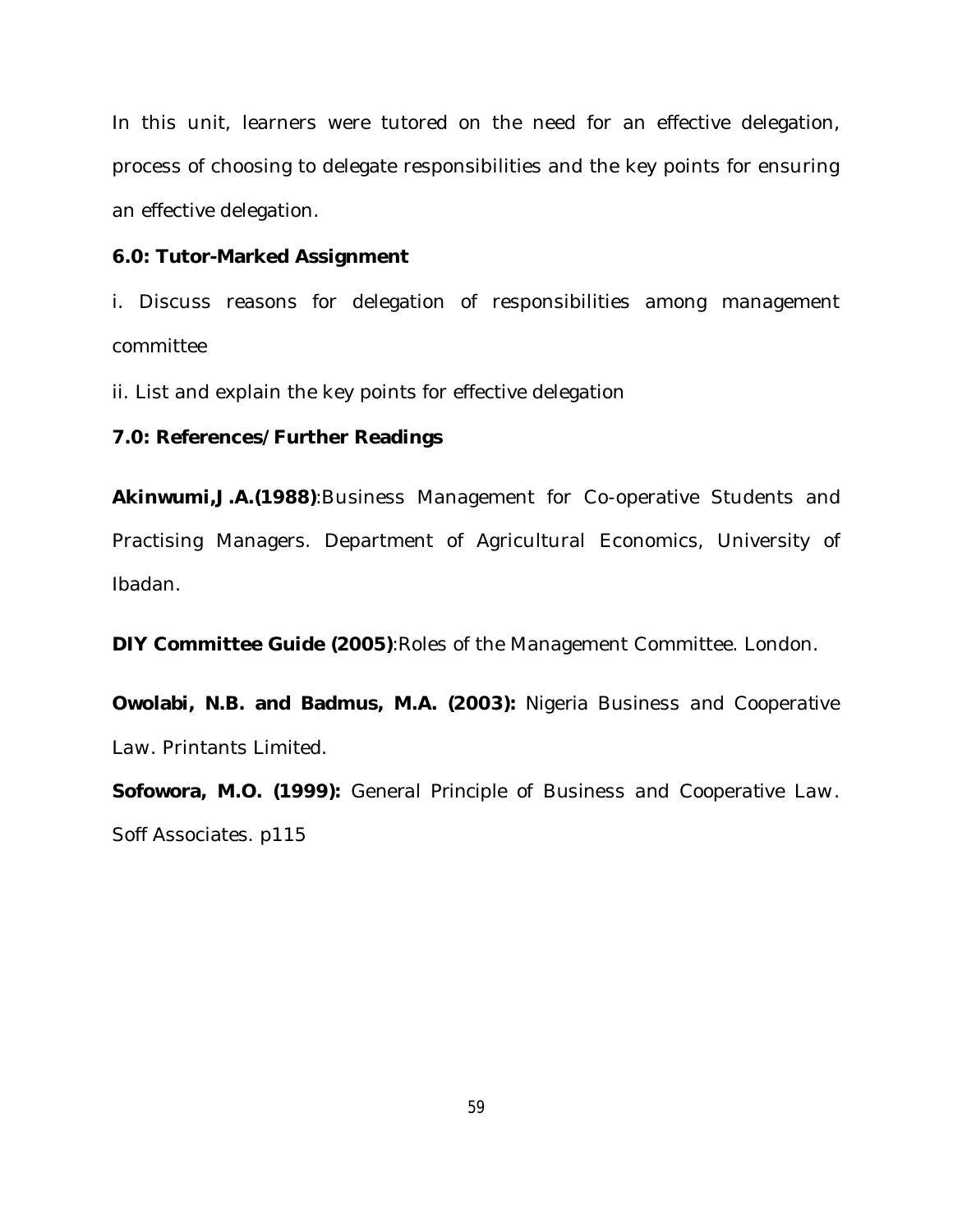# **UNIT 9: Audit Inspection and enquiry committee**

# **TABLE OF CONTENTS**

- 1.0: Introduction
- 2.0: Objectives
- 3.0: Main Content
- 3.1: The Auditor
- 3.2: Duties and Powers of Auditors
- 3.3: Audit Inspection and Inquiry Committee
- 4.0: Conclusion
- 5.0: Summary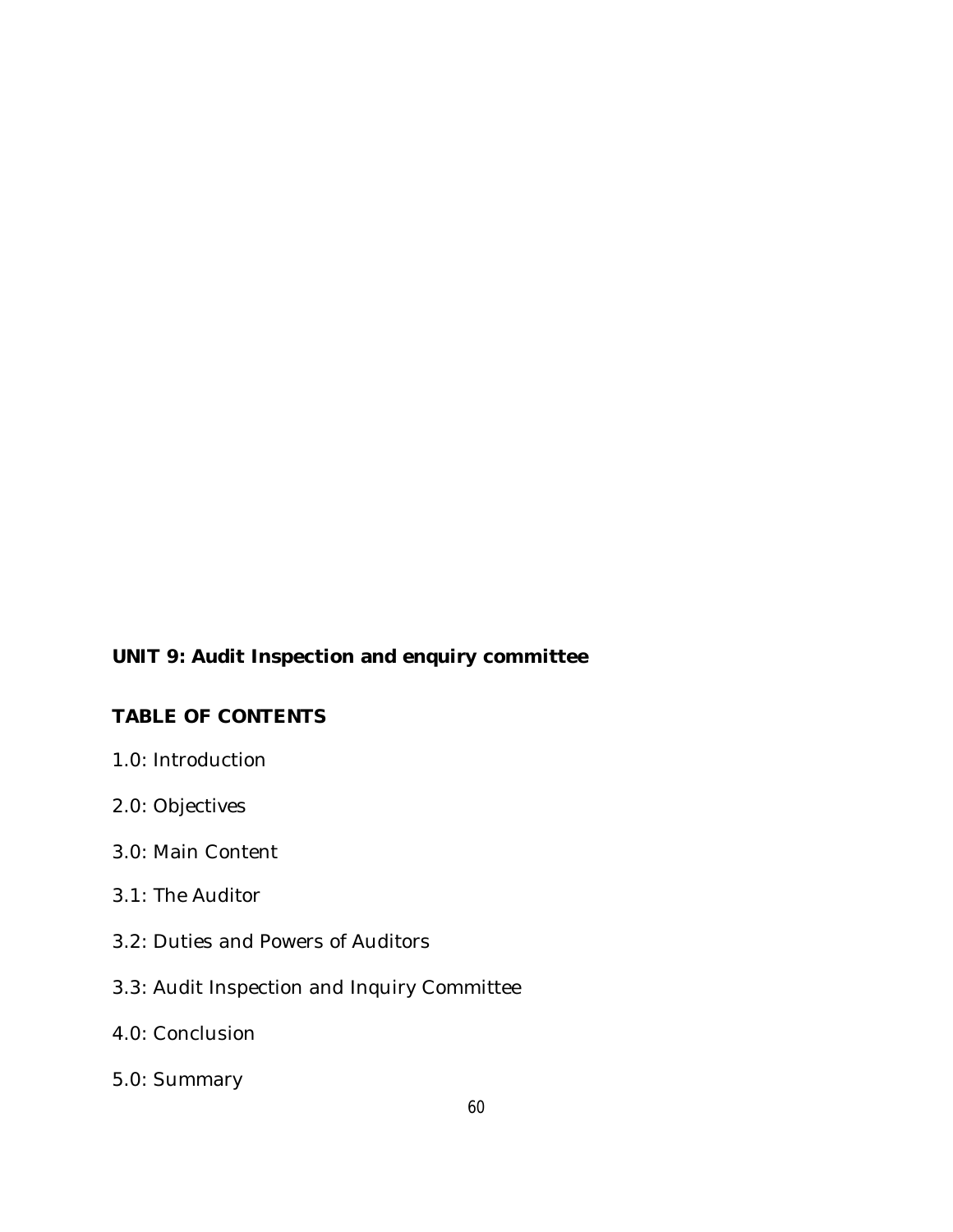- 6.0: Tutor-Marked Assignment
- 7.0: References/Further Readings

## **1.0: Introduction**

Basically, co-operative societies are put in place to provide services and goods to members at minimal costs. For the co-operatives to actualize this objective there is the need to reduce the level of fraud and inefficiency in the financial and business transactions of the co-operatives. Hence the needs to constitute the audit inspection and inquiry committee which will regularly scrutinize all the activities of the society. In this unit therefore, discussions shall be centred on audit inspection and inquiry committee of the co-operative societies.

### **2.0: Objectives**

At the end of this unit, learners are expected to be able to;

- i. Define who an auditor is.
- ii. Enumerate and explain the duties and powers of auditors
- iii. Clearly justify the relevance of audit and inquiry committee in the management of co-operatives

# **3.0: Main Content**

3.1: The Auditor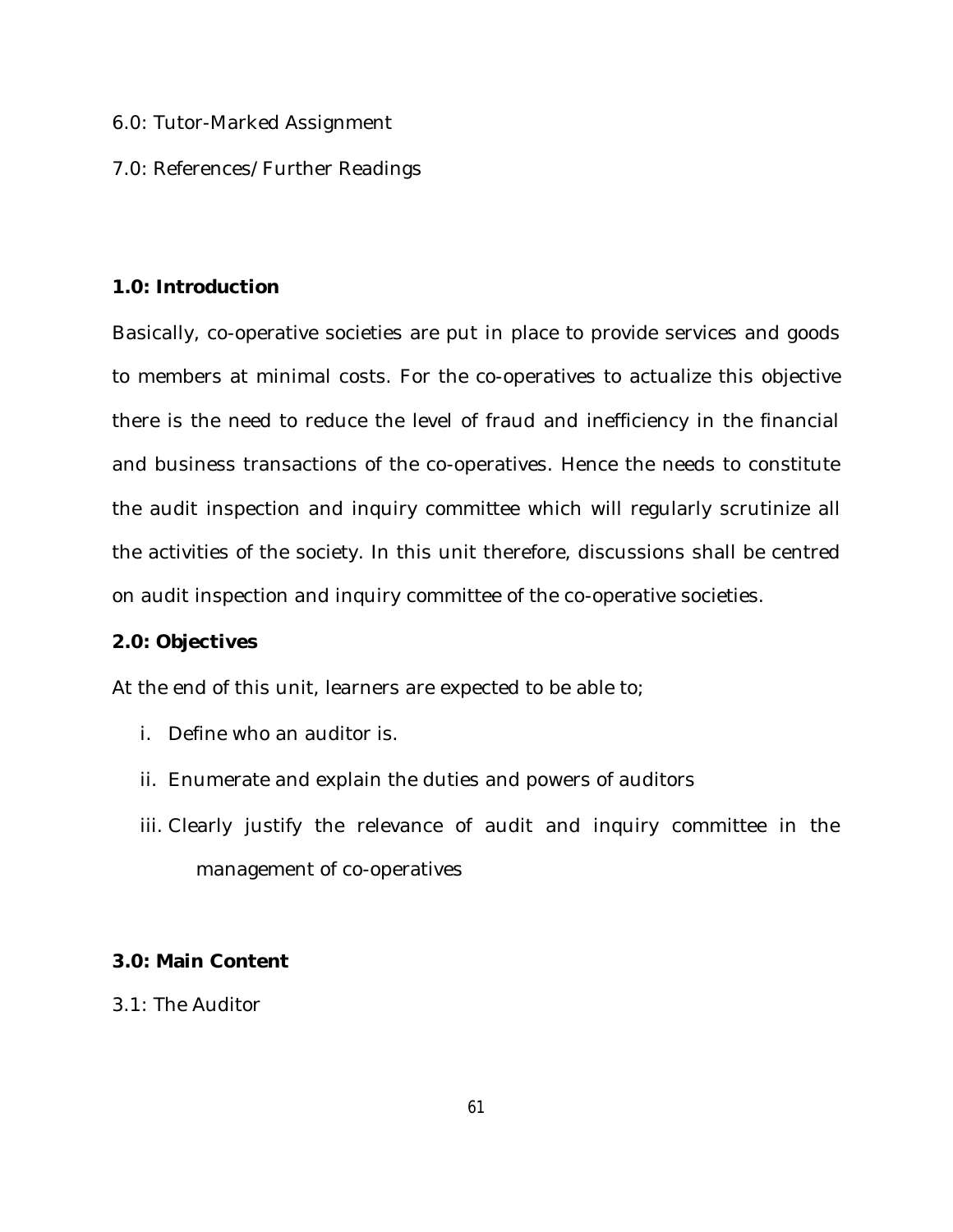Every registered society must appoint an auditor, who must be a member of a recognised supervisory body and must neither be a member of nor be connected with the management of the registered society (section 36 (1)).

#### 3.2: Duties and Powers of Auditors

The statutory duty of an auditor is to report to the members whether the accounts give a true and fair view and have been properly prepared in accordance with the Cooperative Decree 1993. To fulfil this duty, the auditor must carry out such investigations as are necessary to form an opinion as to whether:

(a) proper accounting records have been kept and proper returns adequate for the auditor have been received from branches;

(b) the accounts are in agreement with the records; and

(c) the information given in the directors' report is consistent with the accounts.

If the auditor is satisfied on these matters they need not be mentioned in the report.

The auditor's report must be read before any general meeting at which the accounts are considered and must be open to inspection by members. The auditor may also attend any meeting after resigning at which his successor is appointed and also the meeting at which his office would have expired.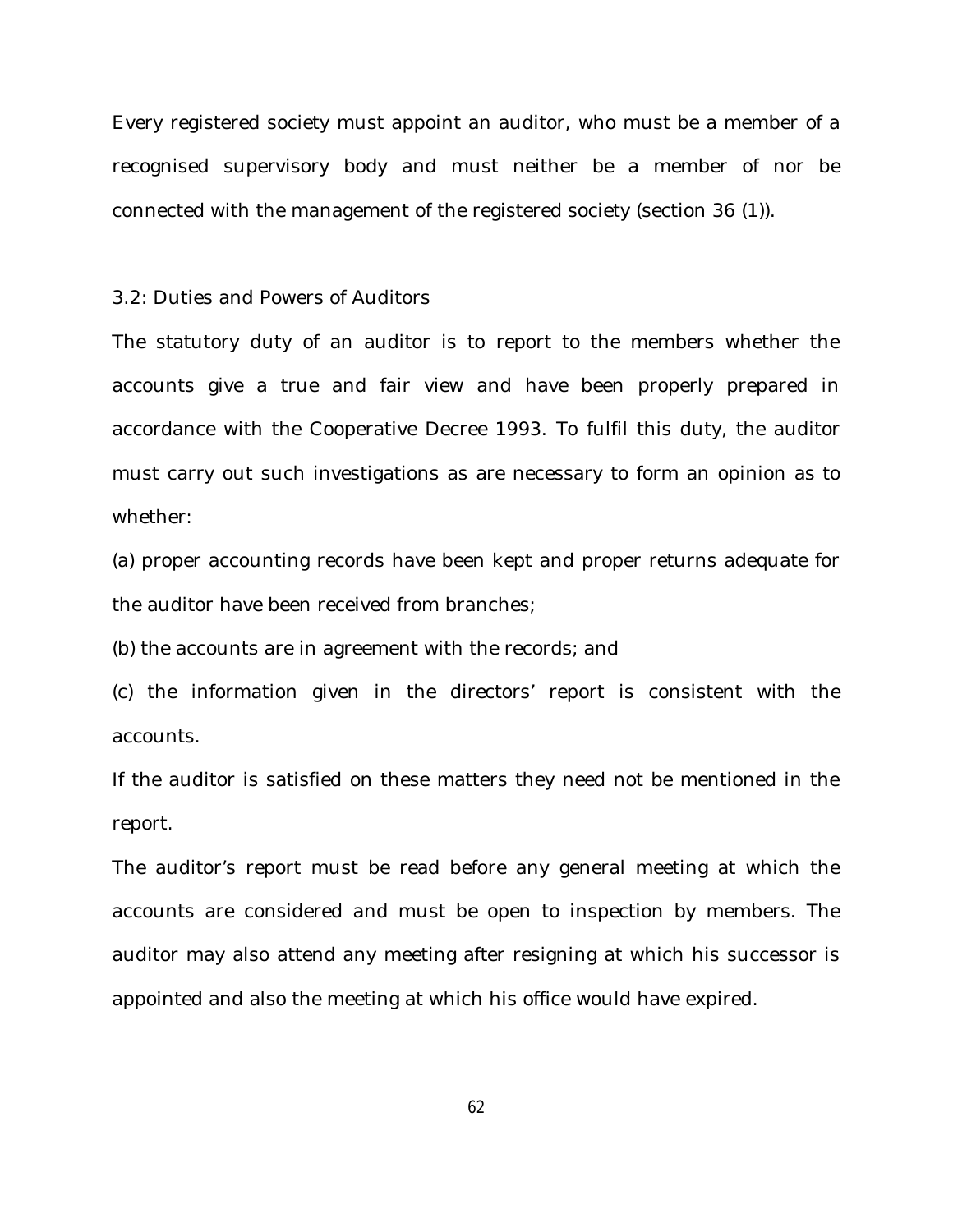Auditors have wide statutory powers to enable them to obtain whatever information they may require for the purpose of their audit. In particular, they may inspect books and records and call on officers of the registered society for information or explanations. It is a criminal offence for an officer of the society to make a false statement to an auditor if it is misleading, false or deceptive in a material particular and is made knowingly or recklessly (with indifference as to its truth).

#### 3.3: Audit Inspection and Inquiry Committee

The financial transactions and business activities of the co-operative societies need to be continually monitored and properly inspected by the management. This is necessary because there is the need to eliminate possible sources of risk and other dangerous transactions that may make it difficult for the cooperatives to achieve the set objectives. To ensure a reliable financial and business transaction for the co-operatives therefore, audit inspection and inquiry committee is put in place. This committee, according to the provision of the bye-law setting up the co-operative, scrutinizes and inspects the financial records and accounts of the co-operative society. The regularity of the exercise is dictated by the bye-law of the co-operative. The report of the committee is eventually made available to the board of directors at the annual general meetings where appropriate decisions are made on the recommendations of the committee.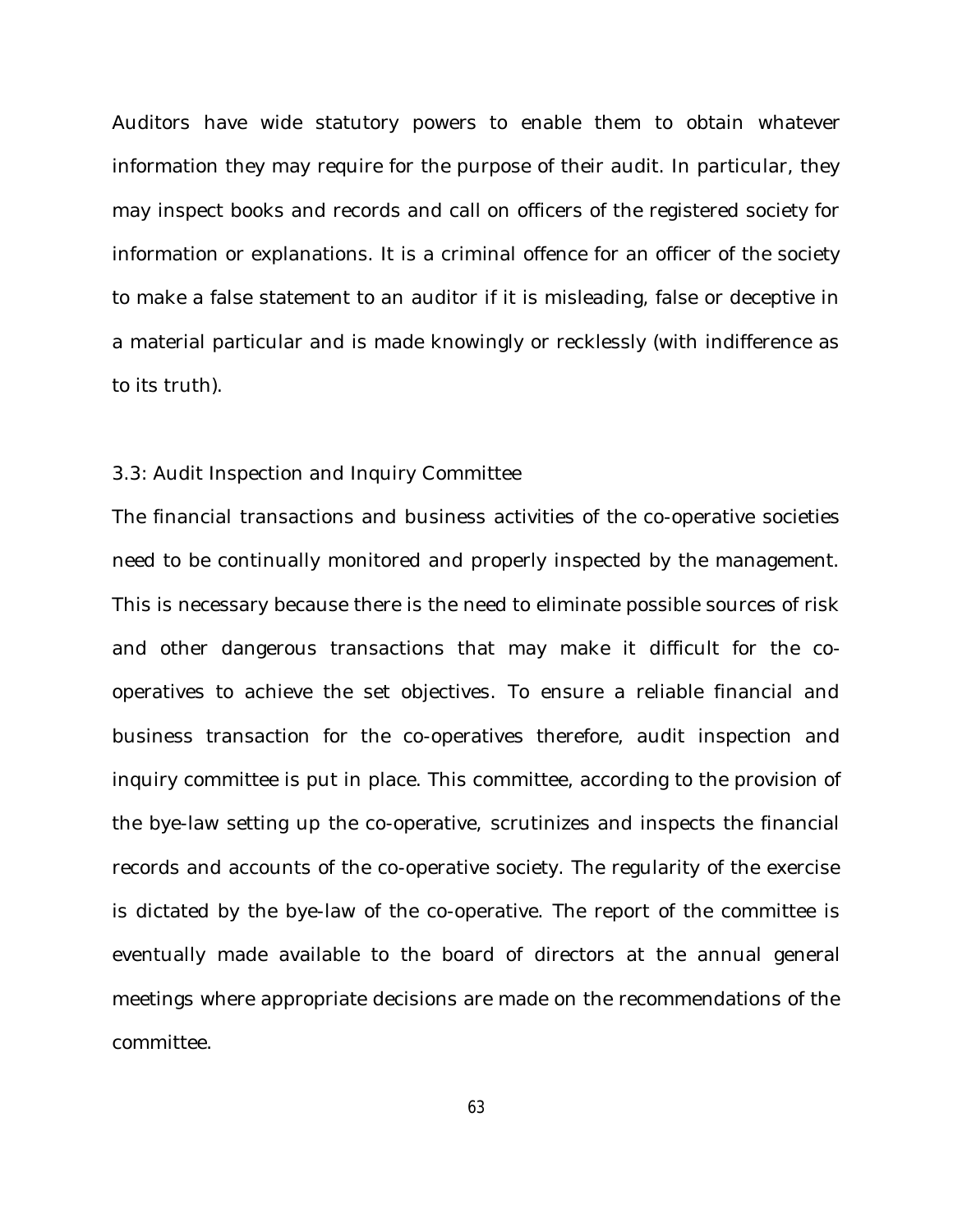### **4.0: Conclusion**

In this unit, learners were taken through tutorials on the definition of an auditor, duties and powers of auditors and audit inspection and inquiry committee. It is believed that information so shared will further sharpen the knowledge of the learners on the subject matter.

#### **5.0: Summary**

Audit and inspection should be occasionally carried out on the co-operative societies to ensure that all the financial and business activities of the society are properly scrutized.Timely auditing minimizes the cases of fraud and inefficiency in the management of the co-operative societies.

### **6.0: Tutor-Marked Assignment**

- i. Clearly define the term 'Auditor'
- ii. Enumerate and discuss the duties and powers of auditors

## **7.0: References/Further Readings**

**Akinwumi,J.A.(1988)**:Business Management for Co-operative Students and Practising Managers. Department of Agricultural Economics, University of Ibadan.

**Owolabi, N.B. and Badmus, M.A. (2003):** *Nigeria Business and Cooperative Law*. Printants Limited.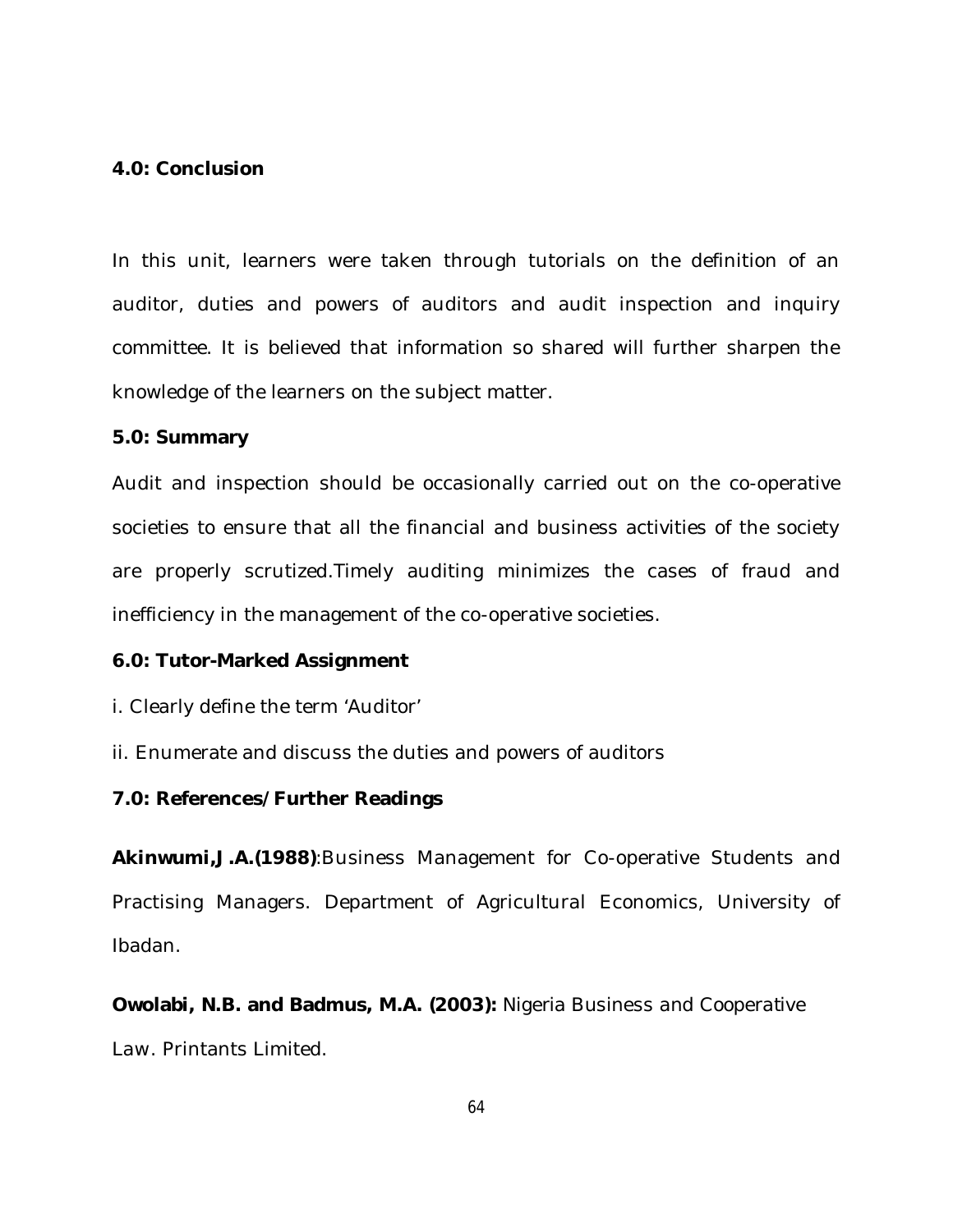**Sofowora, M.O. (1999):** *General Principle of Business and Cooperative Law*.

Soff Associates. p115

# **UNIT 10: Procedures for Auditor's appointment**

# **TABLE OF CONTENTS**

- 1.0: Introduction
- 2.0: Objectives
- 3.0: Main Content
- 3.1: Who an auditor is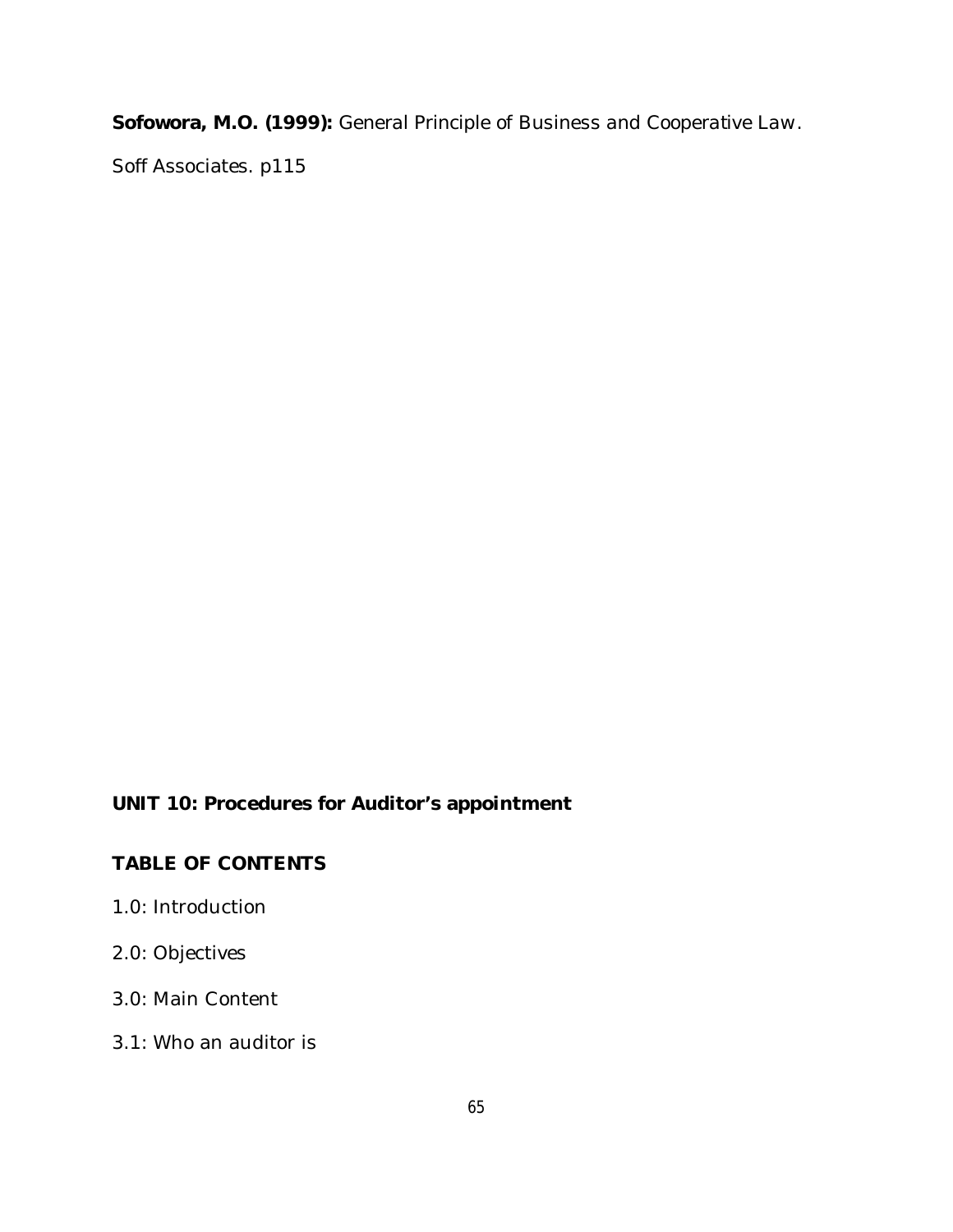- 3.2: Appointment of Auditors
- 3.3: Termination of Auditor's Appointment
- 4.0: Conclusion
- 5.0: Summary
- 6.0: Tutor-Marked Assignment
- 7.0: References/Further Readings

# **1.0: Introduction**

The financial and other transactions of the co-operative societies need to be continually inspected. The regularity of this exercise is as dictated in the cooperative's bye laws. Auditing of the co-operative accounts and business

transactions could be conducted by internal or external teams. The members of the auditing team must be seen to be above board i.e. they must be people of impeccable character and are not found wanted in any way. In this unit therefore, we want to examine the procedures for the appointment of the auditors.

# **2.0: Objectives**

At the end of this unit, learners should be able to know;

- i) Who auditors are
- ii) The procedure for the appointment of auditors
- iii) What could lead to the termination of appointment of auditors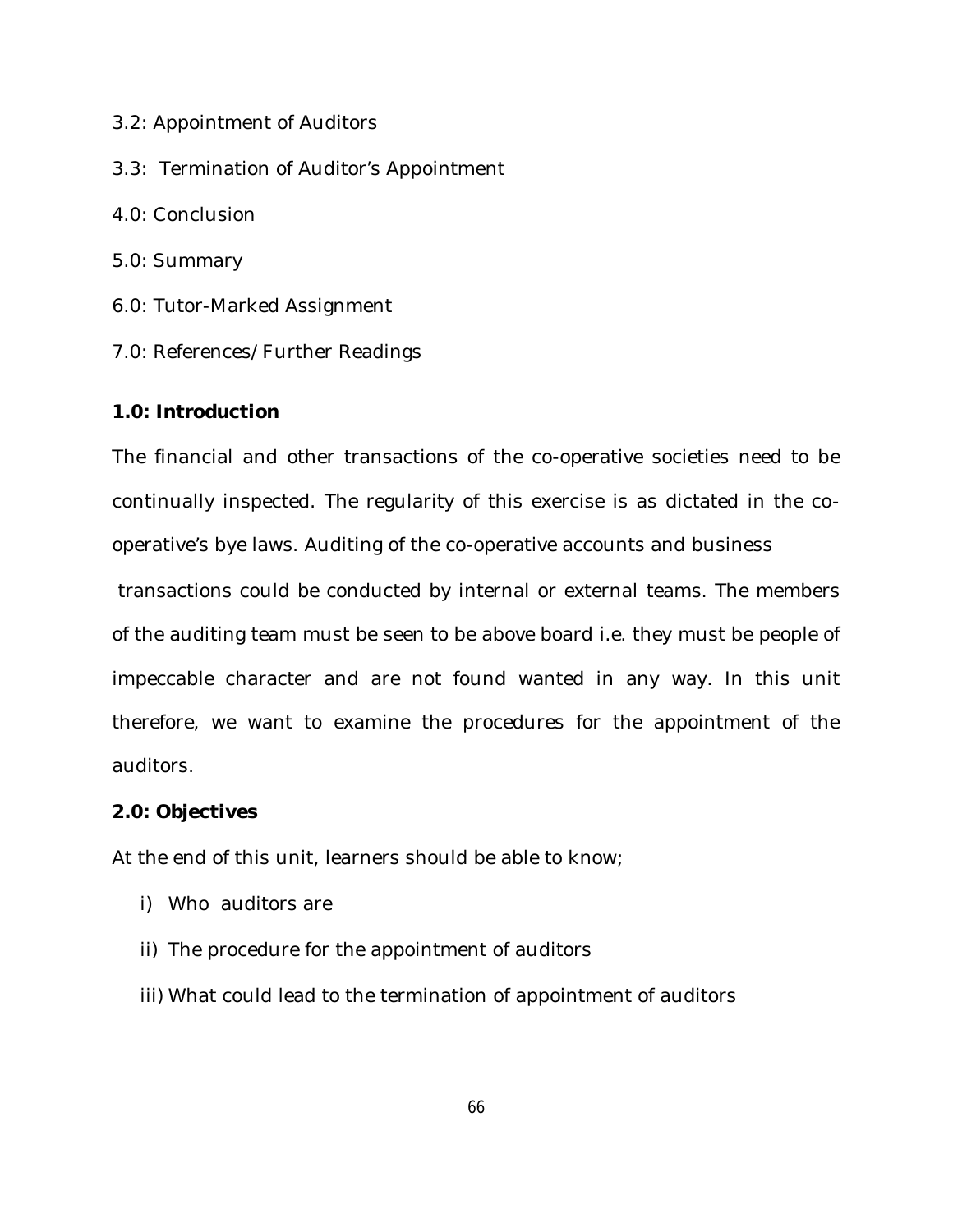# **3.0: Main Content**

# **3.1: Who an Auditor**

Every registered society must appoint an auditor, who must be a member of a recognised supervisory body and must neither be a member of nor be connected with the management of the registered society.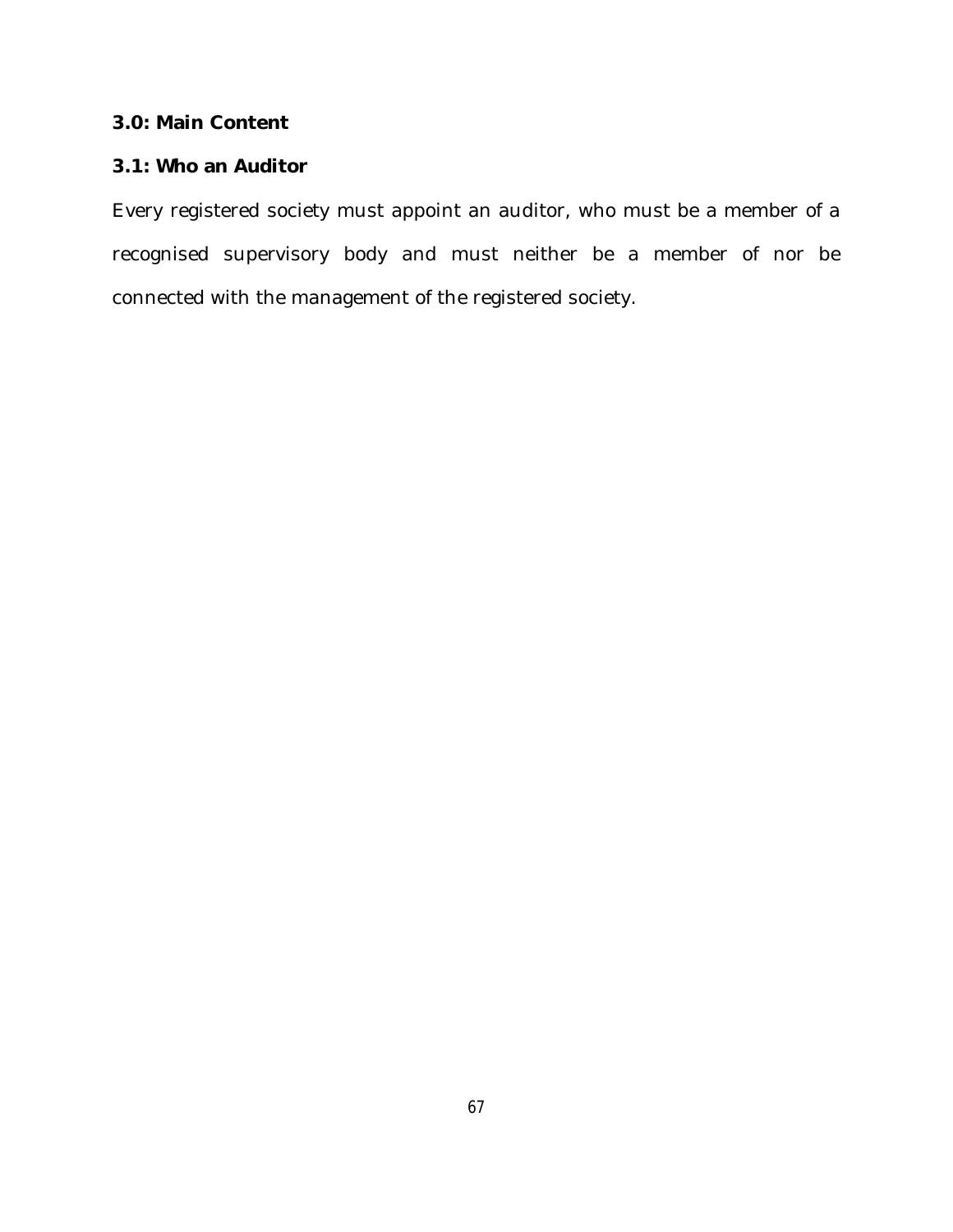#### **3.2: Appointment of Auditors**

The auditor of a newly registered society is appointed by the *management committee* to hold office until the conclusion of the first general meeting at which the accounts are considered. The registered society in general meeting may also appoint an auditor to fill a casual vacancy.

In the ordinary way the *members* appoint the auditor at each general meeting at which the accounts are considered, to hold office until the next of such a meeting, that is to audit and report on the accounts to be prepared for that subsequent meeting. If members fail to appoint an auditor at the general meeting at which the accounts are considered, the registered society must, within seven days of the meeting, give notice to the Director.

The auditor so appointed under the decree holds office from the end of the 28 days period (or the conclusion of the meeting) until the end of the time for appointing auditors for the next financial year.

The auditor who is in office when the election is made remains so until the end of the time for appointing auditors for the next financial year (unless the general meeting decides otherwise). The auditor in office when the election ceases to have effect remains in office until the conclusion of the next general meeting at which accounts are laid. When the election ceases, the auditor remains in office until the conclusion of the next general meeting at which accounts are laid, or until the end of the, time for appointing auditors for the next financial year.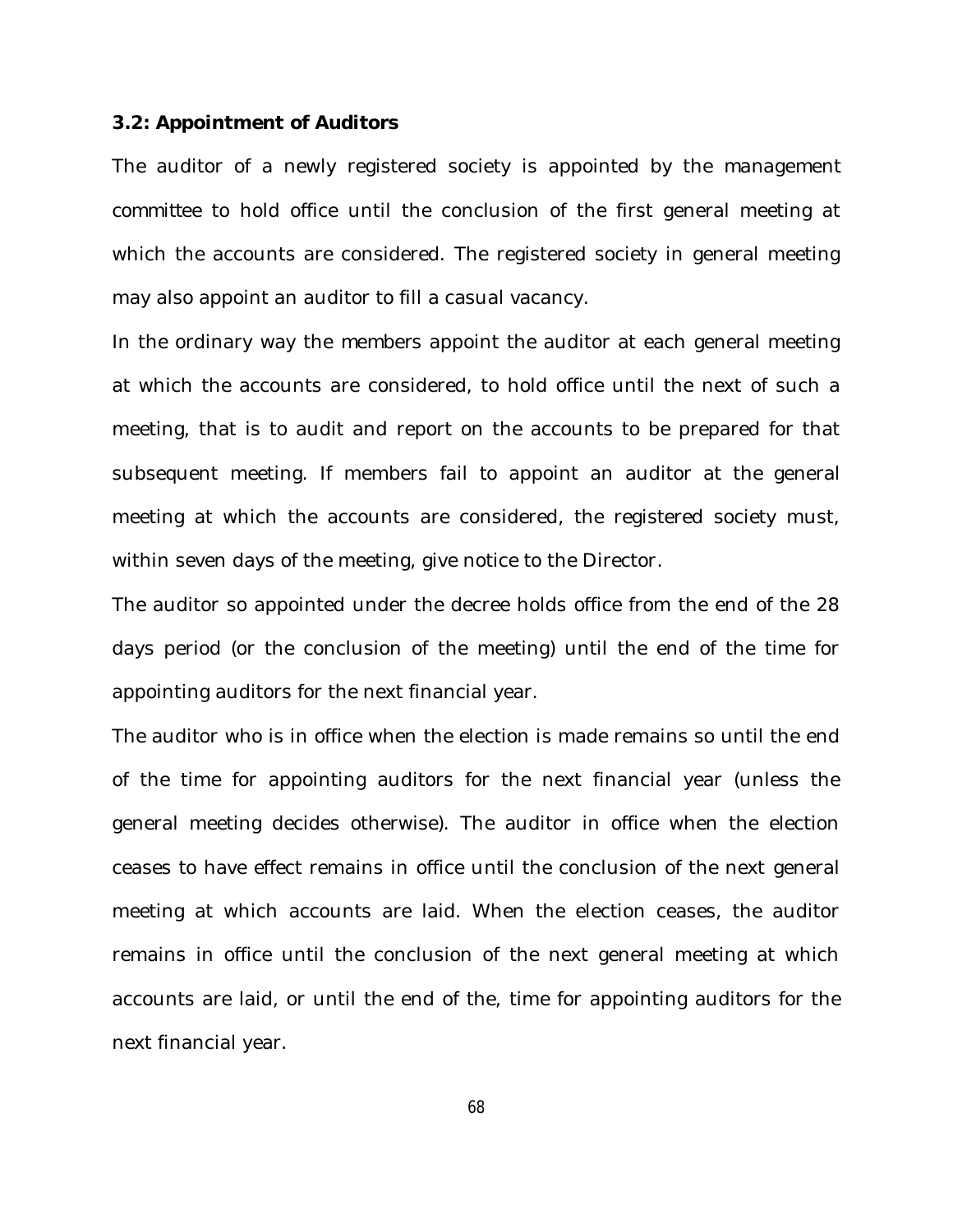Whoever appoints the auditor has power to fix his remuneration for the period of his appointment. It is usual when the auditor is appointed by the general meeting. Such remuneration must be disclosed in a note to the accounts.

#### **3.3: Termination of Auditor's Appointment**

An auditor may be *removed* from office before the expiry of his appointment by passing an ordinary resolution in general meeting.

An auditor may *resign* his appointment by giving notice in writing to the registered society delivered to the registered office. Alternatively, he may simply decline to offer himself for re-election.

In his notice of resignation or on ceasing to hold office for any reason the auditor must deposit at the society's registered office either:

(a) a statement that there are no circumstances connected with his resignation which he considers should be brought to the notice of members or creditors of the company;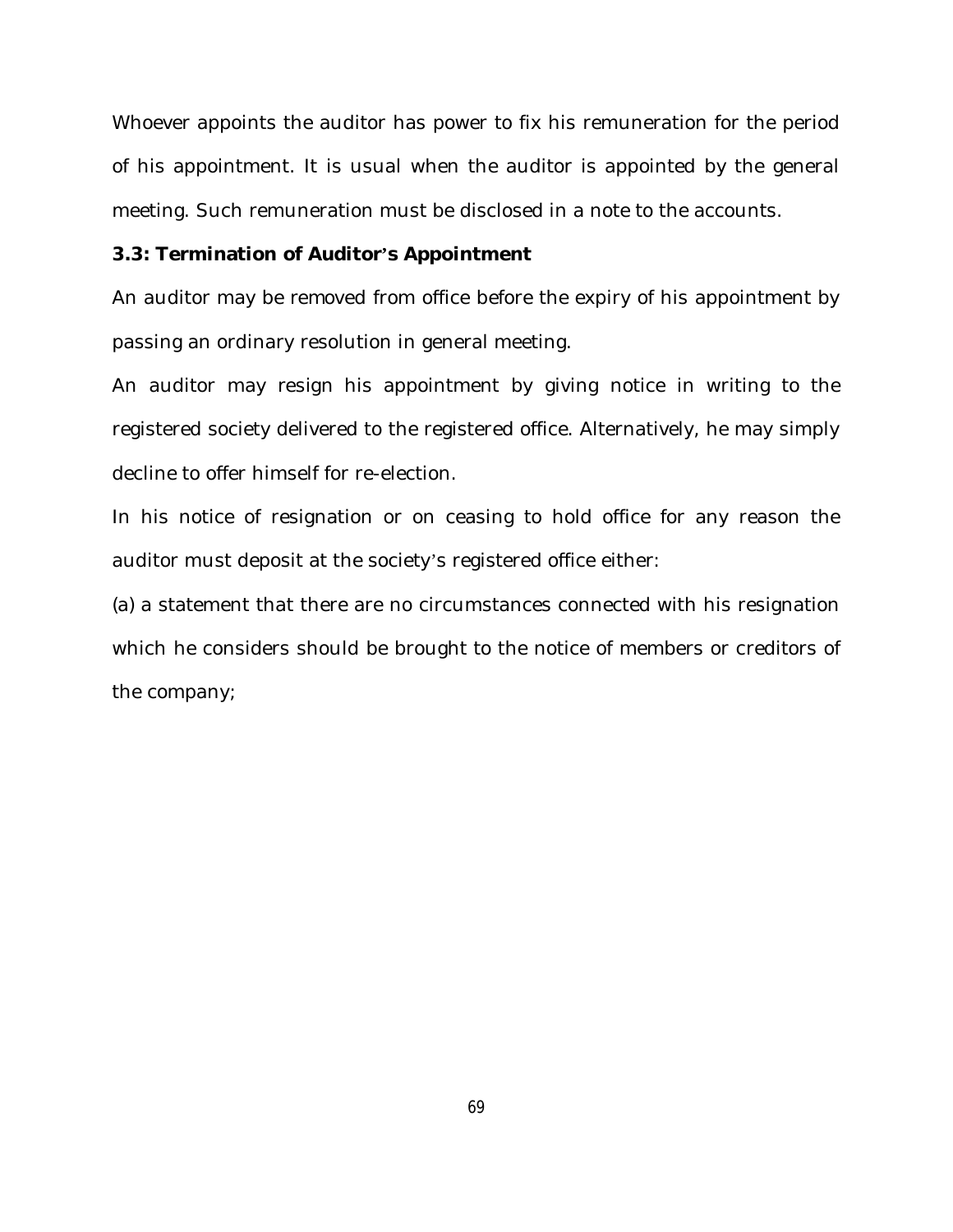(b) a statement disclosing what those circumstances are.

On receiving the auditor's notice of resignation the registered society must send a copy of it to the Director. If the auditor's notice contains a statement of circumstances the society must also send a copy to every person entitled to receive a copy of the accounts.

### **4.0: Conclusion**

In this unit, learners were taken through the description of the functions of auditors and the procedures for the appointment of auditors for co-operative societies. Reasons that may necessitate the termination of the appointment of auditors were also discussed. Timely invitation of the auditors to inspect the financial and other business transactions of the co-operative societies may just be necessary to prevent the societies from running into avoidable calamities.

## **5.0: Summary**

The procedures for the appointment of auditors have been well discussed in this unit. Learners should by now be able to understand the functions of the auditors and the procedures for their appointment.

#### **6.0: Tutor-Marked Assignment**

i) Who is an auditor?

- ii) What roles do auditors perform?
- iii)Discuss the procedures for the appointment of auditors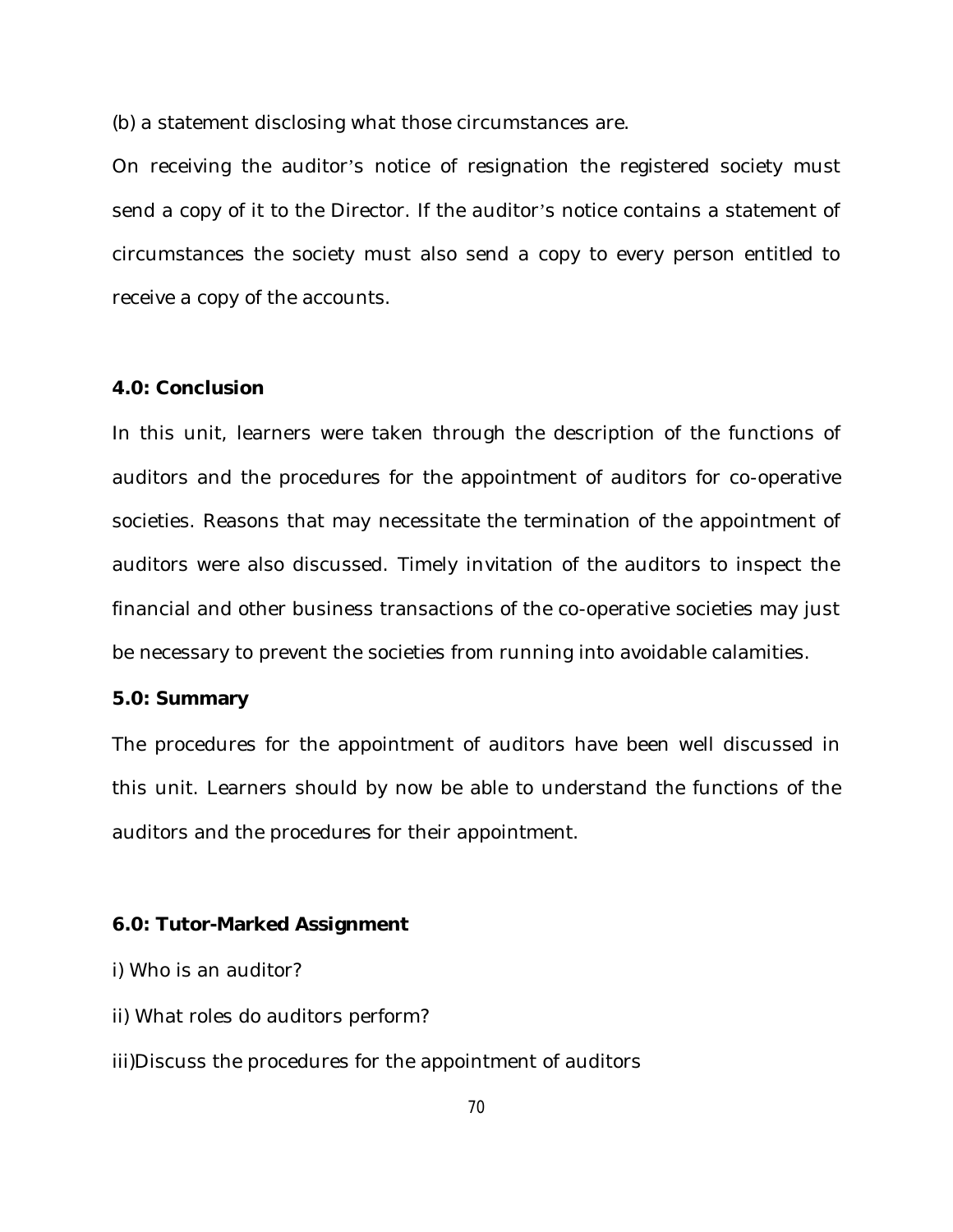iv) Justify the termination, if necessary, of the appointment of auditors

# **7.0: References/Further Readings**

**Akinwumi,J.A.(1988)**:Business Management for Co-operative Students and Practising Managers. Department of Agricultural Economics,University of Ibadan.

**Ihimodu,I.I.(1988)**:Co-operative Economics: Concise Analysis in Theory and Applications. Unilorin Press, University of Ilorin, Nigeria

**Owolabi, N.B. and Badmus, M.A. (2003):** *Nigeria Business and Cooperative Law*. Printants Limited.

**Sofowora, M.O. (1999):** *General Principle of Business and Cooperative Law*. Soff Associates. p115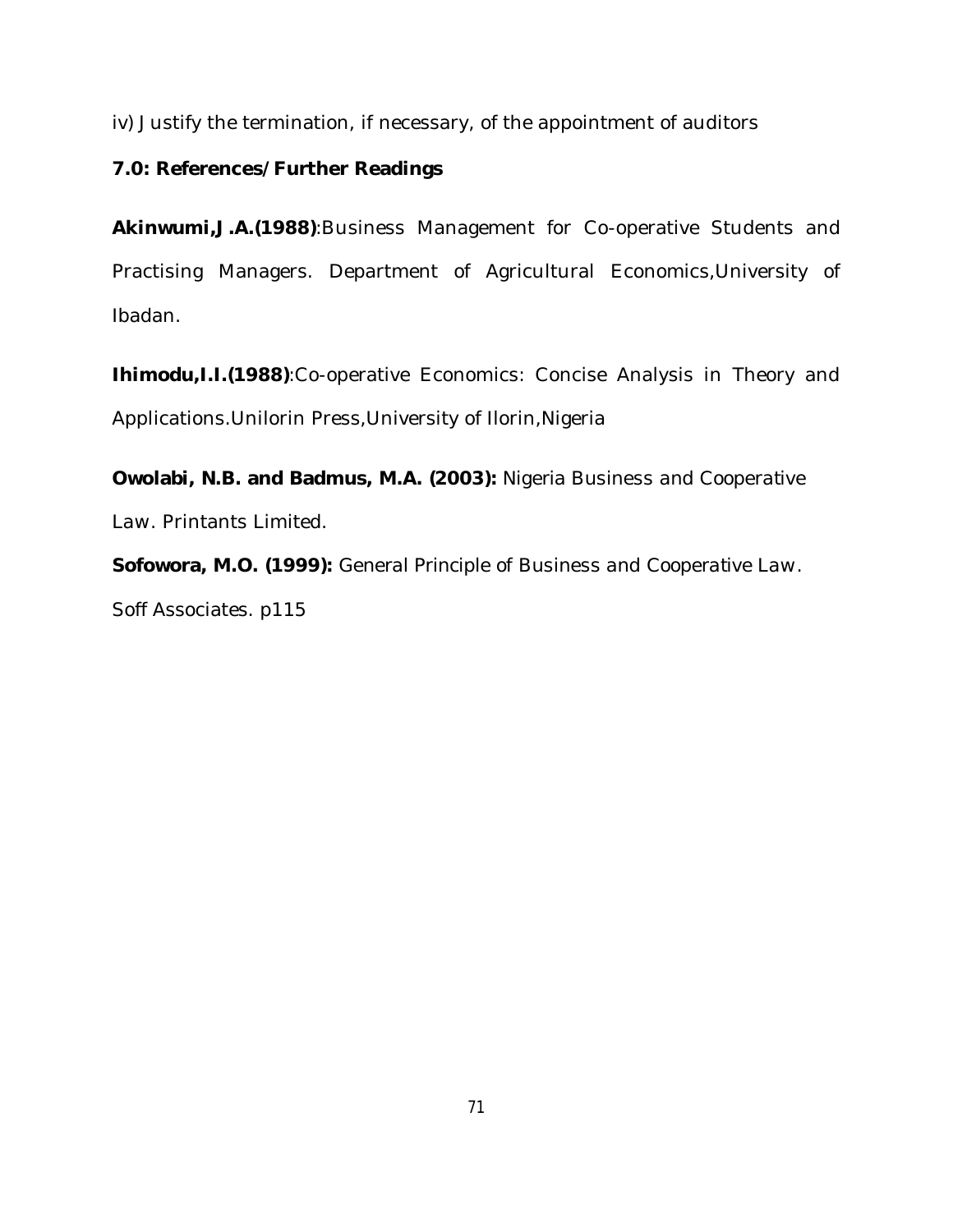## **UNIT 11: Functions and Powers of Auditors**

# **TABLE OF CONTENTS**

- 1.0: Introduction
- 2.0: Objectives
- 3.0: Main Content
- 3.1: Functions and Powers of Auditors
- 3.2: Types of Auditors
- 4.0: Conclusion
- 5.0: Summary
- 6.0: Tutor-Marked Assignment
- 7.0: References/Further Readings

### **1.0: Introduction**

As part of internal financial control measures, the co-operative societies may invite the services of auditors.

The functions and powers of the auditors are clearly stated in the bye-laws of the society. Details on the limits and mandates of the auditor in the course of exercising his duties are clearly spelt out. The right to society's records, receipts of business transactions and other sensitive documents of the society are clearly stated. The auditor may even invite any member of staff,present or past, who is considered capable of providing useful information in the course of performing his functions. The power to package the reports and make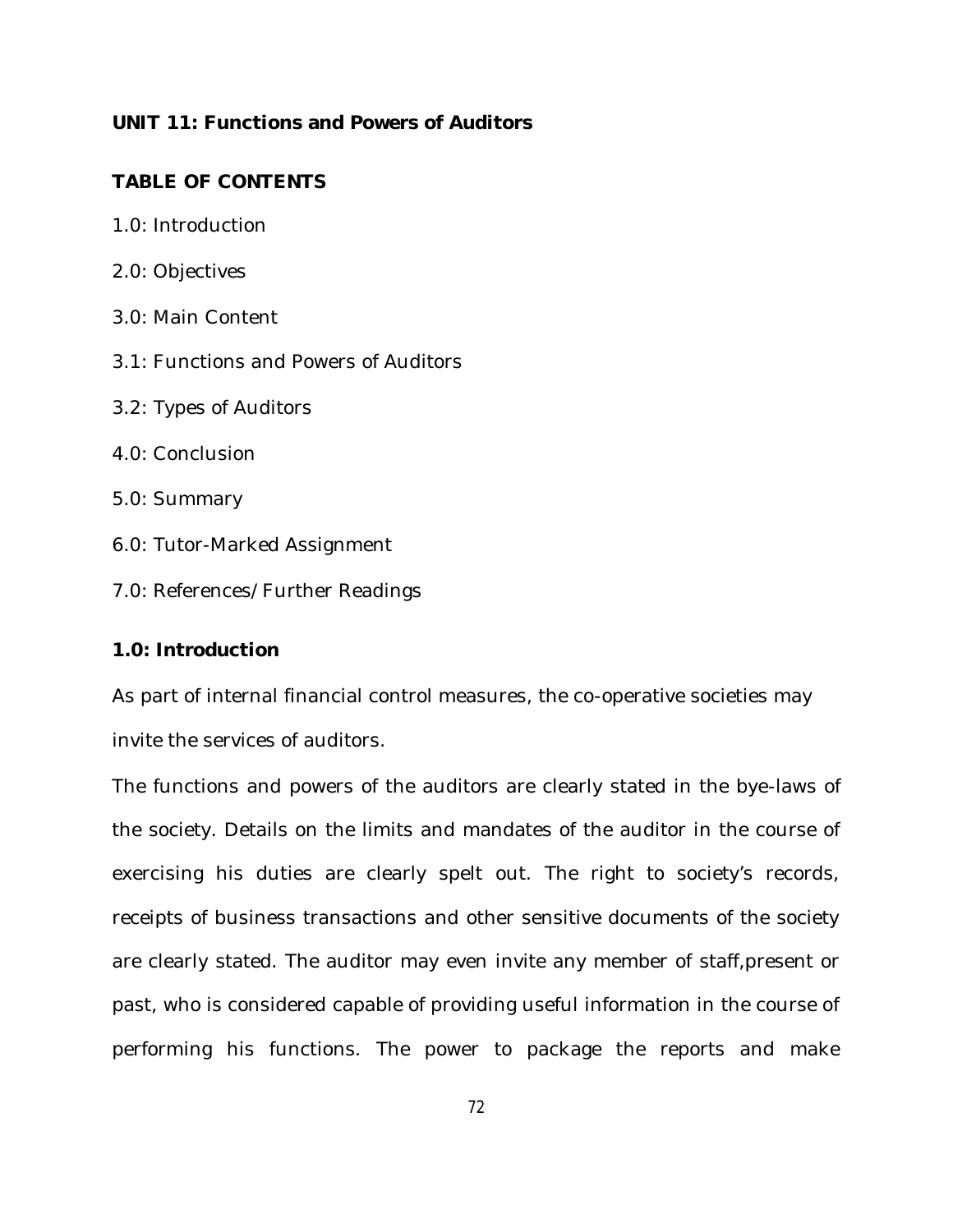recommendations to the management of the co-operative society is also included. All these information are well tutored to the learners in this unit for their proper understanding.

## **2.0: Objectives**

At the end of this unit, the learners are expected to;

\*Know the meaning of auditing in co-operative studies;

\* Identify the types of auditors in the internal financial management of the

Co-operative societies;

\*Know the various functions and powers of the auditors

## **3.0: Main Content**

## **3.1: Functions and powers of auditors**

The statutory function of an auditor is to report to the members whether the accounts give a true and fair view and have been properly prepared in accordance with the Cooperative Decree 1993. To fulfil this duty, the auditor must carry out such investigations as are necessary to form an opinion as to whether:

(a) proper accounting records have been kept and proper returns adequate for the auditor have been received from branches;

(b) the accounts are in agreement with the records; and

(c) the information given in the directors' report is consistent with the accounts.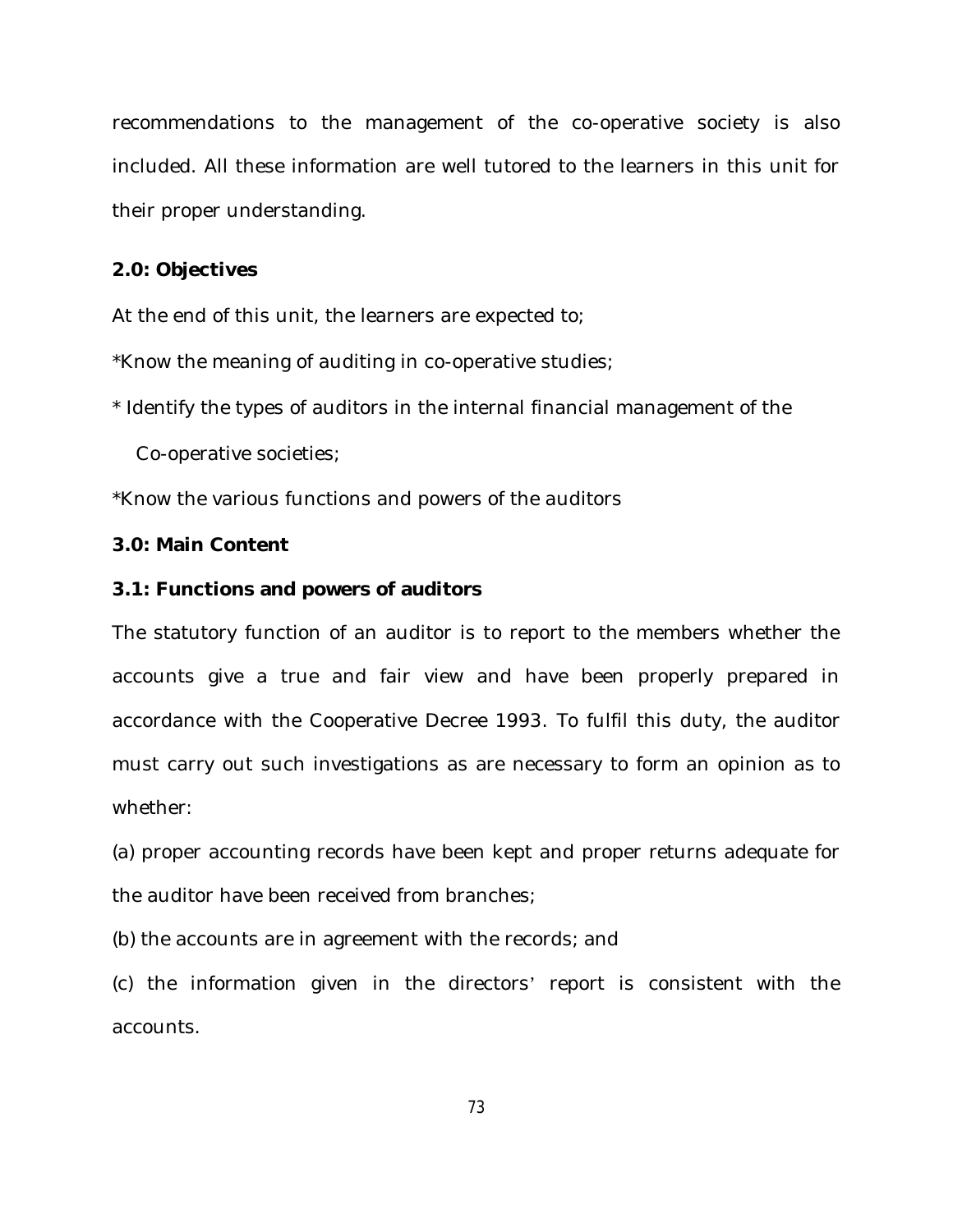If the auditor is satisfied on these matters they need not be mentioned in the report. The auditor's report must be read before any general meeting at which the accounts are considered and must be open to inspection by members. The auditor may also attend any meeting after resigning at which his successor is appointed and also the meeting at which his office would have expired.

Auditors have wide statutory powers to enable them to obtain whatever information they may require for the purpose of their audit. In particular, they may inspect books and records and call on officers of the registered society for information or explanations. It is a criminal offence for an officer of the society to make a false statement to an auditor if it is misleading, false or deceptive in a material particular and is made knowingly or recklessly (with indifference as to its truth).It should be noted that a complete and accurate accounting system is vital for effective management of co-operative societies. It must produce several financial statements that are needed in planning and controlling, such as;

a) Monthly and annual balance sheets and operating statements

b) Functional or enterprise accounts pertaining to departments or specific lines of business, and

c) Special accounts such as patronage records accounts receivable, members equity and patron financing.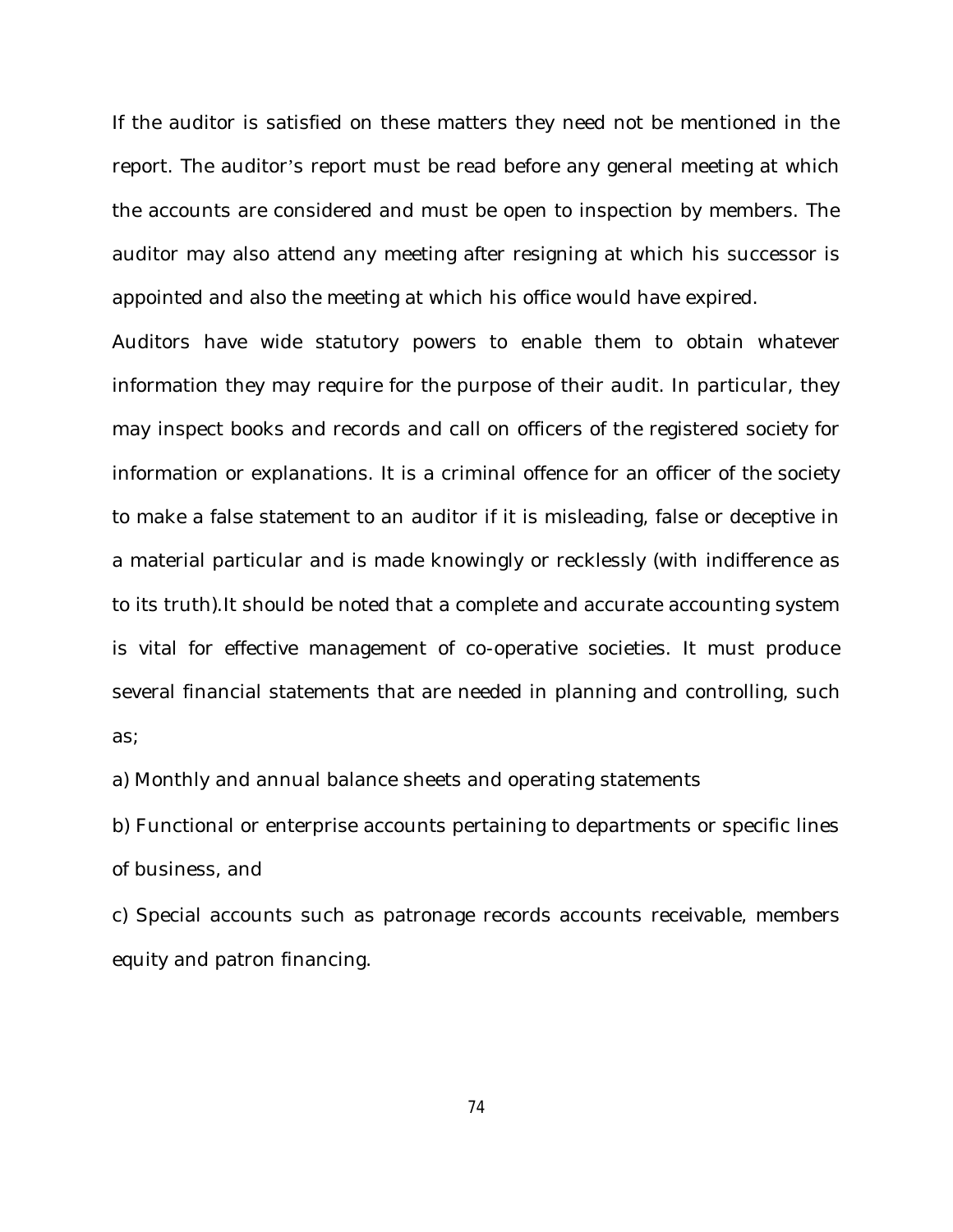#### **3.2: Types of Auditors**

An independent auditor is periodically invited to verify the accuracy of cooperative's business records. This is especially useful to directors in performing their controlling and performing functions. It helps the board determine the extent to which the manager has followed financial policies and evaluate how the co-operative is accomplishing its basic objectives. The external audit is primarily a board tool. Larger co-operatives also use internal audit reports. The internal auditor's primary duty is to monitor the co-operative's accounting policy. The auditor checks the cost of prescribed procedures, including their effect on patrons and personnel, and suggests ways to prevent errors.Usually, the auditor reports to the chief controlling officer, but sometimes to the general manager or even to the board of directors. Internal audits are primarily manager tools.

## **4.0: Conclusion**

Here, the importance of the auditor in the internal financial management of the co-operative societies has been stressed. Types of auditors have been identified. Various functions and powers of the auditor have been also been discussed.Basically, independent auditors are invited to verify the accuracy of co-operative's business records. These reports are usually found useful by the board of directors.

#### **5.0: Summary**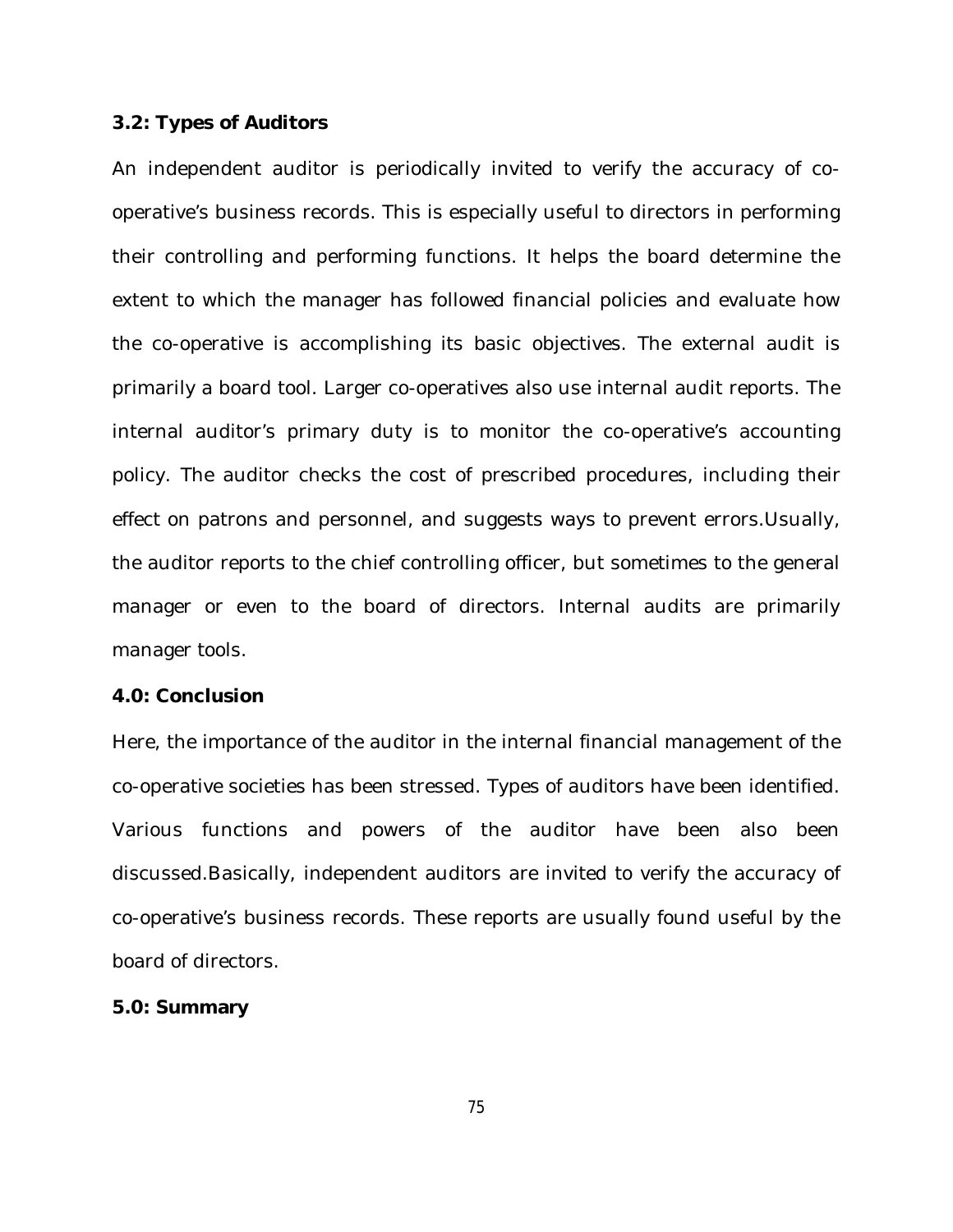Auditor's reports are of immense importance to the board of directors in arriving at accurate decisions on the financial positions of the co-operative societies. Periodic invitation of the auditors to investigate the financial positions of the co-operative societies is very germane.

## **6.0: Tutor-Marked Assignment**

i. Identify and discuss the types of auditors.

ii. Clearly explain the functions and powers of the auditors in the management of co-operative societies.

## **7.0: References/Further Readings**

**Kennedy.(1983)**:Economic Theory of co-operative enterprises. The Plunkett Foundation for co-operative studies.Oxford,UK.

**Samuel,A.O. (1987)**:A critical Assessment of Co-operatives Thrift and Credit Societies as a source of funds to cocoa farmers in Ekiti-East local government area,Ondo state. Unpublished B.Sc.Thesis.Department of Agricultural Economics, University of Ibadan, Nigeria.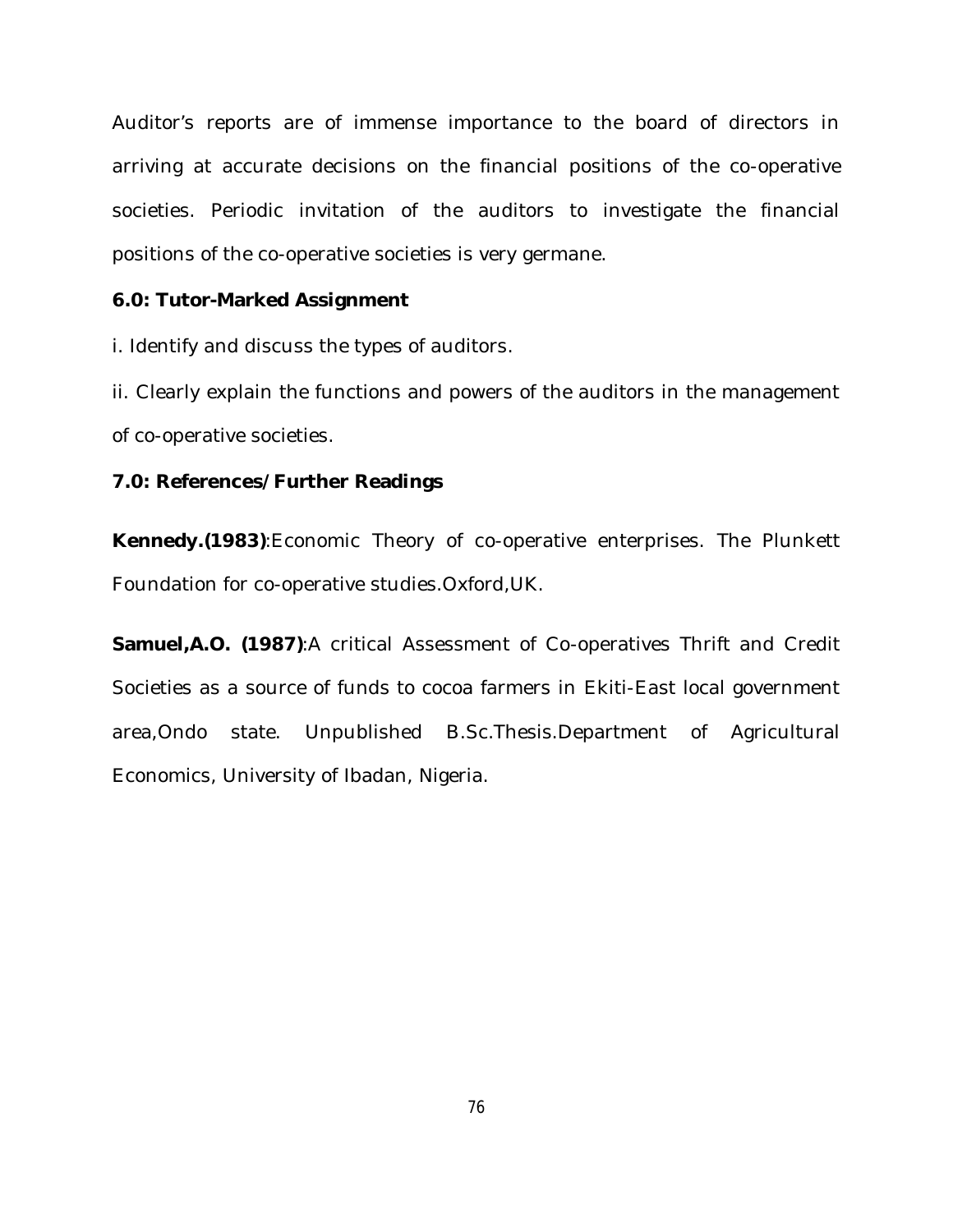# **UNIT 12: Inquiry and inspection of co-operatives**

# **TABLE OF CONTENTS**

- 1.0: Introduction
- 2.0: Objectives
- 3.0: Main Content
- 3.1: Inquiry by Commissioner
- 3.2: Inspection of Books of indebted Society
- 3.3: Expenses of Inquiry
- 3.4: Procedure for Dissolution
- 4.0: Conclusion
- 5.0: Summary
- 6.0: Tutor-Marked Assignment
- 7.0: References/Further Readings

# **1.0: Introduction**

In order for the co-operative society to meet its obligations to members there is the need to continually show interest in the financial transactions and business activities of the co-operative.Hence, inquiry and inspection of the cooperative is necessary. It affords the co-operative the opportunity to detect all areas of risks that are capable of causing failure for the co-operative in meeting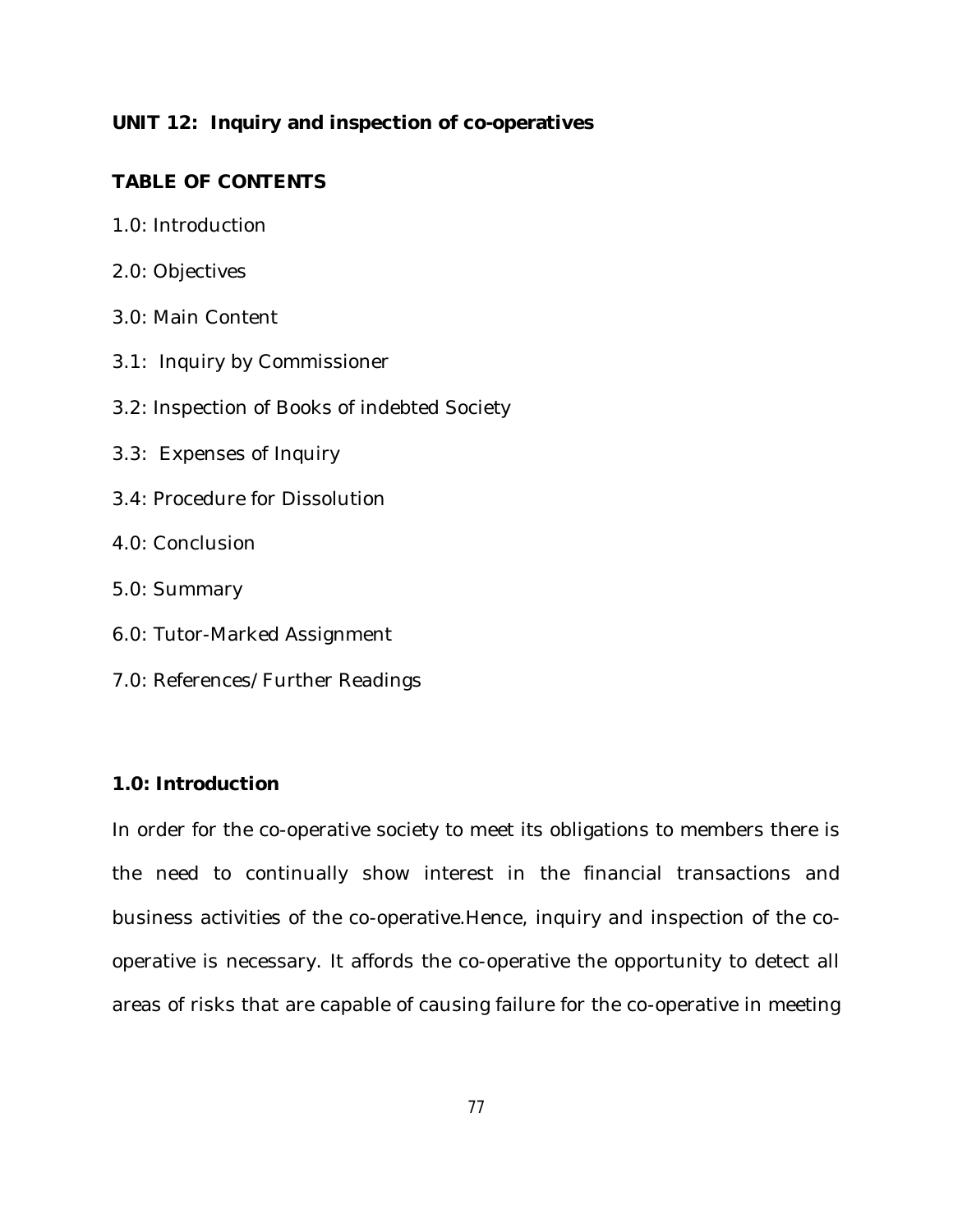the set objectives. In this unit therefore, learners are taken through inquiry and inspection of co-operative.

# **2.0: Objectives**

At the end of the unit the learners should be able to;

\*Describe how inquiry and inspection commences

\*Explain the expenses of inquiry

\*Discuss the procedure for dissolution of co-operative

## **3.0: Main Content**

#### **3.1: Inquiry by Commissioner**

a. The Commissioner may, of his own accord, and shall on the direction of the Minister, or on the application of not less than one-third of the members present and voting at a meeting of the society which has been duly advertised, hold an inquiry or direct some person authorized by him writing to hold an inquiry, into the by-laws, working and financial conditions of any co-operative society.

b.All officers and members of the co-operative society shall produce such cash,accounts,books,documents and securities of the society, and furnish such information in regard to the affairs of the society, as the person holding the inquiry may require.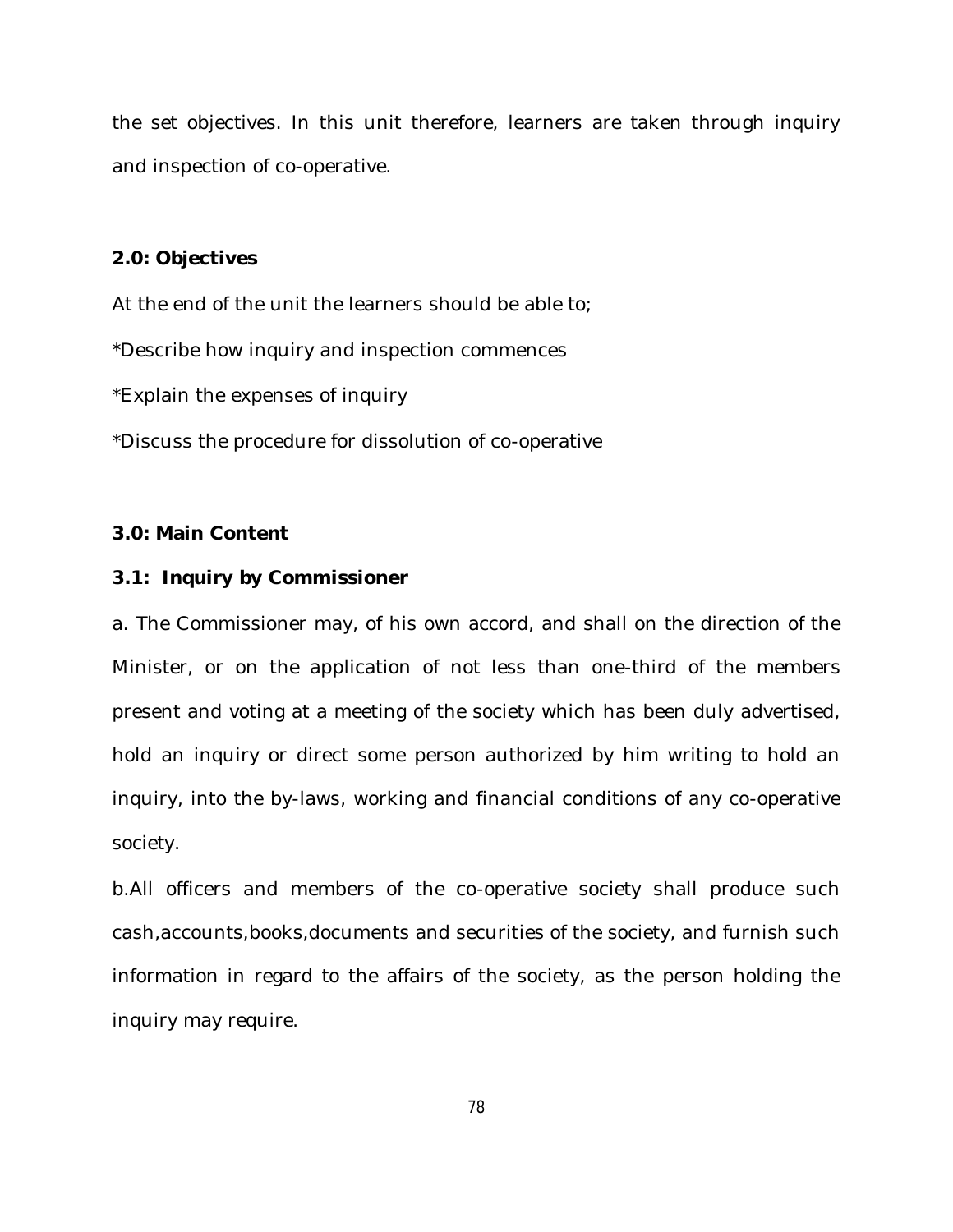c. The commissioner shall report the findings of his inquiry at a general meeting of the society and shall give directions for the implementation of the recommendation of the inquiry report.

d. Where the commissioner is satisfied, after due inquiry, that the committee of a co-operative society is not performing its duties properly, he may:-

i. dissolve the committee, and

ii. Cause to be appointed an interim committee consisting not more than five members from among the members of the society for a period not exceeding ninety days.

### **3.2: Inspection of Books of indebted Society**

The commissioner may, if he thinks fit, on the application of a creditor of a cooperative society,inspect,or direct any person authorized by him in writing to inspect, the books of the society, if:-

i. the creditor satisfies the commissioner that the debt is a sum then due, and that he has demanded payment thereof and has not received satisfaction within a reasonable time; and

ii. the applicant deposits with the commissioner such sum as security for the expenses of the inspection as the commissioner may require.

3.3: Expenses of Inquiry

It is noted that where an inquiry is or an inspection is made under section 59 of the co-operative society act, the commissioner may, by a certificate under his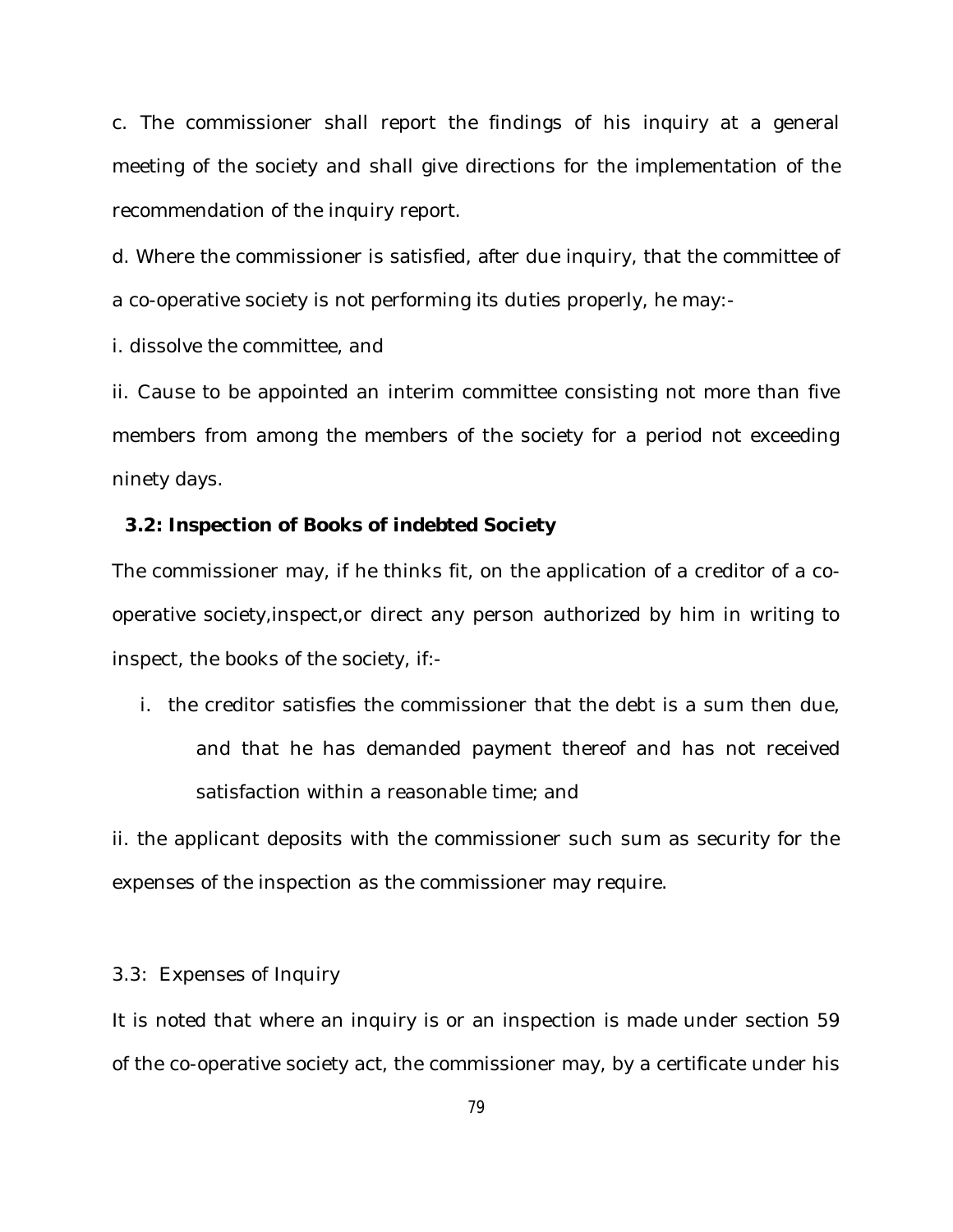hand, make an order apportioning the expenses, or such part of the expenses as he considers proper, between the society, the members or creditor demanding the inquiry or inspection, and the officers or former officers of the society; and the decision of the commissioner thereon shall be final.

It is added that any sum awarded by way of expenses under sub-section (1) of the co-operative society act shall be a civil debt recoverable summarily on production of the certificate referred to in that sub-section.

Notwithstanding the provisions of sections 58 and 59 of the co-operative society act of Kenya, the commissioner may from time to time carry out impromptu inspection into the affairs of a co-operative society

#### **3.4: Procedure for Dissolution**

i. If the commissioner, after holding an inquiry under section 58 of the Cooperative society act, or making an inspection under section 59 of this act, or receiving an application made by at least three fourths (75%) of the members of a co-operative society, is of the opinion that the society ought to be dissolved, he may, in writing, order the dissolution of the society and subsequently cancellation of registration.

ii. Any member of a co-operative society who feels aggrieved by an order under sub-section (1) of the co-operative society act may, within two months after the making of such order, appeal against the order to the Minister with a final appeal to the High Court.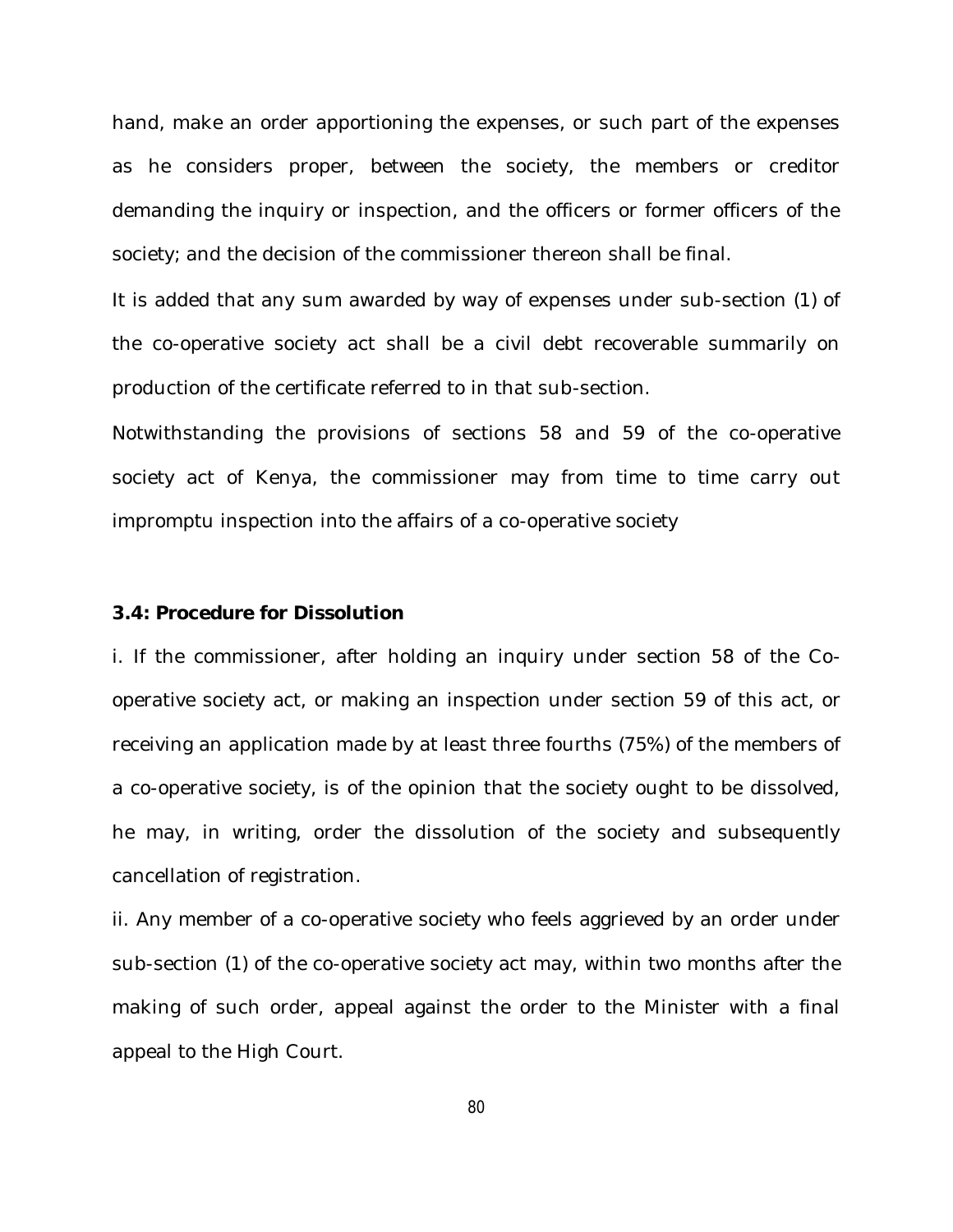iii. Where no appeal is filed within the prescribed time, the order shall take effect on the expiry of that period, but where an appeal is filed within the prescribed time the order shall not take effect unless it is confirmed by the Minister or by the High Court as the case may be.

iv. Where the commissioner makes an order under subsection(1) of the cooperative society act, he shall make such further order as he thinks fit for the custody of the books and documents and the protection of the assets of the society.

v. No co-operative society shall be dissolved or wound up save by an order of the commissioner

#### **4.0: Conclusion**

This unit had extensively discussed inquiry and inspection of co-operative societies. The provisions of the co-operative societies act (as amended) of Kenya (2004) were used as a reference point. Learners should have been properly informed about the necessary condition for the inquiry and inspection, expenses of the inquiry process and the procedure for dissolution of cooperative societies, among others.

#### **5.0: Summary**

Issues that give birth to inquiry and inspection of co-operatives have been discussed. The inspection of books of indebted society, expenses of inquiry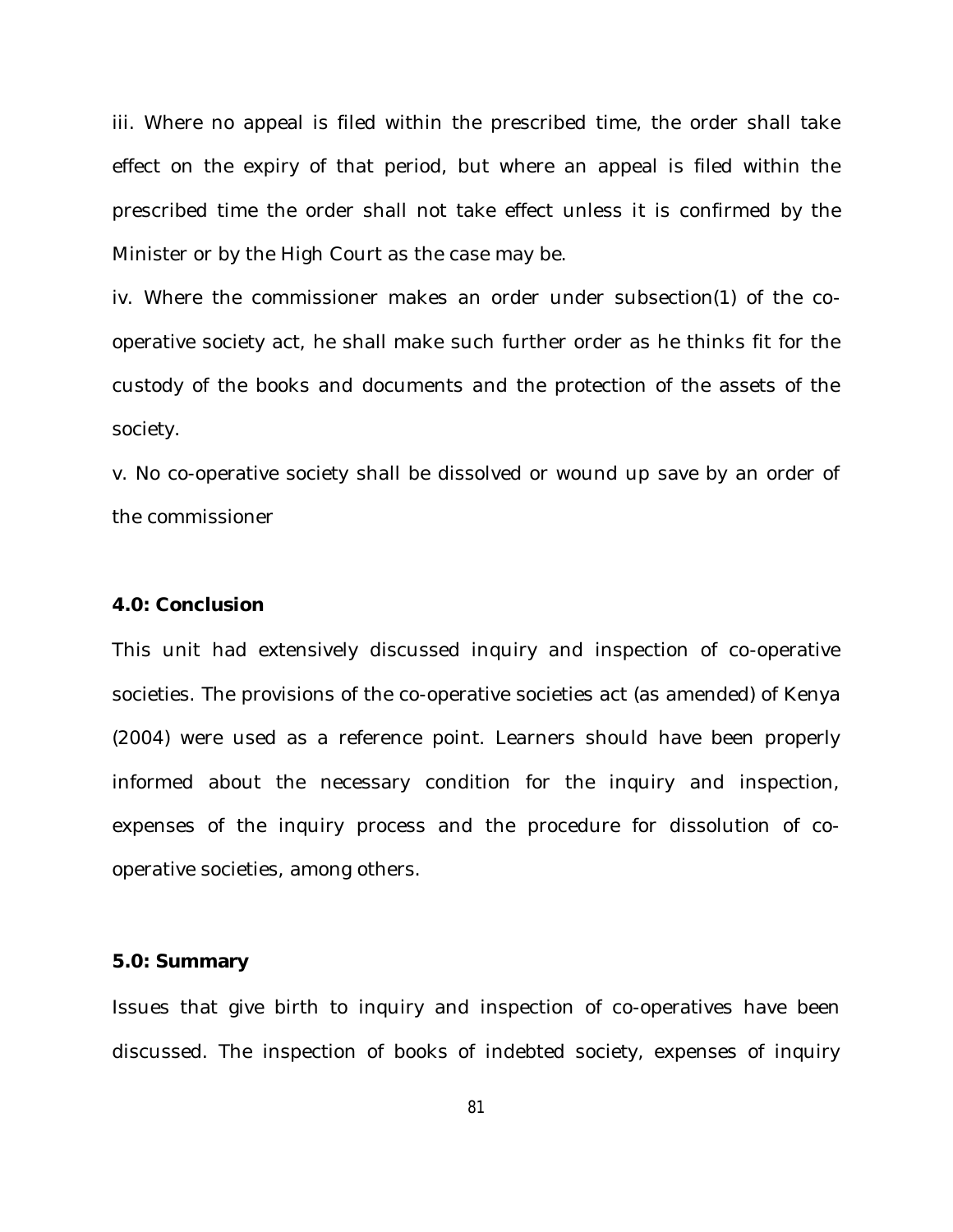process and the procedure for dissolution of co-operative society were discussed. Information shared is expected to increase the understanding of the learners about co-operative management in developing economies.

# **6.0: Tutor-Marked Assignment**

i. Discuss the circumstances that necessitate the setting up of inquiry and inspection of a co-operative society

ii. Explain the procedure for the dissolution of co-operative societies.

# **7.0: References/Further Readings**

**The Co-operative Societies Act of Kenya (2004)** Amended.No 12 of 1997 as Amended in 2004.

**Adeyeye,S.O.(1978)**:The Co-operative Movement in Nigeria-Yesterday,Today and Tomorrow.Gottingen-Vandenhoech and Ruprecht.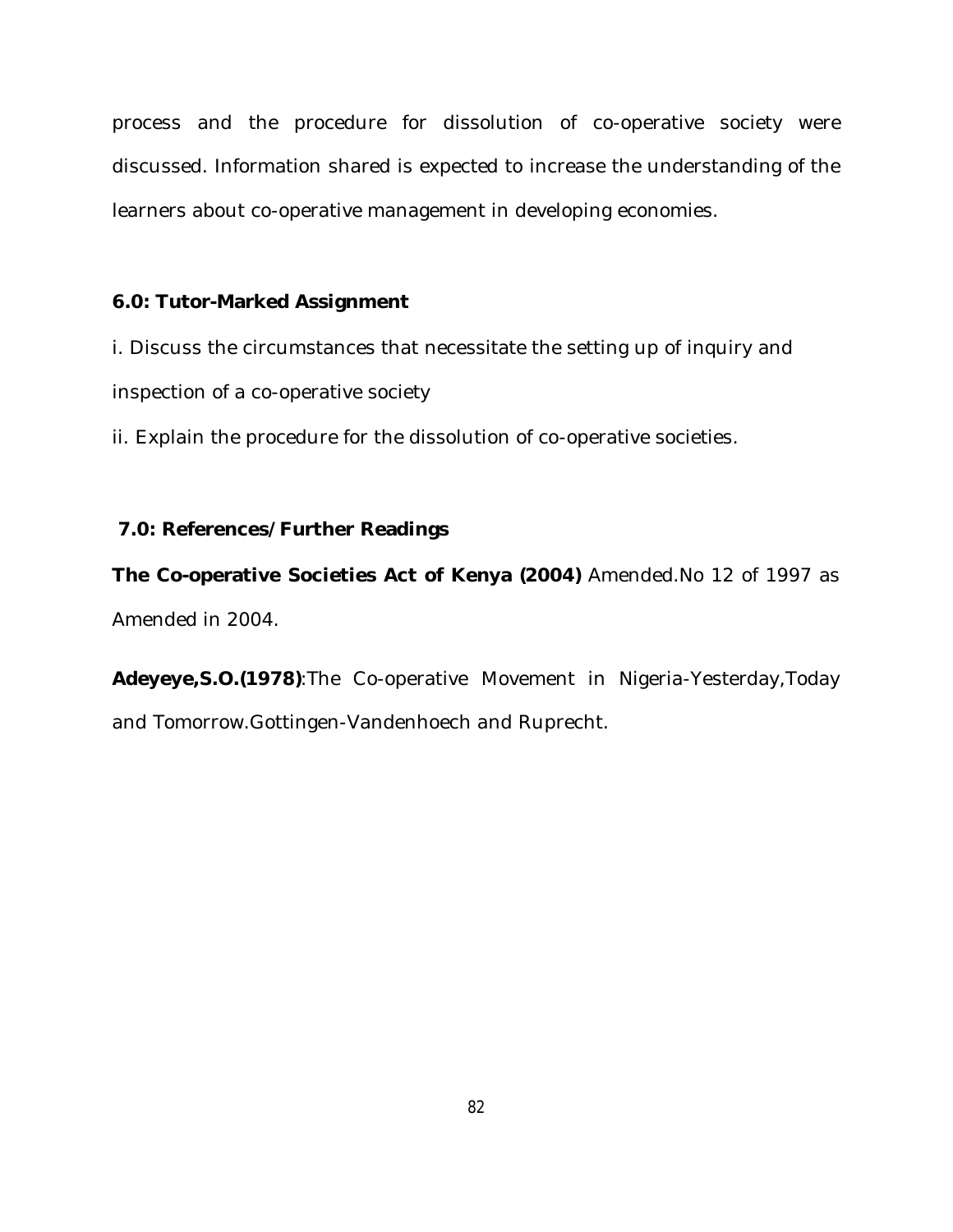# **UNIT 13: Distribution and uses of net surplus in a co-operative society**

# **TABLE OF CONTENTS**

- 1.0: Introduction
- 2.0: Objectives
- 3.0: Main Content
- 3.1: Declaration and Payment of Bonus
- 3.2: Distribution of Net Surplus in a co-operative society
- 3.3: Maintenance of Reserve Funds
- 4.0: Conclusion
- 5.0: Summary
- 6.0: Tutor-Marked Assignment
- 7.0: References/Further Readings

# **1.0: Introduction**

Most co-operative societies, in an effort to meet their obligations to members, venture into series of business activities .These activities may include but not limited to, crop production, marketing, animal husbandry, construction, service delivery and etc. There could be net surpluses after sharing the dividend of profits to members at the end of business year. This net surplus should be distributed according to the provision of the by-laws of the societies and not indiscriminately shared out. Proper distribution of the net surplus (in the context of the provision of the society's by-law) will help the society meet its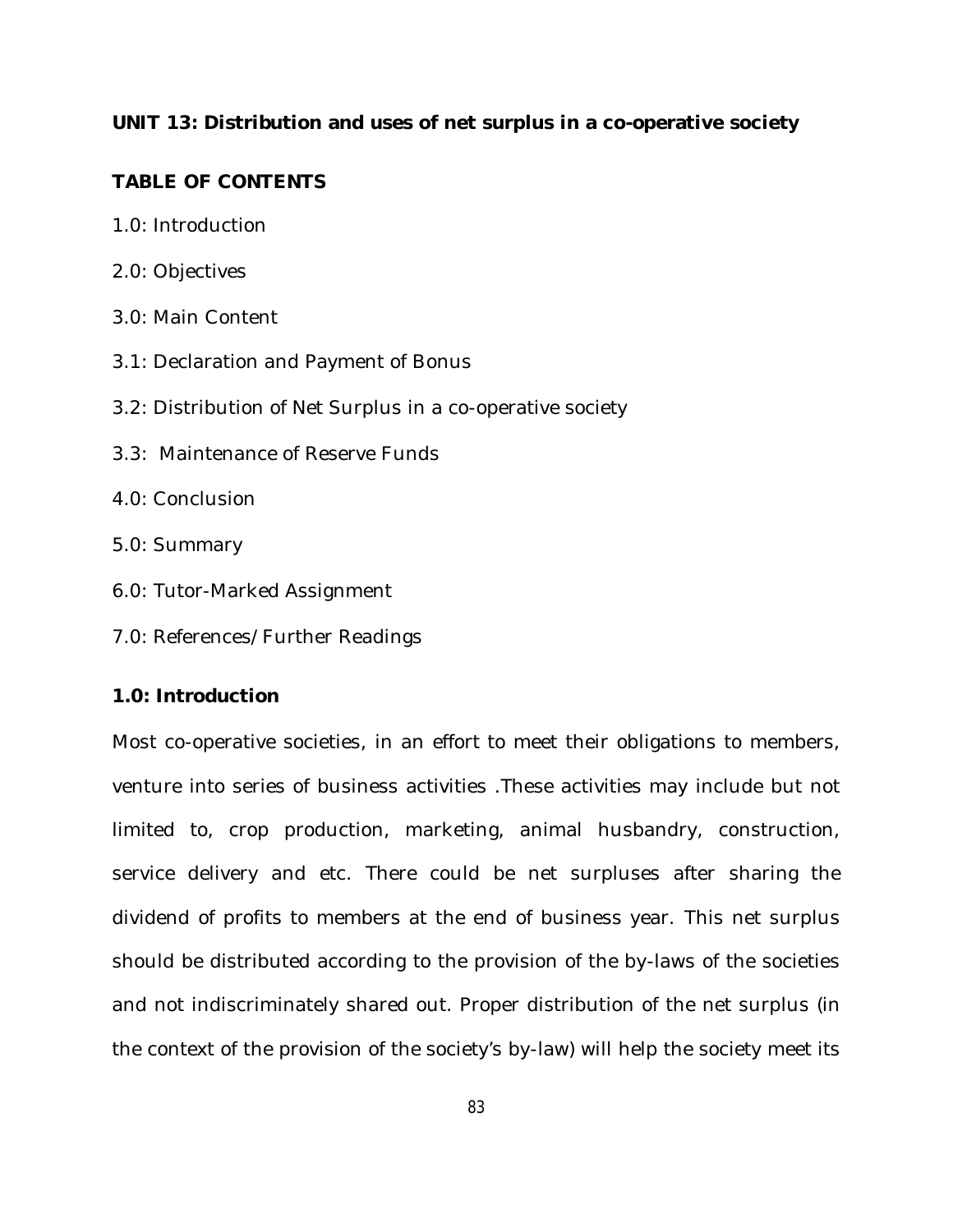obligations to members. In this unit therefore, learners are taken through the ways co-operative societies distribute their net surpluses in accordance with the provision of the by-laws.

## **2.0: Objectives**

At the end of this unit, learners should;

\*Understand the concept of declaration and payment of bonuses of co-operative societies

\*Be able to explain the ways net surpluses are distributed in co-operative societies

#### **3.0: Main Content**

#### **3.1: Declaration and Payment of Bonus**

i) The provisions of the by-laws usually indicate that every co-operative society shall declare each year all the bonuses due to members. But where the bonuses are required for re-investment by the society for capital development, or for the redemption of bonus certificates, the society shall issue bonus certificates to its members in lieu of cash payments, redeemable from a revolving fund established by the society for that purpose

ii) No co-operative society shall pay a dividend, bonus, or distribute any part of its accumulated fund without a balance sheet and audited account and report disclosing the surplus funds out of which the dividend, bonus or distribution is to be made.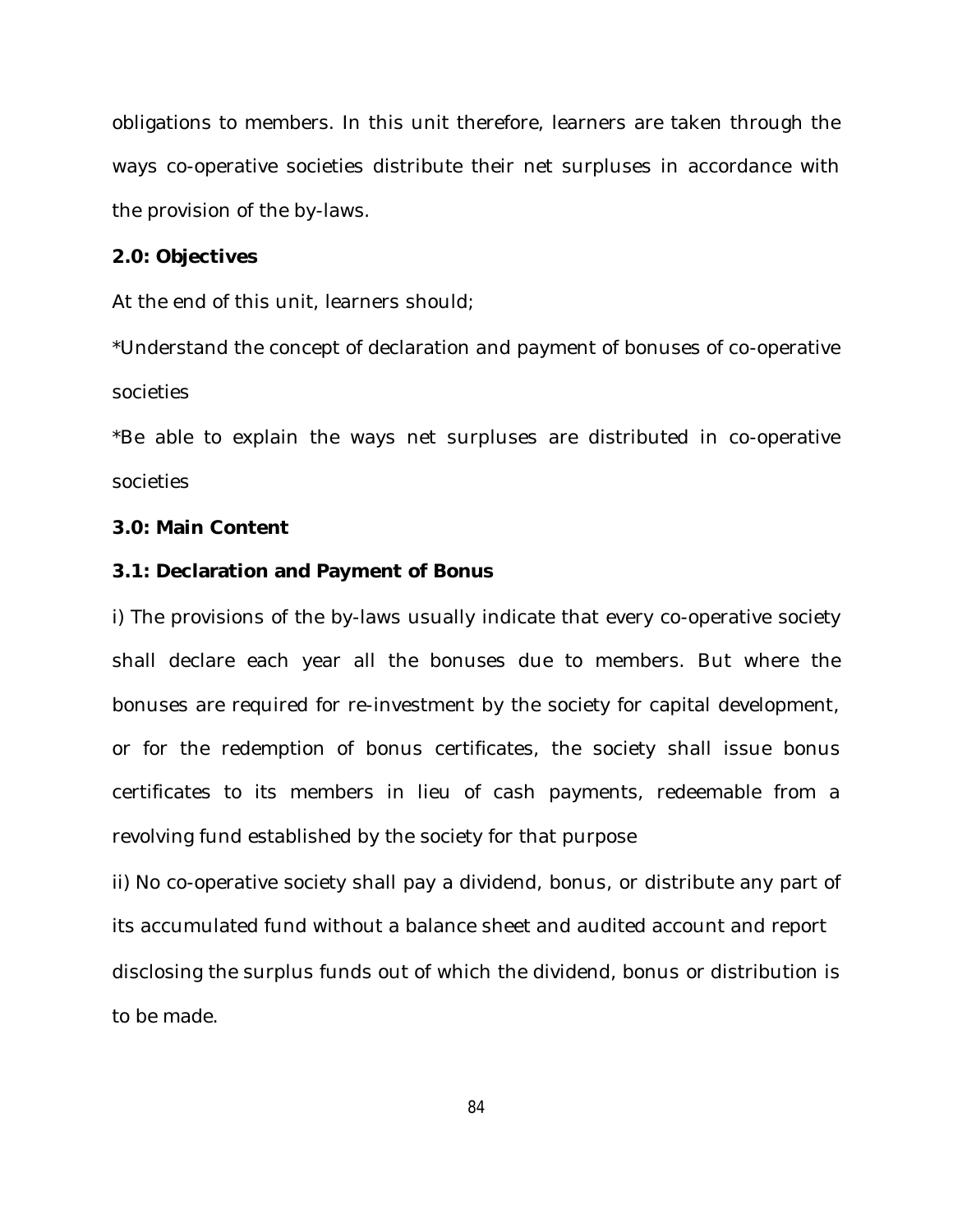#### **3.2: Distribution of net surplus in a co-operative society**

Generally, the distribution of a co-operative's surplus is determined by laws. Surplus is determined at the close of a co-operative's fiscal year or as prescribed by its bye-laws. A co-operative's surplus is not profit in the usual sense of the word. This excess payment or surplus is considered as having been returned to the members if the surplus is distributed in the following manner:

- a) Priority goes generally to the reserve fund at least 10 % of the net surplus. The reserve fund is meant to stabilize co-operative operations and may be used only for investments allowed by the code.
- b) Priority goes to education and training, which is generally not more than 10% of the net surplus.
- c) Priority is an optional fund, a land and building fund, community development fund and any other necessary funds.Afterall,these have been allocated, the remainder is available to the general membership in the form of interest on his investment and patronage refund.Nevertheless,interest in share capital should exceed normal rate of return on interest.

#### 3.3: Maintenance of Reserve Fund

According to the provision of the Co-operative Societies Act of Kenya (amended) 2004, every co-operative society which does or can derive surplus from its transactions shall maintain a reserve fund.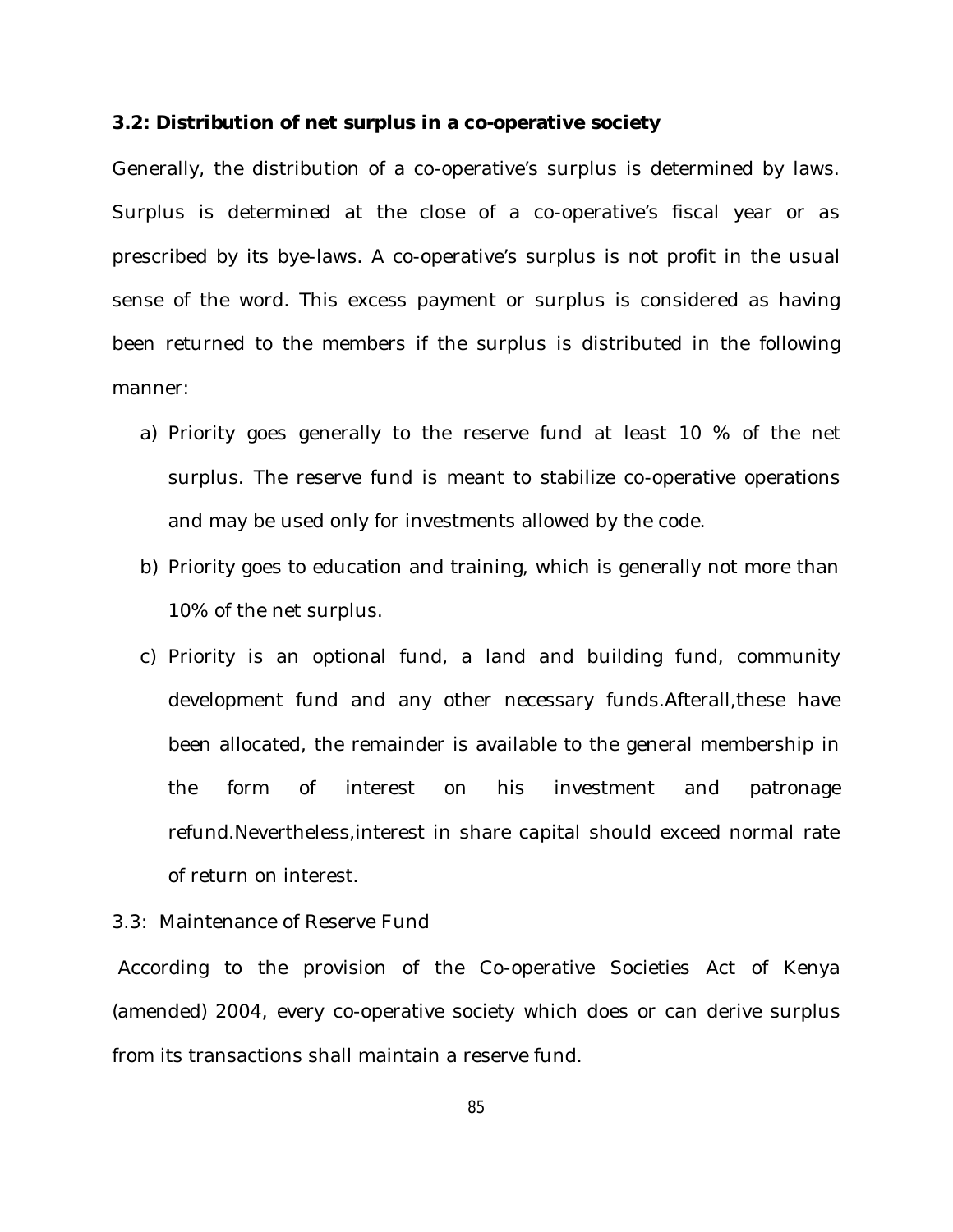A co-operative society may carry to the reserve fund such portion of the net surplus in each year as may be prescribed by rules under this Act or by the bylaws of the society.

The reserve fund shall be invested in the manner provided for in the by-laws.

Again, the reserve fund set up under the provision of the by-laws shall be indivisible and no member shall be entitled to claim a specific share of it.

Finally, upon dissolution of a co-operative society, the assets represented by the reserve fund shall be applied in the discharge of the liabilities of the society.

#### **4.0: Conclusion**

In this unit, learners have been taken through instructions on the declaration and payment of bonuses and distribution of net surplus in a co-operative society. The approach of the societies to maintaining the reserve funds was also discussed. It is hoped that information so shared in this unit will be of benefits to the learners

#### **5.0: Summary**

The net surplus of co-operative societies need to be properly distributed so that the return on investment and capital turn- over could further bring increased yield to the societies' investment portfolio year after year.

#### **6.0 :Tutor-Marked Assignment**

i.Discuss how the net surplus of co-operative societies is usually distributed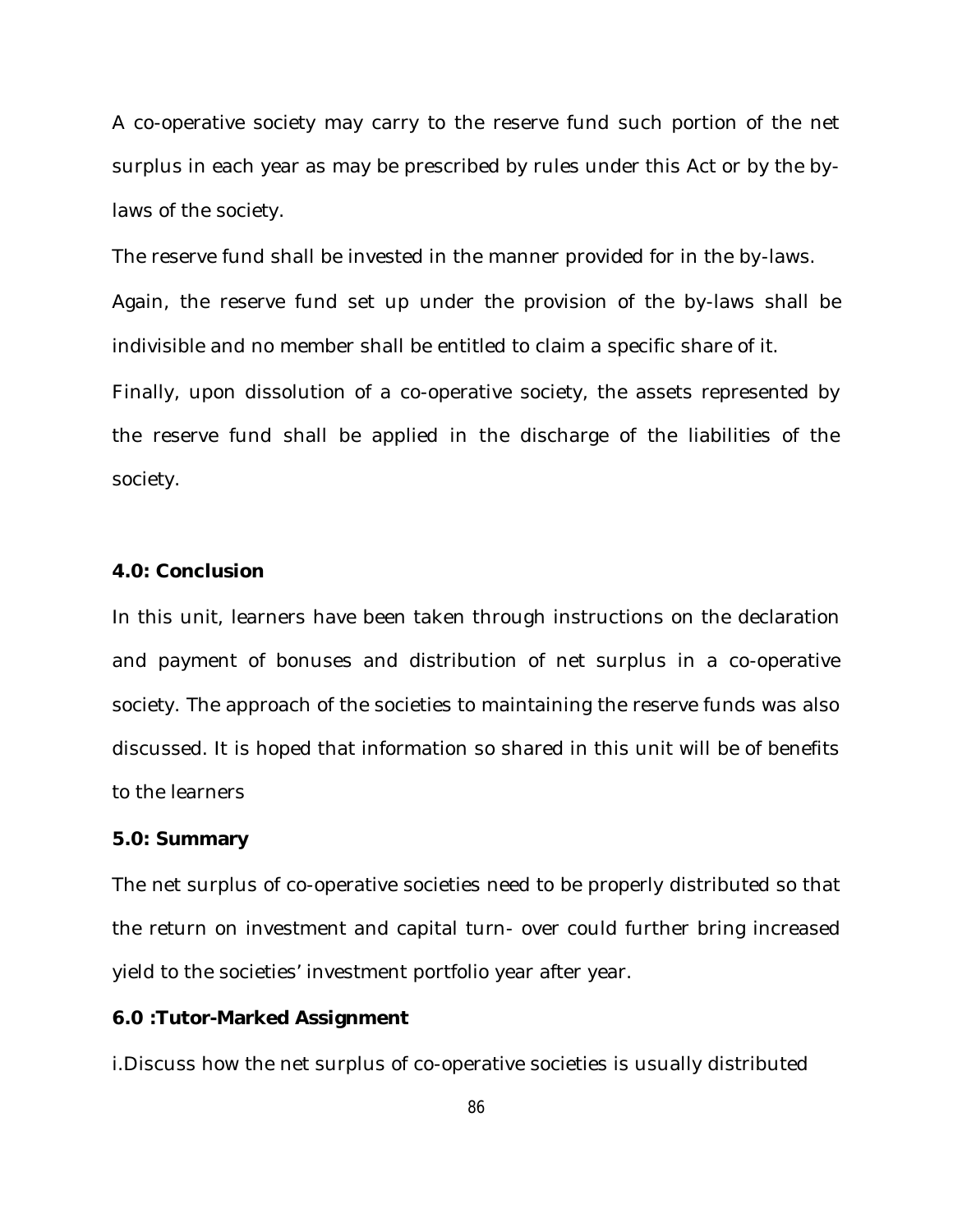ii.How is the reserve fund of co-operative societies maintained?

# **7.0: References/Further Readings**

**The Co-operative Societies Act of Kenya (2004)** Amended.No 12 of 1997 as Amended in 2004.

**Adeyeye,S.O.(1978)**:The Co-operative Movement in Nigeria-Yesterday,Today and Tomorrow.Gottingen-Vandenhoech and Ruprecht.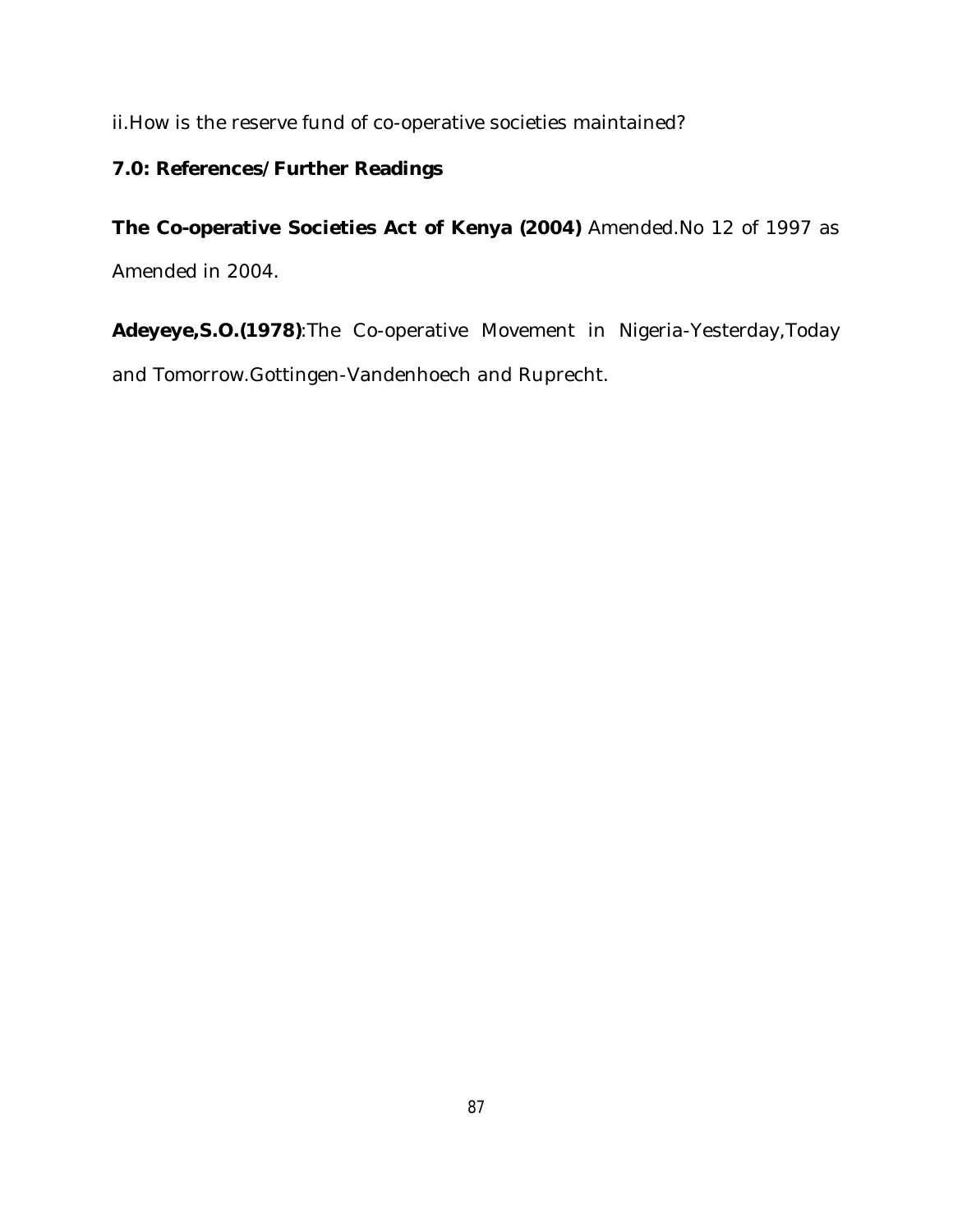**UNIT 14: Dividend Payment and Interest on shares of co-operative societies**

# **Table of Contents**

- 1.0 Introduction
- 2.0 Objectives
- 3.0 Main Content
- 3.1 Payment of Dividends and interest on shares
- 3.2 Distributable Profits
- 3.3 Dividends of Registered Societies
- 3.4 Relevant Accounts
- 3.5 Infringement of Dividend Rules
- 4.0 Conclusion
- 5.0 Summary
- 6.0 Tutor Marked Assignment
- 7.0 References and Further Readings

## **1.0 INTRODUCTION**

This unit discusses Payment of Dividends and interest on shares; Distributable Profits; Dividends of Registered Societies; Relevant Accounts and Infringement of Dividend Rules.

# **2.0 OBJECTIVES**

At the end of this unit, learners should be able to: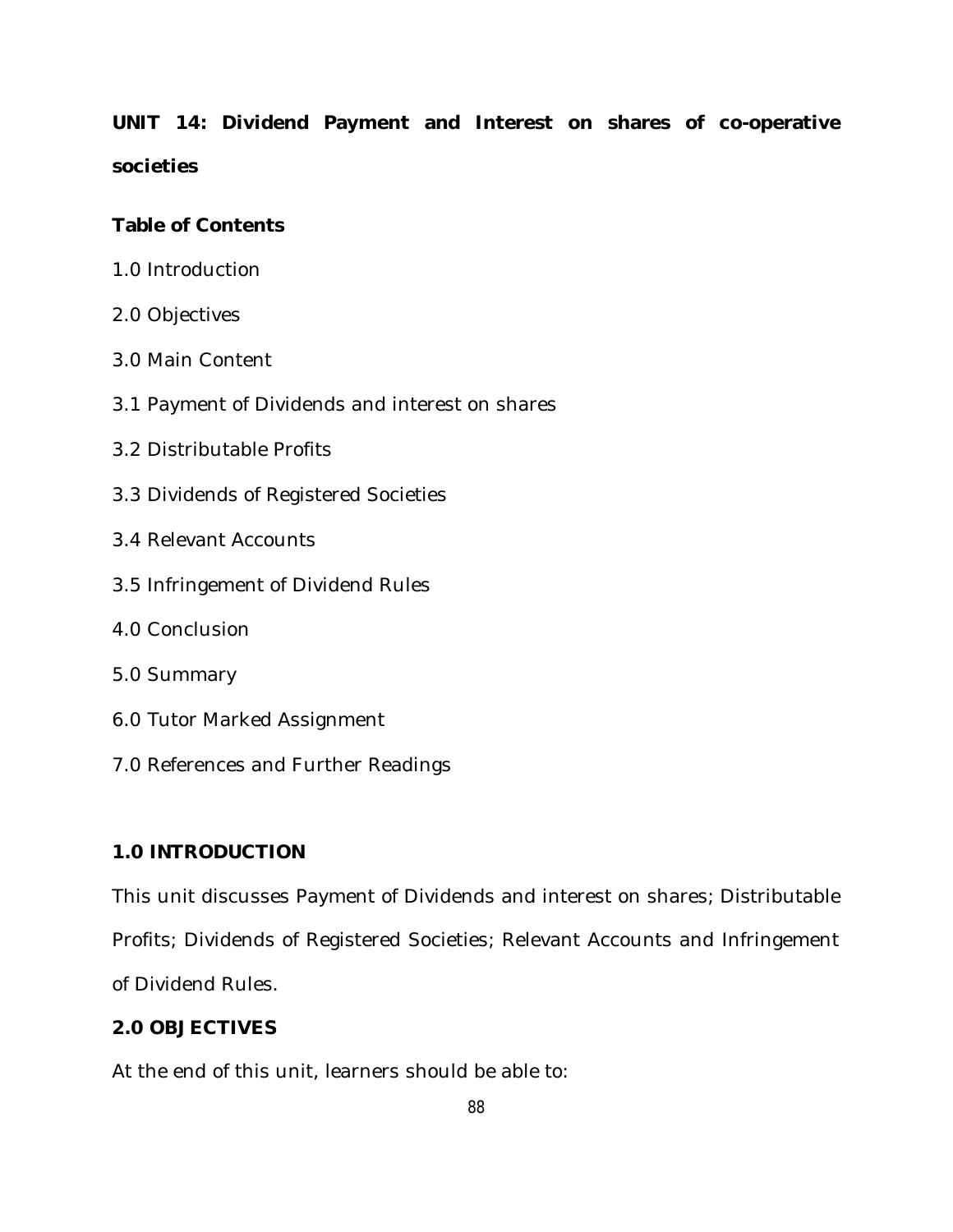\*Understand how payment of dividend is done and interest on shares are distributed

\*Value the assets of co-operative societies

#### **3.0 MAIN CONTENT**

#### **3.1 Payment of Dividends and interest on shares**

Dividends may only be paid by a registered society out of profits available for the purpose: there is now a detailed code of rules which determines what are distributable profits. This law previously applied to the rules of registered societies. There are special rules for investment of registered society fund.

The power to declare a dividend is given by the bye-laws which usually follow the provisions of the Cooperative Act of 1993:

(a) The registered society in general meeting may declare dividends but no dividend may exceed the amount recommended by the directors who have an implied power in their discretion to set aside profits as reserves to be used in the business of the registered society or outside it in making investments.

(b) The directors may declare such interim dividends as they consider justified.

(c) Dividends are normally declared payable on the paid up amount of share capital. For example, a share which is fully paid will carry entitlement to twice as much dividend as a share 50 kobo paid: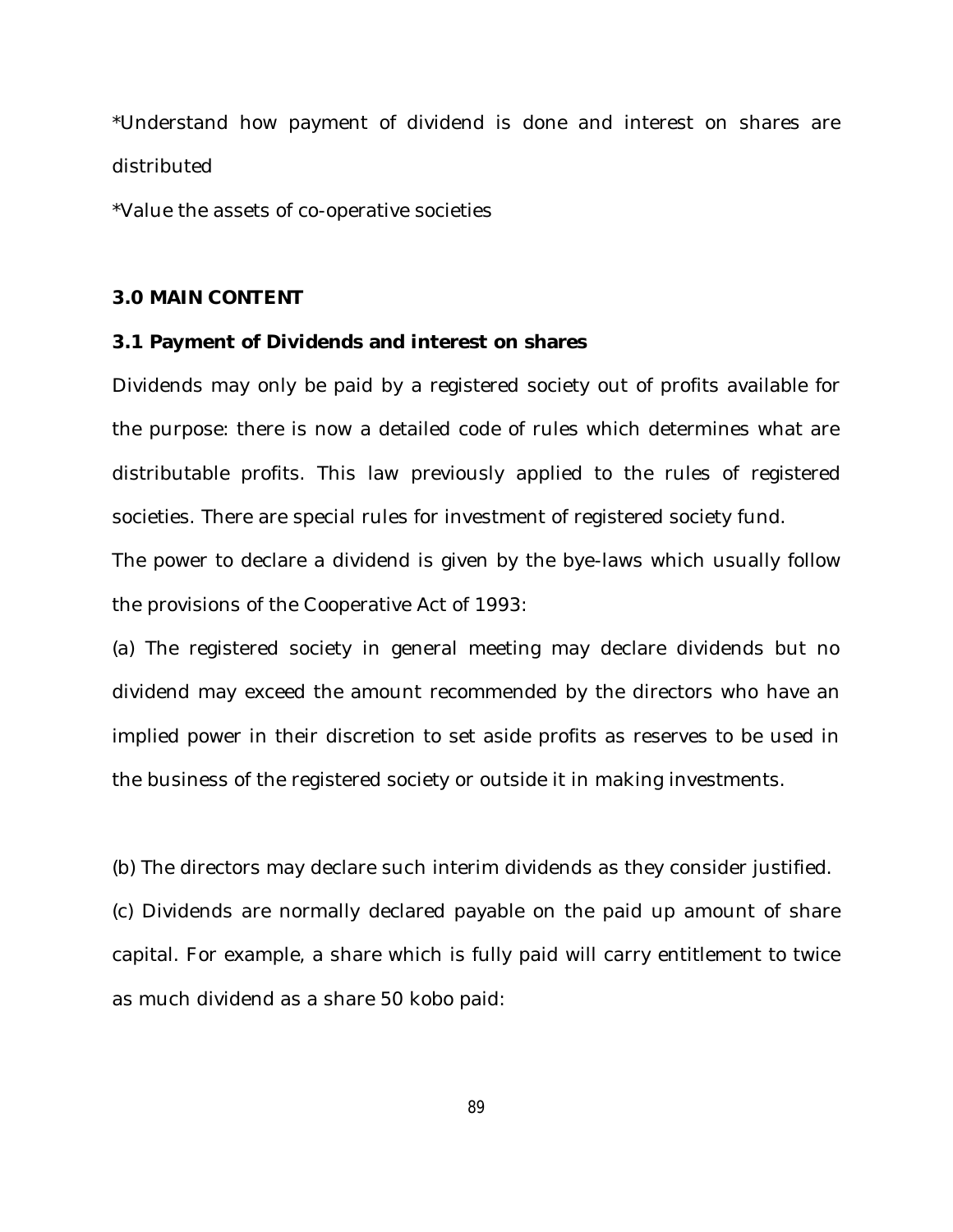(d) A dividend may be paid otherwise than in cash.

(e) Dividends may be paid by cheque or warrant sent through the post to the shareholders at his registered address. If shares are held jointly payment of dividend is made to the first-named joint holder on the register.

A shareholder is not entitled to a dividend unless it is declared in accordance with the procedure prescribed by the bye-laws and the declared date for payment has arrived. *A dividend is a debt only when it is declared and due for payment*. The directors (as they have power at their discretion to make transfers to reserves) may decide to withhold profits and cannot be compelled to recommend a dividend (not to declare an interim dividend).

#### **3.2 Distributable Profits**

The profits which may be distributed as dividend are:

'accumulated realised profits, so far as not previously utilised by distribution or capitalization less accumulated realised losses, so far as not previously written off in a reduction or reorganization of capital duly made'.

The word 'accumulated' requires that any losses of previous years must be included in reckoning the current distributable surplus. A profit or loss is deemed to be *realised* if the profit or loss falls to be treated as realised in accordance with generally accepted accounting principles at the time the accounts are prepared. Hence, accounting standards in issue, plus generally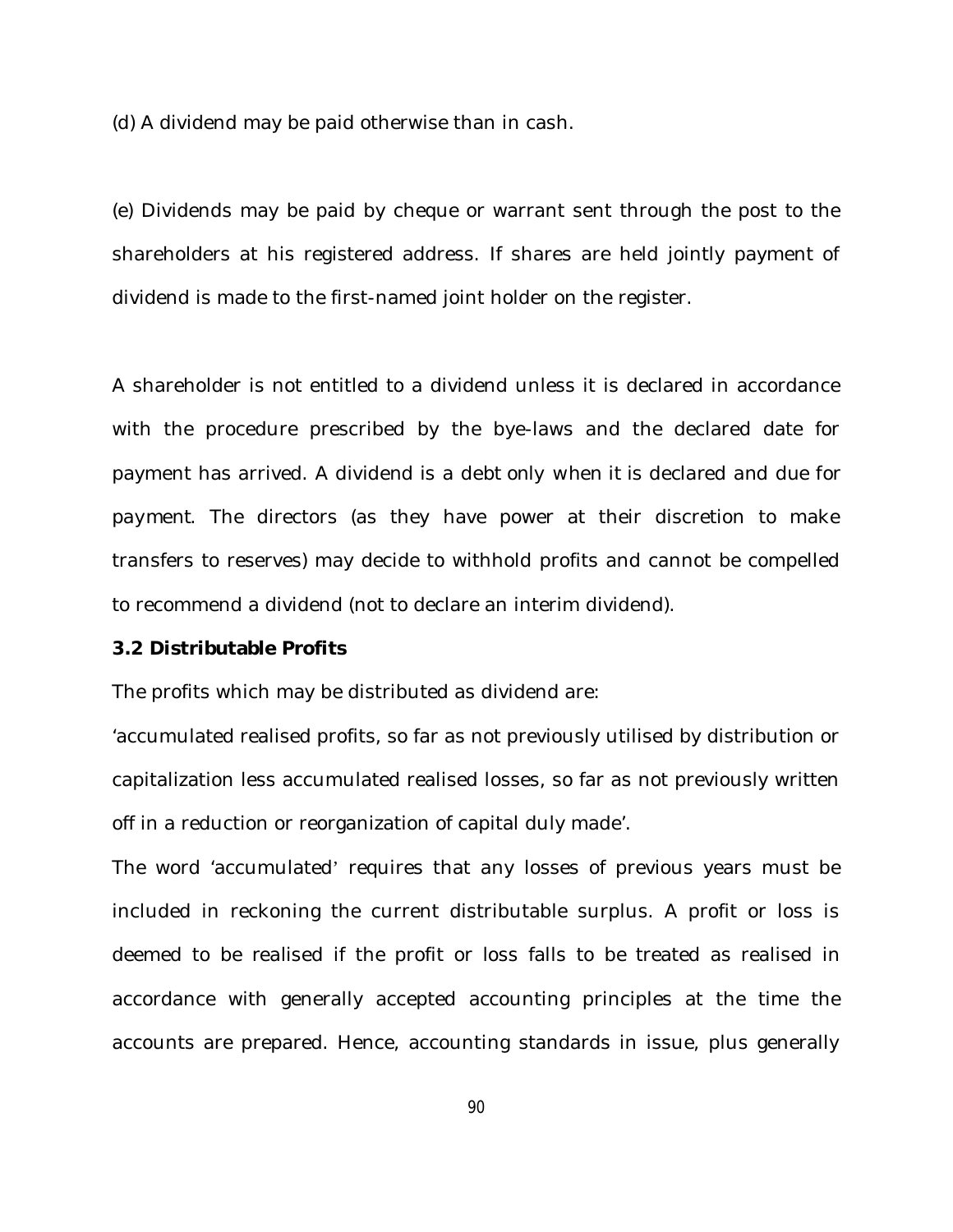accepted accounting principles (GAAP), should both be taken into account when determining realised profits and losses.

(a) only profits realised at the balance sheet date shall be included in the profit and loss account, and

(b) losses which have arisen, or are likely to arise, in respect of the current accounting period and any previous accounting period should be taken into account. In addition, losses which arise between the balance sheet date and the date that accounts are signed should also be taken into account.

## **3.3: Valuation of Assets**

In so far as depreciation relates to the historical cost of the asset, it must be treated as a realised loss, and debited against profit, in determining the amount of distributable profit remaining. But if the asset has been revalued any increased depreciation provision related to the increase in value of the asset may be treated as a profit.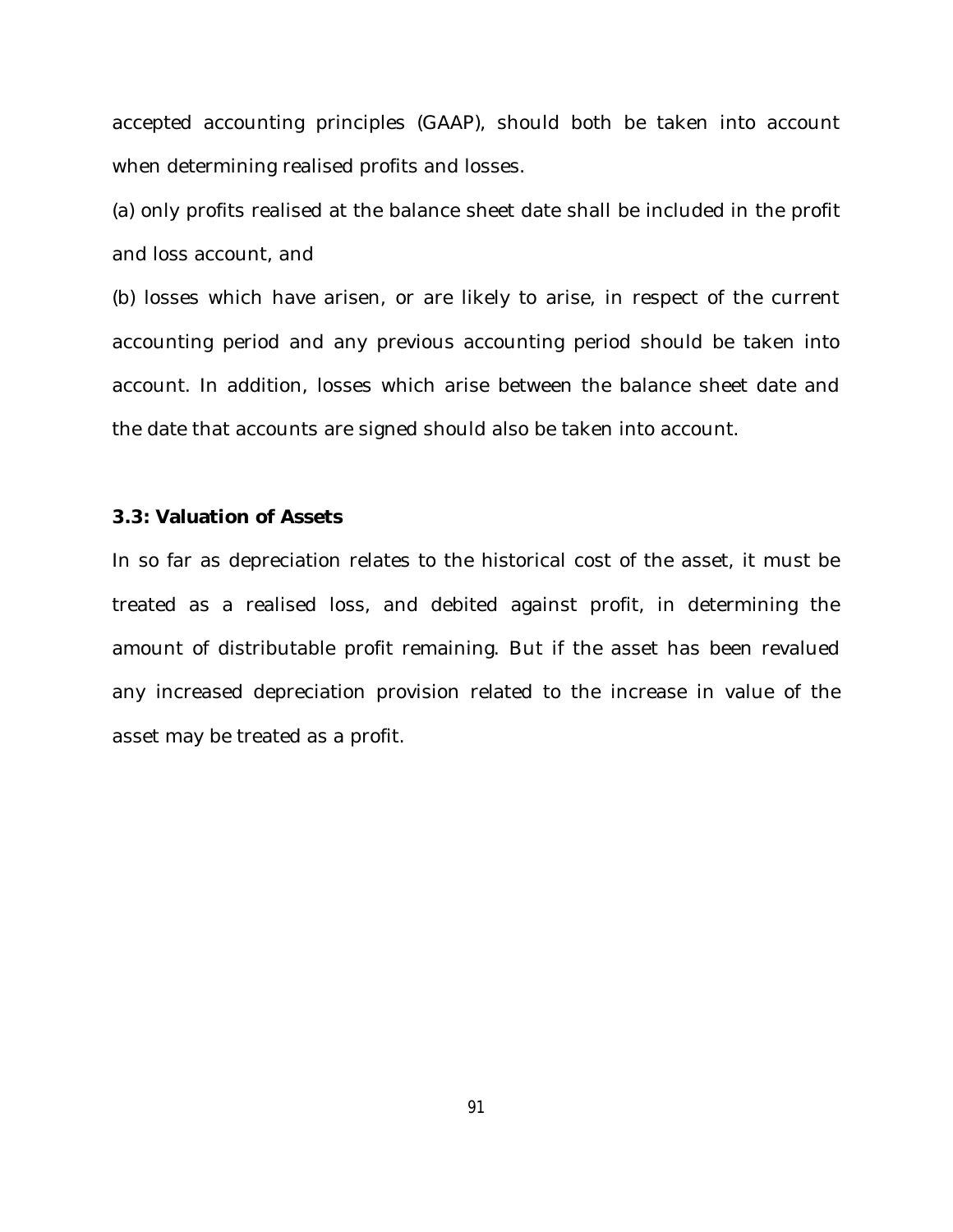An example may help. Suppose that an asset purchased for N20,000 has a 10 year life. Provision is made for depreciation on a straight line basis so the annual depreciation charge of N2,000 must be deducted in reckoning the company's realised profit less realised loss. Suppose now that after five years the asset is re-valued to N50,000 and in consequence the annual depreciation charge is raised to N10,000 (over each of the five remaining years of the asset"s life). The effect of s. 275 is that N8,000 of this amount may be reclassified as a realised profit. The net effect is that realised profits are reduced by only N2,000 in respect of depreciation, as before.

If, on a general revaluation of all fixed assets (or all except goodwill), it appears that there is a diminution in value of any one or more assets, than any related provision(s) need not be treated as a realised loss. Such a revaluation need not be recorded in the financial statements but need only be considered. However, a note must be inserted in the accounts to the effect that the directors have considered the value of the fixed assets of the company without actually revaluing all those assets and that they are satisfied that the aggregate value of those assets at the time was no less than their aggregate book value.

If there is no record of the original cost of an asset the directors may use whatever is the earliest available record of its value. If it is uncertain whether a profit or loss of any previous year was realised or unrealised they may treat any such profit as realised and any such loss as unrealised.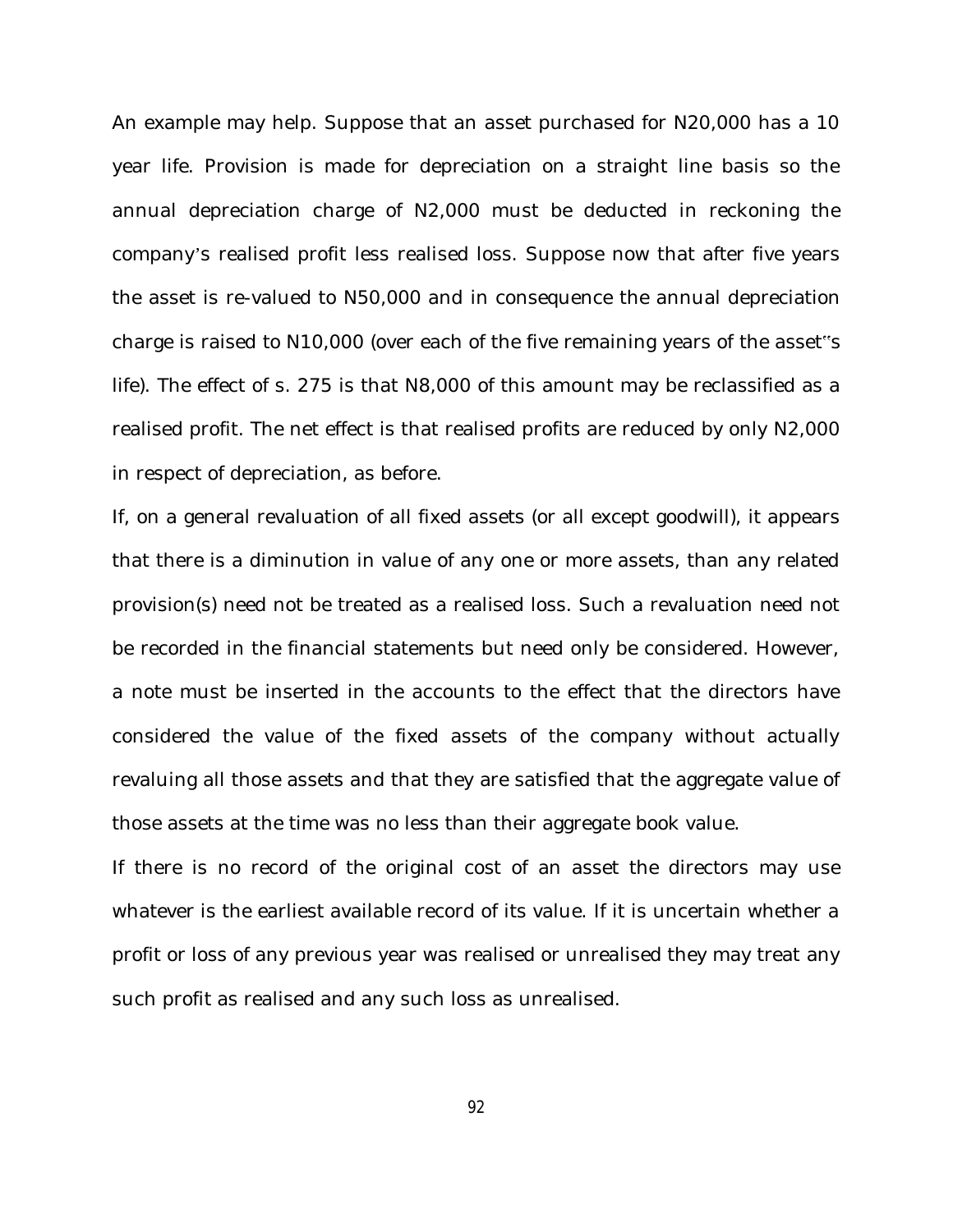If a company shows development expenditure as an asset in its accounts it must usually be treated as a realised loss.

#### **3.4: Relevant Accounts**

The question whether a company has profits from which to pay a dividend is determined by reference to its "relevant accounts" which are generally the latest audited annual accounts. Relevant accounts must be properly prepared in accordance with the requirements of the General Accounting Practice. If the auditor has qualified his report on the accounts he must also state in writing whether, in his opinion, the subject matter of his qualification (if it relates to statutory accounting requirements) is material in determining whether the dividend may be paid.

A registered society may produce *interim accounts* if the latest annual accounts do not disclose a sufficient distributable profit to cover the proposed dividend. It may also produce *initial account*s if it proposes to pay a dividend during its first accounting reference period or before its first accounts are laid before the company in general meeting. These accounts may be unaudited.

#### **3.5: Infringement of Dividend Rules**

If a dividend is paid otherwise than out of distributable profits the society, the directors and the shareholders may be involved in making good the unlawful distribution.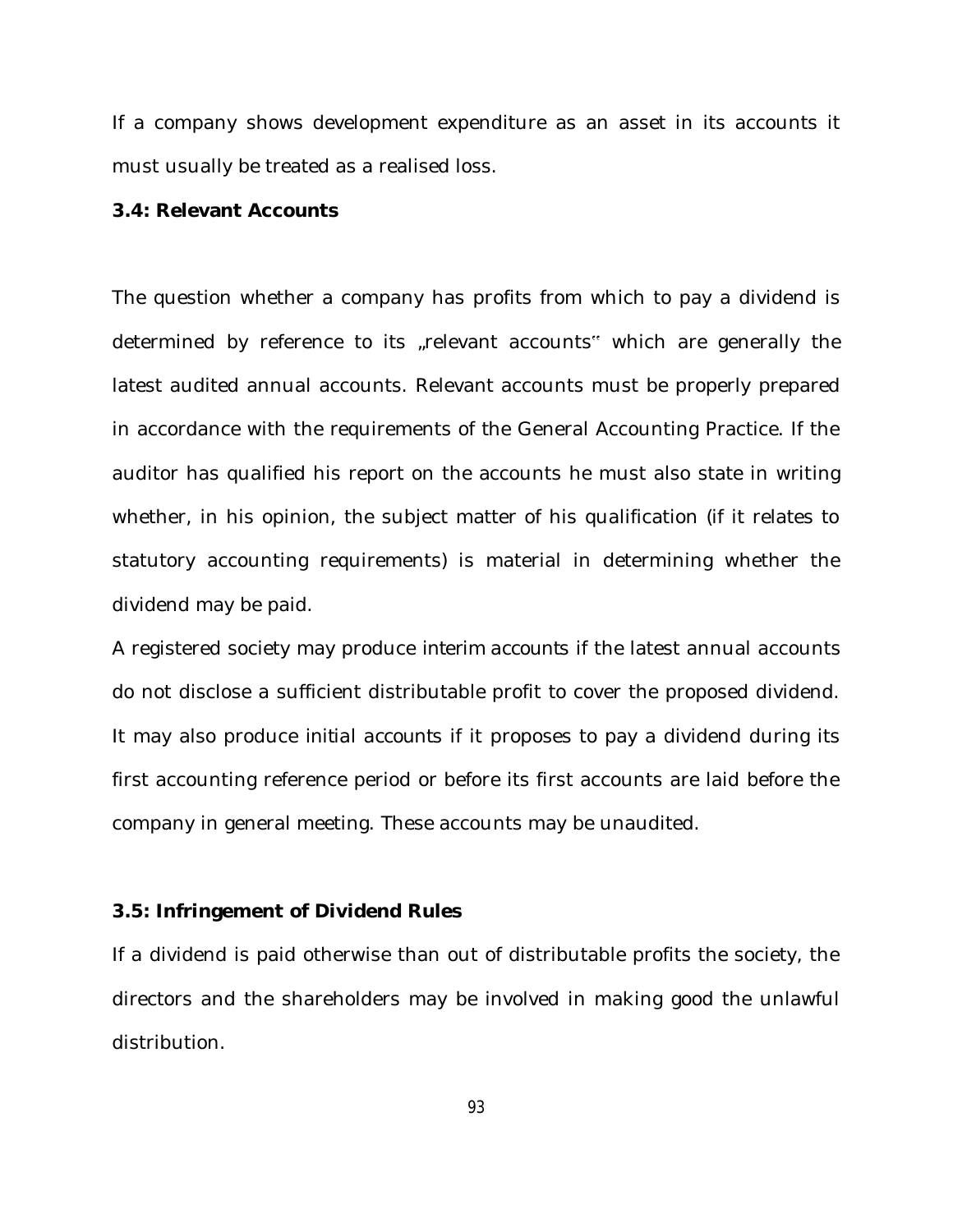Any member of the registered society may apply to the court for an injunction to restrain the company from paying an unlawful dividend. A resolution passed in general meeting to approve it is invalid and it does not relieve the directors of their liability.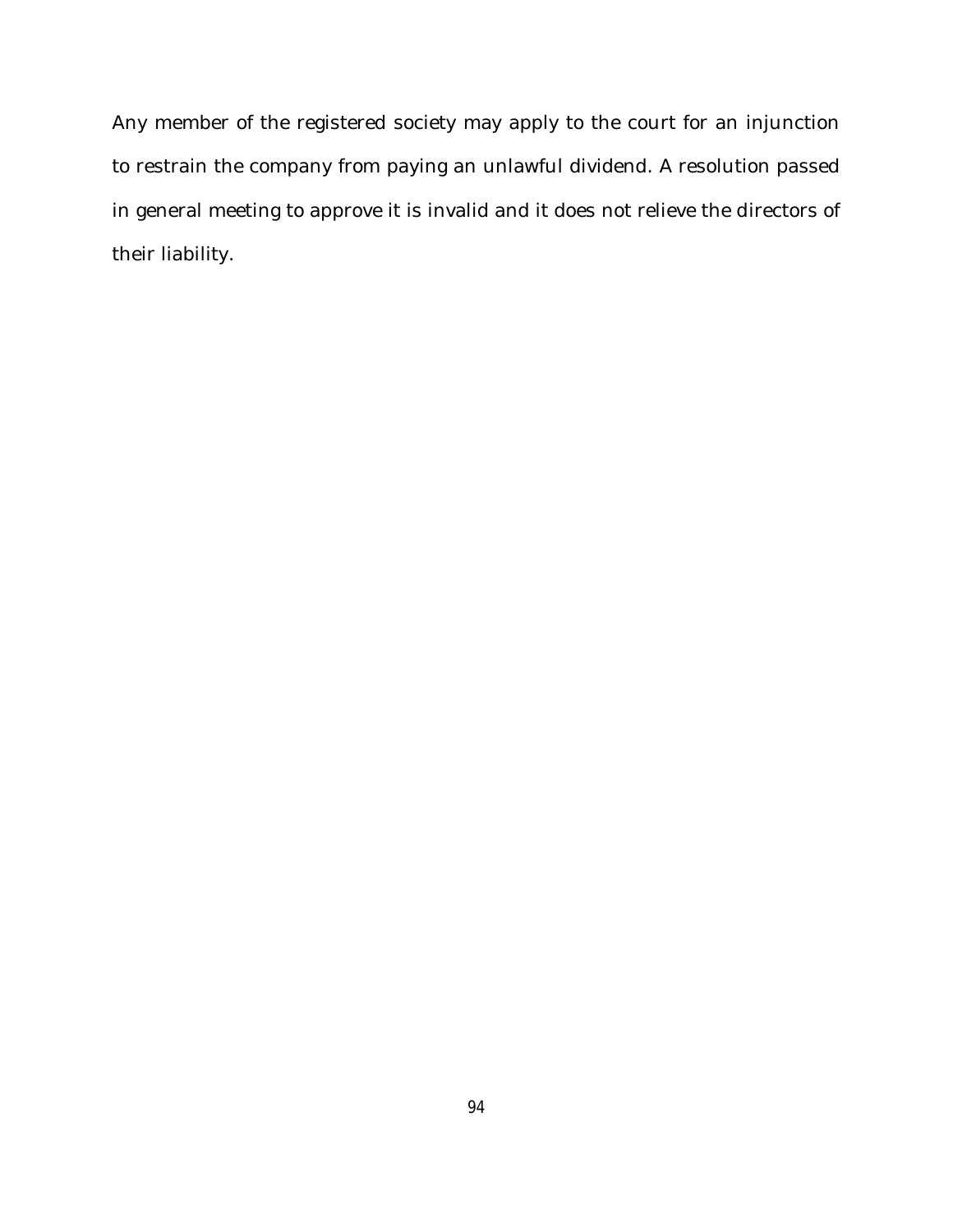The Registered Society Management Committee is entitled to recover an unlawful distribution from its members if at the time of receipt they knew or had reasonable grounds for knowing that it was unlawful. If only part of the dividend is unlawful, if it exceeds the distributable profits by a margin, it is only the excess which is recoverable. If a member knowingly receives an improperly paid dividend a derivative action cannot be brought by him against the directors.

The initiative in payment of dividends rests with the management team since it is they who either recommend to members in general meeting that a dividend should be declared or they declare interim dividends (if authorised to do so). Moreover the accounts sent to shareholders are prepared by or under the supervision of management team and are approved and signed by them. Accordingly the management team are liable to make good to the society the amount unlawfully distributed as dividend if they caused an unlawful dividend to be paid in any of the following ways:

#### **4.0 CONCLUSION**

The reward expected by shareholders for investing in share capital is a dividend. This unit has demonstrated the various rules which have been evolved to ensure that dividends are only paid out of profits available for the purpose. Together they comprise additional safeguards for the maintenance of capital.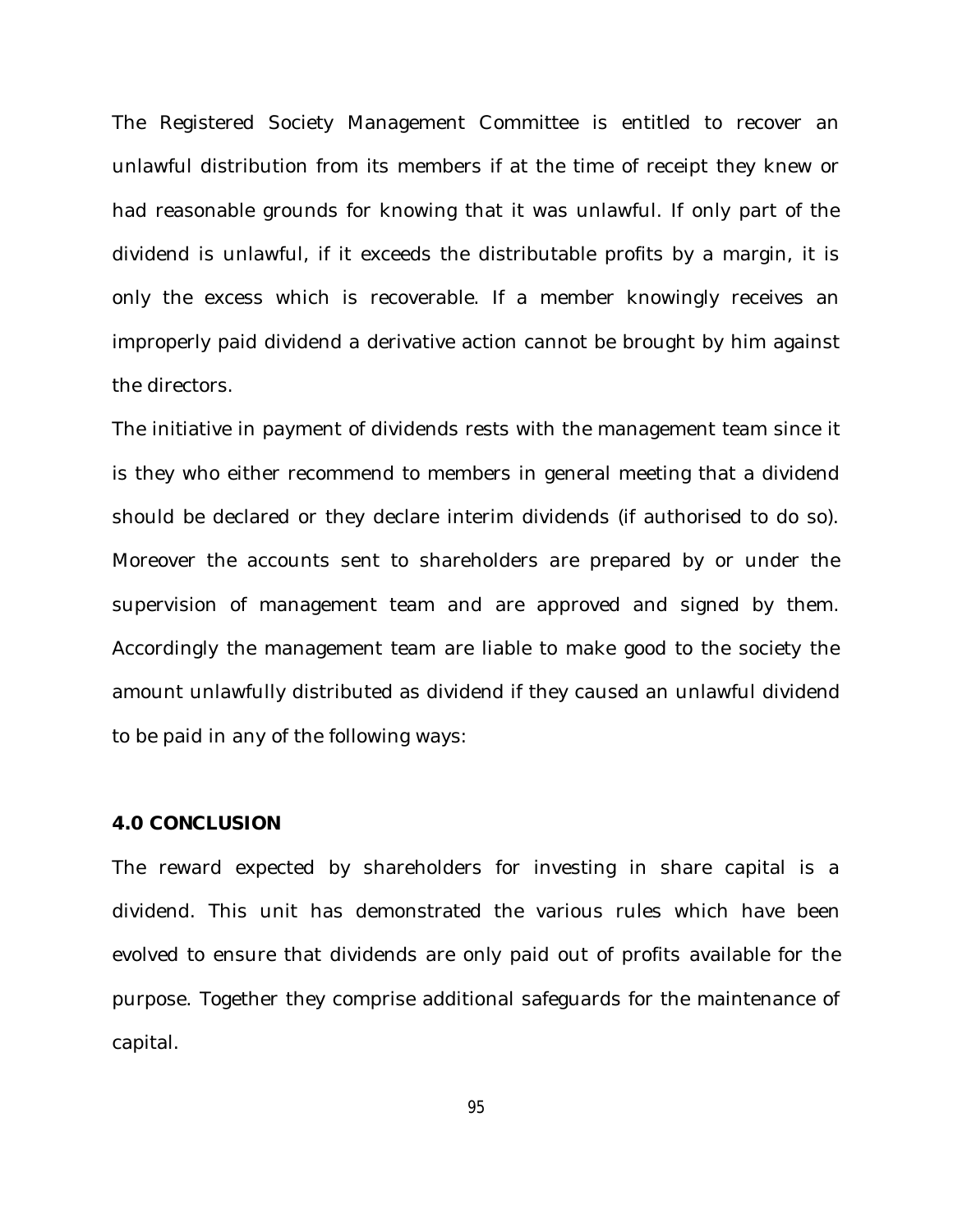# **5.0 SUMMARY**

In this unit, we have discussed:

\*Payment of dividends and interest on shares

\*Distributable profits;

\*Dividends of registered societies;

\*Relevant accounts and

\*Infringement of dividend

# **6.0 TUTOR- MARKED ASSIGNMENT**

1. What are the rules governing distribution of profits and payment of dividends in a registered society?

2. Describe the relevant accounts of a registered society and list the penalties for infringement of dividend rules.

# **7.0 REFERENCES AND FURTHER READINGS**

Akintunde, E.(2005). Corporation Law. Emiola Publishers. Cap 90 of the 1990 Laws of the Federation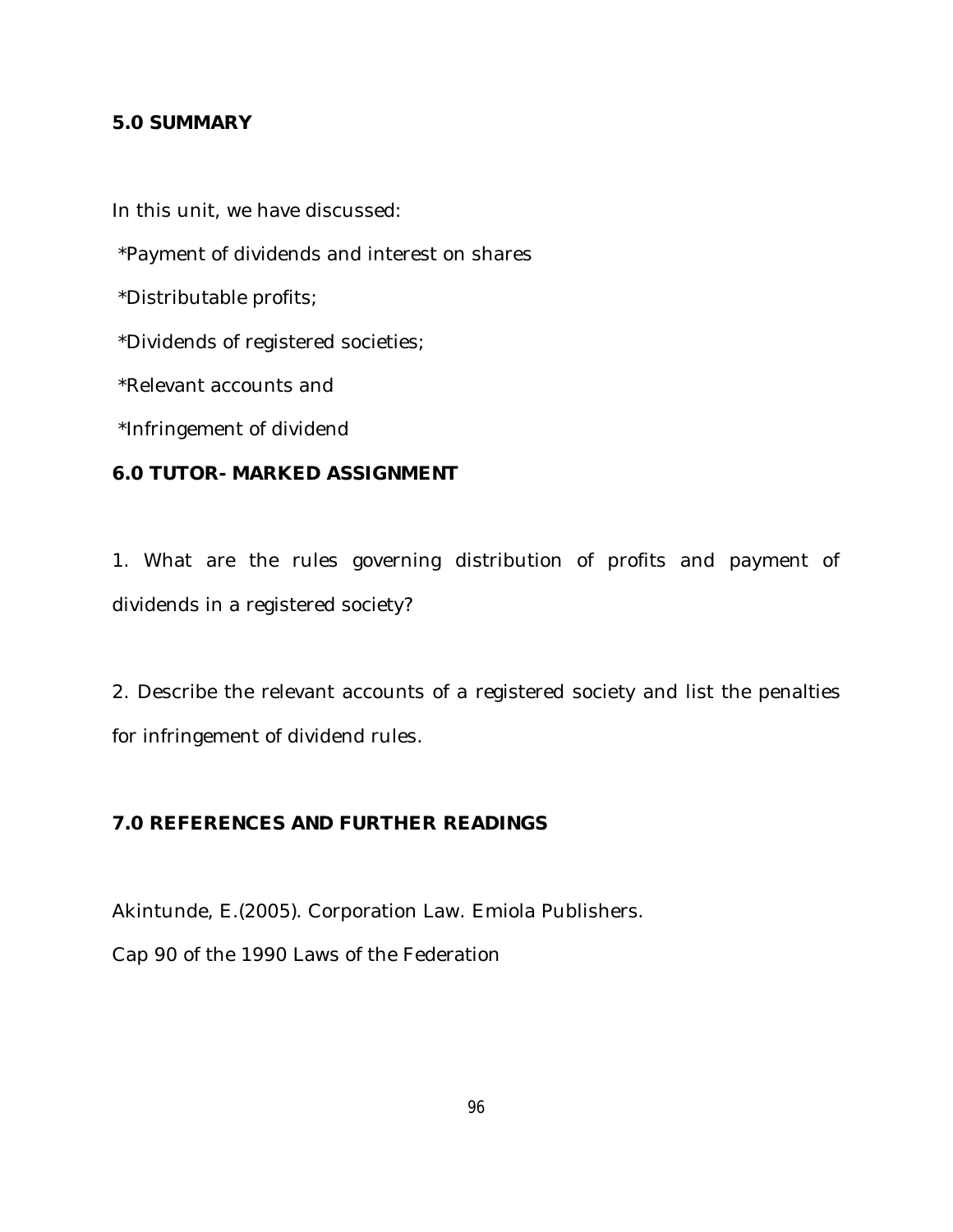Owolabi, N.B. and Badmus, M.A. (2003). *Nigeria Business and Cooperative Law*. Printants Limited.

Sofowora, M.O. (1999). *General Principle of Business and Cooperative Law*. Soff Associates.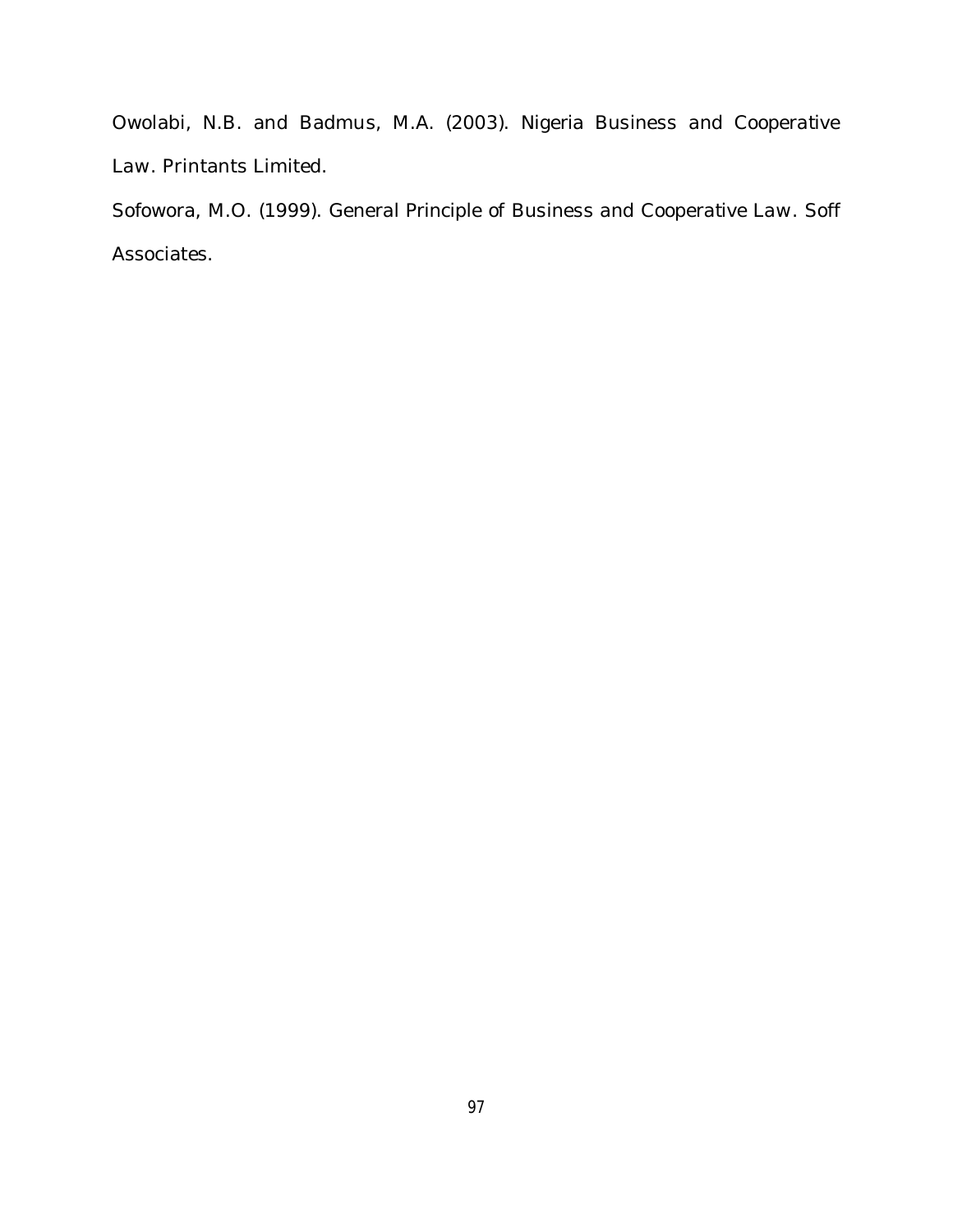# **UNIT 15: National Policy on Agricultural Co-operatives**

# **TABLE OF CONTENTS**

- 1.0: Introduction
- 2.0: Objectives
- 3.0: Main Content
- 3.1: The Need for Agricultural Co-operatives
- 3.2: Types of Agricultural Co-operatives
- 3.3: Contributions of Agricultural Co-operatives to Nigerian Economic

## Development

- 3.4: Roles of Government in Co-operative Development
- 3.5: National Policy on Agricultural Co-operatives
- 4.0: Conclusion
- 5.0: Summary
- 6.0: Tutor-Marked Assignment
- 7.0: References/Further Readings

## **1.0: Introduction**

Agricultural co-operatives are special co-operative societies found in the agricultural sector. By nature, they are rural rather than urban-based. They deal in all types of agricultural and related activities like the production of crops, marketing of agricultural produce, processing, lumbering and so on.The first initiatives into co-operative idea in Nigeria had their origin in the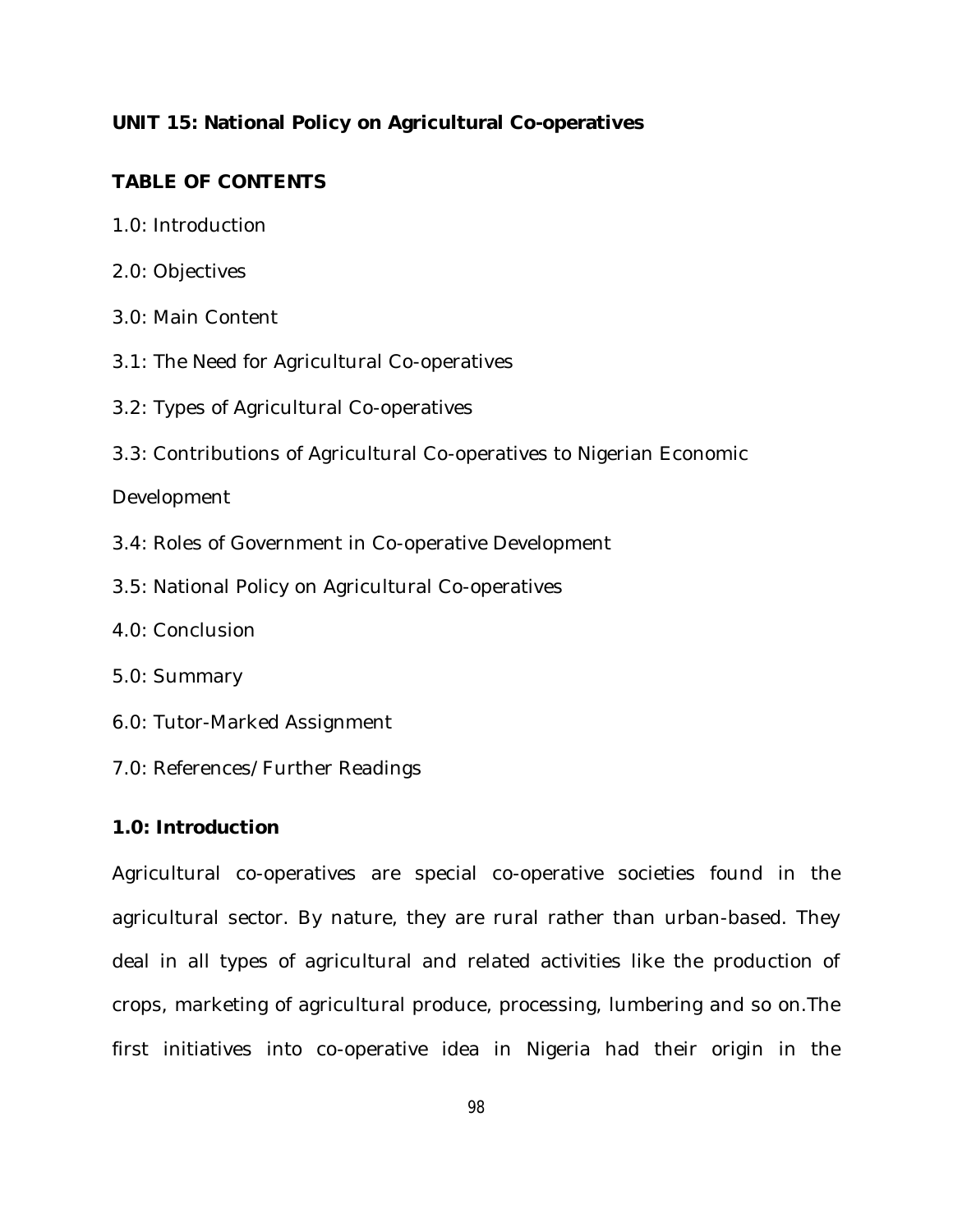agricultural sector like the Agege Planters Unions,Egba Farmers Association and the Ibadan Agricultural Society which were formed in the cocoa growing areas. There have been different policies by Nigerian government on these cooperative societies over time. The policy statements by government had produced many effects on the success levels of the societies. This unit is therefore set to examine some of the policy positions of the Nigerian government on the agricultural co-operatives over the years.

#### **2.0: Objectives**

At the end learners are expected to;

i.Understand the need for Agricultural Co-operatives

ii.Identify the various forms of Agricultural Co-operatives

iii.Assess the contributions of Agricultural Co-operatives to Nigerian economic development

iv.Examine the national policy on agricultural co-operatives

#### **3.0: Main Content**

3.1: The need for agricultural co-operatives

Agricultural co-operatives are organized by farmers to help them solve their problems collectively instead of attempting to do so individually or looking up to the government or other agencies for such solutions. Some of the specific solutions provided by agricultural co-operatives for the farmers include the following: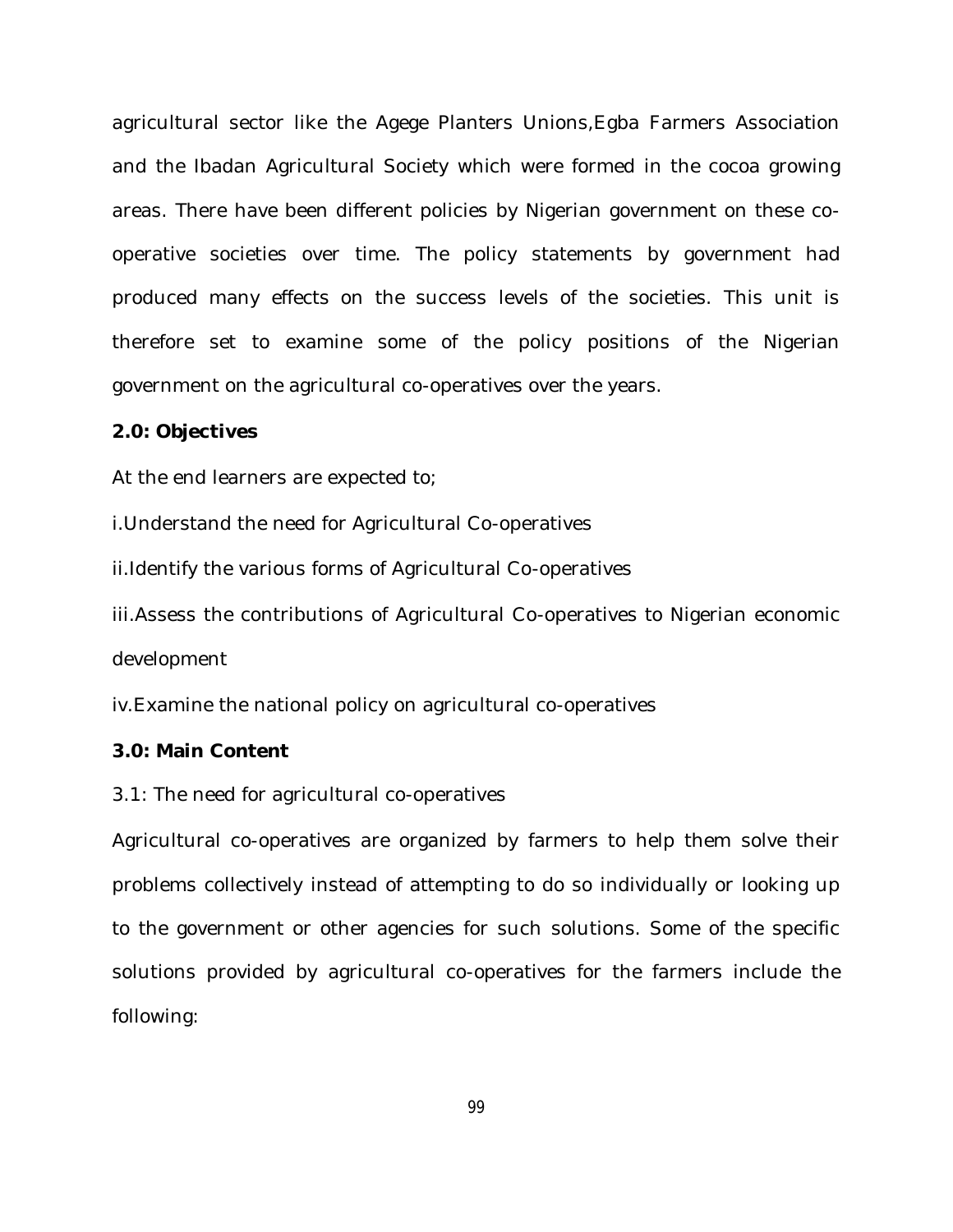a) Protecting members from the exploitation of middle-men. This is achieved by such societies as co-operative credit and marketing societies, group farming societies,etc. Engaging directly in the marketing of the agricultural products themselves. The surplus that is made from such ventures is ploughed back into the society.

b) To take advantage of economies of scale in production, processing and marketing of agricultural products. The fact that a group farm is necessarily larger than what individual members may own due to the use of machines and other modern techniques means that scale economies can be explored. The bulk purchase of inputs and the ability to raise capital from financial institutions are some of the elements of economics of scale. There is also large scale marketing of member's products while storage facilities, transportation and marketing costs can be significantly reduced when crops are marketed in bulk.

c) Assist in the acquisition of agricultural inputs including machinery, seeds, chemicals, etc,for members. One of the major problems of small farmers is the inability to obtain agricultural inputs for their operations. These include machinery (purchase or hired), chemicals, seeds etc.However,by a group of farmers forming a co-operative, the inputs can be purchased jointly through the society's resources. In addition, the inputs can be supplied to the society by governments or big suppliers, and sometimes on credit basis.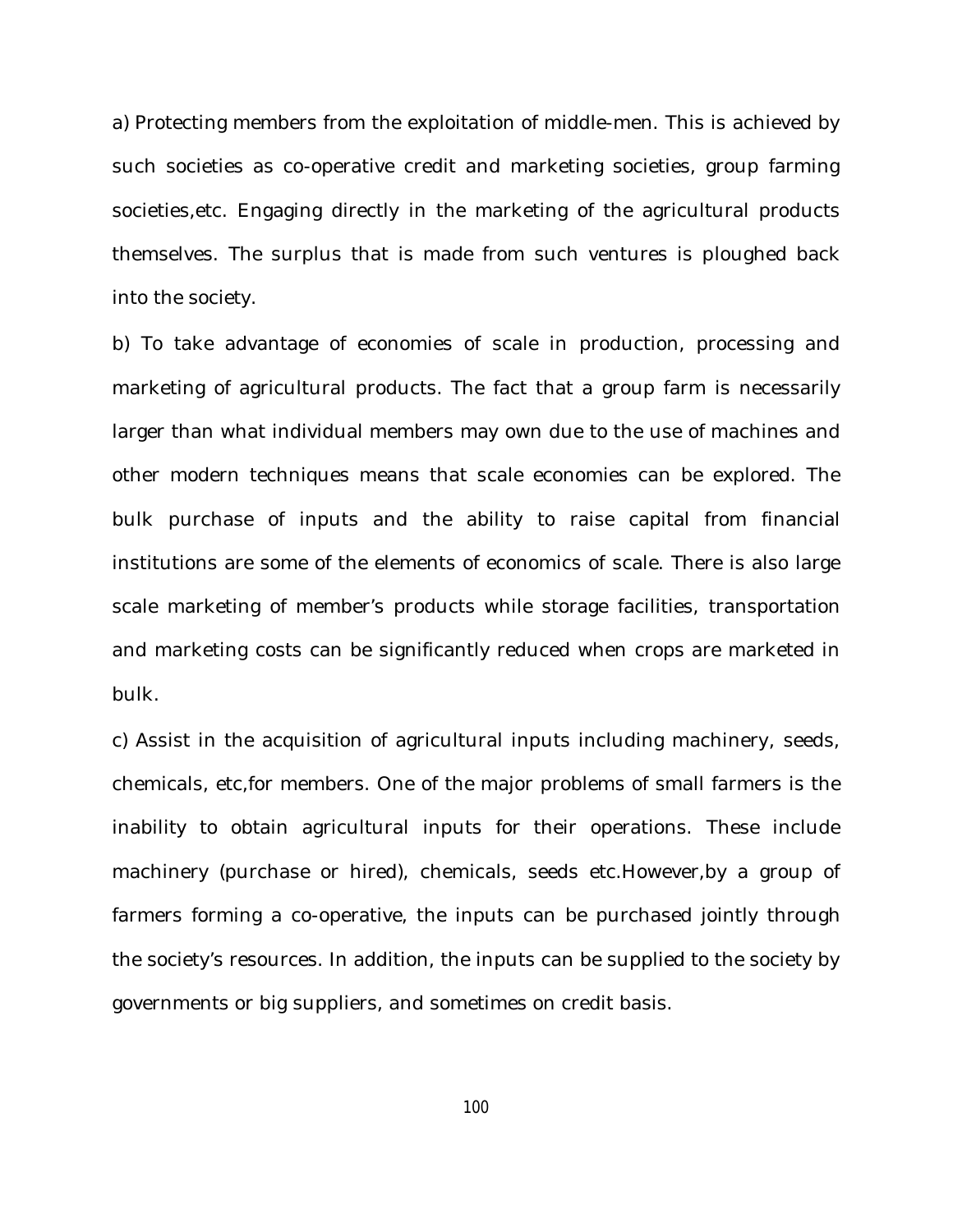d) Help mobilizing resources within the society for agricultural operation or obtain credit for both production and consumption from the financial institutions for members. Co-operatives have played some important roles in obtaining loans for their members from the banks and government agencies. The societies are able to provide collateral securities (or certificates) which individuals are unable to provide for such loans.

e) Help in the training and education of members in modern agricultural practices and use of inputs. Agricultural co-operatives are useful in the dissemination of information about modern practices in agriculture. This is done during the regular meetings as well as being demonstrated on the group farms.

f) To provide essential manufactured goods for farmers in the rural areas. These can be obtained through the village co-operative shops or multi-purpose co-operatives in the rural areas. These commodities include food items, detergents, sugar, cooking utensils and so on.

## **3.2: Types of agricultural co-operatives**

The cooperative law divides cooperative societies into the following:

(i) Primary Cooperative Society;

(ii) Secondary Cooperative Organisation;

- (iii) Central Financing Society;
- (iv) Central Society; and
- (v) Apex Cooperative Society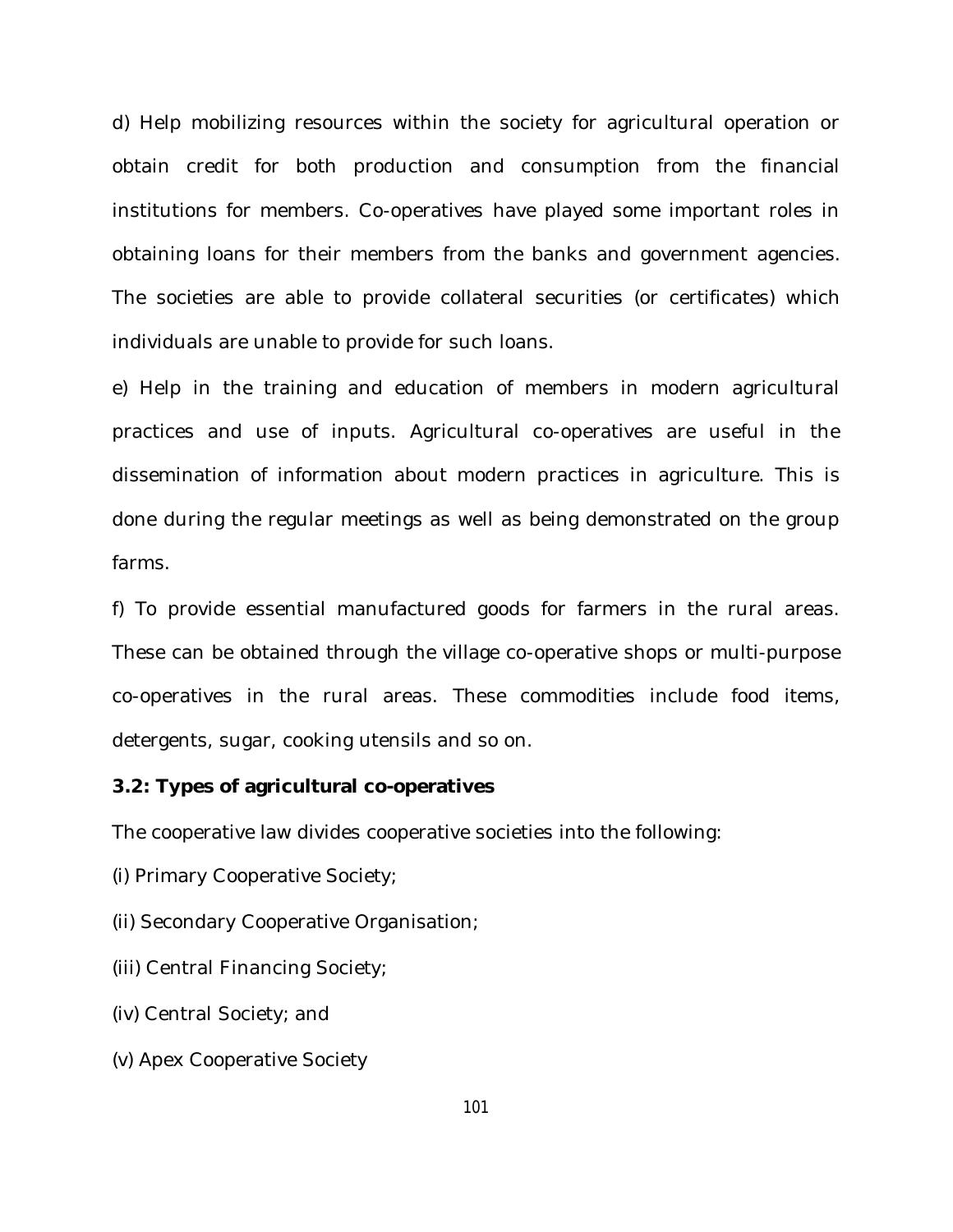#### **i. Primary Cooperative Society:**

This is a cooperative organisation whose membership is made up of at least ten persons. It is the commonest type of cooperative society as it can be found all over the state including the urban and rural areas.

It is formed by people with common interest either as residents of a particular area, or trader in a particular commodity etc. It must have at least ten (10) persons and such persons must have individually satisfied the provision of Section 24, which state expressly that

"*no person must be a member of more than one registered society whose primary objective is to grant loans to its members, except such a person has been given prior consent to do so by the registered society concerned*".

## **ii. Secondary Cooperative Organisation:**

This refers to a cooperative organisation whose membership is made up of primary cooperative societies. Each of the above type of cooperative societies can either have its liability limited or unlimited, but in practice, one will find out that most cooperative societies are limited liability.

#### **iii. Central Financing Society:**

This is a registered society of which the principal object is to make loans available to other registered societies.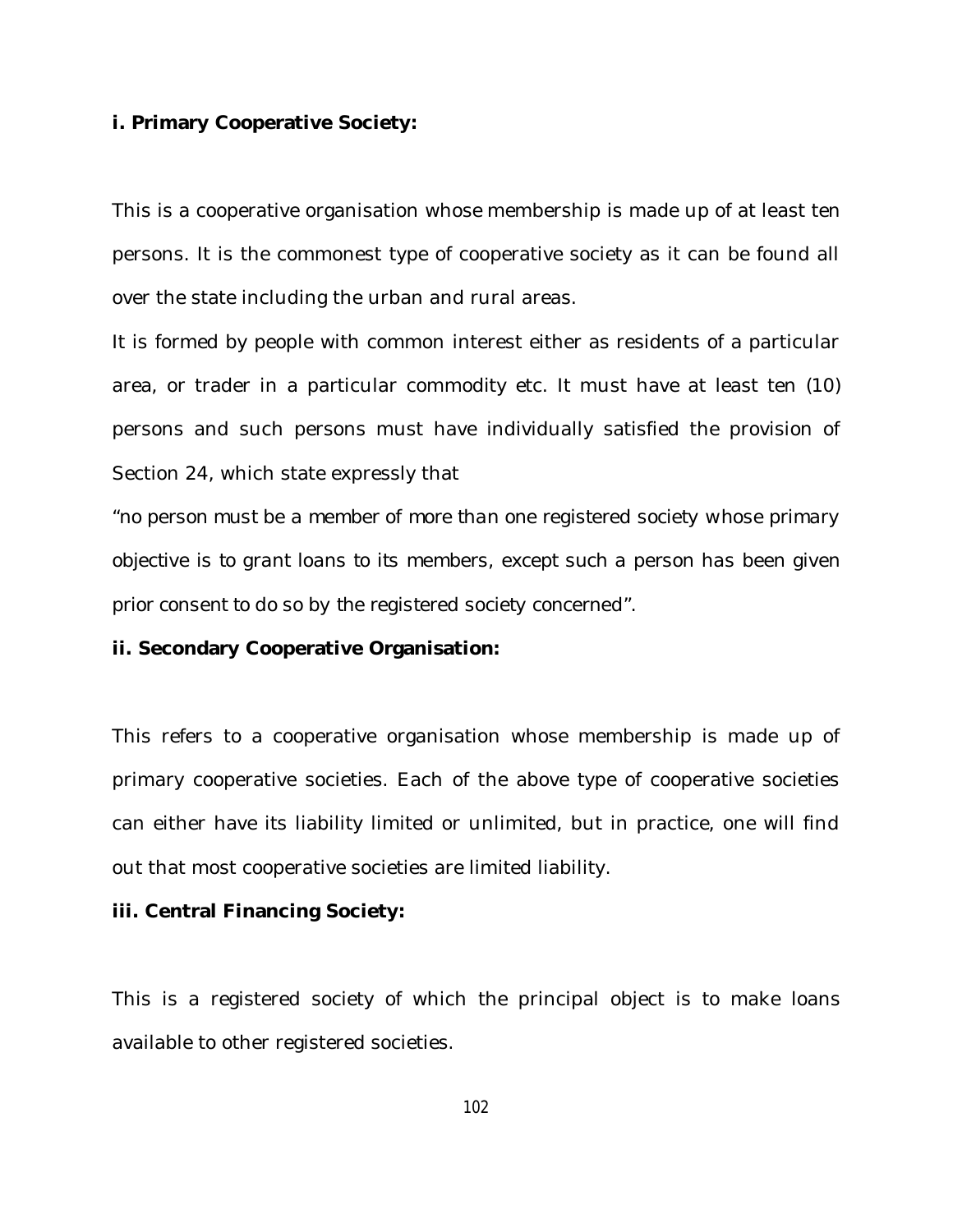#### **iv. Central Society:**

This is a registered society established to facilitate the operations of registered societies in accordance with cooperative principles and includes a central financing society. However, this type of society can only be registered under the Cooperative Law if it has at least two registered societies as its members.

#### **v. Apex Cooperative Society:**

This is a cooperative organisation whose membership is made up of secondary cooperative societies.

# **3.3: Contributions of agricultural co-operatives to Nigerian economic development.**

Agricultural co-operatives have made substantial contributions to the development of the Nigerian economy.The areas where the contributions have been manifested include food and raw material production,marketing of agricultural products, processing of crops, storage facilities etc.The following are some of the contributions of agricultural co-operatives to the Nigerian economy:

a) Agricultural Production

Several co-operative societies engage in the production of both food and cash crops. The group farming societies (GFS) and other single crop societies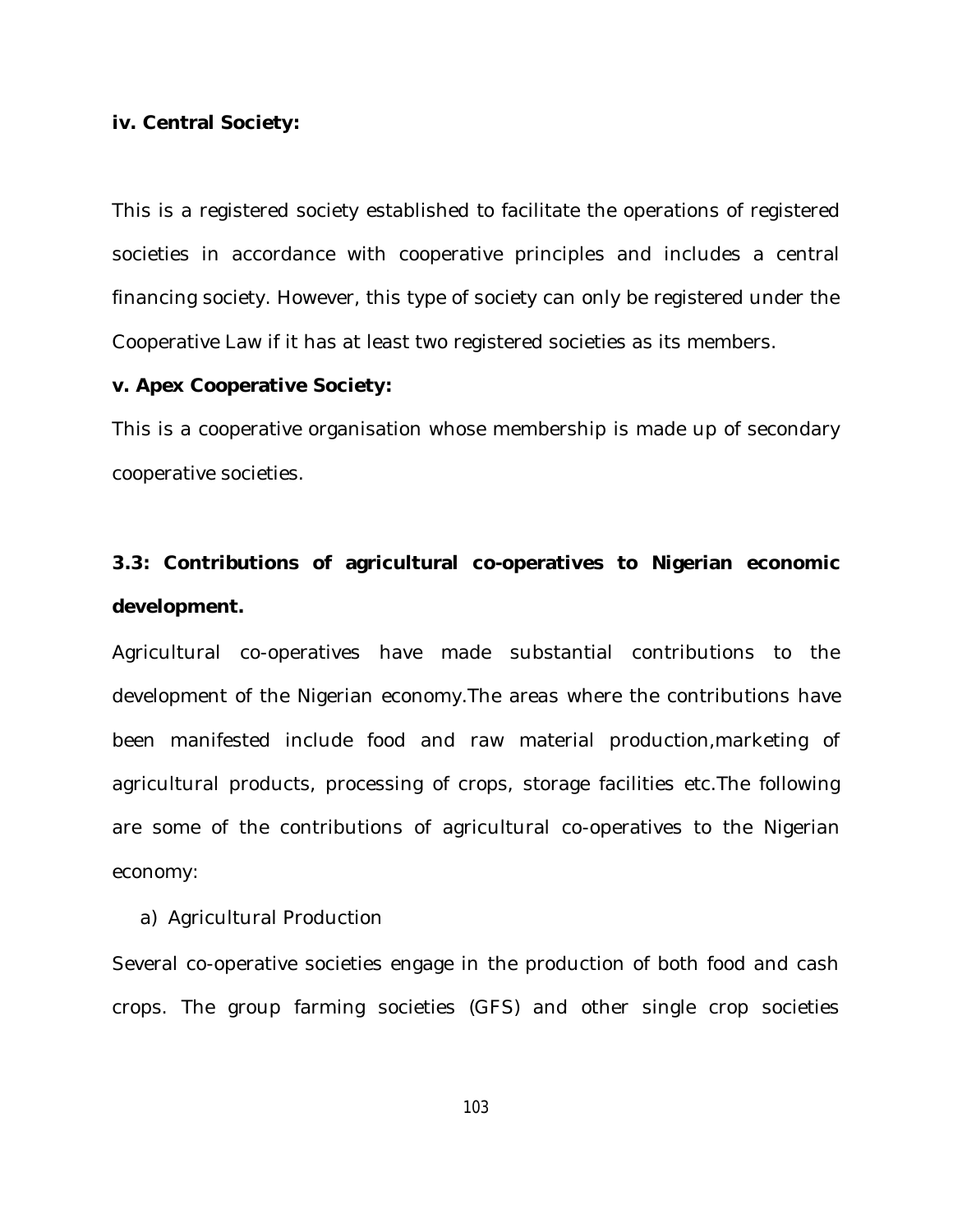specialise in the production of crops. While the GFS engage in producing many crops the latter grow only the crops after which they were named.

#### b) Agricultural Marketing

In many parts of Nigeria, agricultural marketing co-operatives had dominated not only the agricultural co-operative sector but the co-operatives as a whole. Such areas are those where cash crops like cocoa, palm produce, groundnuts,etc, are grown. The co-operatives acted as the main outlet for farmers' produce. Some of the societies incorporated granting of credit to members/farmers in order to ensure delivery to the co-operative depots.

c) Agricultural Processing

Processing of crops is an advanced stage of agricultural production. Due to the relatively more capital intensive nature of this activity, not every producer can engage in it.Therefore,large farmers, companies and even governments are prominent in the business.Today,some agricultural co-operatives have ventured into crop processing in different parts of the country and they have added to the success stories of co-operatives in the economic development of the nation.

### d) Crop Storage

Post harvest losses due to lack of, or inadequate storage facilities are said to be substantial in the Nigerian economy. Estimates of such losses had been put at as high as 20 % to 30 % of the harvest. Efforts at building storage facilities can be made at the individual farmer's level, government and other agencies.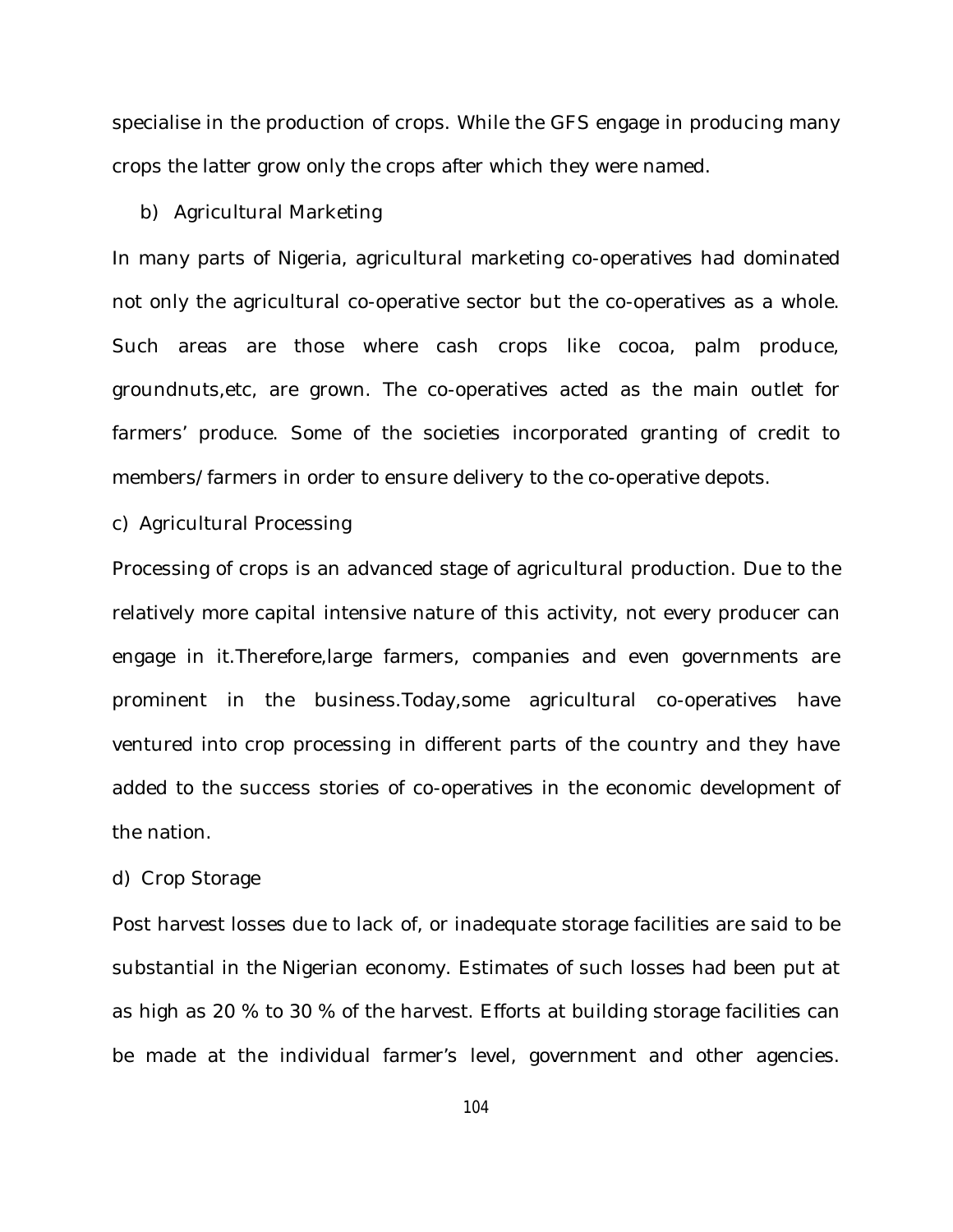Agricultural co-operatives also played very considerable role in the building of various types of storage facilities. The Co-operative Credit and Marketing Society/Co-operative Credit and Marketing Societies usually build stores where their crops are kept while the unions have much larger warehouses for storing produce. Many group farmers' societies provide storage facilities for their harvested crops.

#### **3.4: Roles of government in co-operative development**

Various Nigerian governments, since the introduction of modern co-operative organization in 1935, have been encouraging the growth and development of the organization. The roles of government in co-operative development in Nigeria are manifested in the following ways;

a) Legislation

Governments have provided the guidelines through enactment of laws for the co-operative organizations. State government also provide the guidelines and facilities for registration and monitoring of co-operative societies within the state.

b) Administration and Supervision

Government provides the administrative set up for the co-operative organization through the appointment of co-operative registrars and their subordinates who administer the societies. After the successful establishment of co-operative societies, government officials, namely co-operative officers,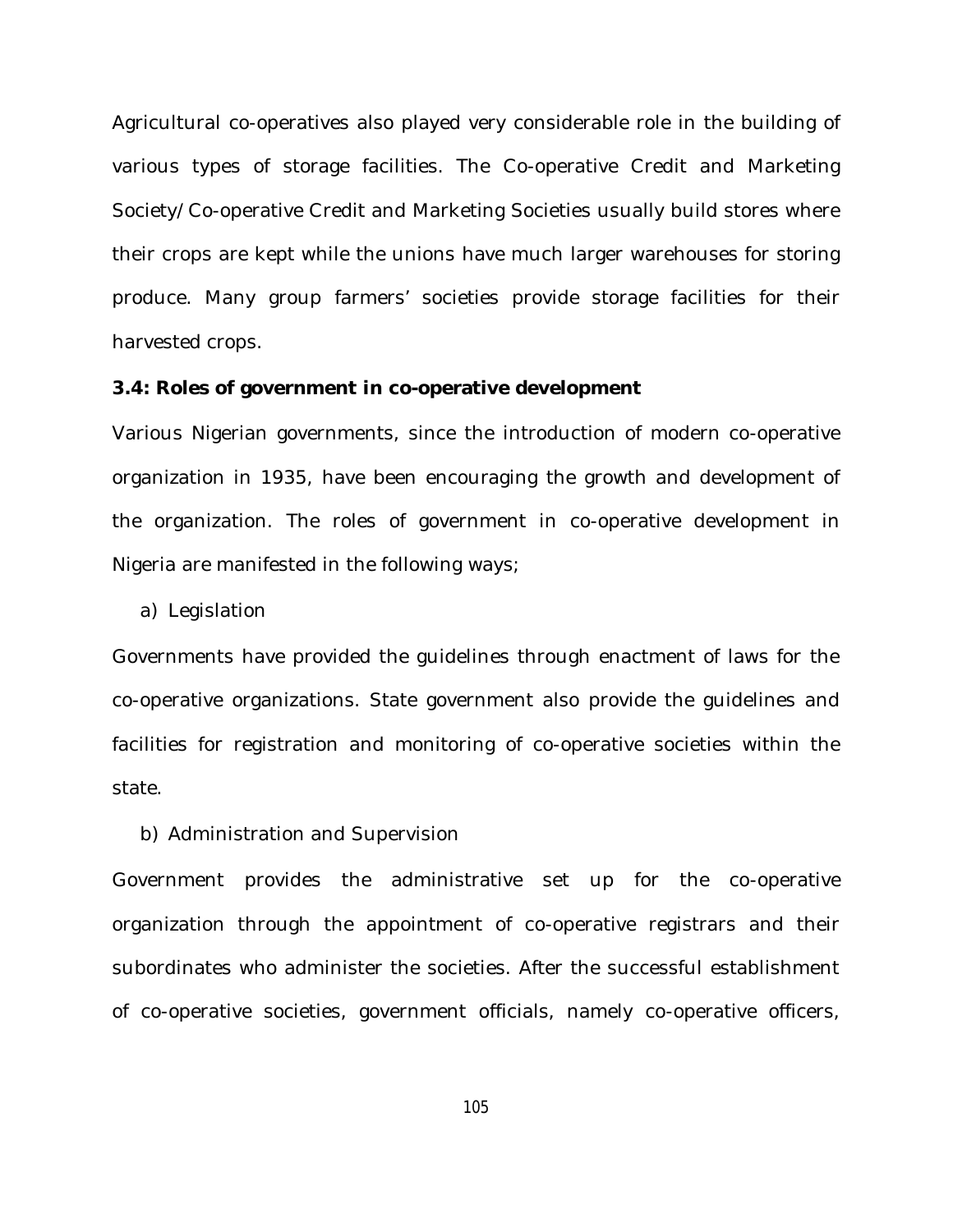inspectors and auditors carry out inspection and auditing of the societies from time to time.

#### c) Technical Assistance

This takes the form of providing experts in financial matters (accounting, auditing, etc).Governments may also help in providing the services of technicians or engineers when considered necessary.

c) Financial Assistance

Government provides financial assistance either in form of grants and/or loans to acquire initial capital equipment like building, machineries etc.Grants may be used for training co-operative staff and payment of staff salaries especially at initial stage of the organization. Loans are used to procure infrastructures, payment of salaries, purchase of equipment and raw materials.

e) Governments assist in educating members of co-operatives through the establishment of institutions for the training of co-operative officials. Examples include the establishment of three (3) Federal Co-operative Colleges. Some Polytechnics and Colleges of Agriculture and Universities offer courses in cooperative education. Governments also provide funds for training of cooperative staff in institutions outside the country

#### 3.5: National Policy on Agricultural Co-operatives

The first documentation of a co-operative policy by a indigenous government was issued in Ibadan in 1952 by the Minister of Local Development of the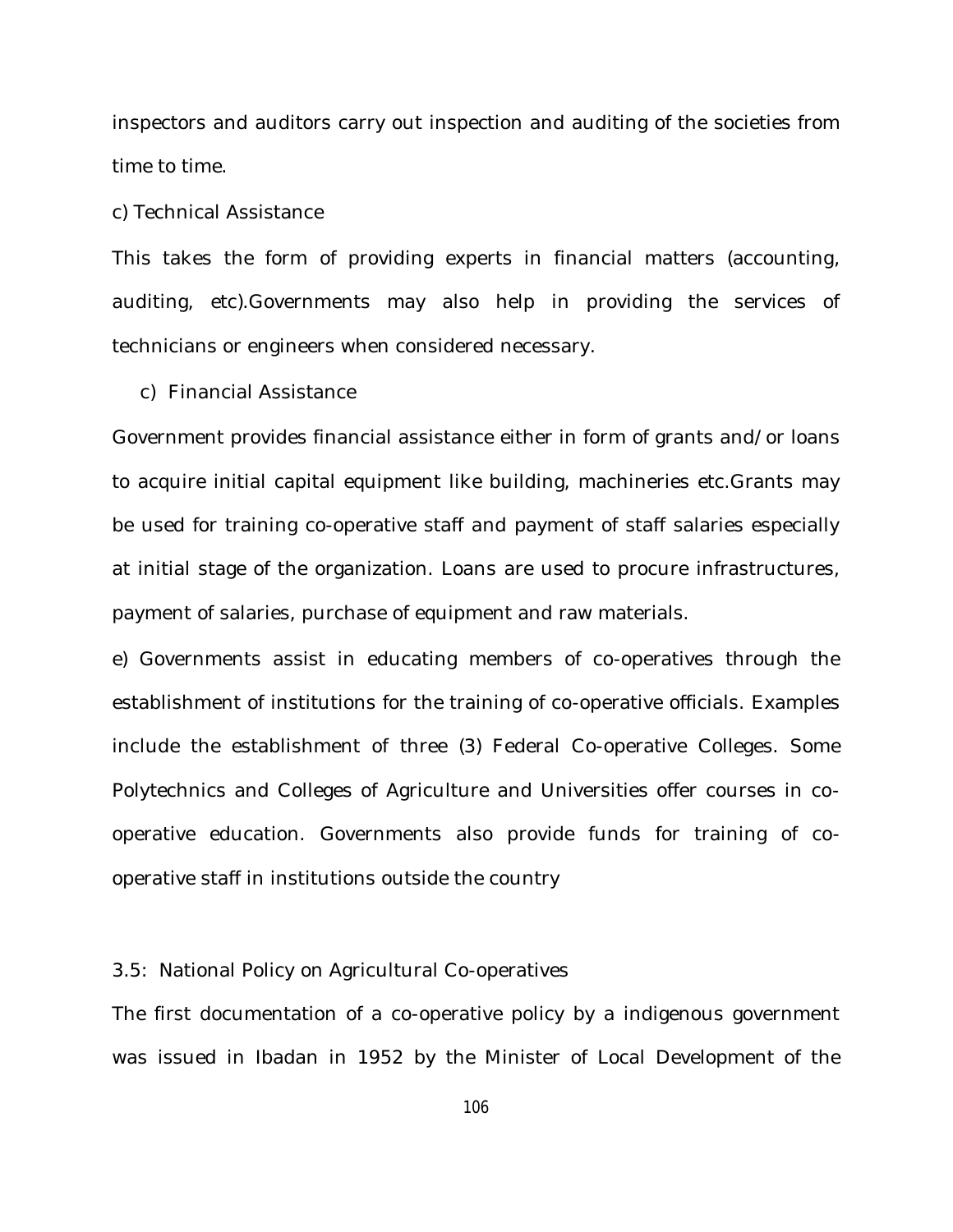former western region of Nigeria. The document covered such areas as government role in co-operative development, types of co-operatives, cooperative banking and insurance and the functions of the co-operative department in the region. In 1956, the Federal government emerged with the promulgation of the Co-operative Societies (Miscellaneous provisions) ordinance and established the co-operative societies division in the Federal Ministry of Labour.Again, in 1977, the Caxton-Idowu Panel on Review of cooperative principles, laws and regulations in Nigeria was instituted. In the white paper issued on the panel's report, the Federal government spelt out its policy objectives in the development of co-operatives in the following vein;

i.Improvement of the bargaining position of agricultural producers and other areas of the economy;

ii.widening the democratic base in local communities through co-operative efforts;

iii. bringing about increased participation and involvement of the majority in decision making which affect the lives of 75% of the population i.e. small farmers and low income workers in urban and rural areas;

iv.Using the co-operative movement for the achievement of some microeconomic objectives,low rate of inflation,self-sufficiency in food production and equitable distribution of scarce commodities;

v.Using the co-operative system as the chief means of increasing the general level of skill in the country; and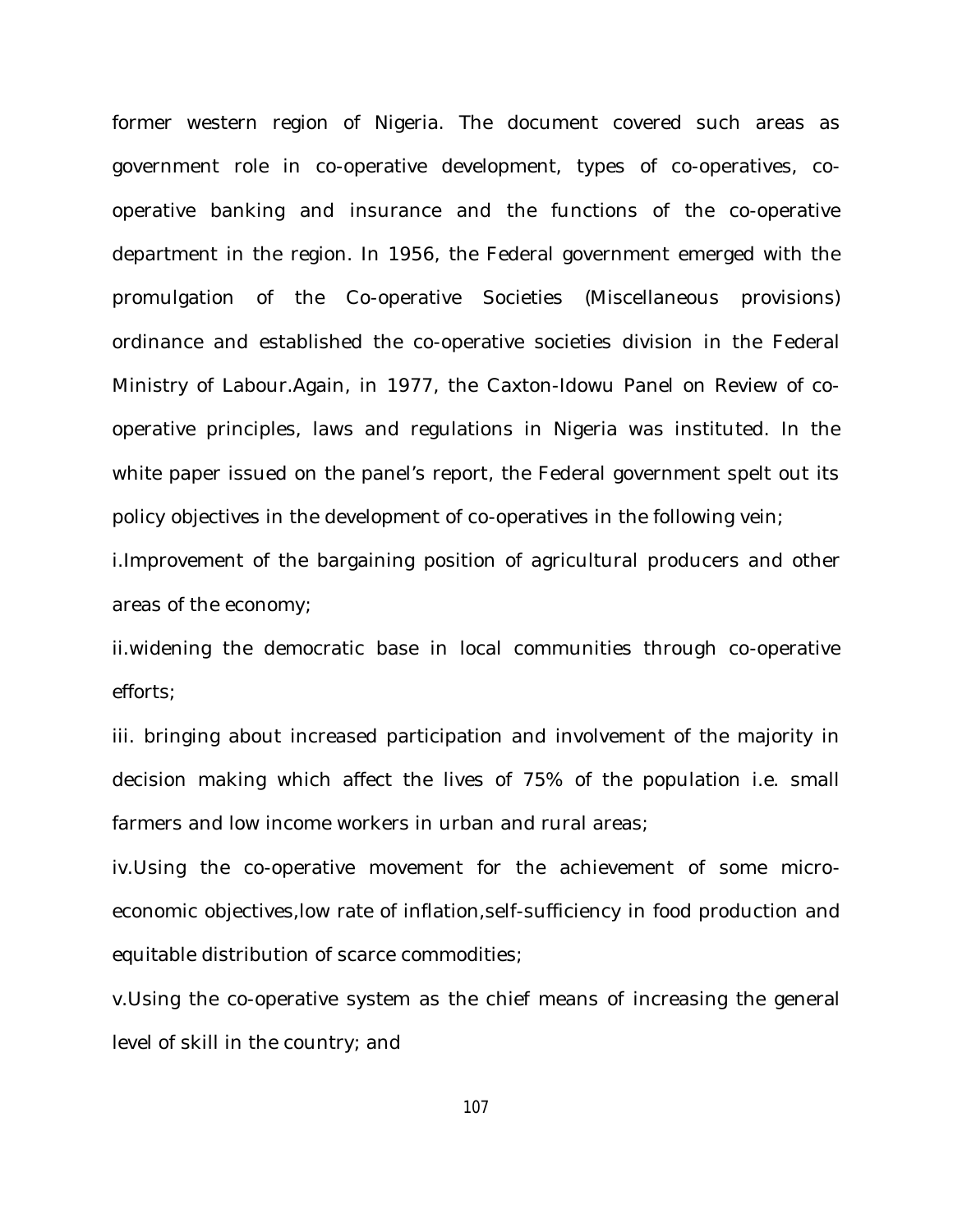vi.Sharing the risk and personal involvement and the achievement of political unity and certainty of all the people.

In the early 1980s, President Shagari's administration issued a sectoral policy on agricultural co-operatives under the Green Revolution programme during the 4th National Development Plan (1981-1985) which included;

a) The fostering of the development of a virile agricultural co-operative system in Nigeria for use as an effective vehicle of social and economic development

b) Intensification of co-operative education,training,public enlightenment at all levels where possible in order to increase participation and involvement of farmers as well as other rural dwellers in the co-operative movement.

### **4.0: Conclusion**

In this unit, learners have been taken through;

\*Needs for Agricultural co-operation

\*Types of Agricultural Co-operatives

\*Roles of Government in co-operative Development in Nigeria, and

\*National Policy on Agricultural Co-operatives

Information so provided should have adequately enriched the understanding of the learners on Agricultural co-operatives in Nigeria, particularly, as it affects policy issues.

## **5.0: Summary**

Agricultural co-operatives play important roles in the economic development of Nigeria.However, government, from time to time, put in place certain policy